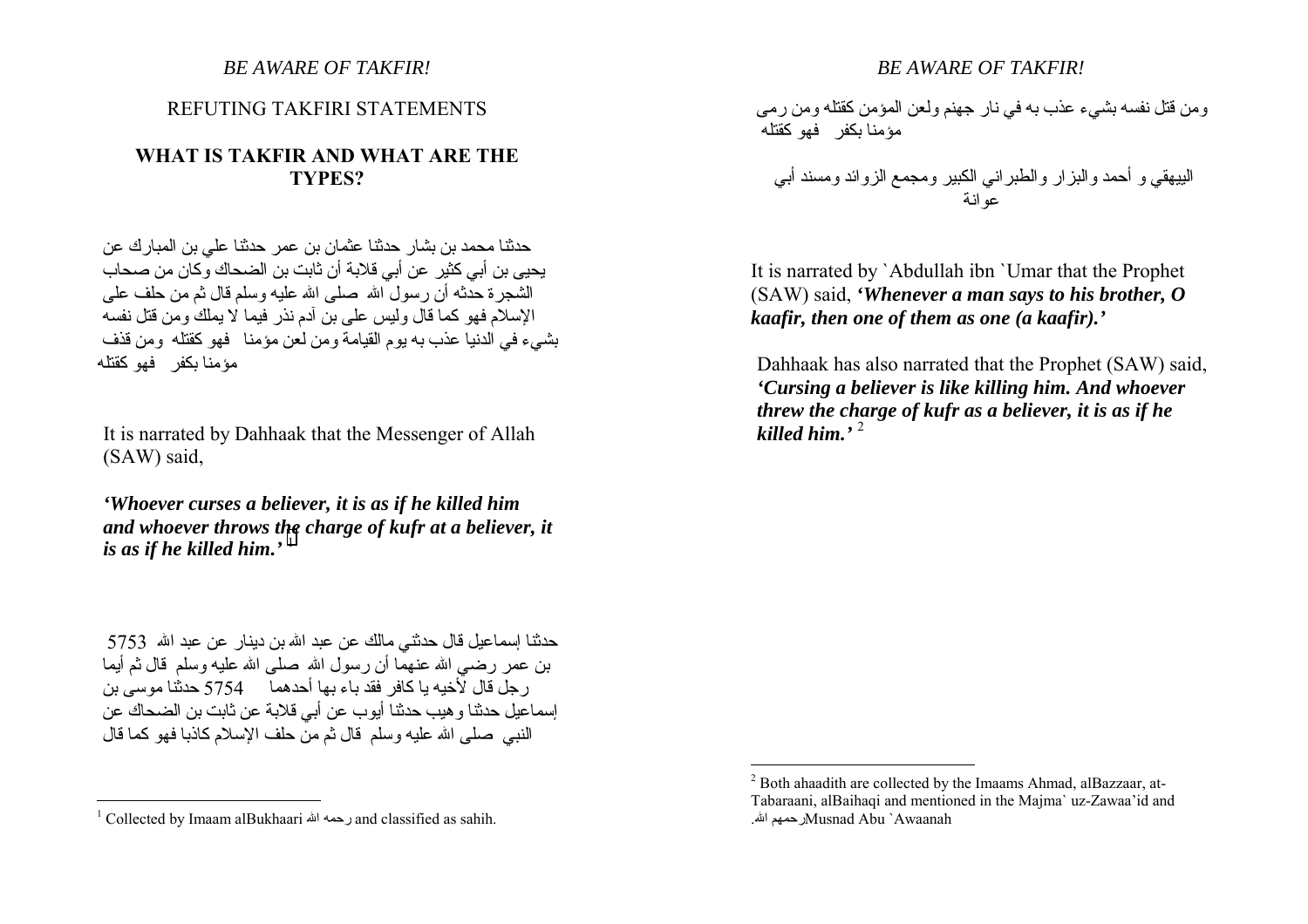### REFUTING TAKFIRI STATEMENTS

### **Introduction:**

Dear brothers and sisters, this small work is to serve as another installment of warning the Ummah against future dangers. It should be the priority of those who have the ability to that they hasten to warn the Ummah against things that could harm them in this life and have consequences for the Hereafter.

For the past few years, the forces of Takfiri thinking have had their way. And that has included the physical assault of others, the injury of others, forced divorces without the permission of one of or both of the spouses involved, the self-appointment of walis without the permission of the sister and the sale and purchasing of narcotics to fund haraam activities.

But the most terrible of all is that the forces of exaggerated takfir have been responsible for the blurring of the clear and basic understanding of Ahl us-Sunna walJama`ah in the matter of takfir. From this, all the other acts mentioned above were made possible. It is absolutely necessary that these beliefs that are taught are answered and exposed for the benefit of the Ummah and for their safety.

#### *BE AWARE OF TAKFIR!*

## **WHAT IS KUFR AND WHO IS A KAAFIR?**

With the abuse of takfir and the methodology of Ahl us-Sunna in regards to investigating the kufr of an individual, people have become targets for those who might have a personal grievance or show hatred towards them. This has led to some people being accused of major kufr, when in fact that has not been the case at all. It is now imperative, in order to block this type of intimidation, that an explanation of what exactly kufr is be forthcoming. After this explanation, the people can no longer be bullied with takfir or be bullied into making takfir when they are not in a position to do so.

Kufr (unbelief) in the linguistic sense: "It is covering something and veiling it. And all of what covers something, then it has done kufr to it. And from this, the farmer can be called a kaafir, for he covers the seed with the dirt. Likewise, Allah Ι has said,

## كمثل غيث أعجب الكفار نباته

## *'The likeness of vegetation after rain, thereof the growth is pleasing to whoever (kuffar) that planted it.'<sup>3</sup>*

"This means it is pleasing to the tiller, and from that the tiller is named to be a kaafir, for he has veiled the favour of Allah Ι. Al Azhari says,

<sup>&</sup>lt;sup>3</sup> Surat ulHadid, ayah 20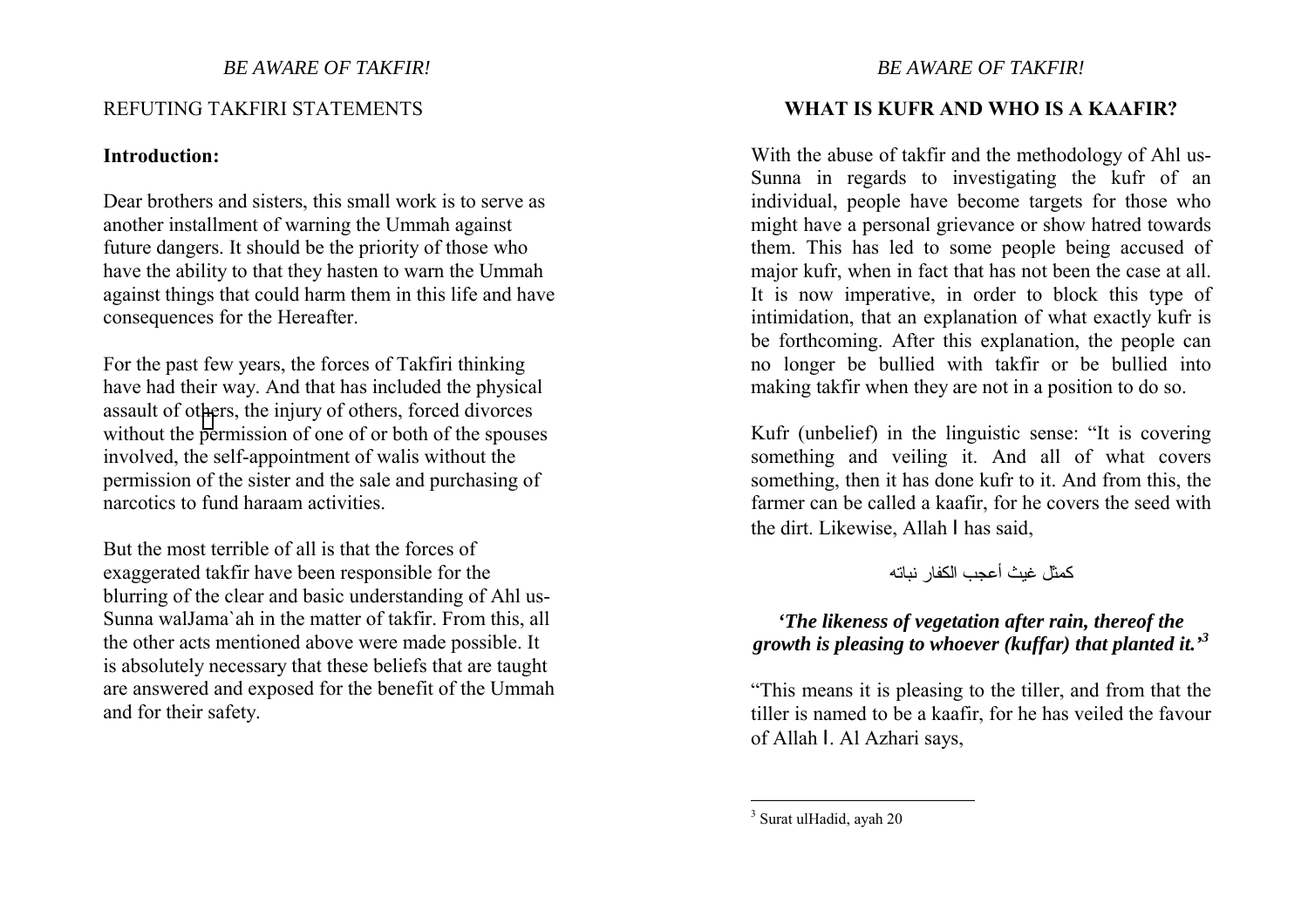*'And His favours are his proven signs of His Tawhid. And the favours, which the kaafir has veiled, are the signs that enable the people to make the distinction that the Creator is One without partner. And likewise, he sent the Messengers with miraculous signs, books and abundant obvious proofs as a favour from Him.* 

*'Thus whoever is not truthful to the favour, and he rejects it, then he has become a kaafir (showed unbelief) in the favour of Allah, meaning that he has covered and veiled the favour from himself.' "<sup>4</sup>*

Shari`a definition of kufr: It is the complete decrease of imaan and it is the opposite of imaan. It is the unbelief in Allah, Mighty and Majestic, and His favours and the kufr here has two matters, kufrun **akbar** (**major** kufr) and kufrun **asghar** (**minor** kufr). In this case, the kufr is what the person is doing by covering the bounty and favour of Allah Ι from himself or others.

**KUFRUN AKBAR (major kufr)** In general, it is disbelief in Allah Ι, His Angels, His Messengers, His Books, The Day of Judgement and Divine Decree and Pre-ordainment, the good and the bad of it, in total or in any of these pillars. This also includes showing what is the opposite of the belief, for example by statements, actions and expressed beliefs of kufr that nullify imaan. Also, if he is not practicing the pillars of Islam that Allah I made as an apparent sign for a person to

#### *BE AWARE OF TAKFIR!*

preserve his blood, honour and money, then this as well leads to apostasy. In our time, many people think that kufr is only to belie with the tongue, but this is not the belief of Ahl us-Sunna. There are many types of kufr that Allah mentioned in the Qur'an and the Sunna, but there are six in particular that constitute the major kufr.

a. **Juhud**. This is the denial of the signs of Allah Ι, whether it is a prophet, a miracle, an angel or a book brought by that prophet.

It has three forms,

- 1. *Juhud alQalb (the denial of the heart).* This is major kufr and happens to the people who have no link between their heart and their mind.
- 2. *Juhud alLisaan,* which is denying of the signs with the mouth, although the heart is satisfied with the truth. This denial is also called the juhud of arrogance and self-oppression (zulm). This is the most well known juhud for the evil tyrants. The Pharaoh of Egypt and his army remains one of history's greatest examples of Juhud al-Lisaan,

*"Whereas when Our signs came to them, clear to see with insight, they said, 'This is clear and obvious magic. And they denied (juhud) them arrogantly and* 

<sup>&</sup>lt;sup>4</sup> Taken from Lisaan ul`Arabi, under the word 'kufr.'

فلما جاءتهم أياتنا مبصرة قالوا هذا سحر مبين و جحدوا بها و استيقنتها أنفسهم ظلماً و علواً فانظر كيف كان عاقبة المفسدون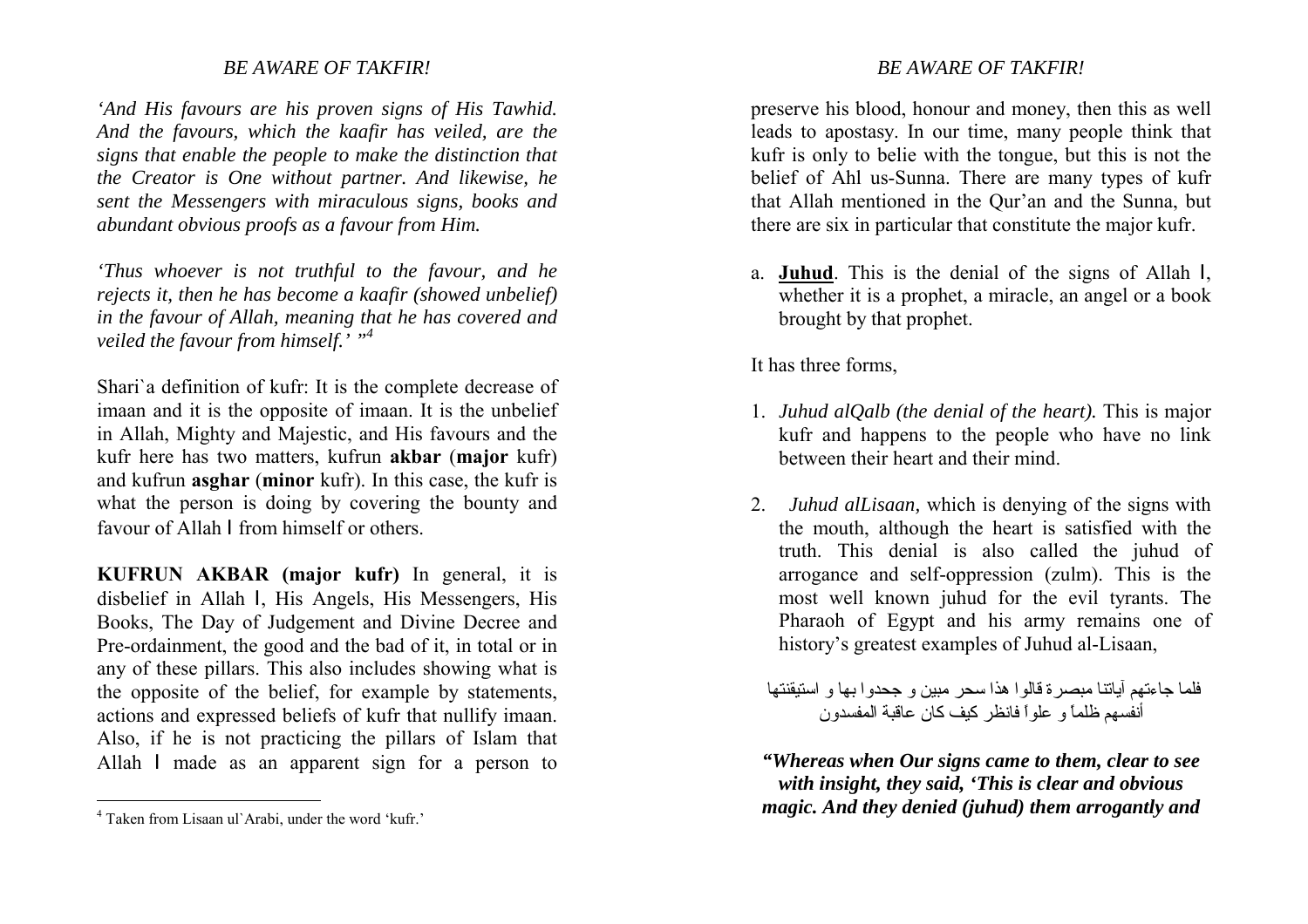### *without reason, although they were convinced of it in themselves. So see what was the penalty of the corrupt*   $ones.$ <sup>"55</sup>

3. *Juhud al`Amal,* that being the juhud in action. This consists of the person not denying by the tongue, but denying by his action. This happens when he announces something opposite to what he has been told by Allah Ι, without contesting it directly. It is also when he acts opposite to the order deliberately, without contesting with the mouth.

The example for this type would be the individual that is a ruler and knows that the penalty for adultery in Islam is the death penalty. However, rather than implement the judgement of Allah Ι, he makes a rule that those who commit adultery are to be jailed only. Although he never denied the law per se, he has denied it simply by acting opposite to the order deliberately.

- b. **Takdhib.** This matter here is to belie or to deny something from the words, signs or promise of Allah Ι, for example, the Judgement Day. There are three types,
- 1. *Takdhib alQalb,* where the **heart** rejects the truth.
- 2. *Takdhib alLisaan,* which has two forms,
- a. This is to directly contest by **saying,** "*Allah* Ι *said this, but that can't be right."*
- b. This is the takdhib of **hinting** about. An example of this is if someone were to say, "Allah Ι said X." You then reply by saying, "No, Allah Ι said Y." The Mushrikun (pagans) said the same thing,

سيقول الذين أشركوا لو شاء االله ما أشركنا <sup>و</sup> لا اباؤنا <sup>و</sup> لا حرمنا من شيء كذلك كذب الذين من قبلهم حتى ذاقوا بأسنا

*"Those who make shirk (polytheism) will say, 'If Allah willed, we would not have associated partners, neither ourselves nor our fathers, and we would not have made haraam anything.' Likewise, those from before them lied until they tasted punishment."<sup>6</sup>*

<sup>و</sup> قال الذين أشركوا لو شاء االله ما عبدنا من دونه من شيء نحن <sup>و</sup> لا اباؤنا <sup>و</sup> لا حرمنا من دون من شيء. كذلك فعل الذين من قبلهم فهل على الرسل إلا البلاغ المبين

*"And those who make shirk (polytheism) say, 'If Allah had willed, we would have never worshipped anything besides Him, neither us nor our fathers. Nor would we have made haraam besides that anything.' Likewise,* 

<sup>5</sup> Surat un-Naml, ayaat 13-1<sup>4</sup>

<sup>6</sup> Surat ulAn`aam, ayah 147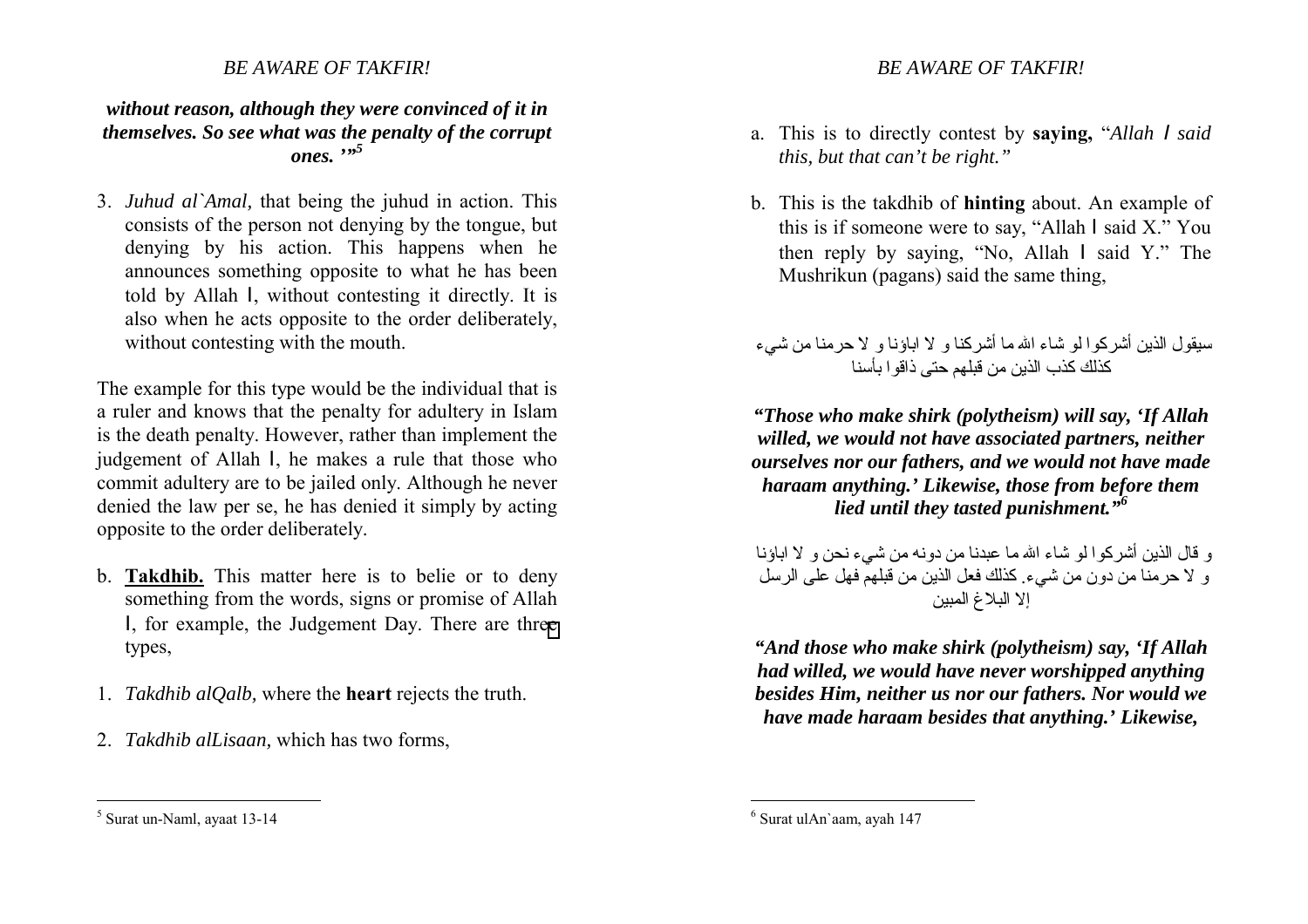## *those from before them did, so is it on the Messengers to give anything except the clear message?"<sup>7</sup>*

3. *Takdhib al`Amal,* a person is doing an action that **shows** that he is denying. This example can be acted out with the following verses from the Qur'an,

ر أيت الذي يكذب بالدين فذلك الذي يدع اليتيم و لا يحض على طعام أالمسكين

*"Have you not seen the one who denied (takdhib) the religion? Then that is who was hard on the orphans*  and did not hasten to feed the poor.  $^{8\gamma 9}$ 

These simple three verses here refute the false belief that you have to do major kufr in *speech* before you can leave the religion due to major kufr. These verses here show that this is not the case. The verse doesn't read, *"Have you not heard" nor "Did he not deny with speech?"* Of equal weight as well is the one who marries his mother. This Muslim who goes and commits this act exits from the religion of Islam and becomes a kaafir. He did not have to say anything in order to leave from the religion. The actions that he advertised showed

### *BE AWARE OF TAKFIR!*

that he was denying the rights of Allah Ι. The verses below can fit into the general category of Takdhib,

ما أدراك ما يوم الفصل ويل يومئذ للمكذبين ألم نهلك الأولين و

*"And what will cause you to know what is the Day of Sorting (Judgement)? Woe be to the deniers (of the Day of Sorting) (takdhib). Did We not destroy those before?"10*

c. **Istakbaar**. This kufr is actually being proud and haughty towards the truth and expressing arrogance when the signs of Allah Ι are presented,

إذ ربك للملائكة إني خالق بشراً من طين فإذا سويته و نفخت فيه من روحي فقعوا له ساجدين فسجد الملائكة كلهم أجمعون إلا إبليس استكبر <sup>و</sup> كان من الكافرين

*"And when your Lord said, 'I am going to create a human being from clay. So when I have fashioned and shaped him and breathed into him his soul created by Me, then you are to prostrate to him.' So all of the angels prostrated, except Iblis. He was proud (istikbaar) and became a kaafir."11*

d. **Istihzaa'**. This sin is the mocking or making jest of any of the signs of Allah Ι. This could be in jesting about the religion of Islam, or it could be mocking

<sup>7</sup> Surat un-Nahl, ayah 35

<sup>&</sup>lt;sup>8</sup> This does not mean that the person that doesn't feed the poor a kaafir, but this evidence shows clearly that Allah Ι has said that those who do the opposite of what they are told, they are doing the highest form of takdhib, which is the worse of all the forms. The rulers of today do this type of takdhib as well. If this is being done with the Shari`a, it causes one to go out of the religion, as with the case of the rulers.

<sup>9</sup> Surat ulMa`un, ayaat 1-3

<sup>1</sup>0 Surat ulMursalaat, ayaat 13-1<sup>6</sup>

 $11$  Surah Saad, ayaat 71-74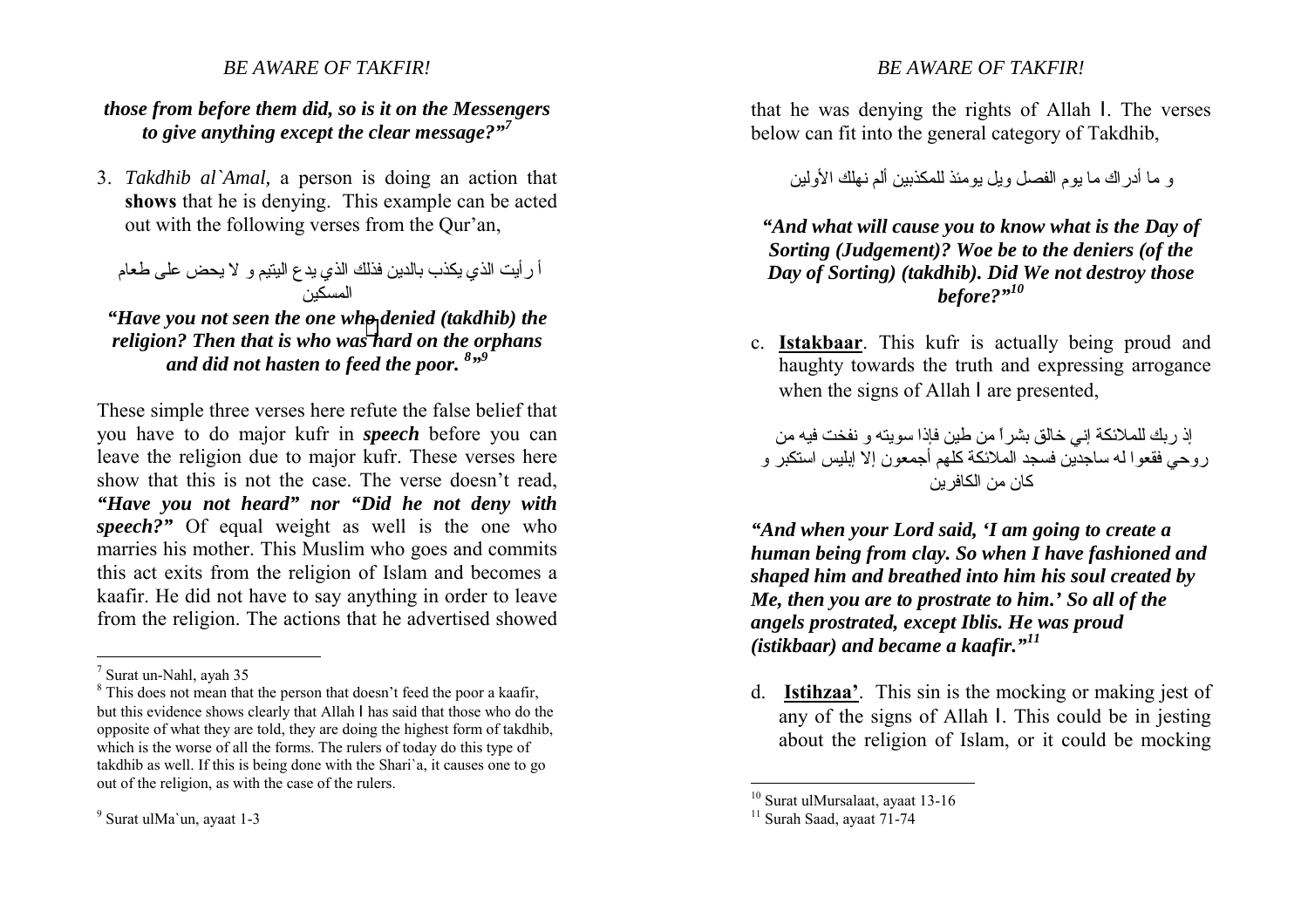something in the religion, like the veil over the face that Allah Ι made compulsory on the Muslim women, the verses from the Qur'an or statements and actions from the Prophet ρ. Allah Ι mentions the fate of such a people,

قل أ بالله و آياته و رسوله كنتم تستهزئون لا تعتذروا قد كفرتم بعد إيمانكم أإن نعف عن طائفة منكم نعذبكم طائفة بأنهم كانوا مجرمون

*"Say, 'Was it in Allah, His verses or His Messenger that you were mocking (istihzaa')? Make no excuse about it, you have disbelieved (become kuffar) after you had imaan. If we pardon a some of you, surely we*  will punish the others, for they were the criminals.' "<sup>12</sup>

e. **I`raad**. This aspect is turning away from and fleeing from whatever admonition and signs that Allah Ι gives to guide someone from the darkness to the light. These people are mentioned in the following manner,

فما لهم عن التذكرة معرضين كأنهم حمر مستنفرة فرت من قسورة بل يريد كل امرئ منهم أن يؤتى صحفاً منشرة كلا بل لا يجافون الآخرة

*"Then what is wrong with them that they flee (I`raad) from the remembrance (the Qur'an) as if they were donkeys fleeing from a lion? On the contrary, every one of them wants that he should be given pages* 

#### *BE AWARE OF TAKFIR!*

## *spread out (of the revelation). By no means! On the contrary, they do not fear the Hereafter."13*

f. **`Inaad**. This type of kufr is to be stubborn against Allah Ι and His signs and to insist on keeping others or oneself in kufr. Allah Ι has said,

القيا في جهنم كل كفار عنيد مناع للخير معتد مريب الذي جعل مع االله إلهاً أخر فألقيه في العذاب الشديد

*"I will put in the Hellfire every stubborn (`inaad) kaafir, hindering from the good and increasing in evil and doubt, who made with Allah another god. Thus I*  will put him in the most severe punishment."<sup>14</sup>

**g. Istibdaal.** This is the kufr of replacing the Shari`a, and it has three manifestations, as has been listed by al `Allamah Ibrahim ibn Muhammad ibn Ibrahim<sup>15</sup>,

 $12$  Surat ut-Tawba, ayah 65-66

<sup>1</sup>3 Surat ulMuddaththir, ayaat 49-53

<sup>1</sup>4 Surah Qaaf, ayaat 24-26

 $15$  This is the son of the great scholar al `Allamah Muhammad ibn Ibrahim. Most of his life, he has spent in exile and is denied his basic rights as a human being. The underground Islamic movements do not print except his books, and he is not able to leave from the Peninsula or to make contact with most of the outside world. Upon the death of his father, he was considered the most knowledgeable for the position of Mufti, but he was over ruled and removed. This particular statements of his and similar pronouncements can be found in the introduction to Tafsir Surat ulFatihah by Muhammad ibn `Abdul Wahhaab, p. 1-5 as well as Muhammad Nasib ar-Rifaa`ii's book of tafsir in Baab ulKufr and Baab udh-Dhunub, which is distributed in Syria, Lebanon and other places.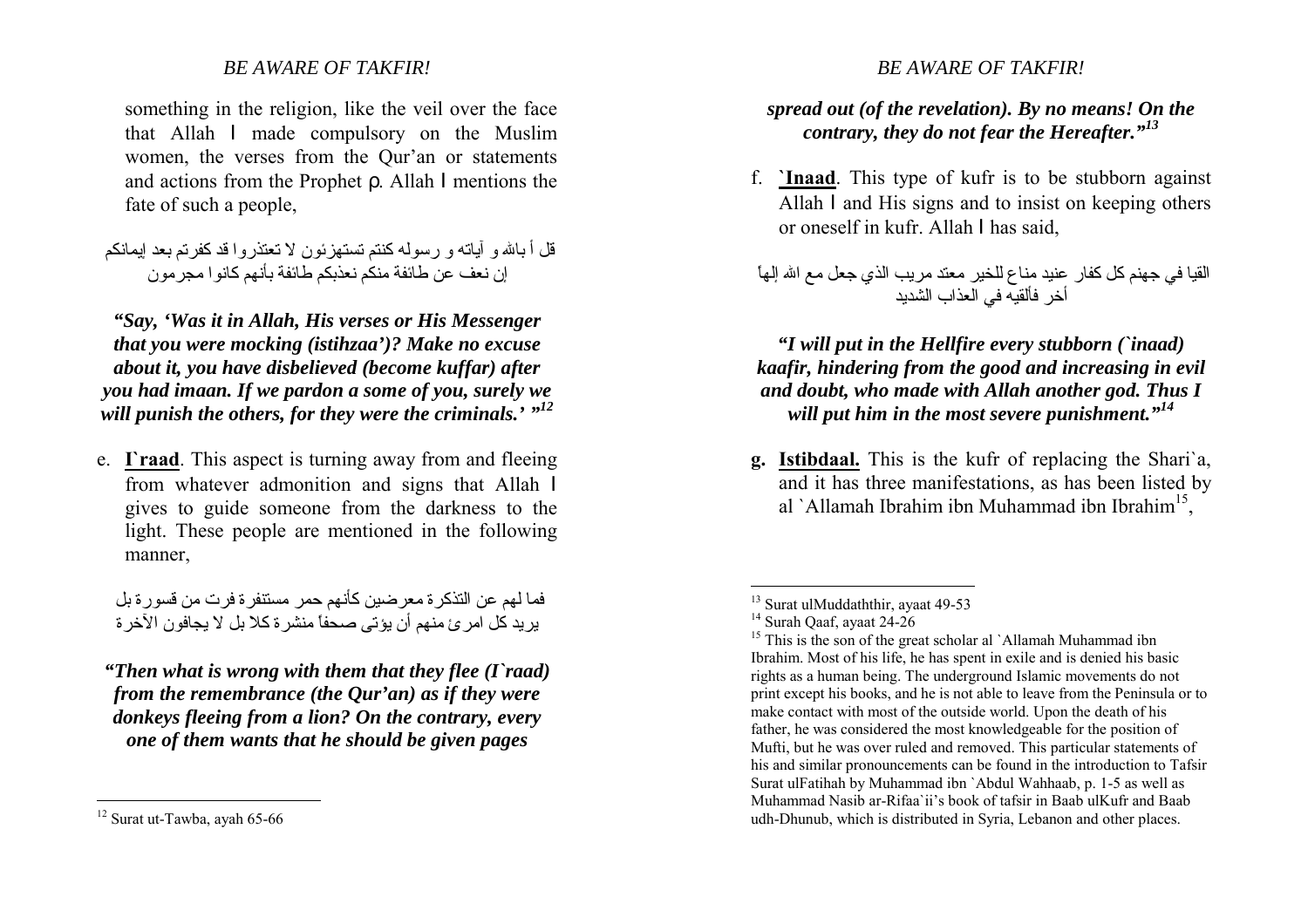i. Replacing the law of Allah Ι with man made laws. This is where someone actually legislates a new law and attributes it to the Shari`a or he makes his own fabricated Shari`a. This example is spoken of below,

أم لهم شركآء شرعوا لهم من الدين ما لم يأذن به االله <sup>و</sup> لو لا كلمة الفصل لقضى بينهم <sup>و</sup> إن الظالمين لهم عذاب اليم

*"Or do they have partners for them legislating a religion that Allah did not give permission for at all. Had it not been for the word of decision and decree, the matter between them would have been judged. And truly, for the oppressors is a torturous punishment."16*

Allah Ι also asked those who want to legislate or even head for the false legislators,

أفحكم الجاهلية يبغون <sup>و</sup> من أحسن االله حكماً لقوم يوقنون

*'Is it the legislation of the Jaahiliyyah (Days of Ignorance) that they seek? And who is better in judgement than Allah for a people who are certain?!'<sup>17</sup>*

ii. Denying the law of Allah Ι without renouncing them. This is the equivalent of someone saying,

## *BE AWARE OF TAKFIR!*

*"This particular law doesn't suit this time period, but these other laws are still satisfactory."* 

أ فتؤمنون ببعض الكتاب <sup>و</sup> تكفرون ببعض فما جزاء من يفعل ذلك منكم إلا خزى في الحياة الدنيا <sup>و</sup> يوم القيامة يردون إلى أشد العذاب <sup>و</sup> ما االله بغافل عما تعملون أولئك الذين اشتروا الحياة الدنيا بالآخرة فلا يخفف عنهم العذاب ولا هم ينصرون

*"Is it you believe in a part of the book and you disbelieve in another part?! Then what is the reward for the one who does that except disgrace in this life and on the Day of Judgement? They will be subjected to a worse punishment and Allah is not unmindful of what you do. They are those who have purchased this life with the Hereafter. The punishment will not be lightened for them nor will they have any help." <sup>18</sup>*

Essentially, this is disbelief in one law while believing in another.

iii. Denying the law of Allah Ι and renouncing them. This is when someone denies the law of Allah and fails to judge by what Allah sent down all of the time.

This third type of Istibdaal is played out in the verses where Allah I says,

<sup>1</sup>6 Surat ush-Shura, ayah 2<sup>1</sup>

<sup>1</sup>7 Surat ulMa'ida, ayah 50

<sup>1</sup>8 Surat ulBaqara, ayaat 85-86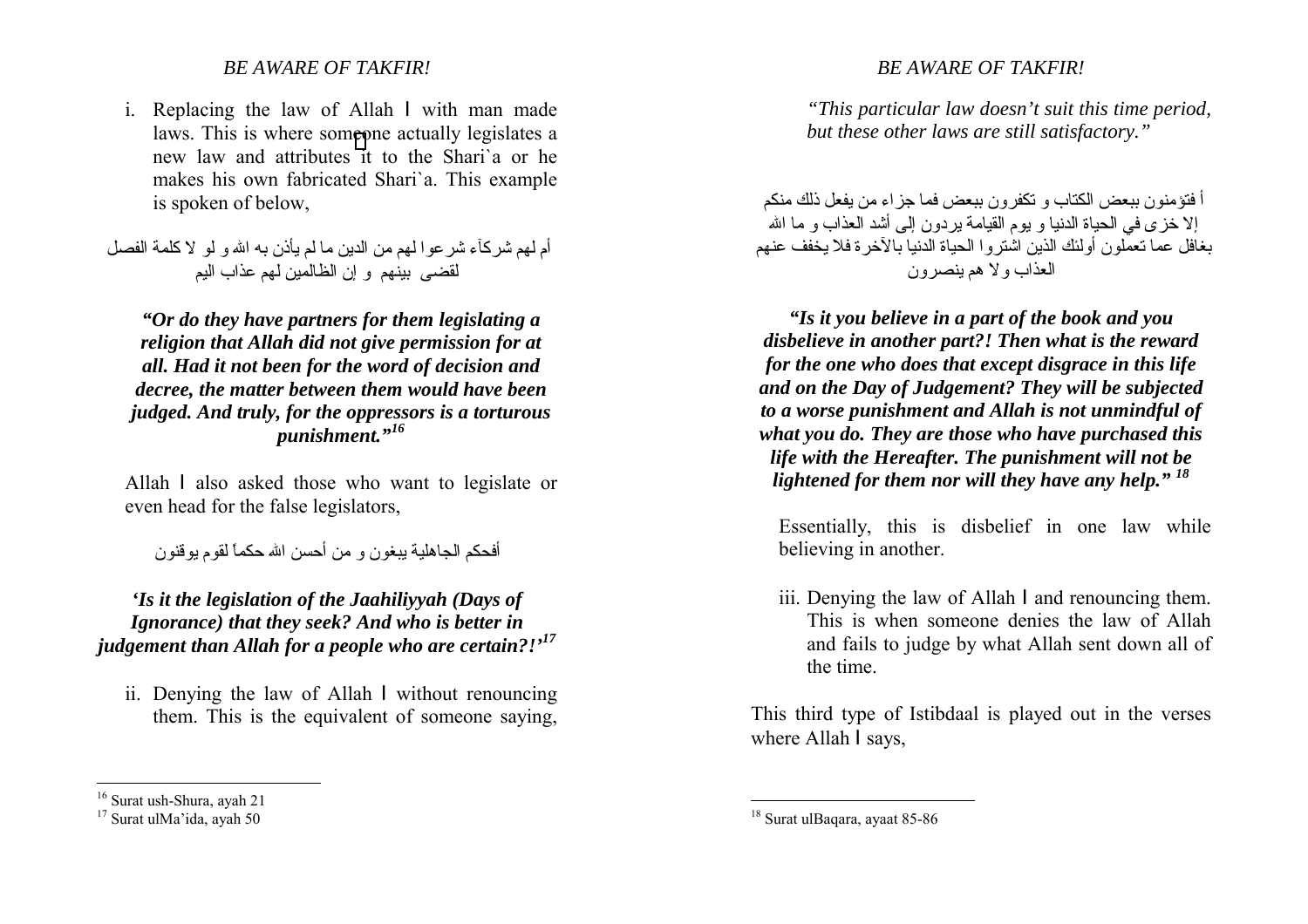و من لم يحكم بما أنز ل الله فألئك هم الكافر ون

*"And whoever does not judge by what Allah sent down, then they are Kaafirun (unbelievers)."*

<sup>و</sup> من لم يحكم بما أنزل االله فألئك هم الظالمون

*"And whoever does not judge by what Allah sent down, then they are Zaalimun (oppressors)."*

<sup>و</sup> من لم يحكم بما أنزل االله فألئك هم الفاسقون

# *"And whoever does not judge by what Allah sent down, then they are Faasiqun (rebellious sinners)."19*

Looking at the evidence in front of us, if someone is ruling by the Shari`a and he should refuse to hand out a Shari`a punishment in one instance due to the fact that the guilty party is his close friend, family member, etc., this is what we call the kufr duna kufr (a kufr less than kufr), a minor kufr.

But when the person actually changes the rule, not just for that one person, but for all times to come, this is a major kufr. But if he goes and even invents a stipulation in the existing Shari`a law, this is a kufr fawqa kufr (kufr above kufr), a major kufr without doubt.

<sup>و</sup> من لم يحكم بما أنزل االله فألئك هم الكافرون

# *BE AWARE OF TAKFIR!*

*"And whoever does not judge by what Allah sent down, then they are Kaafirun (unbelievers)."20*

This is the completely naked and obvious kufr that is obnoxious and grotesque. This disregard for the Shari`a earns nothing but the wrath of Allah Ι, and it should be something that the sincere believers stay far away from.

<sup>1</sup>9 These verses are located in Surat ulMa'ida, ayaat 44-47

<sup>20</sup> Surat ulMa'ida, ayah 44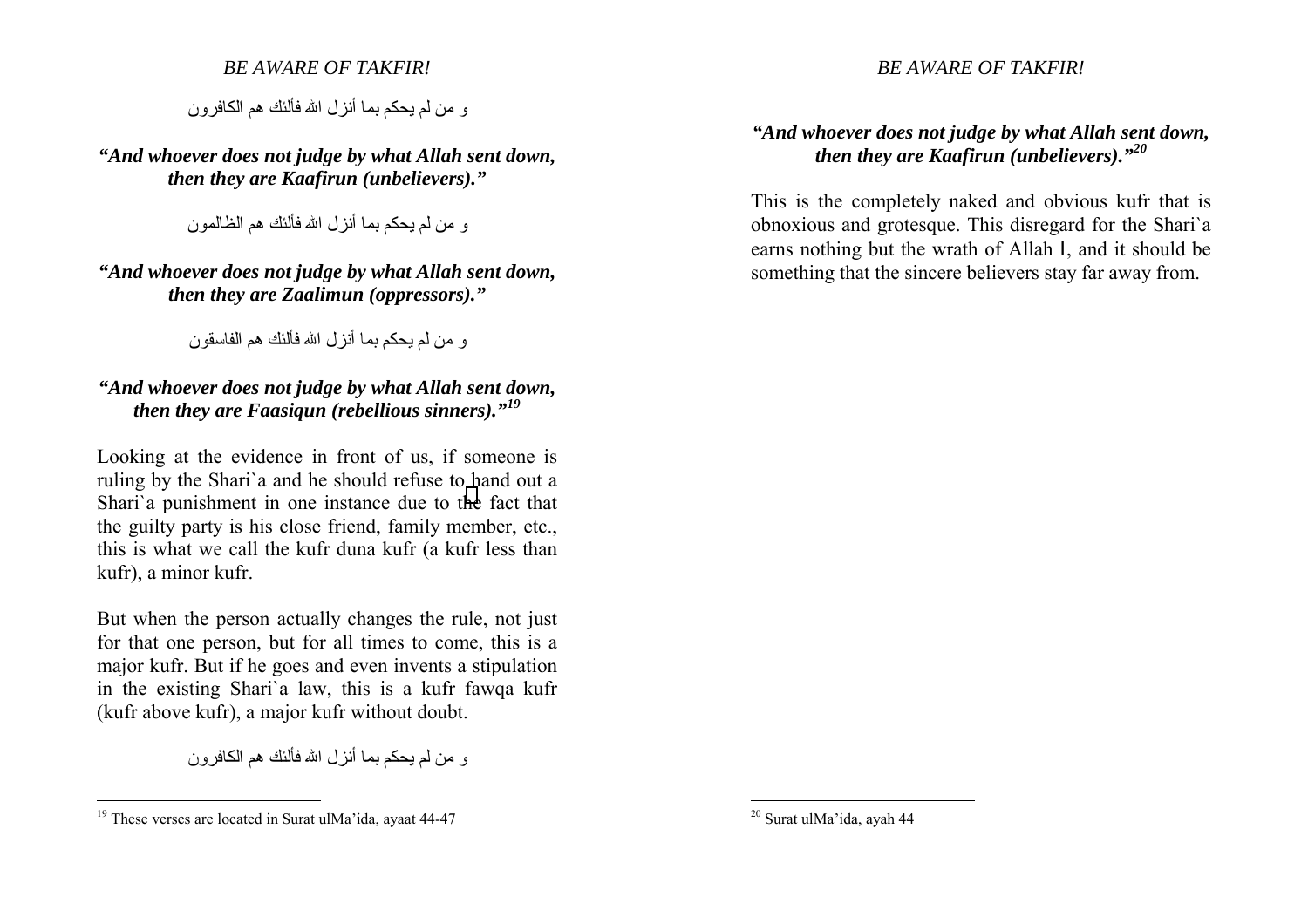## **WHAT IS TAKFIR AND WHAT ARE THE TYPES?**

Now that the believers have the proper explanation of what kufr is, then it becomes necessary to study when exactly does it become the case that one can be given the title of kufr after his or her Islam. This is known as takfir. This matter is in all of the Books of Fiqh, but as we will soon come to know, not everyone understands this principle.

The main reason for the Khawaarij going astray and exaggerating in the matters of takfir was a direct result of their blending the rules of takfir together, thus it was all seen as one and the same. This major mistake must be answered and put straight, so the Ummah might not fall into confusion when we see these matters. In this section, we will lay out the different types of takfir related to our topic, starting with the first one,

1. **TAKFIR UN-NASS (charge of kufr based on a**  decisive text). This is when there is a decisive text and after applying the rules of takfir, one levels the charge of kufr. An example would be where Allah Ι has said,

تبت يدا أبي لهب و تب *"The hands of Abu Lahab are destroyed and may he be destroyed."21*

It is clear from this text that Allah Ι has thus labelled Abu Lahab, one of the uncles of the Prophet ρ who hated Islam, without doubt to be a kaafir. If someone should come and say that Abu Lahab is not a kaafir, but a Muslim, then the charge of kufr (calling someone a kaafir) can be leveled against this person. However, the impediments and rules surrounding takfir should be examined before coming to a ruling on the individual. It may be that he is a new Muslim and he doesn't know this information. It may be he is insane or something else of this nature. But the takfir should be given if the person can not be excused from the rules of takfir and no one can deny that. This is not a takfir between two people, but it is between the person and Allah Ι since Allah Ι called Abu Lahab by name.

2. **TAKFIR ULIJTIHAAD (charge of kufr based on individual judgement).** This is when a particular verse or set of verses taken from the Qur'an state an action to be kufr. An example of this would be when Allah Ι said in his book,

من لم يحكم بما أنزل االله فأولئك هم الكافرون و

*"Whoever doesn't rule by what Allah sent down, then they are kaafirun (unbelievers)."22*

 $21$ Surat ul-Lahab, ayah 1

<sup>22</sup> Surat ulMa'ida, ayah 44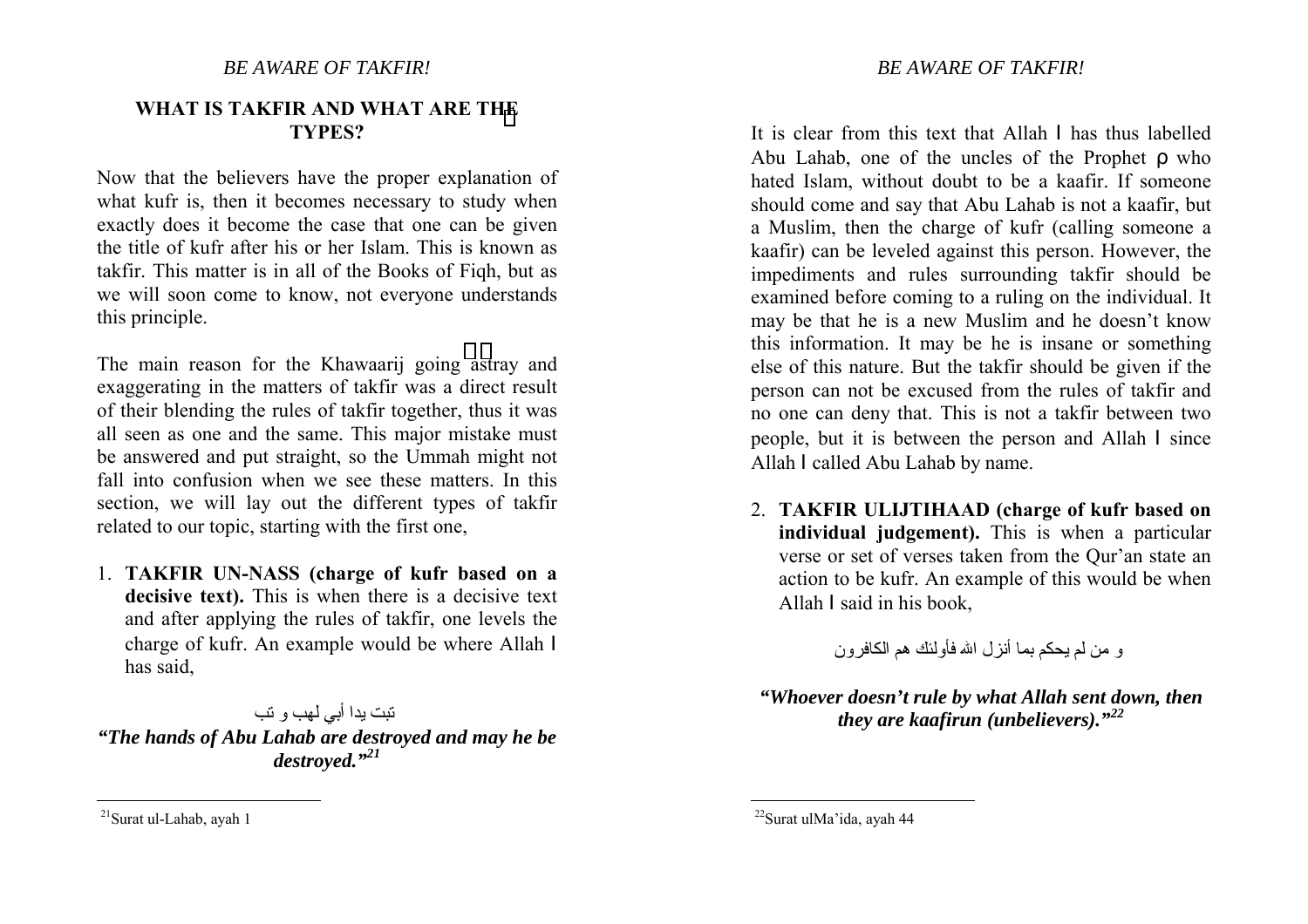This kufr is studied and understood. It is after all the verses related to the subject are studied carefully that one could come to a judgement and say, *'Any ruler today who is not judging by what Allah sent down is a kaafir.'* This type of takfir people could differ on because of some rules and regulations in regard to it. It could also have to do with the fact that there are different grades of kufr with regard to the topic. One grade of kufr is that one who occasionally does not judge by what Allah Ι sent down has not become a kaafir, but he has indeed done a major sin, a kufr duna kufr (a kufr less than kufr) as reported in an authentic narration by Ibn `Abbas <sup>τ</sup>. However, the one who makes a practice of it all the time has most certainly done kufr and is a kaafir according to another relation of Ibn `Abbas τ and that of Ibn Mas`ud τ.

3. **TAKFIR ALMU`AYYIN (charge of kufr where the individual is actually named).** The manifestation of this charge of kufr is where an actual person is named with the title of kufr. However, before this can happen, the takfir of ijtihaad must be exercised. If we relate this to the same topic mentioned above regarding ruling by what Allah Ι sent down, namely being, *"Whoever does not judge by what Allah sent down, then he is a kaafir,"* the judgement in ijtihaad will of course remain the same. If the ijtihaad has been made, and it is found that major kufr is involved, the next thing is that it must be double- checked to make sure that the

verses from the Qur'an and the charge of kufr fits the person.

He (the one making the charge of takfir) then next applies it to a person, for example by saying, "President Q or King Y is a kaafir because of this verse or these verses, due to the fact that he is ruling by other than what Allah sent down." Due to the fact that mu`ayyin in takfir is arrived at by ijtihaad, there could be some difference in it between one scholar and another. An example would be ta'wil (interpretation), where one scholar might pardon the individual under examination from takfir due to lack of knowledge and understanding of the evidence on the part of the one under suspicion. Some will not pardon him, like in the case of the debate between Imaam ash-Shaafi`ii رحمه الله and Imaam Ahmad رحمه الله الله الله where Imaam Ahmad ارحمه الله who leaves prayer in totality to be a kaafir. With this kind of takfir, others may act on it and us it, but sometimes others might not exercise it and pardon the one in question.

This type of difference of opinion in regards to takfir of the individual was explained by non other than Shaikh ulIslam Ahmad ibn Taymiyyah,

*'Takfir, it has conditions and also it has impediments. And it cannot be applied, these conditions, for a certain person or the individual. And when we say general takfir, it does not mean we call an individual a kaafir,*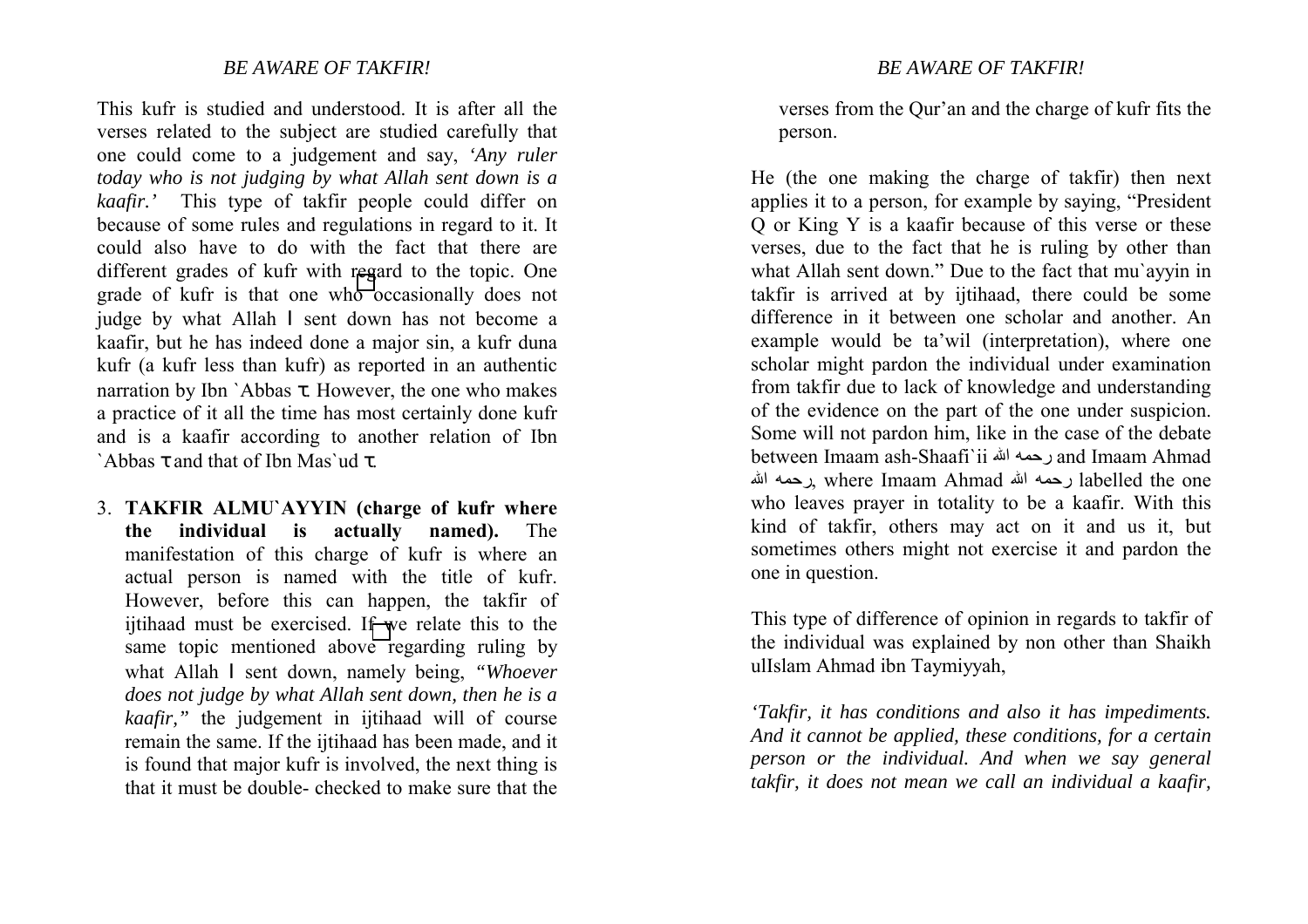*unless these conditions are there, and the impediments are not there any more.' <sup>23</sup>*

4. **TAKFIR TAA'IFAT ULKUFR (charge of takfir where a group is labelled with kufr).** Allah Υ did not leave this to our ijtihaad and this is a matter of imaan and Kufr. Similar situations as these happened in the time of the Messenger of Allah ρ. When people opposed the Islam and the Muslims, although they were saying La ilaha Illallah, they were killed in front of the Messenger ρ, and their killing was blessed by the Qur'an and endorsed by the Prophet ρ. Now before we go into all of the evidences, we would like to explain some principles in regard to this topic. It should be known that Allah Ι has judged a human being not just by himself, but by his group. We would like the brothers and sisters to understand that Allah Ι has made for each person two rules with regard to his belief. One rule is the judgement concerning him as an individual. Another rule is concerning his group or the group who he or she is loyal to, moving about with, putting his energy into and consuming his time with.

These four categories of people mentioned are,

1. **A Muslim by himself and by his group as well.** These are the people who do the five pillars and they

believe in Islam. They obey Islam according to their ability. They also work and are loyal to a guided group. Examples are the Sahaaba ω from the immigrants and the helpers, the Muslims as individuals under the khilaafa (the Islamic governing body) who were ruling by the Shari`a, even though the Khalifa (Muslim ruler) might be doing some oppression. The Shari`a was still intact and the rights of Muslims were preserved. Since 1924, after the destruction of the khilaafa, the reality of this example has disappeared. All that is left now is the people that are doing Islam individually and those struggling and fighting to bring back the Shari`a. There are also those that help them, support them and help them, even if they can't be with them as Allah Ι has said,

### يكلف االله نفساً إلا وسعها لا

## *"Allah does not make a soul responsible except for what is according to its capacity."24*

2. **A kaafir by himself and a kaafir by his group.** The likes of these are the people who don't do the apparent of the religion, either because they are the original kuffar or they are apostates. Another example also is a person that belongs to and defends a kaafir or apostate group. An example is the

 $23$  Maimu'a Fataawa, V. 12, page 487-489.

<sup>24</sup> Surat ulBaqara, ayah 286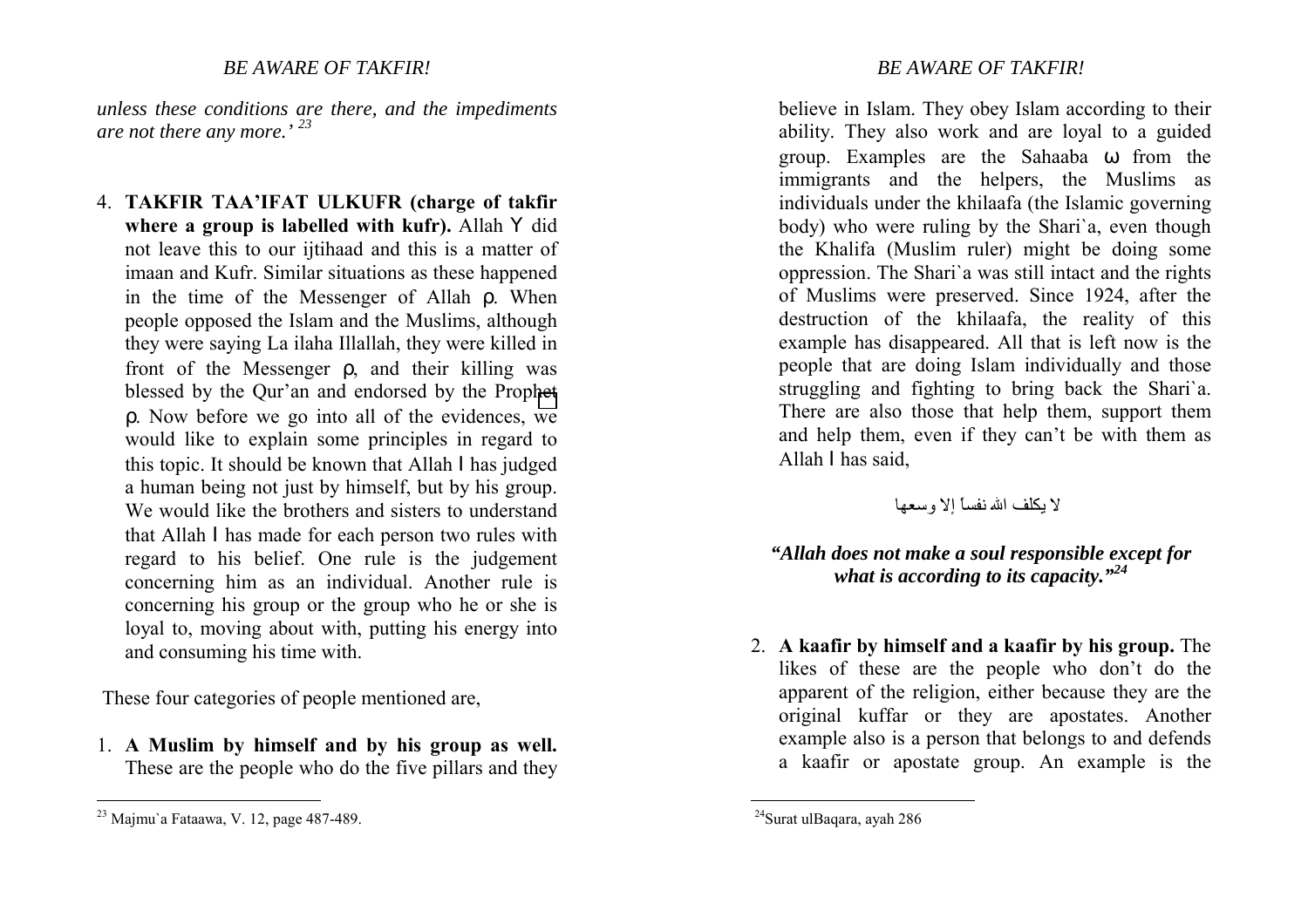Christians, Jews, fire-worshippers, deists, dualists, pantheists, atheists, agnostics and Masons in the armies of Muslim countries. This is because we class these armies as defenders of other than the Islamic Shari`a.

- 3. **A kaafir by himself and a Muslim by his group.** The like of whom would be a person who is showing Islam, but his heart has the kufr of hypocrisy. He is part of a guided group that is supporting Allah Ι, His Messenger and the believers. However, he deceives that group and is looking for chances to destroy it form the inside, all the while he has the apparent `ibaadah (worship). This is just to be saved and to continue on, like `Abdullah ibn Ubai ibn Sulul in the time of the Messenger ρ and those like him. The examples of this in our time are the spies who work for apostate governments and go to the front line to spy on the Mujaahidin. They also join study circles and meetings. They are to be left to Allah Ι until He exposes what they are doing then they can be dealt with Islamically according to the evidence.
- 4. **A Muslim by himself and a kaafir by his group.** This needs to be explained further, and if not handled appropriately, it can be abused. This abuse is a usual occurrence with the Khawaarij, Takfiriyyah and the Murji'a. This situation is not new to the Ummah, as it existed in the time of the Messenger ρ and in the time of the Sahaaba <sup>ω</sup> when incidents of apostasy

occurred. It occurred as well in the times of the Tatars, when they entered the Muslim lands, and the Muslims were mixing with kuffar and vice versa.<sup>25</sup>

In fact, this is the situation of our Ummah right now. These kinds of Muslims might be good Muslims, as an individual with regard to worship and obligations. It could even be the case that he is doing tahajjud at night, hajj and so forth. However, he supports whoever fights the Shari`a or those who are killing the believers and preventing them from enjoining the good and forbidding the evil. He then gives his effort until a banner of apostasy or original kufr is made manifest. Such was the time of the Messenger ρ, when he took the believers to fight the people of Ta'if, who used to trade with Riba (usury) after their Islam. Once the Messenger ρ prohibited them, they resorted to the sword and they insisted on dealing in riba, in addition to their Islam. So the Messenger ρ fought them for 21 days, surrounded them and used the catapult to throw stones, fire and snakes at them, including their women, children, elderly and disabled as he could not see who was who and the war must go on. They were all dealt with as a group of kufr, although they used to pray, fast, and do the rest of the apparent signs of Islam.

This is also what the Qur'an has revealed concerning the Muslims who used to live among the kuffar of the

<sup>&</sup>lt;sup>25</sup> These classifications of takfir can be found in the work, *ad-Durar us-Sunniyyah,*  V. 9, beginning with the chapter, Hukm ulMurtadd, as well as vols. 10-11, which discuss the situation at length.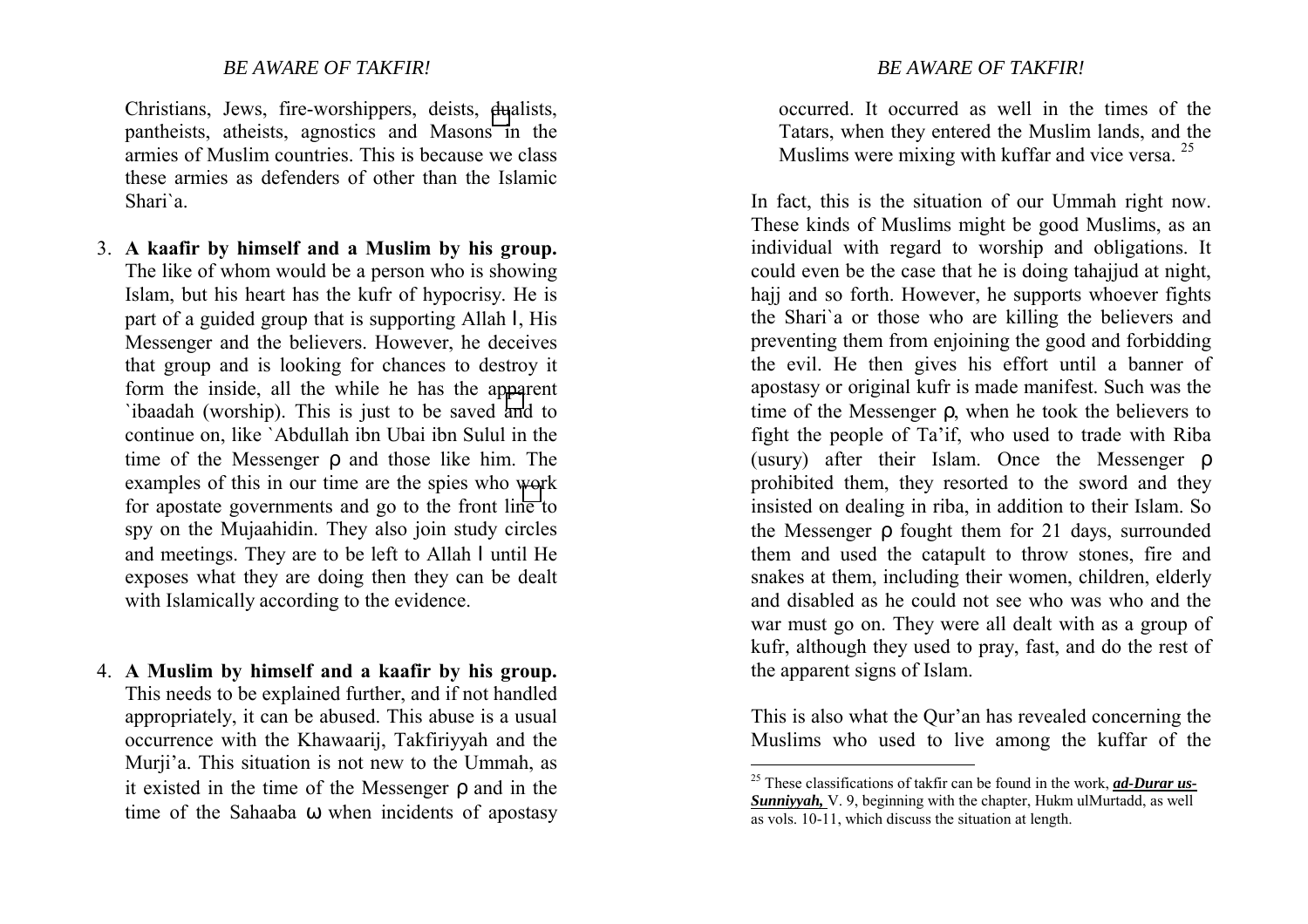Quraish. When the Quraish were preparing for the battle of Badr, they forced the Muslims that did not make hijrah to come amongst them, just to swell their numbers to scare the Sahaaba <sup>ω</sup> and the other believers away from the battle. These people who were coerced included al`Abbas <sup>τ</sup>, the uncle of the Prophet ρ. Adding to that, the Messenger ρ told the sahaaba as mentioned in Sahih Muslim, that there are some members of Bani Haashim that will be joining the kaafir forces and they are being forced to do so. He urged the Sahaaba <sup>τ</sup> if they see any of the Bani Haashim that they don't kill them because they were forced.

Then one sahaabi from the Ansaar said, *"O, We are going to kill our families and leave our enemies and not kill them."* The Messenger ρ replied, *"Would you like the face of my uncle al `Abbas to be slapped?"* Then `Umar <sup>τ</sup> asked for the Messenger's ρ permission to punish the sahaabi who made such a comment. All of this would change during the war. When the battle began, some arrows from the Prophet's ρ side tore into the necks and hearts of Muslims who came amongst the people of the Quraish. The Muhaajirun <sup>ω</sup> (Emigrants) and the Ansaar (Helpers) <sup>ω</sup> at that point were terrified and shouted, *"We have killed our brothers."* Allah Ι then sent down these verses,

إن الذين توففاهم الملائكة ظالمي أنفسهم قالوا فيم كنتم قالوا كنا مستضعفين في الأرض قالوا ألم تكن أرض االله واسعة فتهاجروا فيها

## فأولئك مأواهم جهنم و ساءت مصبراً إلا المستضعفين من الرجال و النساء و الولدان لا يستطيعون حيلة و لا يهندون سبيلأ

*"Those whom the angels take in death while they were oppressing themselves, they will say, 'What state were you in?' They will say, 'We were weak and oppressed in the earth.' They will say, 'Was not the earth of Allah spacious enough for you to make emigration in?' Their destination is the Hell fire and what an evil end. Except the truly weak and oppressed from the men and women and the one not able to devise a plan or find a way."2627*

Allah Ι then exempted the weak and disabled and their like from going into the fire if they don't emigrate. But in this story, there is something else to endorse the importance of judging the group of kufr and dealing with them. That is the strong words of the Messenger ρ to his uncle al `Abbas <sup>τ</sup>, when he was insisting to the Messenger ρ that he was Muslim to exempt him from paying the ransom for himself and his nephew. The Messenger ρ said,

*"Leave that argument aside. You came with a group fighting and you are going to be dealt with as a group that fought. You must pay for yourself and your nephew."* 

 $26$ Surat un-Nisaa', ayah 97-98

 $27$  For the tafsir of the event that we mentioned, please see the Tafsir ulQur'an ul`Azim and Tafsir Jaami` ulAhkaam.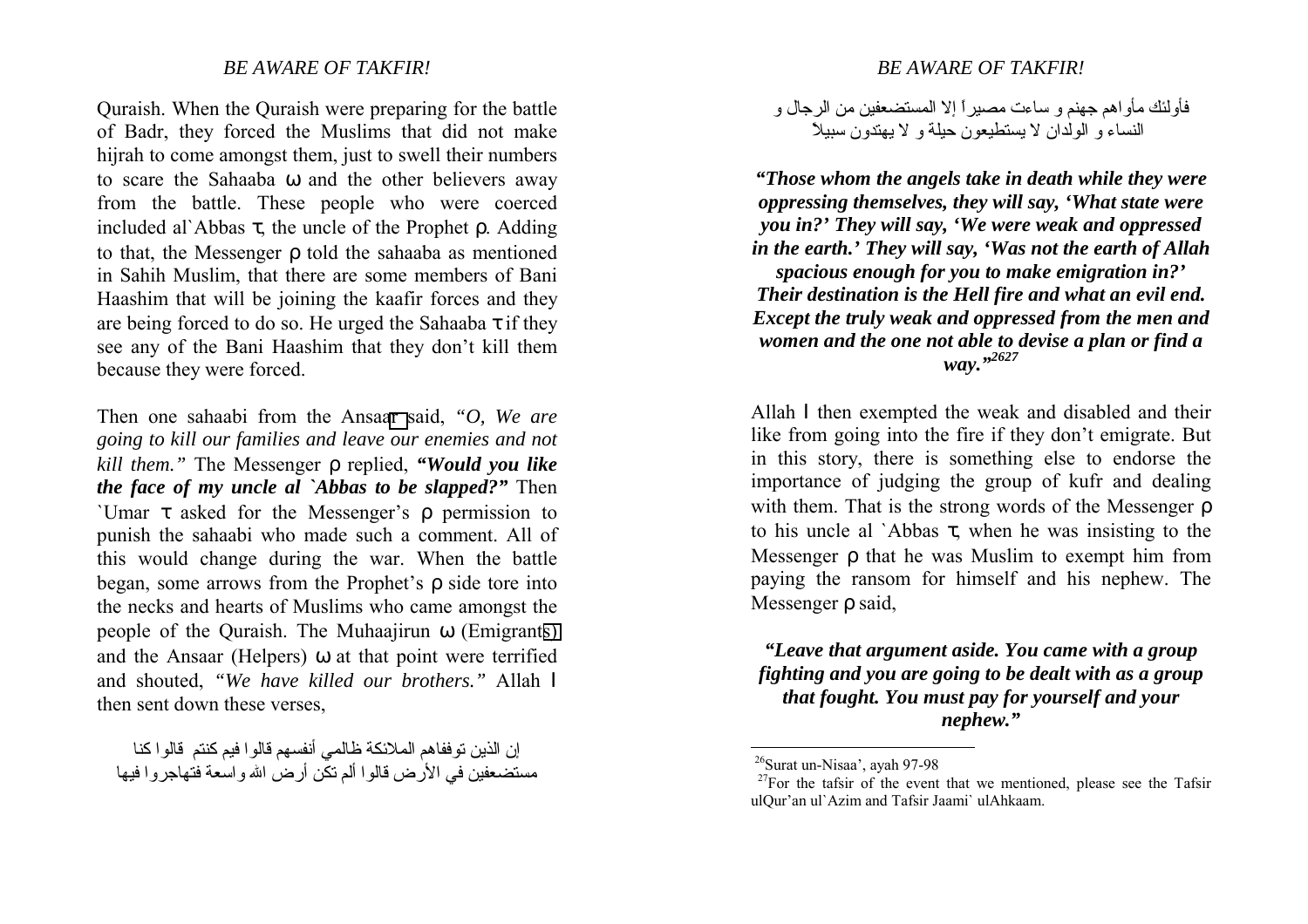In another hadith, he ρ said,

## *"Your apparent is what we judge you about, and your internal is to Allah."28*

He then ordered al `Abbas τ to pay the ransom for him and his nephew. Then Allah Υ revealed with regard to that,

# يا ايها النبي قل لمن في ايديكم من الاسرى إن يعلم االله في قلوبهم خيراً يؤتكم خيراً مما أخذ منكم <sup>و</sup> يغفر لكم <sup>و</sup> االله غفور رحيم

*"O Prophet! Say to whoever is in your hands, 'If Allah knows any good in your hearts, He will give you something better than what was taken from you and He will forgive you. And Allah is Most Forgiving, Most Merciful.*  $\frac{1}{2}$ 

 He paid twenty ounces of gold to him to free himself and his nephew. $30$ 

In relation to judging a group of kufr and a group of imaan, Allah Ι has spoken

## *BE AWARE OF TAKFIR!*

الذين أمنوا يقاتلون في سبيل االله <sup>و</sup> الذين كفروا يقاتلون في سبيل الطاغوت فقاتلوا أولياء الشيطان إن كيد الشيطان كان ضعيفاً

*"Those who are believers fight in the cause of Allah, and those who are kuffar fight in the cause of the Taghut. So fight the friends and allies of the Shaitan. Truly the plan of Shaitan is weak."31*

This ayah has three main rules with regard to the group,

- 1. Those who fight in the cause of Allah Ι, they are in general believers, even though there may be hypocrites among them, they are still believers.
- 2. Those who are fighting for the benefit of an opponent to Allah Ι, or other than the ideology of Islam. They are a group of kufr, even if they have amongst them people who are not kuffar. As a group, they are still all a group of kufr, according to the apparent.
- 3. What position \*\*\*we should we take with regard to these groups. Allah Ι shows which group we should be linked with and which group we should fight. Allah Ι also orders us to fight the group according to the apparent and the fight must go on.

It is then clear that Allah Ι makes the reason to call a group as kufr or imaan is the motive of what the group is

 $28$ Please see Sahih alBukhaari in the tafsir of this verse and Kitaab alGhazwa.

<sup>29</sup> Surat ulAnfaal, ayah 70

 $30$ You can research this ayah in the tafsirs of Imaam alQurtubi, Imaam Ibn Kathir and Imaam at-Tabari

<sup>&</sup>lt;sup>31</sup> Surat un-Nisaa', ayah 76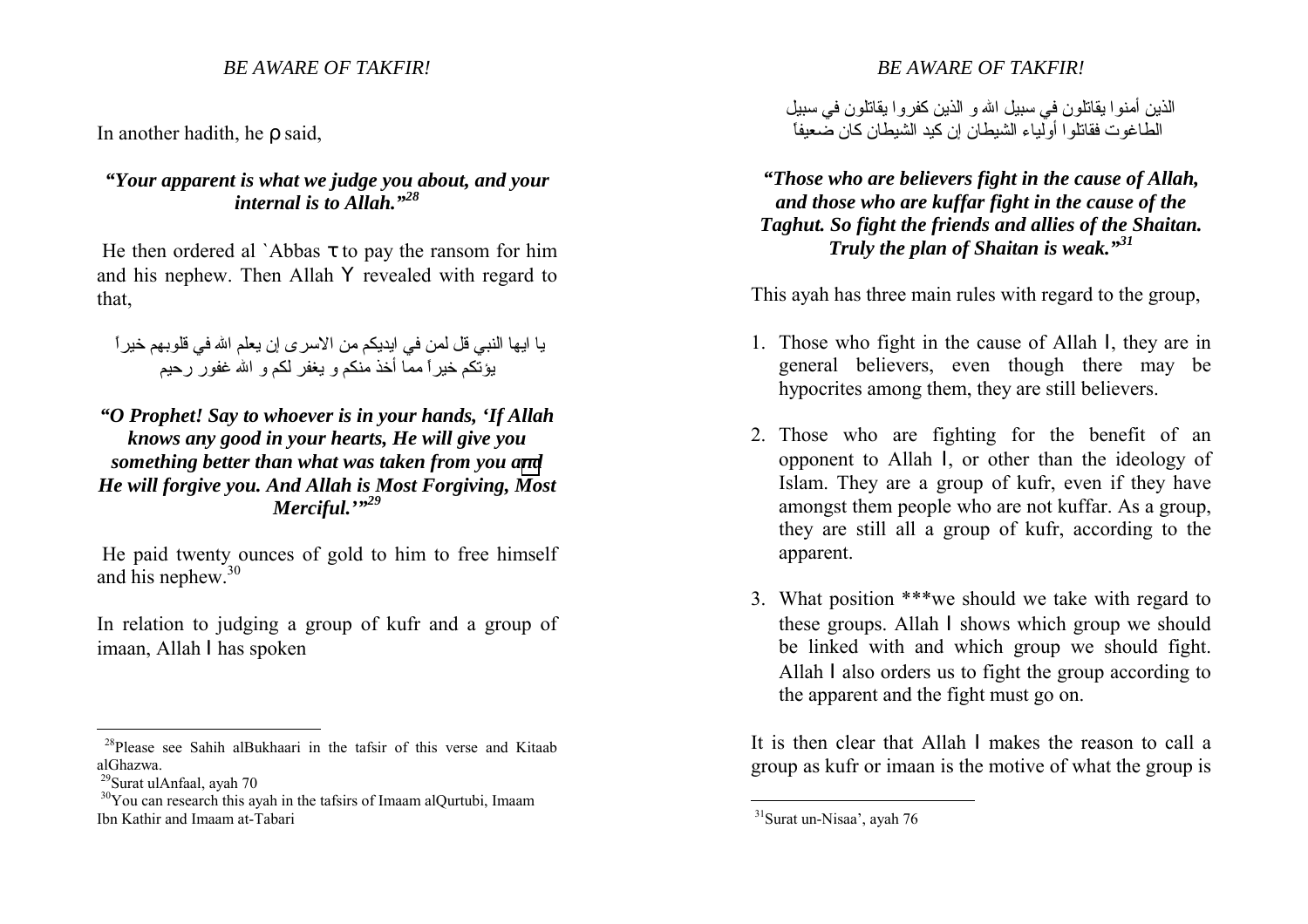fighting for in the end. If there is a group fighting to keep the law and order of Allah Ι intact, this is the group of imaan. The other group is the group of kufr, in which its motive is to fight in the cause of taghut. Taghut is whatever and whoever people are using to judge amongst themselves other than Allah Ι and are known as a group of kufr without doubt. And yet another example of Allah Ι labeling one group as kufr and another imaan is mentioned in the following hadith,

حَدَّثَنَا مُحَمَّدُ بْنُ الصَّبَّاحِ حَدَّثَنَا إِسْمَاعِيلُ بْنُ زَكَرِيَّاءَ عَنْ مُحَمَّدِ بْنِ سُوقَةَ عَنْ نَافِعِ بْنِ جُبَيْرِ بْنِ مُطْعِمٍ قَالَ حَدَّثَتْنِي عَائِشَةُ رَضِيَ اللَّهُ عَنْهَا قَالَتْ قَالَ رَسُولُ اللَّهِ صَلَّى اللَّهُ عَلَيْهِ وَسَلَّمَ يَغْزُو جَيْشٌ الْكَعْبَةَ فَإِذَا كَانُوا بِبَيْدَاءَ مِنْ الْأَرْضِ يُخْسَفُ بِأَوَّلِهِمْ وَآخِرِهِمْ قَالَتْ قُلْتُ يَا رَسُولَ اللَّهِ كَيْفَ يُخْسَفُ بِأَوَّلِهِمْ وَآخِرِهِمْ وَفِيهِمْ أَسْوَاقُهُمْ وَمَنْ لَيْسَ مِنْهُمْ قَالَ يُخْسَفُ بِأَوَّلِهِمْ وَآخِرِهِمْ ثُمَّ يُبْعَثُونَ عَلَى نِيَّاتِهِمْ

It is related by `A'isha <sup>ω</sup> who said*, "The Messenger of Allah*  ρ *said, 'An army will come to make war on the Ka`aba, then when they are in Baida, the Earth will swallow them up, from the first of them to the last of them.' I said, 'O Messenger of Allah, how is it the first of them to the last of them will be swallowed up and they have those among them who are \*\*\*form the market and those that are not from them.' He said, 'The first of them to the last of them will be swallowed up, then they will be resurrected according to their intention.' "32*

In the version of Imaam Ahmad, Imaam Tirmidhi and Imaam Ibn Maajah االله مìرحمه, it states *'there will be forced people inside of them'*, and the Messenger ρ said that, *"They will be resurrected according to what is inside of them.*" In the version of Nisaa'ii, it is asked, *'What if there shall be believers among them?'* Therefore we know that the army is a group of kufr, even if believers are inside of it.

Although this army is a group of kufr, each and every individual in that group cannot be called a kaafir. This is clearly the methodology of Ahl us-Sunna walJama`ah and what is the balance between the two extremes. \*\*\*And example of this balance is the verdict of Al `Allamah Shaikh Muhammad ibn Ibrahim Aala Shaikh (RH), who said in this regard to the takfir of a group,

*"The third division is the thing that involves inner thoughts. So this does not cause a person to apostate, until the proofs have been established upon him. Regardless of whether it is in the foundations of the secondary matters. So we know from this that there is no takfir upon anyone except, the establishment of proof upon him. (There is no takfir, upon anyone, except, with the establishment of proof upon him). So the division is apparent, and the second is in it's place. In this case not the third. Then there are two things here, the ruling upon the thing that is disbelief, and the ruling upon the person specifically, is a separate* 

 $32$ Sahih alBukhaari, hadith 1975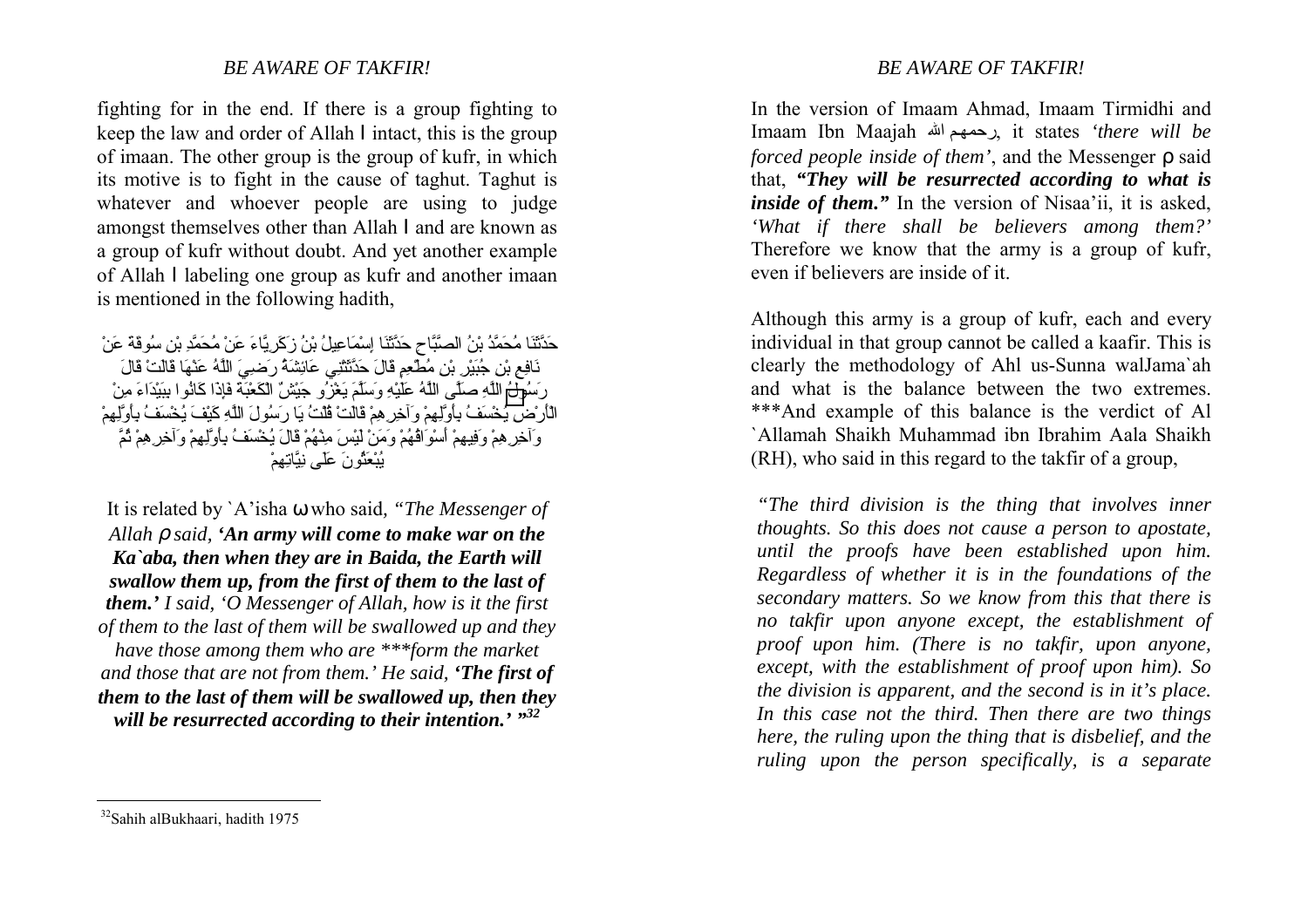*matter…Then there is the TAKFIR OF A GROUP, such as the Jahmiyyah, which is another thing," <sup>33</sup>*

Thus in the takfir of the group, it is not the methodology of Ahl us-Sunna to make takfir on each and every one in that group, be they an army, as we mentioned above, or those that belong to a deviant group, like the Jahmiyyah, as mentioned by the Shaikh. It may be that there are those who are coerced; others are fussaaq (rebellious sinning Muslims), who want to make benefit. There could even be good believers, but believers hiding inside to help Muslims from the inside, such as Khaalid alIslaambuli ارحمه الله in the Egyptian military $^{34}$  or the one from the family of the Pharaoh mentioned below,

قال رجل مؤمن من آل فرعون يكتم إيمانه أتقتلون رجلاً أن يقول ربي و الله و قد جاء كم بالبينات من ربكم

### *BE AWARE OF TAKFIR!*

## *"And a believing man from the family of the Pharaoh, who hid his imaan (faith) said, 'Would you kill a man because he says, My Lord is Allah, and he has come to you with clear signs from his Lord.' "35*

These rare elements don't change the judgement of this group as a group of kufr. Allah Ι did not change the judgement for the family of Pharaoh because some of them were defending Musa υ. So we can understand that it is a group of kufr fighting the Muslims and Mujaahidin in the cause of the taghut. These enemies must be fought harshly and sternly until they come back to the fold of Islam and the Shari`a of Islam. It must not rule in any matters with other than Islam, small or great. Although we don't call every individual in this group a kaafir or an apostate, we can call the high leaders of this group that make decisions Tawaaghit (false legislators). However, in reference to our population in the Muslim countries, they are weak and helpless Muslims and most of them love Allah I, the Messenger  $\rho$  and the Shari`a.<sup>36</sup>

<sup>&</sup>lt;sup>33</sup> Majmu`a Fataawa Shaikh Muhammad ibn Ibrahim Aala Shaikh (RH), V. 12, page 190-191. Also, please see ad-Durar us-Sunniyyah Vols. 9, 10 and 11 which deal exclusively with this subject.

<sup>&</sup>lt;sup>34</sup>This man was the brother of Shaikh Muhammad Islaambuli رحمه الله, a scholar in Egypt. In the reign of Muhammad Ahmad Anwar as-Sadaat, the president of Egypt, Khaalid رحمه الله was in the military. He slowly worked his way up through the ranks, and not too long after his brother was jailed by the regime for speaking the truth, Khaalid ارحمه الله assassinated Sadaat on October 6, 1981. This heroic act was carried out on television and Khaalid ارحمه الله showed the entire world that enjoining the right and forbidding the wrong is still best carried out with the hand. Brother Khaalid االله هìرحم was later tried by the regime and murdered in cold blood for the dirty throne of Mubaarak.

<sup>35</sup> Surah Ghaafir, ayah 28

 $36$ This is an important point, due to the fact that the Takfiriyyah prefer the practice of declaring all or most of the populations of today's Muslim countries to be hypocrites and/or kuffar. These people should then ask themselves why are they calling for people to liberate the lands if they are filled with kuffar. Liberating these lands defeats the purpose if you are going to liberate apostates, which have to be killed anyway. These ideas just show that the most jaahil and deceitful of Muslims can wield authority and hold captive an audience anytime the speech is made entertaining.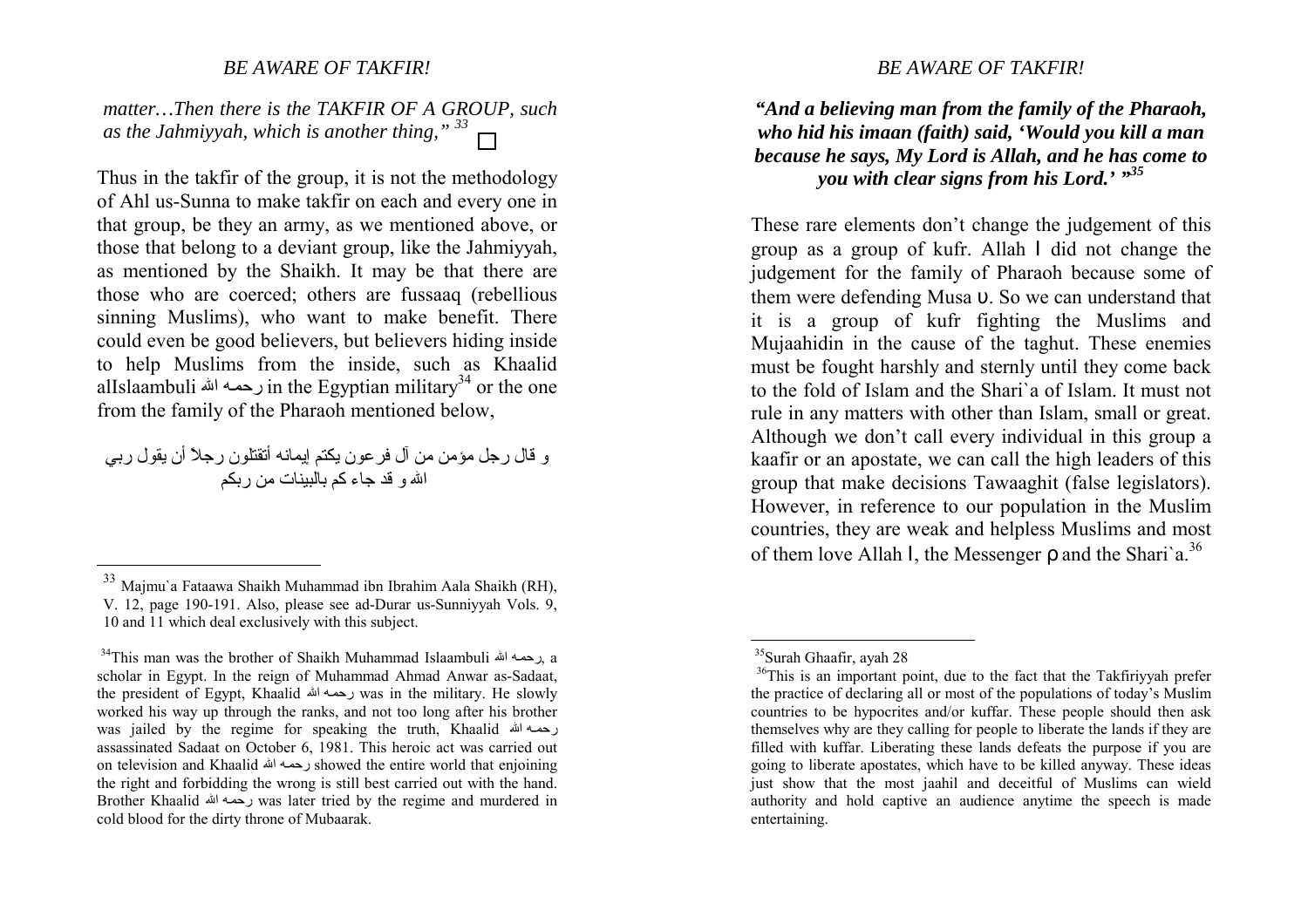From all that is above, we can understand that this is what happened for all those who were not carrying weapons and fighting Muslims. Now the situation which people are confused about now is this one. There are those people who are employed full time in the military, carrying the most sophisticated weapons against their weak and helpless brothers, most often capturing their wives and relatives to force them to hand over themselves to the Mushrikun. These Mushrikun (pagans) of course are legislating other than the Shari`a of Allah Υ. Let us also understand the nature of our army, which is purely secular and anti-Islamic. It also consists of:

- 1. Some Muslims
- 2. Jews and Christians
- 3. Reverts from Islam or any other religion
- 4. Freemasons as well as freemasonry
- 5. Ruthless hired militia and most of the time they have no war with the Jews and Christians and have entered into indefinite treaties with them. Now their enemies are genuine Islamic movements, which makes them the real Khawaarij described in the hadith of Muslim and Bukhaari regarding those who kill the Muslims and spare the Mushrikun (pagans).

## **WHAT ARE THE IMPEDIMENTS OF TAKFIR?**

Some of the rules misused by the Khawaarij and the Takfiri people led to their misguidance, as well as the others. What was their most fatal mistake is when they mistook Takfir alMu`ayyin (takfir on a particular person), Takfir UlIjtihaad (takfir based upon independent judgement) and Takfir un-Nass (takfir based on the text) and blended them into one thing. The rule of Takfir un-Nass (Takfir in which a clear text is mentioned) is a very great principle of Ahl us-Sunna walJama`ah and is in all of the books of Ahl us-Sunna walJama`ah, in addition to Shaikh ulIslam Muhammad ibn `Abdul Wahhaab's ارحمـه الله "Nawaaqid ulIslam" (What violates Islam). This rule states, *"Anyone who doesn't declare the disbelief of the Mushrikun (pagans) or he doubts of their kufr or the truth of their thinking, it is Kufr."* 

These people abused this rule blatantly and with malice. This was taken to mean that anyone who refused to declare kaafir who they THOUGHT was a kaafir is a kaafir. This case was born out when the Khawaarij declared `Ali <sup>τ</sup> and Mu`awiya τ kaafir and declared `Amr ibn al `As <sup>τ</sup> a kaafir for not declaring those two to be kuffar. This thinking is an extreme view and does not reflect the core belief of Ahl us-Sunna walJama`ah.

The authentic understanding of this rule is that anyone who knows those who the Qur'an and Sunna has referred to as kuffar (i.e. Jews, Christians and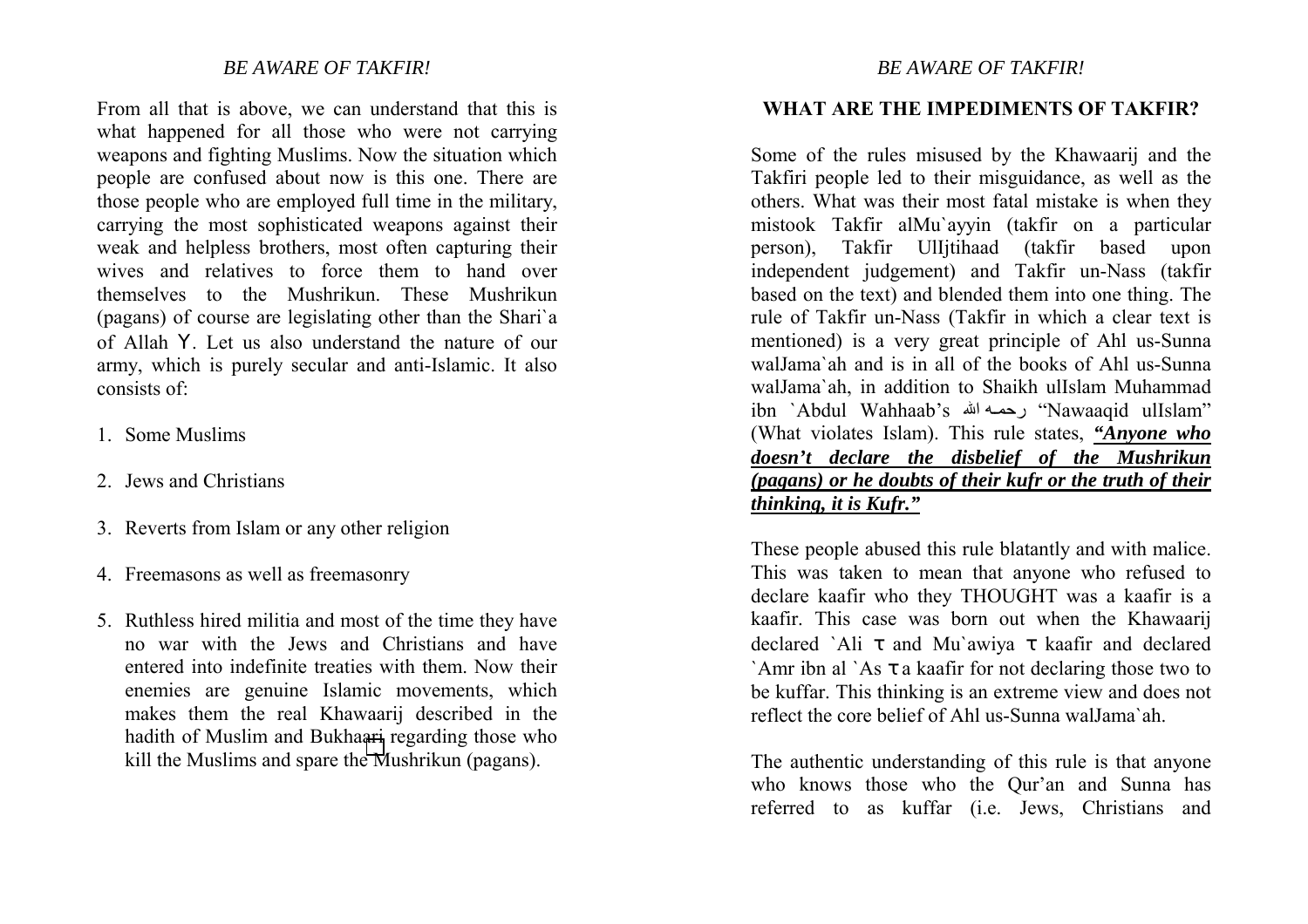Mushrikun) and refuses to label them as kuffar; or maybe even declares them Muslims, then that person is a kaafir. This same rule applies with those who declare to be Islamic such people as the Pharaoh, Abu Lahab, Jews, Christians as well as other religions after the Prophet ρ.

This is not the same as the one whose kufr is unknown to you, and a charge of kufr is made against him. No one may come to another Muslim and force him to label others as kuffar if he either has no proof or he does not know the proof of the kufr of those mentioned. Even Muhammad ibn `Abdul Wahhaab المحصة الله له and the scholars previous to him, when they called the act kufr, every person that did the act was not declared kaafir. To apply kufr to a specific person, which is called Takfir ulMu`ayyin that has to go through specific rules and regulations according to Ahl us-Sunna walJama`ah. For example, when the sahaaba  $\tau$  asked the Prophet  $\rho$  to make the Dhat Anwaat, he did not call them kuffar, but he said this is equivalent to asking for a god other than Allah  $Y^{37}$  Although it was an act of kufr and blasphemy, they were not declared kuffar. This is because they only asked about it, they did not do the act. And yet another example is when Mu`aadh ibn Jabal τ came from Shaam,

حَدَّثَنَا أَزْهَرُ بْنُ مَرْوَانَ قَالَ حَدَّثَنَا حَمَّادُ بْنُ زَيْدٍ عَنْ أَيُّوبَ عَنْ الْقَاسِمِ الشَّيْبَانِيِّ عَنْ عَبْدِ اللَّهِ بْنِ أَبِي أَوْفَى قَالَ لَمَّا قَدِمَ مُعَاذٌ مِنْ الشَّامِ سَجَدَ لِلنَّبِيِّ صَلَّى اللَّهُ عَلَيْهِ وَسَلَّمَ قَالَ مَا هَذَا يَا مُعَاذُ قَالَ أَتَيْتُ الشَّامَ فَوَافَقْتُهُمْ يَسْجُدُونَ لِأَسَاقِفَتِهِمْ وَبَطَارِقَتِهِمْ فَوَدِدْتُ فِي نَفْسِي أَنْ نَفْعَلَ ذَلِكَ بِكَ فَقَالَ رَسُولُ اللَّهِ صَلَّى اللَّهُ عَلَيْهِ وَسَلَّمَ فَلَا تَفْعَلُوا فَإِنِّي لَوْ كُنْتُ آمِرًا أَحَدًا أَنْ يَسْجُدَ لِغَيْرِ اللَّهِ لَأَمَرْتُ الْمَرْأَةَ أَنْ تَسْجُدَ لِزَوْجِهَا وَالَّذِي نَفْسُ مُحَمَّدٍ بِيَدِهِ لَا تُؤَدِّي الْمَرْأَةُ حَقَّ تُؤَدِّيَ حَقَّ زَوْجِهَا وَلَوْ سَأَلَهَا نَفْسَهَا وَهِيَ عَلَى قَتَبٍ لَمْ تَمْنَعْهُ رَبِّهَا حَتَّى

It is narrated that when Mu`aadh ibn Jabal τ came from Shaam (the area comprising Syria, Jordan, Palestine and Lebanon today), he prostrated to the Prophet ρ. The Prophet ρ said, *"What is this, O Mu`aadh?"* He said, *"I came from Shaam and I observed them doing so, so I loved for myself that we should do so to you."* Then the Messenger of Allah ρ said, *"Do not do that. Truly, if I were to order anyone that he should to other than Allah, I would have ordered that the wife prostrate to her husband. By the one in whose hand is the life of Muhammad, the woman does not love the right of her Lord, until she loves the right of her husband, even if he asks for her and she is at the oven cooking."38 <sup>39</sup>*

 $37$  See the hadith in Tirmidhi, hadith 2180 and Ahmad in his Musnad, V. 5, hadith 218.

<sup>38</sup> Sunan Ibn Maajah, Kitaab un-Nikaah, hadith 1843, classified sahih.

<sup>&</sup>lt;sup>39</sup> Mu`aadh  $\tau$  had been to the Shaam and had seen the people bowing out of respect to their bishops and their priests. Naturally, he figured, why not show this same type of respect to the Prophet ρ. This prostration was thus not one of worship, but one of respect. This is the same for the parents of Yusuf <sup>υ</sup>, who along with his brothers prostrated to the prophet υ out of respect. Of course, any one who prostrates to someone with the intention of worship of that person, of course this is major shirk and kufr without any excuse. But there is a difference to doing something from innovation and out of ignorance and doing something with intent of worship due to other than Allah Ι.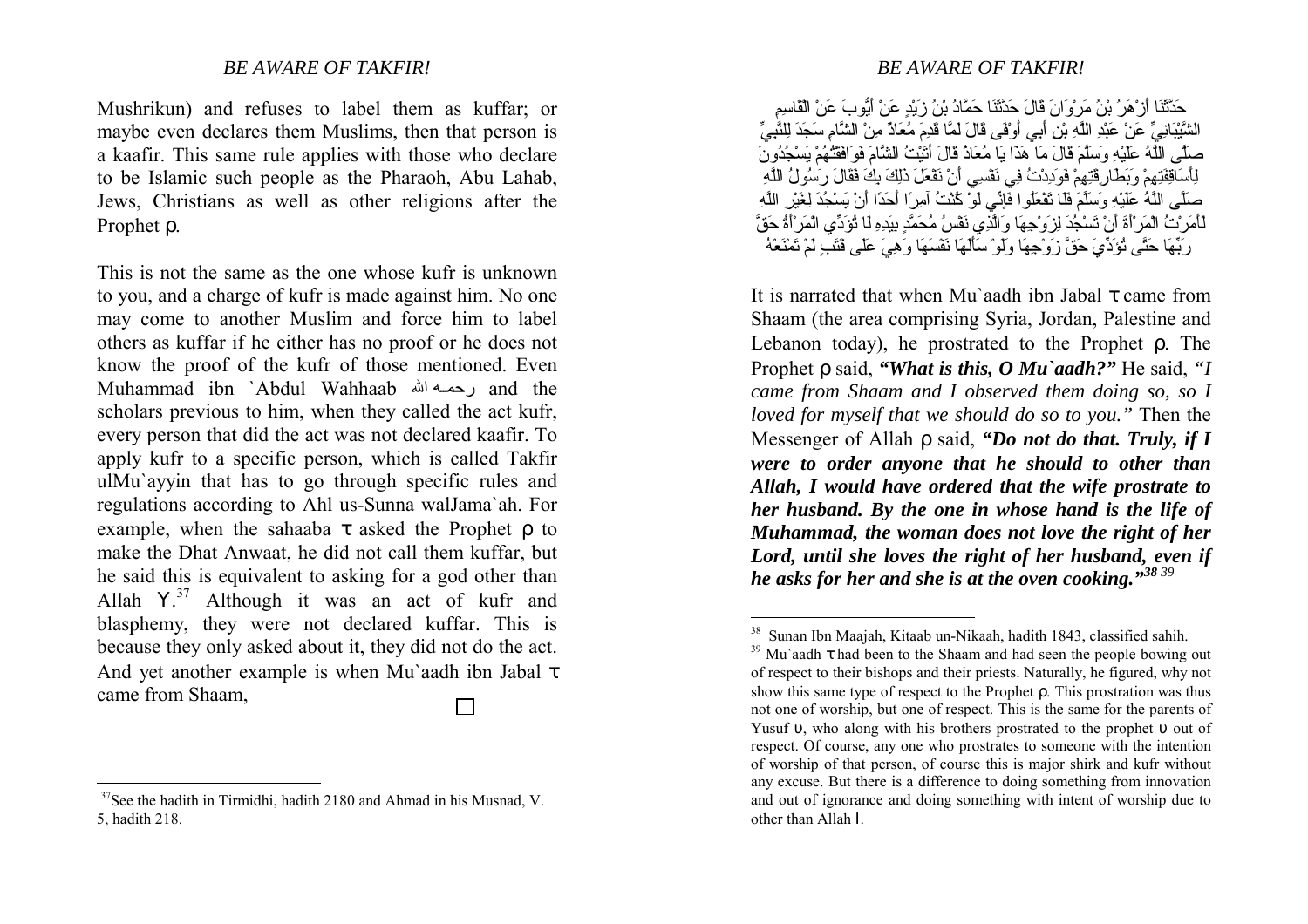To distinguish in this area is paramount to understanding this great principle of Ahl us-Sunna walJama`ah. If there is someone who is making du`a (supplication) to Allah Ι at a graveyard because he believes it is a holy place, this is haraam and bid`a (innovation), but he does not leave out of the religion. But if this same person is making du`aa to the people inside of the graves, then this is major kufr with no excuse for it whatsoever. Prostrating at an area or making du`a at an area because he believes it is a holy area, again this is haraam and bid`a. But if the one mentioned is prostrating or supplicating to those at that locale, again this is major kufr.

The same is true when someone says a blasphemy because he is ignorant or has made a mistake. This one is not classed as a kaafir and out of the religion. We can see this from the following hadith qudsi,

حَدَّثَنَا مُحَمَّدُ بْنُ الصَّبَّاحِ وَزُهَيْرُ بْنُ حَرْبٍ قَالَا حَدَّثَنَا عُمَرُ بْنُ يُونُسَ حَدَّثَنَا عِكْرِمَةُ بْنُ عَمَّارٍ حَدَّثَنَا إِسْحَقُ بْنُ عَبْدِ اللَّهِ بْنِ أَبِي طَلْحَةَ حَدَّثَنَا أَنَسُ بْنُ مَالِكٍ وَهُوَ عَمُّهُ قَالَ قَالَ رَسُولُ اللَّهِ صَلَّى اللَّهُ عَلَيْهِ وَسَلَّمَ لَلَّهُ أَشَدُّ فَرَحًا بِتَوْبَةِ عَبْدِهِ حِينَ يَتُوبُ إِلَيْهِ مِنْ أَحَدِكُمْ كَانَ عَلَى رَاحِلَتِهِ بِأَرْضِ فَلَاةٍ فَانْفَلَتَتْ مِنْهُ وَعَلَيْهَا طَعَامُهُ وَشَرَابُهُ فَأَيِسَ مِنْهَا فَأَتَى شَجَرَةً فَاضْطَجَعَ فِي ظِلِّهَا قَدْ أَيِسَ مِنْ رَاحِلَتِهِ فَبَيْنَا هُوَ كَذَلِكَ إِذَا هُوَ بِهَا قَائِمَةً عِنْدَهُ فَأَخَذَ بِخِطَامِهَا ثُمَّ قَالَ مِنْ شِدَّةِ الْفَرَحِ اللَّهُمَّ أَنْتَ عَبْدِي وَأَنَا رَبُّكَ أَخْطَأَ مِنْ شِدَّةِ الْفَرَحِ

Anas ibn Maalik <sup>τ</sup> relates that he heard the Prophet ρ say, *"Allah is more pleased with the repentance of his slave whenever he repents to Him than anyone of you who lost his riding animal in the desert. On the riding*  *animal is his food, drink, so then he said from extreme pleasure, 'O Allah, you are my slave and I am your Lord!' out of a mistake from the severity of his joy."40*

To say that Allah Ι is *your* slave and that you are *His* Lord is a statement of kufr, yet the man did not leave out of the religion. Why? It is because he had a slip of the tongue. This is what is known in Islam as kufr al Akhtaa' (the kufr of mistake). Someone can say this in times of extreme grief, in times of extreme joy and in times of extreme anger. At these times, for saying such a thing, the individual should not be precluded from the religion and counted as a kaafir.

From these and many other evidences, the scholars of Islam have distinguished between labelling **the act as an act of kufr and labeling the one who does it as a kaafir.** Another evidence is the hadith of the Prophet ρ about a person who was flogged after the third or the fourth time because of his alcoholism. Then one sahaabi cursed him. The Prophet ρ prohibited him from doing so, and said to him <sup>τ</sup>*, "Don't call him that. He does love Allah and His Messenger."41* Although the Prophet Ι cursed ten activities with regard to intoxicants in general, he did not allow a person who does this activity to be cursed specifically. From these and many other evidences from the Prophet Ι, verses from the Qur'an and the way that the Sahaaba ω understood these verses

<sup>40</sup> Sahih Muslim, Kitaab ut-Tawba, hadith 4932

<sup>4</sup><sup>1</sup> Sahih alBukhaari, V. 8, hadith 771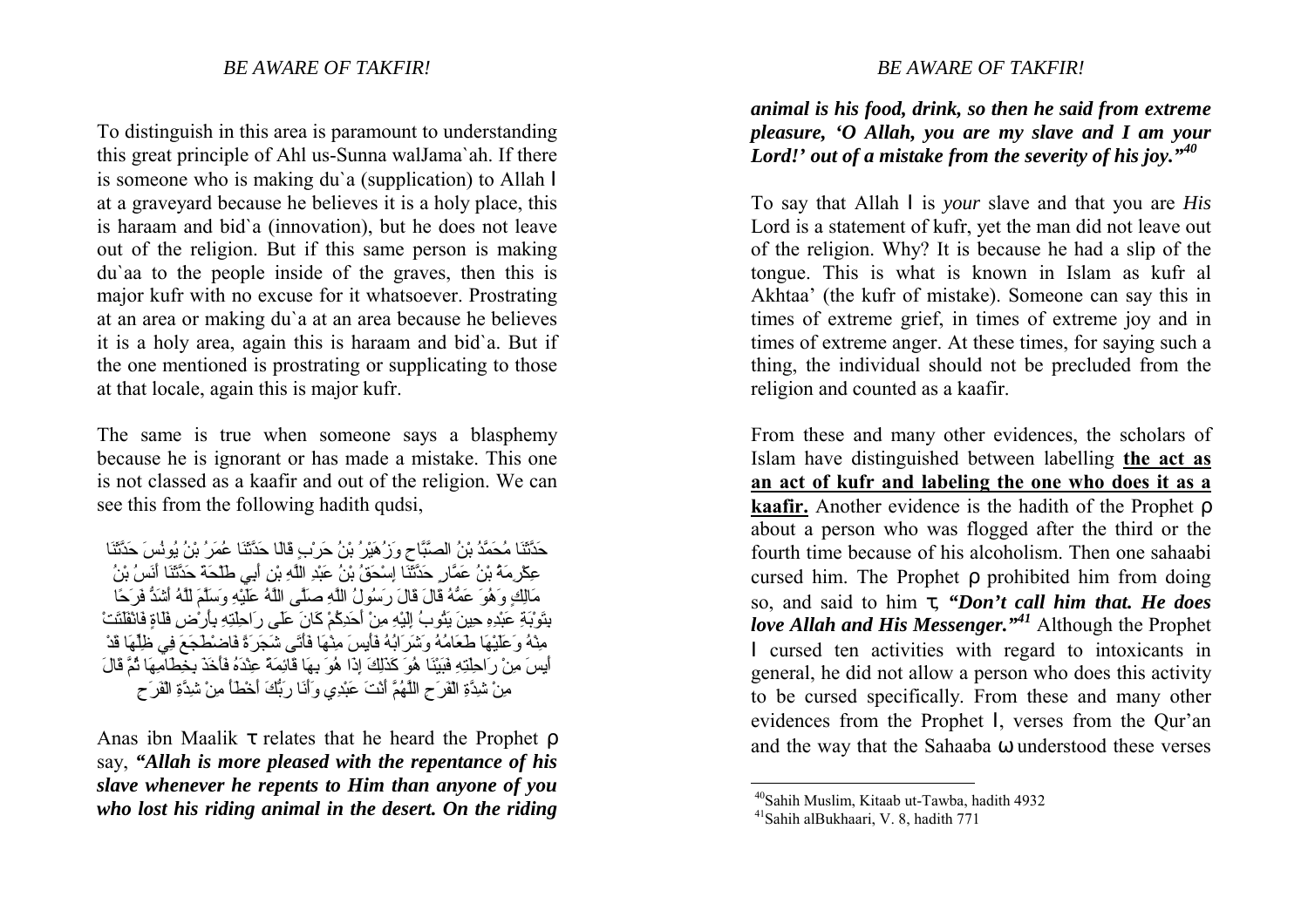and hadith, Ahl us-Sunna walJama`ah have isolated the impediments of takfir.

These impediments are reasons from the abovementioned sources that prevent a Muslim from being labelled as a kaafir, until the hujjah (proof) has been established on him. This is because Ahl us-Sunna walJama`ah does the opposite of the Khawaarij, who consider everyone kaafir (even a Muslim) until they (the people being called kuffar) prove otherwise. We consider everyone who says they are Muslim as such until we have reason to believe otherwise. This is in accordance with what Allah Ι and His Messenger ρ has said. Therefore the scholars of Ahl us-Sunna walJama`ah are agreed upon the following impediments:

**1.** The action for calling him a kaafir must be undoubtedly kufr; not what people think is kufr.

**2.** The person must be sane.

**3.** The person must have knowledge or access to knowledge about the action that he does.

**4.** The person must have done this action deliberately

**5.** The person is not to be sleeping

**6.** The person chose to do the act with free will, without compulsion, and also he should not be the opposite of all the above.

**7.** Also, the person should not have a different interpretation, which would cause him to do the action thinking that he is pleasing Allah Ι. It is particularly important to make this point, due to the fact that the people doing it are interpreting. Ahl us-Sunna walJama`ah does not make takfir on them, even though the act is kufr. The reason for this is that many of them are ignorant or misled by evil scholars away from the correct interpretation. Some of their leaders/scholars even lie about the Prophet ρ in giving these people their interpretation.

This is precisely why Muhammad ibn `Abdul Wahhaab رحمه الله, who reestablished this rule in our time, did not label the people who used to make supplication to Allah at a place called Qublat alKawwaaz as kuffar. He was keen to this situation and he changed it, because many of the evil scholars of his time invented hadith to convince people that such a bid`a is halaal.

Shaikh ulIslam Ibn Taymiyyah االله رحمه mentioned about the impediments and conditions of takfir,

*'Takfir, it has conditions and also it has impediments. And it cannot be applied, these conditions, for a certain person or the individual. And when we say general takfir, it does not mean we call an individual a kaafir,*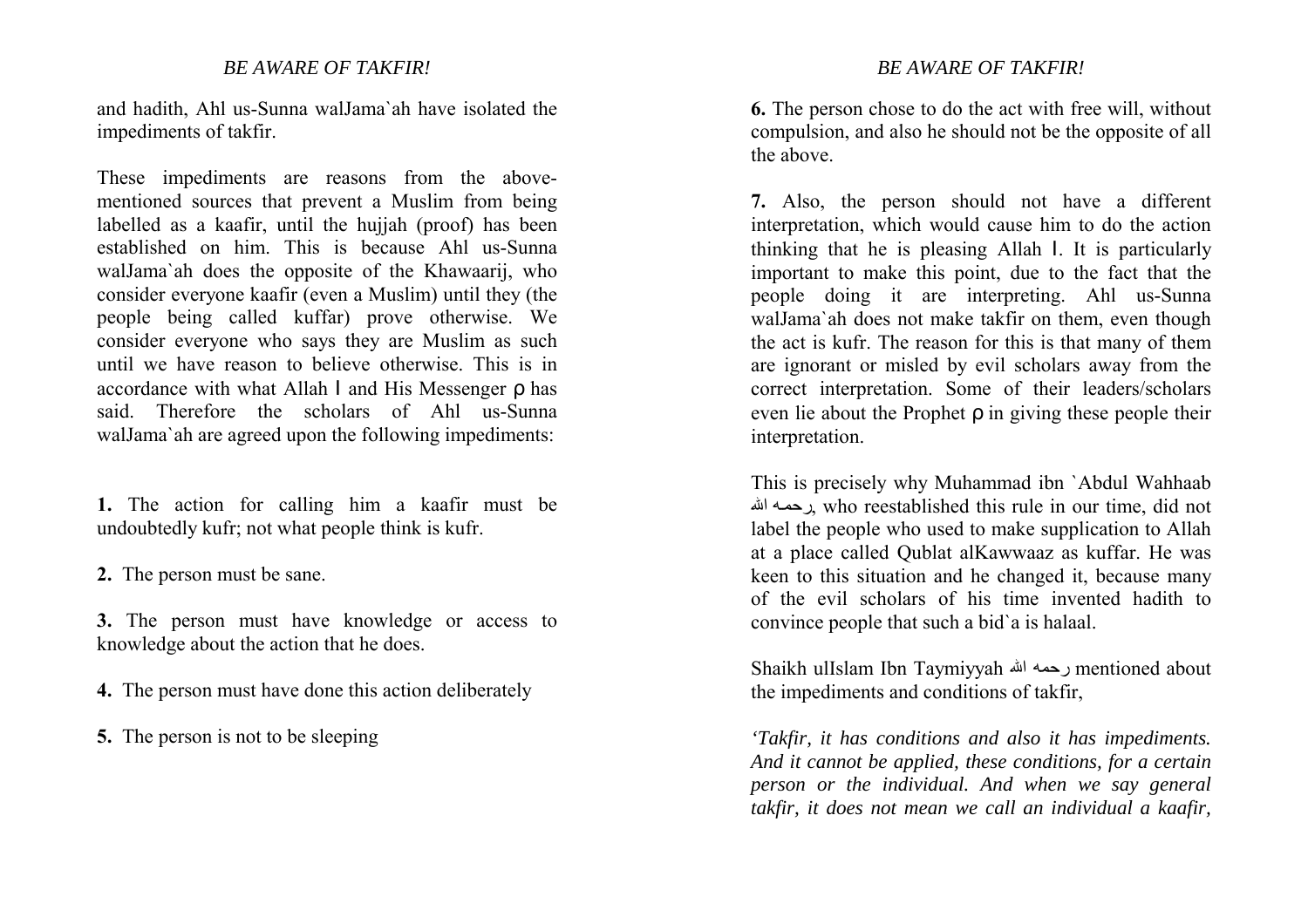*unless these conditions are there, and the impediments are not there any more.' <sup>42</sup>*

Then the exact opposite of the above numbered impediments of takfir are:

- 1. The action is without any doubt kufr.
- 2. The person has their sanity and is well within his senses.
- 3. He knows the action he did and is completely aware of it.
- 4. He does the action purposefully, not on accident.
- 5. The person is awake and not sleeping.

6. The person does so, not under any coercion whatsoever.

7. The person does not have any acceptable  $Ta'wil<sup>43</sup>$  to justify the kufr action.<sup>42</sup>

Once these conditions have been fulfilled, then and only then may we level the charge of Takfir ulMu`ayyin

#### *BE AWARE OF TAKFIR!*

(charge of kufr against the individual). In English, this can be said that,

*There is a clear difference between the clear kufr and the clear kaafir. In a way, you can say, not every clear kufr is done by a kaafir. But every clear kaafir has most certainly done kufr!*

In short, that is the rule.

Anything going outside of these bounds is simply **not**  from **Ahl us-Sunna walJama`ah.** We should take heed from the lesson that we have just learned from the disastrous behaviour of the Khawaarij.

### **TAKFIR AND SUSPICION TOWARDS BELIEVERS<sup>45</sup>**

<sup>&</sup>lt;sup>42</sup> Majmu`a Fataawa, V. 12, page 487-489.

<sup>&</sup>lt;sup>43</sup> Ta'wil means comprehensive explanation related to Qur'an or Sunna.  $^{44}$ More details on these points are given in our book and tapes called *"Allah*Ι *Governance on Earth".*

For more information in this regard, please see our works, *The* <sup>45</sup> *Khawaarij and Jihaad* and *Allah Governance On Earth.*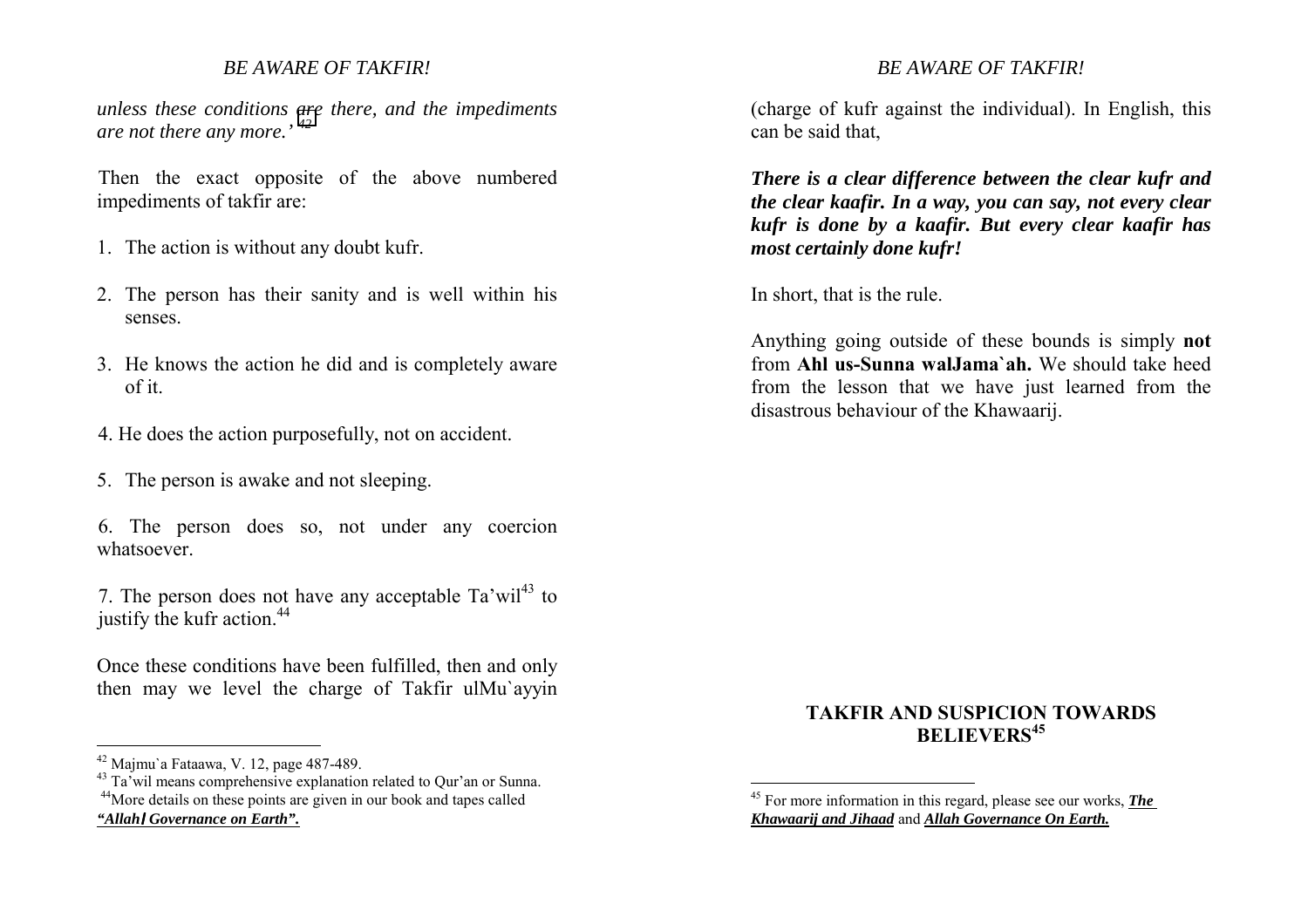In recent times, believers have become even more confused, as some groups of scholars and some regimes have declared democracy and Islam to be synonymous. The believers have hesitantly obeyed those in authority and have casted their votes at the ballot box, with even some of them entering into the parliaments, believing that they are enjoining the right and forbidding the wrong.

Those among the Murji'a (extremely dangerous people who tamper with the laws of Islam and try to erase them or explain them away) have rejoiced at this opportunity and have come with their mouths open to drink from the curdled milk of shirk that is being fed to them by the wet nurses of democracy. Those from among the Takfiriyyah (takfiri groups) have thrown a party, declaring the voters as well as those entering the parliament to be kuffar. This has resulted in takfir on the Indonesian people, as well as just about any other confused Muslim who may have cast his ballot for an MP or any other governmental representative. What needs to be put in perspective is the balance between these two incorrect groups based on the understanding of Ahl us-Sunna walJama`ah. This is necessary due to the fact the voter does not receive the exact same judgement as a ruler in certain regards, so this needs precision and elaboration. We will then split this into two matters,

a. What is the judgement on the one who enters the parliament?

b. What is the judgement on the one who is a voter or who is thinking of voting?

### **THE RULING REGARDING THE ONE WHO ENTERS THE PARLIAMENT**

 The issues regarding those who enter the parliament are one of the biggest controversies of our time and it is becoming a more heated debate with each passing day. This matter comes to us in light of the fact that in this time period there is no khilaafa and that the Muslims are no longer ruling the world with dominance. What has happened is that democracy and the kufr that surrounds it have become as inconspicuous as a black ant crawling on a black rock in the blackness of night.

When the Muslim lands were set upon in earnest in the time of Al `Allamah Muhammad ibn Ibrahim and Al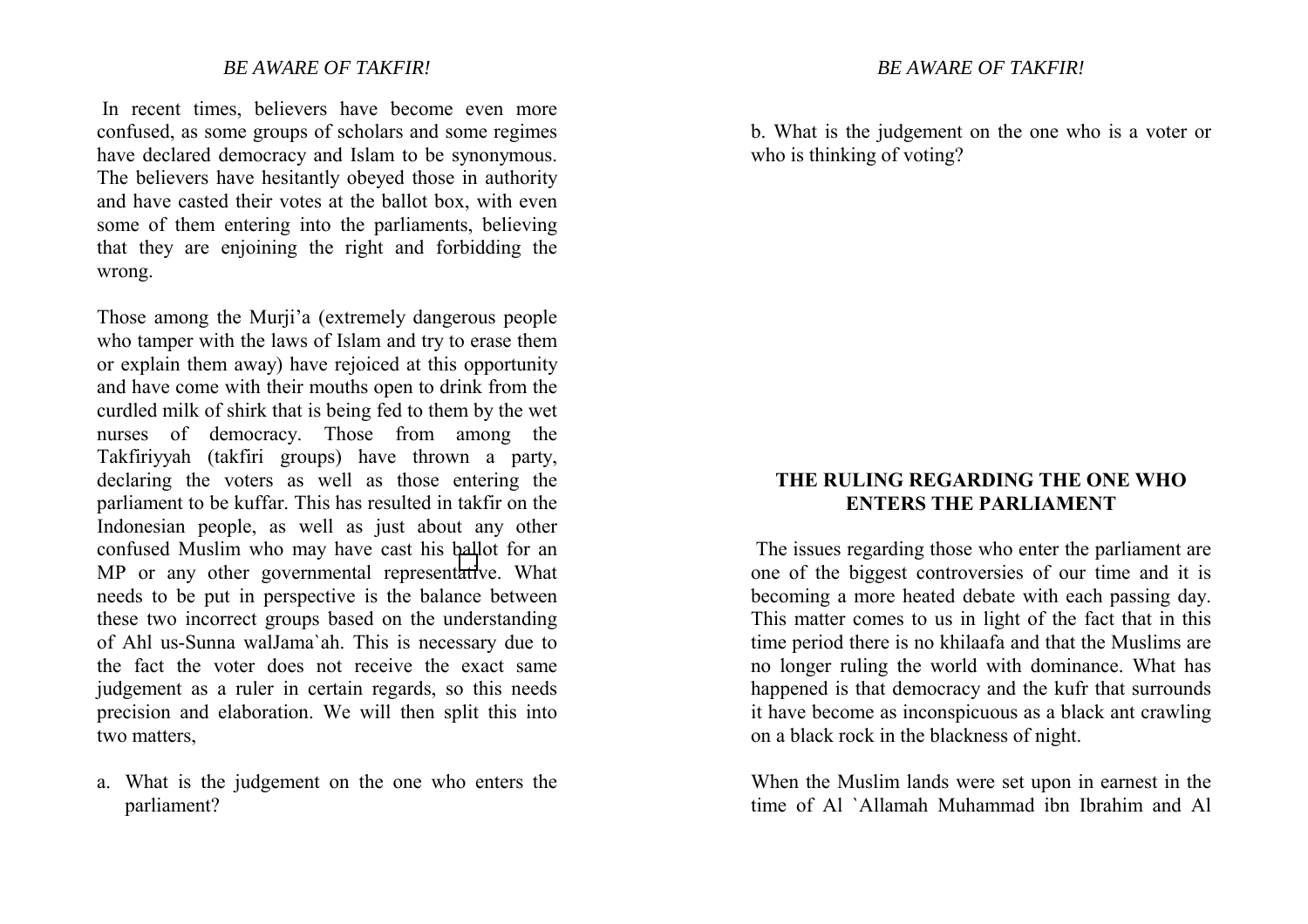`Allamah Ahmad Shaakir الله الله ), the legislation of other systems and parliaments were set up and established it over the heads of the Muslims. These two scholars responded harshly to this and fought against these systems with all of the might that they had. Those in the execution of kufr and those hindering the way of Allah Ι were \*\*\*labelled to be a group of kufr.

However, not every single one of them is doing the kufr that removes one from the religion. They hold the same judgement as a group of kufr and they are called Mala' (chiefs of the people). This is mentioned in the Qur'an and we have made ample reference to it previously. This is what they are called whether they like it or not.

When Allah Ι mentions the Pharaoh and the Mala', it was the ministers, senators and the people of parliament he was making reference to \*\*\*these ayaat. Even shaikhs and knowledgeable people, when they go to the parliament, they are part of the scenario. They are either traitors, or their knowledge is not that sound when it comes to tawhid. As we see in many countries, people who have immense knowledge about hadith, fiqh, the people that narrate, when it comes to the `aqidah, they are Ash`ari<sup>46</sup>, extreme Sufiyyah (Sufis)<sup>47</sup> or kuffar. This just proves being a genius in one part of knowledge does not cause you to earn another type of knowledge.

It is shocking enough to learn that even in alAzhar, they teach the Ash`ari madhhab, which is deviant in belief with regards to the names and attributes of Allah Ι. This group has also gone astray in many other ways of teaching, and they have presented deviant knowledge as the knowledge of Ahl us-Sunna, which is a clear falsehood. Adding to that, most of these establishments (i.e. Umm ulQurraa', Muhammad ibn Sa`ud University, Madinah University, al Azhar, etc), if not all, are just the Pharoah's establishment, which most often just give the degrees to those loyal to the Pharaoh, as is happening in Saudi, Egypt, Morocco and so on.

Thus the whole of the parliament is a group of kufr, but not everyone in the parliament is a kaafir. Thus,

1. There are those who believe in democracy as a source of legislation or an allowable legislation or they might not believe in it, but they legislate with it. These people are kuffar, no matter what other things they do. It does not matter how much worship they do or how many times they go on hajj, they cannot come an inch closer to Islam because of this action. Allah Ι has denounced their belief just by their existence in the

<sup>46</sup> This group denies the names and attributes of Allah <sup>Ι</sup>, in addition to the corruption of other aspects of the religion.

<sup>&</sup>lt;sup>47</sup> This group innovates things into Islam such as claiming knowledge of the unseen, practices of prayer not practiced by the Prophet ρ, in addition to claims that some of them (the sufi shaikhs) are divine or have divine

attributes. This group, as well as the previously mentioned one, is having a resurgence now. This does not mean that each and every or all Sufis are deviants, but the reference made is to those who have deviated from the straight path.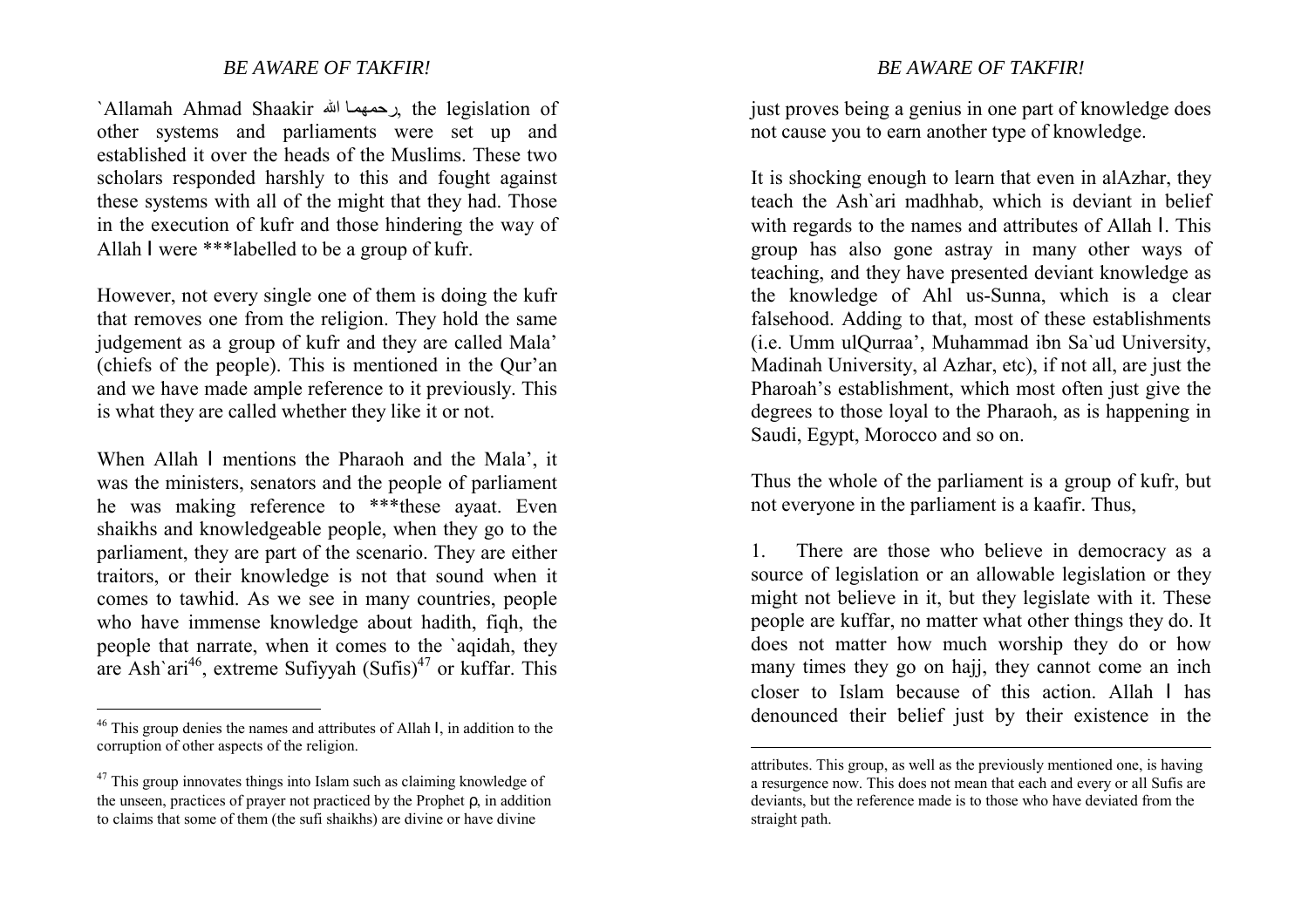parliament, by them defending democracy and their propagating democracy.

اليوم أكملت لكم دينكم <sup>و</sup> أتممت عليكم نعمتي <sup>و</sup> رضيت لكم الإسلام ديناً

*"Today I have perfected your religion for you and completed on you My favour and I am pleased with Islam as your religion."48*

And Allah Ι has also said,

<sup>و</sup> من يبتغ غير الإسلام ديناً فلن يقبل منه <sup>و</sup> هو في الآخرة من الخاسرين

## *"And whoever chooses other than Islam as a religion, it will never be accepted from him and he will be from among the losers in the Hereafter." 49*

 We emphasise again that these people are kuffar and not to be followed or accepted in any way, shape or form.

2. The second are those who are tricked or had bad interpretation given to them or introduced by themselves. They know democracy is kufr and not allowed in Islam, but they see it as a dangerous and a hazardous way to remove the Shari`a little by little, through legislation. These people then decide they want to join the legislating panel without legislating so

that they may stop any legislation that opposes the Shari`a.

What has happened is that these people were also given or took on a certain type of ta'wil (interpretation). The interpretation that they understood is based on two evidences. The first of those is the man who said to the Pharaoh,

<sup>و</sup> أن يك صادقاً يصبكم بعض الذي يعدكم إن االله لا يهدي <sup>و</sup> قال رجل مؤمن من ال فرعون يكتم إيمانه <sup>أ</sup> تقتلون رجلاً أن يقول ربي االله <sup>و</sup> قد جاء كم بالبينات من ربكم <sup>و</sup> إن يك كذاباً فعليه كذبه من هو مسرف كذاب *"And a believing man from the family of the Pharaoh who hid his faith said, 'Would you kill a man because he says, My Lord is Allah, and he has come to you with clear signs from your Lord? And if he is a liar, then his lie is upon him, and if he is truthful, then some of the disaster that he threatens you with will come to you. Truly, Allah does not guide the one who is a musrif (transgressing pagan) and a liar." 50*

Now let us try to understand this ayah. Here we have a man from the family of the Pharaoh enjoining the right and forbidding the wrong, and he is sitting on the panel of the Pharaoh. On this panel were the Pharaoh, Hamaan and Qarun (Korah). The Pharaoh was obviously the ruler and legislator, with Hamaan and Qarun being ministers in the government, thus being co-legislators. Even in spite of this fact, Allah Ι still called that

<sup>48</sup> Surat alMa'ida, ayah 3

<sup>49</sup> Surah Aali `Imraan, ayah 85

<sup>50</sup> Surah Ghaafir, ayah 28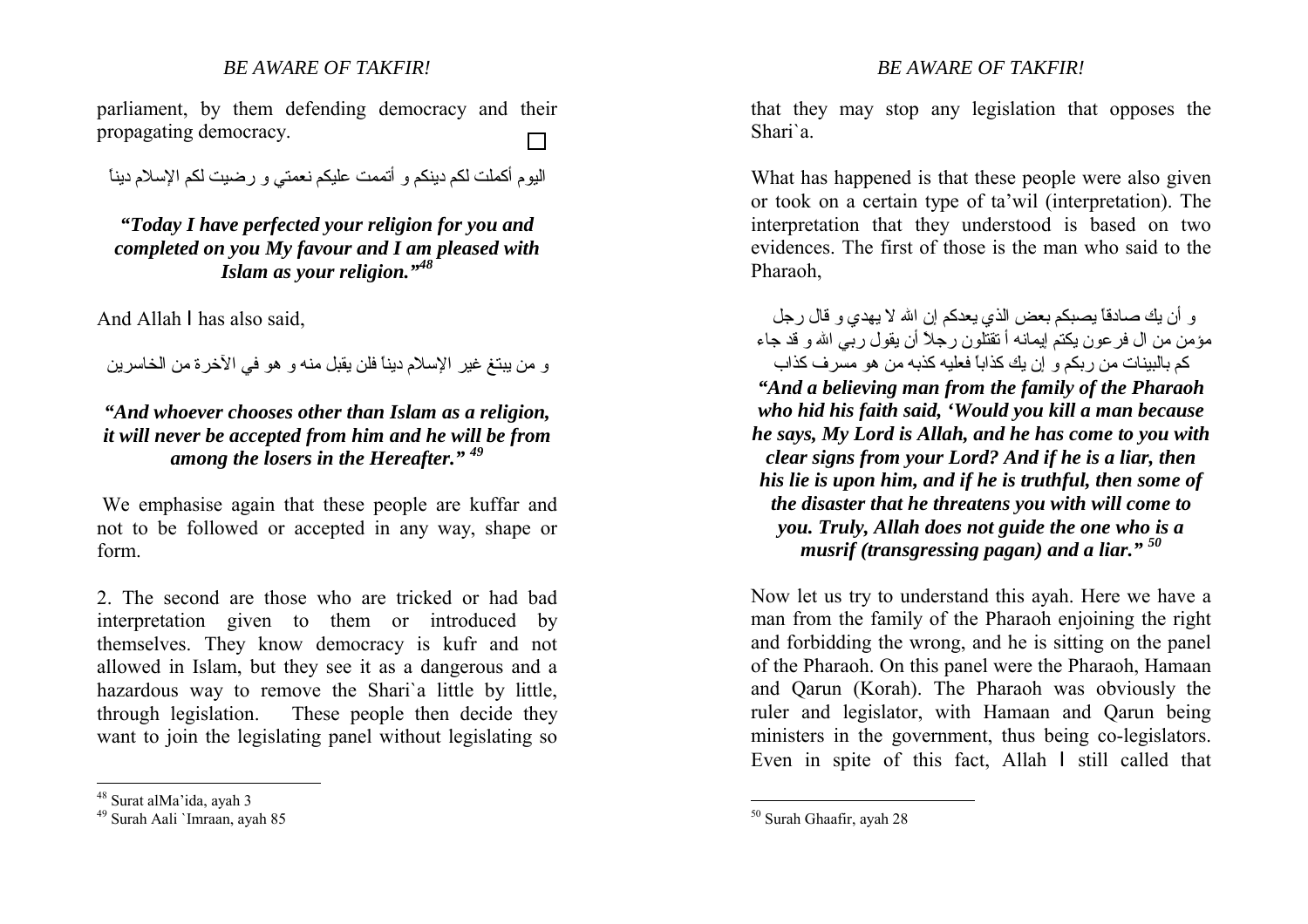believing man a believer, because the man was trying to enjoin the right and forbid the wrong and he wasn't legislating. But before he revealed his belief, he was in a group a kufr on the outside. Then when the revelation came, we knew that he was a believer. We use this ayah not to say that those in the group of kufr are perfect believers, but we use this ayah to show that we cannot call each and every individual in the parliament a kaafir, as the individual must be examined long before such a charge.

The man was trying to block their legislation, which was to kill Musa <sup>υ</sup>, as you can read in ayaat 24-26 in the same Surah mentioned in the footnote. This believer was doing this while on the panel with the interpretation that he could change things. This likeness would seem the same for the one that enters the parliament and he doesn't legislate. He seems to be doing the exact same thing as the believing man, although the believing man was the cousin of the Pharaoh. The one in the parliament is sitting on a panel of legislators and he is trying to block the haraam legislation.

This is why as believers, we try to use the benefit of the doubt before we jump and give a judgement. Let us not forget that Allah Ι called this person, one who hides his belief, a believer. What of those who announce that they are believers and democracy is kufr, and are trying to block the kufr in legislation? Shouldn't they receive more of a benefit of the doubt, although we disagree with the method and we also don't believe jihaad should

be delayed for one second because of the benefit of the doubt that we are giving them. This is precisely due to the fact that we know that their methodology is a dead end and orders for the Mujaahidin to stop the fitnah as in the methodology of jihaad is decisive, clear and proven to be authentic.

The next issue that they quote is an incident where when before he was commissioned with prophethood, Muhammad ρ concluded a treaty with all of the kuffar where there would be no aggression or wrong doing against anyone. This was shortly after the Prophet ρ had helped them put the Black Stone back in the Ka`aba. This treaty was called **Half ulFudul** (The alliance of Prosperity).<sup>5</sup><sup>1</sup> After he was commissioned by Allah Ι to be a prophet, Muhammad ρ continued on with the

<sup>&</sup>lt;sup>51</sup> But these people should not be in charge of any fighting force, while they are in the parliament. This is because the blood of the Mujaahidin and the principle of jihaad should not be in the hands of traitors or fools. If we give them the benefit of the doubt, that does not mean that we accept them as leaders of the believers. We will tell them that the right place for them is to join the Mujaahidin. What happened in Algeria when the army leaders of the FIS who were negotiating with government is a very good example to show us that when you have lost the war, you have lost whatever gains you were going to make, and not one single kaafir law was taken back. The so-called Islamic army of the FIS handed itself over to be sorted by the government of that land for no Islamic reason whatsoever. It is a major sin for any fighter to take notice of those negotiating in the parliament. It is a different war altogether.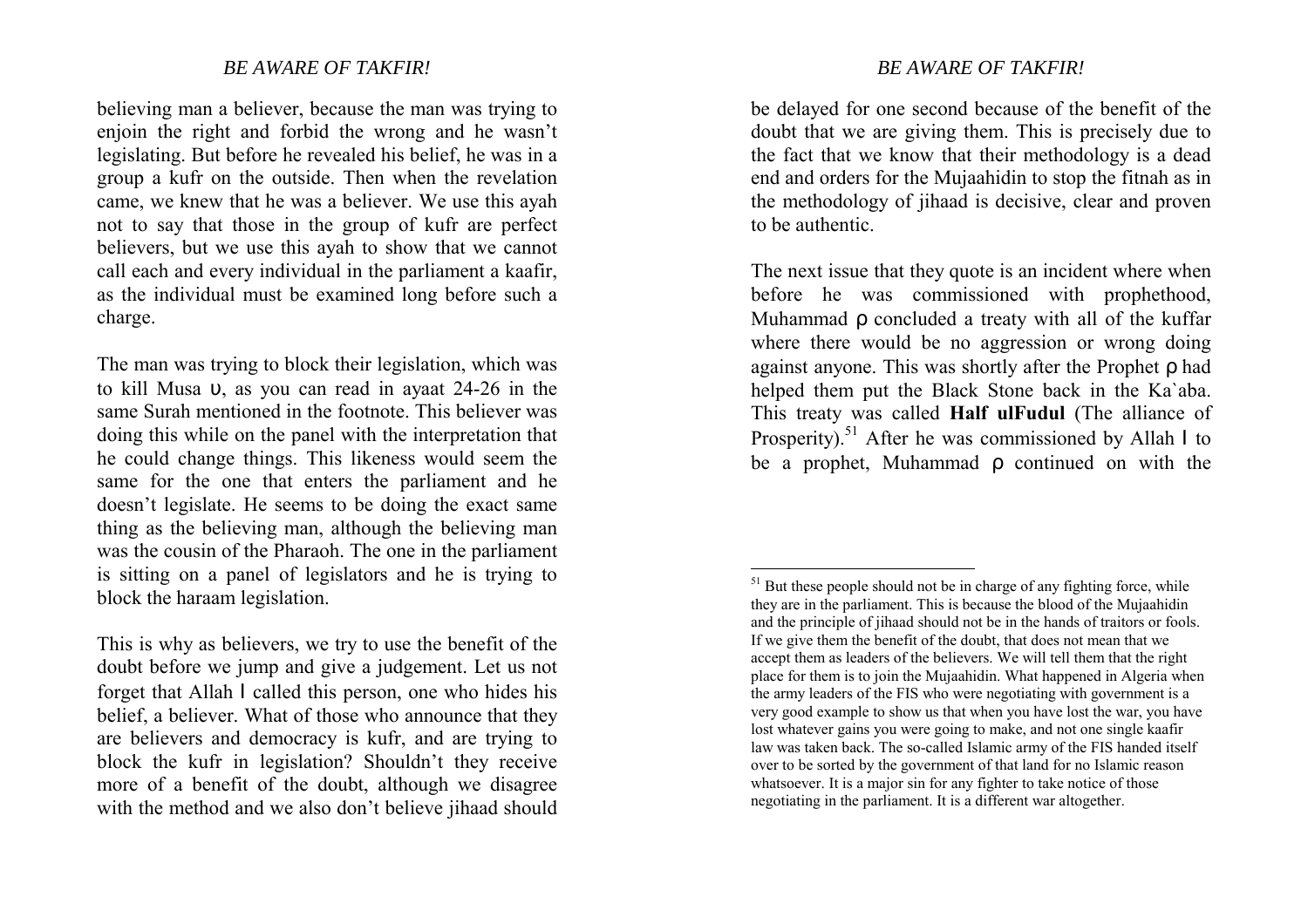## treaty, saying, *"I was a part of an alliance, which I would not like to exchange for anything now."52*

Although this alliance was with no one but kuffar, because the outcome of it and the reason for the gathering was not contradictory to Islam, this is why the Messenger ρ endorsed it even after he was given prophethood. However, that is another interpretation, which is used by those who enter the parliament and disbelieve in democracy trying to match some outcomes that came from the treaty of the Prophet ρ. If this alliance was an act of kufr, or sitting with kuffar to judge on anything is an act of kufr, then the Messenger ρ would not have sat with them ρ. This is because all prophets are infallible from all forms of kufr and shirk, ever since they were born. So from this, we can gather that sitting with the kuffar to decide on a matter is not in and of itself kufr unless it collides with the Shari`a. Some of those who are trying to come to a decision are joining to divert the discussion towards the Shari`a. We repeat that we do not agree with this, but it is a valid interpretation to stop the foolish and crude verdict against them that they are kuffar through and through without exception.

Another way for the benefit of doubt in the matter of those interpreting is that they will argue that they are joining the parliament to tell the government that they

represent the majority of people. And since the government is saying that the people, living in a democracy, should be able to determine things for themselves, they (the people entering the parliament) will only say to the government only what the people want and the people want nothing but the Shari`a. Those who enter the parliament are people who want the rule to be just for Allah Ι. These people are attempting to embarras kufr by using their own medicine against them.

This was the case in Algeria, when the people were given a vote. And when they voted to bring in the Shari`a and demolish democracy, the false legislators were incensed. However, the election didn't work, even though 98% of the people asked for Shari`a. Allah Ι has told us that the only way He (Allah Ι) wants us to change the fitnah is by fighting, not compromising.

To emphasis the point, these people truly figure that they will enter, not make any laws, but whenever any new kufr legislation comes, they oppose it and veto it down. Although the aim is praiseworthy, it is a big haraam and major sin that they are doing.

And sometimes that haraam could also be kufr, although it starts with good intention. This is the case especially when the people who enter the parliament enjoy any privilege from joining these institutions, like receiving wages, or being given political immunity. The position they earn through this political immunity/protection in

 $52$  Check the books of Sirah by Ibn Hishaam, Ibn Kathir, Ibn Ishaaq and others.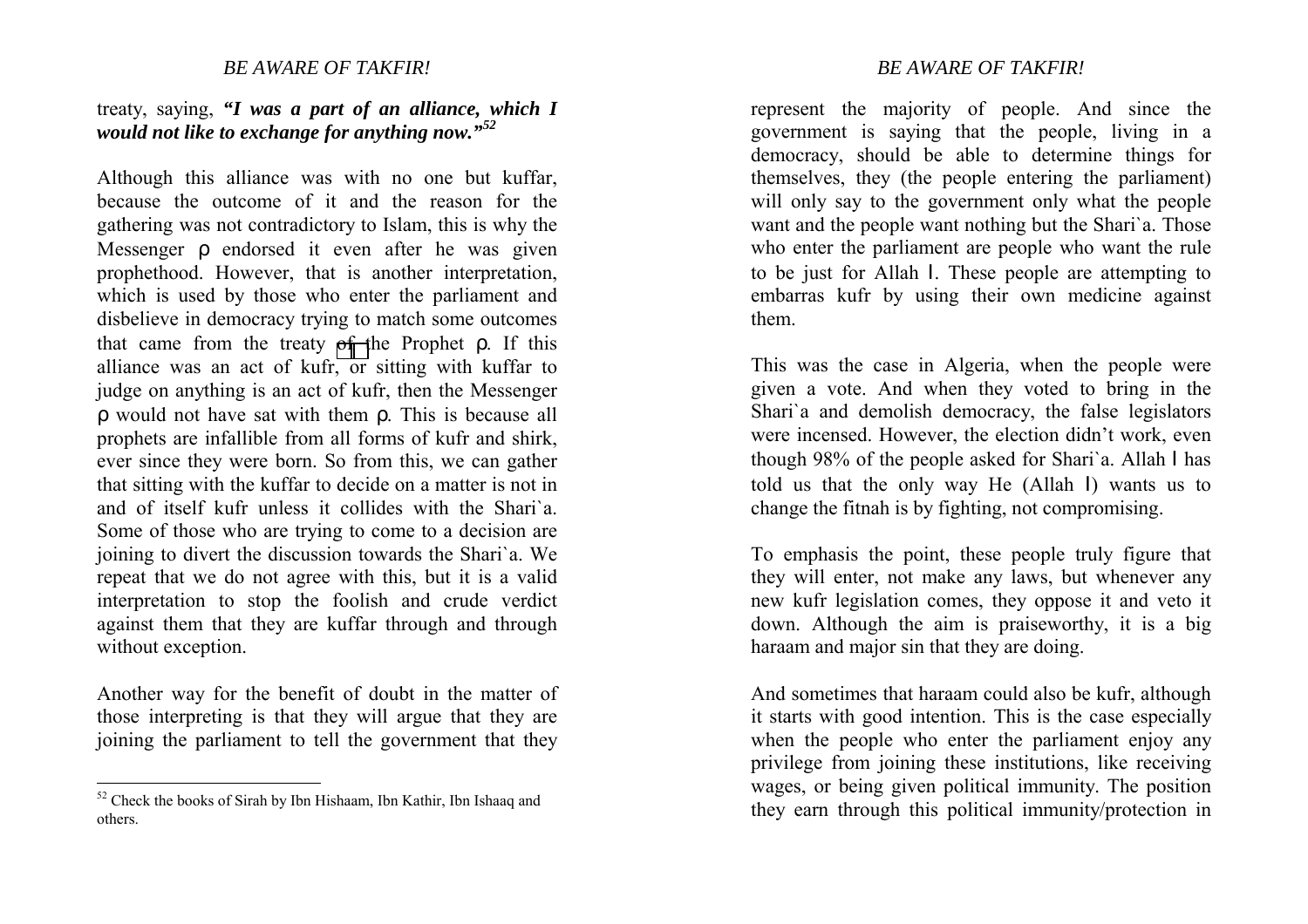the parliament could be major haraam or major kufr. The reason is that it could be seen as a way of allying yourselves to the kuffar. Allah Ι said,

و قد نزل عليكم في الكتاب أن إذا سمعتم آيات الله يكفر بها و يستهزأ بها فلا نقعدوا معهم حتى يخوضوا في حديث غيره إنكم إذا مثلهم إن االله جامع المنافقين والكافرين في جهنم جميعاً

*"And it was already revealed to you in the Book that when you hear the signs of Allah being disbelieved in or mocked at, then you are not to sit with them until they change the subject to other than that. Otherwise, you are like them. Truly, Allah will gather the hypocrites and the kuffar (unbelievers) in the fire together."53*

Allah I in this ayah has called them kuffar and hypocrites, even though some among them are believers. They are still in the group of kufr. Those among them that are hypocrites but are judged as Muslims in this life will be with their kuffar counterparts on the Day of Judgement <sup>54</sup>, for Allah I knew that they were

#### *BE AWARE OF TAKFIR!*

internalising major nifaaq and their Islam was a mere show. Due to the fact that this action is actually rotating in between kufr and hypocrisy, it is better not to call every one in the parliament a kaafir. This way you give the benefit of the doubt for those who are not propagating democracy and are trying to use it to stop the propagation of kufr in legislation. Now it is important to note that it doesn't mean we agree with this method or we say it's right, for the only right method is:

## قاتلو هم حتى لا تكون فتنة ويكون الدين كله شه *"And fight them till there is no more fitnah (shirk) and the religion is completely for Allah in totality."55*

We do not suggest that we violate their blood by calling each one of them a kaafir, but they are a group of kufr. All of them, the tricked, the kuffar, the apostates, the building and otherwise are all a target that can be targeted by the believers and everyone housed under the roof of this building can be sent to Allah Ι (in other words killed) to be checked according to their intention.

We have to be disciplined and not use the pyramid scheme of takfir.<sup>56</sup> It is incumbent to draw the line of

<sup>53</sup> Surat un-Nisaa', ayah 1<sup>40</sup>

 $54$  Thus the judgement in this ayah cannot be used to call all of the people that enter the parlaiament as kuffar. Allah Ι referred to them as kuffar and hypocrites, thus there was a division made between them. Thus in this life, we see them showing Islam, but internalising nifaaq (hypocrisy), we cannot call them kuffar until the impediments of takfir are examined for such an individual. Although the judgement for this person in this life from the apparent is a Muslim, Allah Ι knows that this person is a hypocrite. Again, that does not stop us from classing them as a group of kufr, as legislation is kufr.

<sup>55</sup> Surat ulAnfaal, ayah 39 and Surat ulBaqara, ayah 1<sup>93</sup>

 $56$  The pyramid scheme way of making takfir is to make takfir on everyone associated with an act, which causes the domino effect. This domino effect leads to everyone being labelled a kaafir when not everyone is deserving of such a title. The model of such a takfir pyramid is as follows. The first one at the top are the rulers, in the middle are the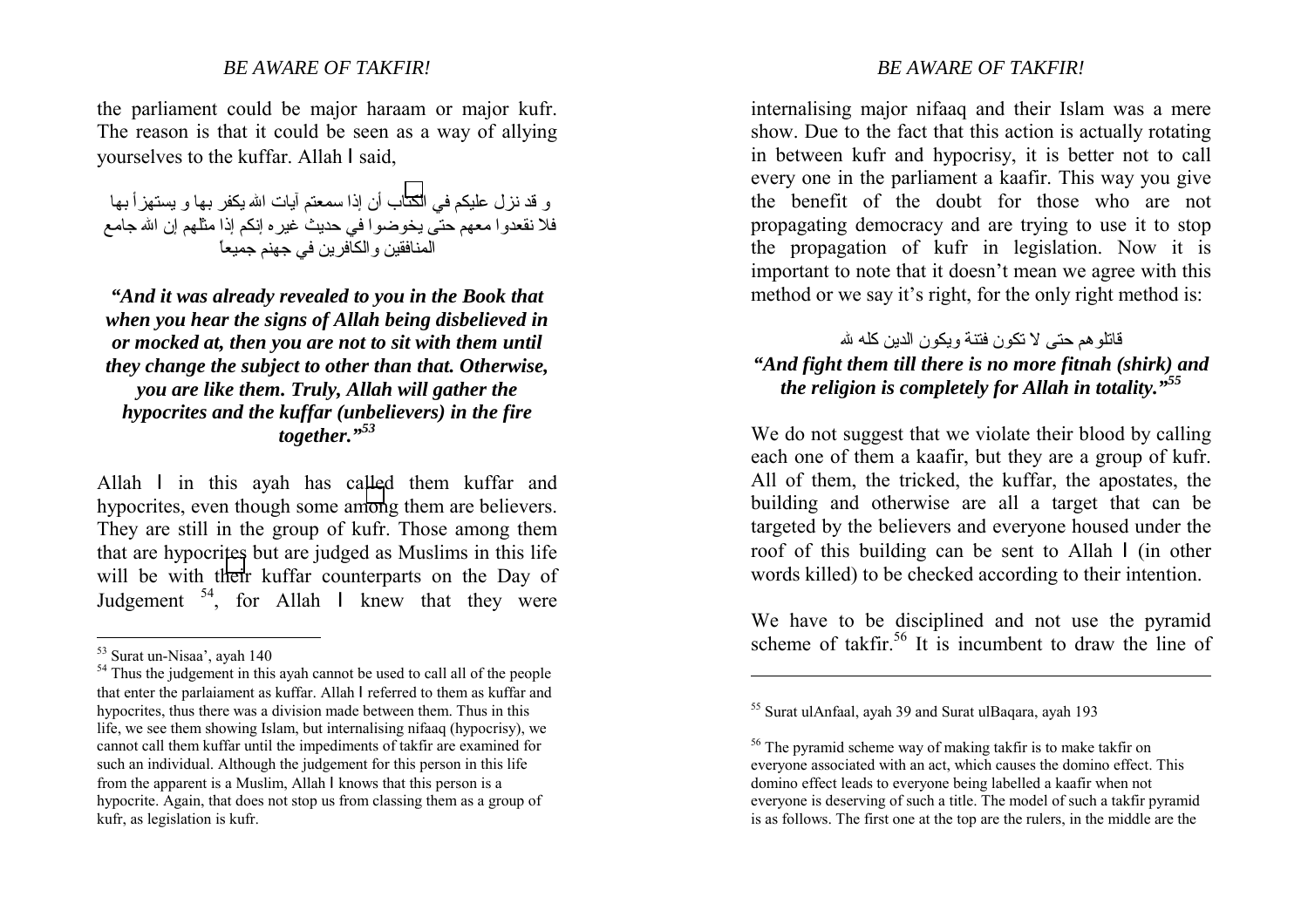certainty between kuffar and Muslims, although Muslims could have munaafiqun (hypocrites), ignorant people and fools among them. It does less harm for one's Islam to include a kaafir amongst Muslims because of his hypocrisy and doubts than to call a Muslim a kaafir when he does not deserve the title and when there is not enough evidence provided  $57$ . This in turn does not mean that we neglect our duties to remove oppression and haraam, as the ayah quoted previously in regards to fitnah is the recipe for removing this oppression. <sup>58</sup>

In conclusion, there is a lot of evidence that benefit of the doubt should be given to sincere Muslims using this incorrect method. And may Allah Ι forgive them and show them the guidance on the right path. Those who are declaring everyone kuffar with regard to this issue,

scholars and the army and at the bottom are the common folk, which make up the base of the pyramid. By indiscriminately making takfir on everyone in the army and anyone in a position of authority, then the bottom, who are the common folk, suffer under the blow of 'guilt by association takfir' as well, either due to inaction or appearing to support the other parts of the pyramid. This will be tackled in the section on voting.

 $57$  This example could be found when the Messenger ρ knew the hypocrites by their names, but he still did not ask them to divorce their wives, even though they were known to be hypocrites by the Messenger ρ and some of the Sahaaba τ. This is due to the fact that they were within the community and the impediments of takfir could not be removed with regard to them.

 This matter is explained in much more detail in the work *The* <sup>58</sup> *Khawaarij and Jihaad*.

may Allah I guide them to focus on matters more maturely.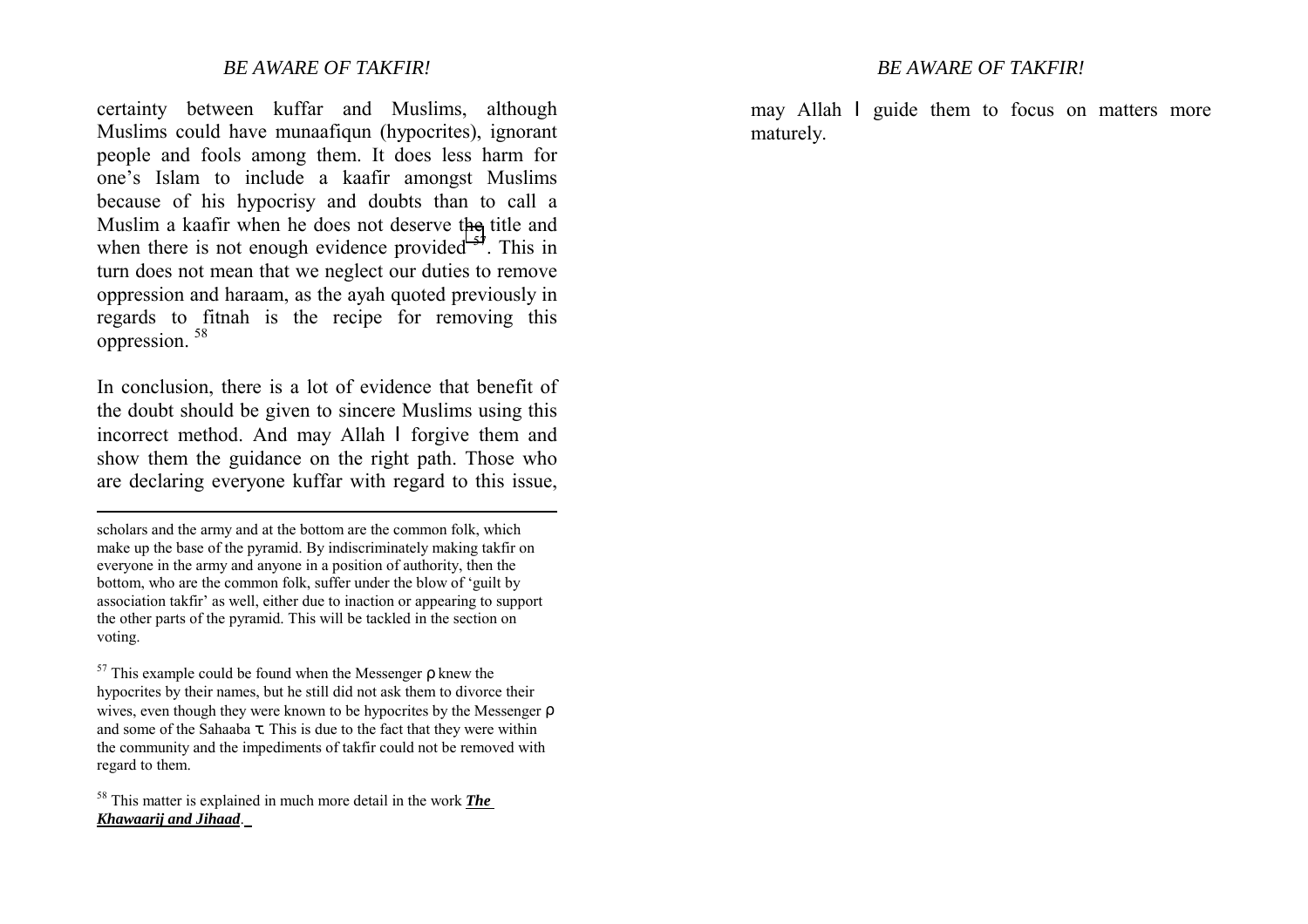#### **THE ONE THAT IS INVOLVED IN THE ACT OF VOTING**

The second category that must be made mention of are those who vote. This category again is one that has led to a lot of disputation among some of Muslims of our time and has led the takfiri minded people to go on a takfir rampage in regards to voting. This has happened due to the misunderstanding of the impediments and conditions of takfir as well as the judgement on the apostate or one who disbelieves after his Islam. The one who wants to use the principles of takfir properly should first digest the chapter on what causes one to disbelieve after his imaan. Only then will the proper understanding of the religion be made known to him. Before then, the only thing the individual can do is make takfir without reason or without sufficient evidence. <sup>59</sup>

With regard to those that are voting, they are three main categories,

1. Those who believe in democracy and they vote and they don't mind being elected or to make laws when they have a chance. These people are apostates. But we can only know them if they speak of their belief.

2. Those who vote due to the fact that they have been given a bribe, promises due to worldly gains and so forth. These people are most likely to be fussaaq

#### *BE AWARE OF TAKFIR!*

(rebellious sinners) due to their position hunting, who are not only selling the religion for a miserable price, but also themselves.

- 3. These are the Muslims who are tricked by the evil scholars; jaahil (extremely ignorant) and unknowledgeable people or spokesmen for wrong who make evil look beautiful. These people have three groups among them.
- a. Those who blind follow their scholars. They know the prohibition from Allah Ι and we mentioned it before, '**Don't sit with people who are mocking the signs of Allah.'** These people are Mushrikun (pagans) because they have done shirk of obedience by blind following their scholars and have advanced the words of their scholars over the Book and they allow people to legislate next to the Shari`a and are assisting in shirk.
- b. These are the people who have been threatened by the scholars that if they don't vote, it means that they did not enjoin the right and forbid the wrong by their tongues. They have been tricked and their voice is not being used to aid the religion of Allah Ι. They have been threatened that if they do not vote and select religious people to represent them in parliament, then the Shari`a will be even worse than it is now. These types of people are in error, but they are certainly not kuffar or hypocrites, due to the interpretation that they were given. May Allah Ι

We strongly recommend that people refer to our work, *The Khawaarij* <sup>59</sup> *and Jihaad*, so that they may gain more discipline in the issue of takfir.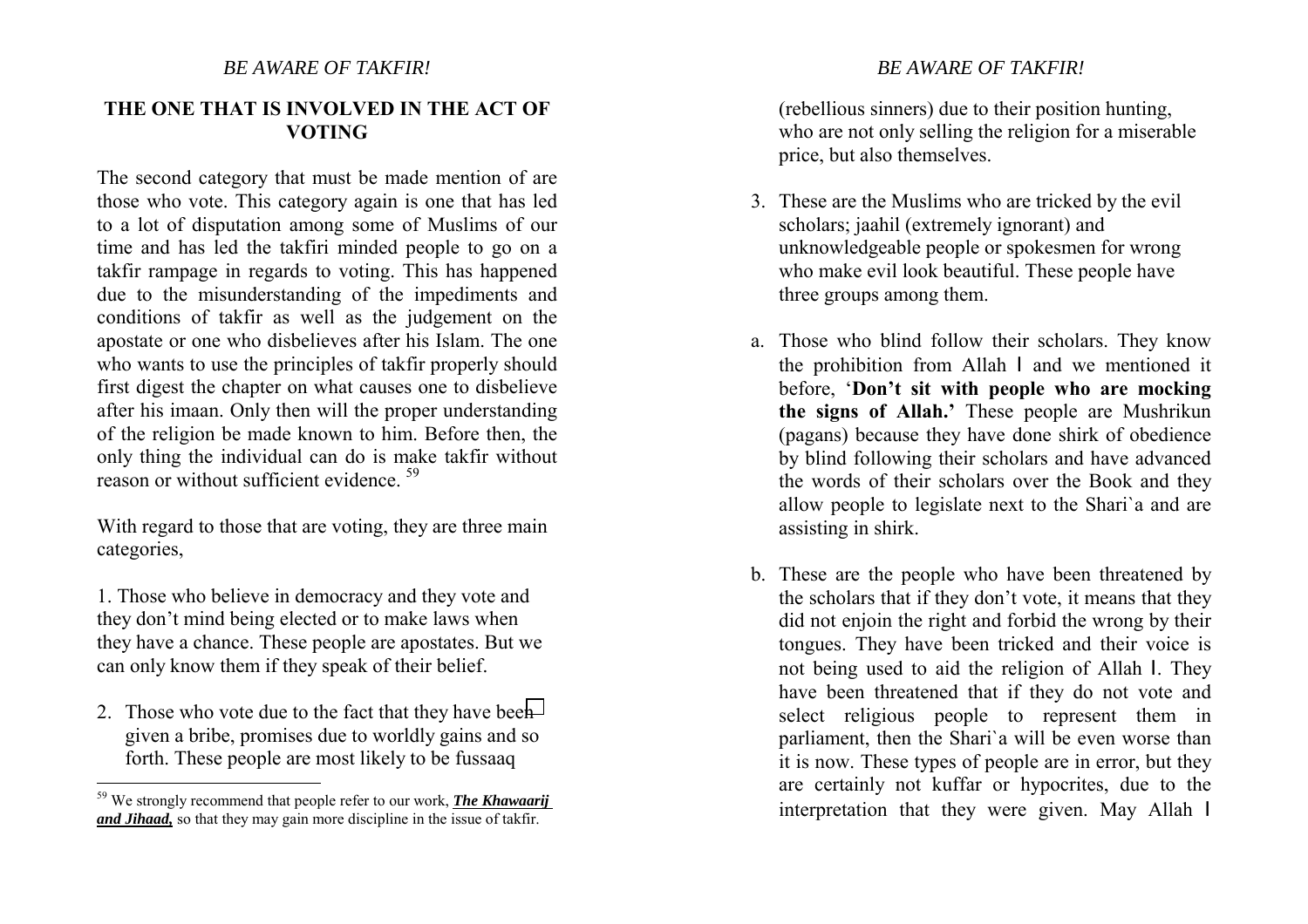forgive them, as they need da`awa, education and du`aa for guidance.

c. These are the people forced to vote as sometimes happens in tyrannical regimes, in particular the Middle East, as the government will stop basic needs for any citizen if he does not vote. An example will be that he will not receive any medical or other assistance if he does not produce his voting card. Some may be deprived of licenses for their businesses or travel documents for them to go outside of the country. These kinds of people are forced and Allah Ι will deal with them according to their intention, just how much force was applied to them and whether it was avoidable or not.

But for us to judge these people, and to judge them whether or not they had the ability to avoid this issue or not, is not fair or just in the way of Islam. However, due to all of the above, it is very inaccurate to label all voters to be kuffar, such as the Takfiriyyah or the Khawaarij, without understanding the reality of people in the absence of the Shari`a and any other alternative for those that are oppressed. Really, each case must be studied individually, if one wants to give a verdict about a certain type of people. That does not mean to delay or slow down the struggle of the Mujaahidin because some of the people have been forced or they are astray. This should not hinder the fighters of Allah I from attacking places of voting or to destroy the meetinghouses of that new bid`a known as democracy, and whoever

*BE AWARE OF TAKFIR!* 

propagates it. But the brothers are not to target people without cause. If mistakes happen, the benefits of doubt should be given to the Mujaahidin and people should not accept any propaganda from the false legislators against those who fight in the cause of Allah Ι.

### The Messenger ρ said,

*"The best person in fitnah is a person who is riding his horse, terrorising the enemies of Allah and they are terrorising him. Second best after that is a person who lives in the mountains, worshipping Allah, and giving zakah and is waiting to die."<sup>60</sup>*

There is no third category, therefore, those suffering, if they cannot fight, they should emigrate. We should understand that those who are fighting in the cause of Allah Ι, they are the fortunate and successful ones, and those who have emigrated and cleared the areas of fitnah, shirk and oppression, they are the saved ones. Those who could not do any of these two, they will be resurrected according to their intention and action but they should not be in the way or try to slow down or cancel the main struggle of *Allah's Governance on Earth.*

<sup>60</sup> Related by Sahih Muslim.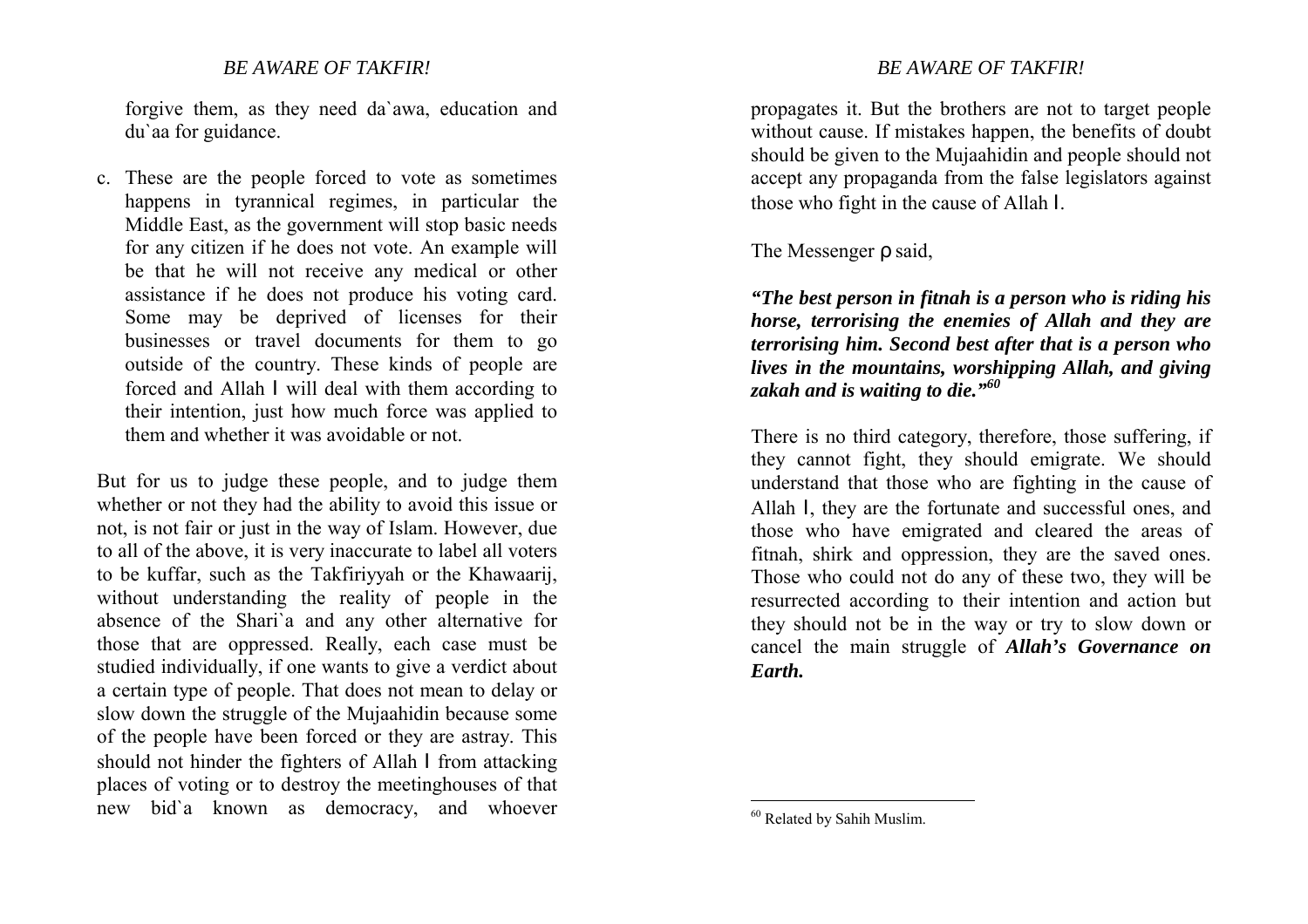*BE AWARE OF TAKFIR! BE AWARE OF TAKFIR!* 

**TAKFIR UNLEASHED ON THE MUSLIMS OF THE WEST**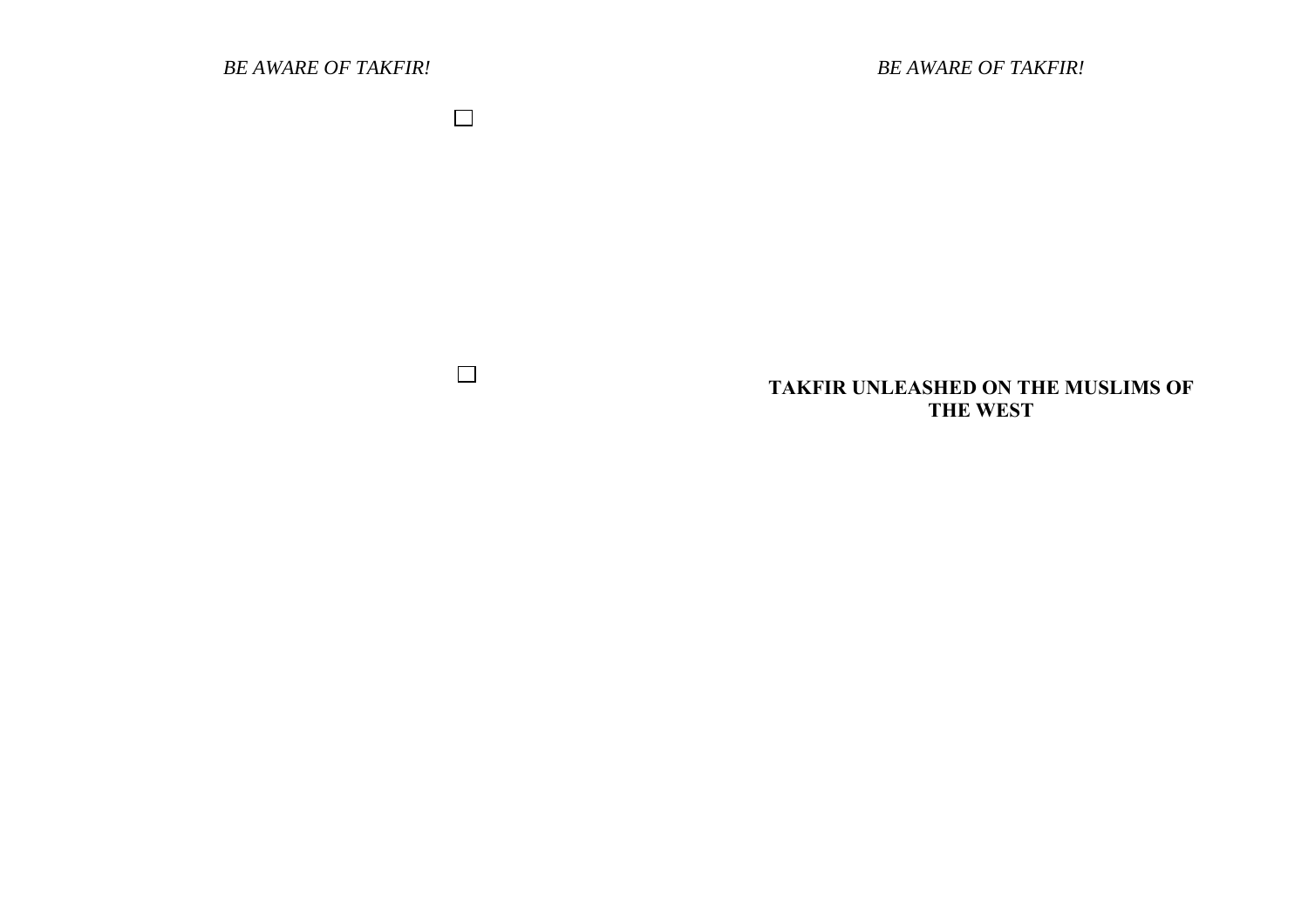## **AN EXAMPLE OF THE TAKFIRI METHODOLOGY**

In the previous explanations, we spoke about the evil of excessive and exaggerated takfir, as well as the ideology and methodology of those who employ these tactics. We brought forward the example of one of the revivers of the takfiri movement and we gave ample examples of his tendencies. But the next example that we would like to present you with is that of a living takfiri, who is not only attempting to reinvigorate the takfiri way, but also to forge a new set of principles around his group.

The following examples will help you to observe how this takfiri has actually evolved some of his own precepts when building his empire and how he is now designing a cult above that which Shukri Ahmad and the many other Khawaarij and takfiri minded people mentioned in our book, *the Khawaarij and Jihaad*, could not have imagined. Please read carefully and pay careful attention to the crude language and un-Islamic manners being diplayed in these segments.

'The Devil's Deception of the Saudi Salafis'; Side B;

*"...And the verdict on the Salafis, I have given you their descriptions, I have given you their `aqidah. I will now give you the verdict. Salafis are major hypocrites (kuffar). There is no difference between a Salafi and a disciple of Musailimah. Musailimah exchanged the Shari`a, and he had people who helped him, supported* 

#### *BE AWARE OF TAKFIR!*

*him, fought for him. Salafis they will fight and kill for King Fahd who dismantled the Shariah. There is absolutely no difference between a Salafi and a disciple of Musailimah.* 

*"Therefore you are not allowed to pray behind a Salafi. Your salaah behind them is baatil (nullified), because they are major hypocrites. They are mega hypocrites. And, now you know why I delayed this speech for four years because I make sure you can handle the verdict when I deliver the verdict on you.* 

*"They are major hypocrites. You are not allowed to pray behind them. How can they be true believers when they take sides with people who dismantle the Shari`a, and they sell their religion, they exchange their religion, for money, pomp and glitter of the life of this world?* 

*"And any woman who is married to a Salafi, she has to disassociate herself from him, and make baraa' (disassociation with hate) from him. How can she cohabit with a man who betrays Allah Ta`ala, His Messenger, Al Islam, and the Muslims? She should abhor such a man! Just to look in his face should make her feel upset and sick! So how can she cohabit with a man, marry that man and cohabit with him? This is the verdict on the Saudi Salafis."* 

'The Devil's Deception of the Murji,' Side B.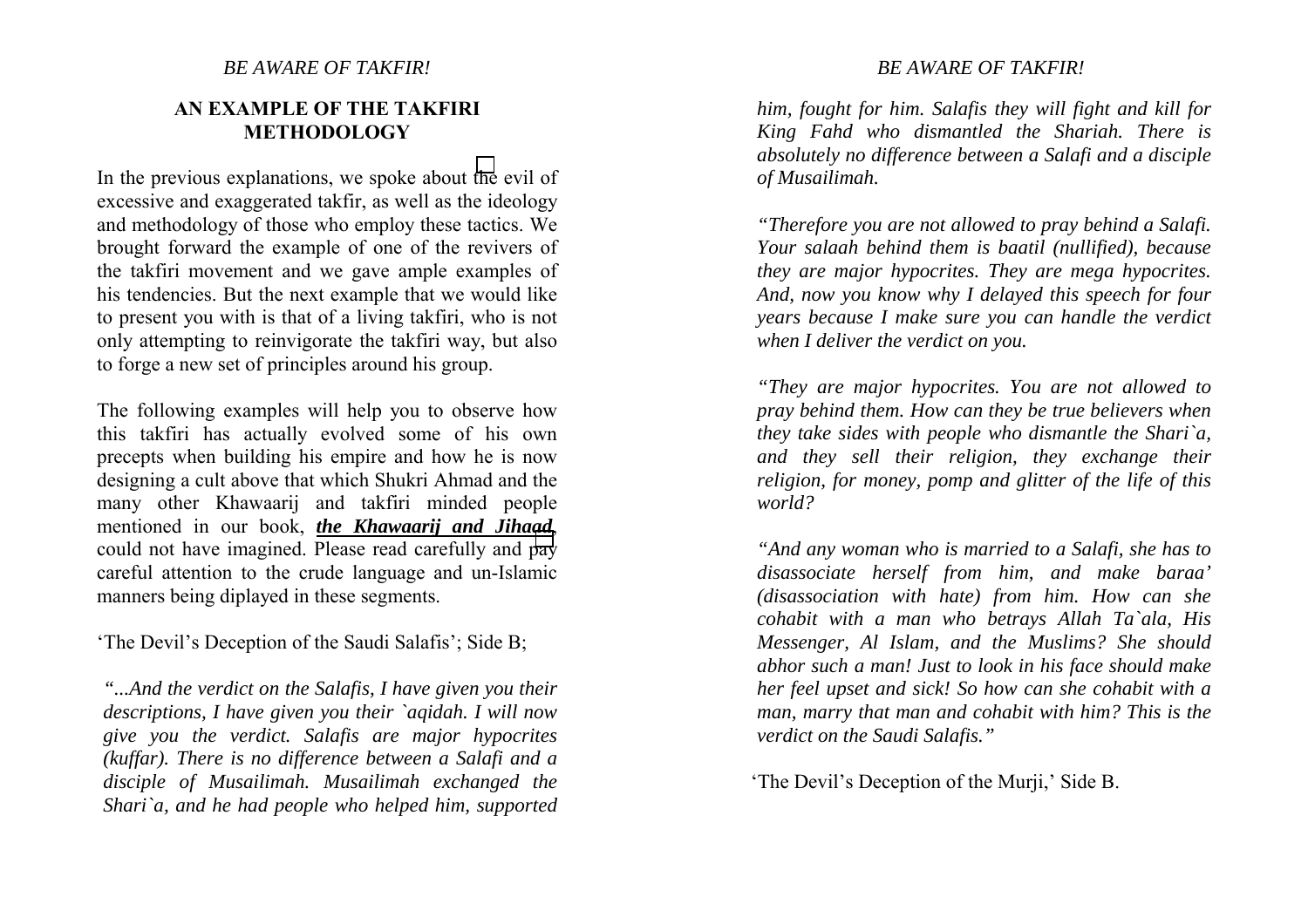*"Another question, You've agreed with me the leaders are kaafirs for dismantling the Shari`a, and they take the U.N for their friends and allies. And they implement the resolution of the U.N, so the Iraqi children are dying by the hundreds. So they have taken sides with the Christians and Jews against Iraqi Muslims, which makes them a kaafir. And their support for the junta in Algeria, and the Christians in the Sudaan, to kill Muslims, that make them become kafirs and many things that cause the leaders to become kafirs.* 

*"And the scholars have become kaafirs for cementing their throne. I have given you the fatwa of Ibn Taymiyyah. These were not the words of Faisal. Ibn Taymiyyah, Volume 35, page 373, and Surat ulMa'idah verse 51, 'Whosoever you give your wa`laah to, you become that.'* 

*"What about the students of shaikhs like Bin Baz and Uthaimin, who go around all over the world, and get paid from the Saudi regime, and they cement the throne of the leaders, and say that what the leaders are doing is a minor kufr? Are they kaafirs as well? The Salafis I am talking to, to be more specific. Are they kaafirs as well? Now when Allah Ta`ala revealed Ma'idah 51, did Allah reveal Ma'idah 51 to scholars or to the layman? To the layman. Why did Allah reveal the ayah?* 

*"The Muslims lost the battle of Uhud, because they disobeyed the Prophet (SAW). When they were going back to Madinah one of them said, 'When I go back to* 

#### *BE AWARE OF TAKFIR!*

*Madinah, I want a Christian from a friend, because, if a calamity should befall us again like today, at least I have the shoulders of a Christian to lean on.' The other one said, 'I want a Jew for my friend, because, if another calamity should befall us like today, at Uhud, at least I have the shoulders of a Jew to lean on.' These were laymen, ordinary men.* 

*"When Allah heard them speaking like this, Allah said,* 

" يا أيها الذين آمنوا لا تتخذوا اليهود والنصارى أولياء بعضهم أولياء بعض ومن يتولهم منكم فإنه منهم إن االله لا يهدي القوم الظالمين "

*'O you who believe don't take Christians and Jews for friends, because they are friends of each other, and if you take them for friends, you have become one of them.' <sup>61</sup>*

*"So Allah was speaking to the layman, not Scholars, a layperson, a simple person, that the moment you take kaafirs for friends, Christians and Jews, you have become one of them. So the Saudi Salafis who are vehement, and enthusiastic, in cementing the throne of the apostate leaders, they have apostated from alIslam as well. And any woman who is cohabiting with them, she is guilty of commiting zina. She is guilty of what? Adultery. It is said that many of them have apostated in Brixton. But they were told not to live in the situation.* 

<sup>&</sup>lt;sup>61</sup> Surat ulMa'idah, ayah 51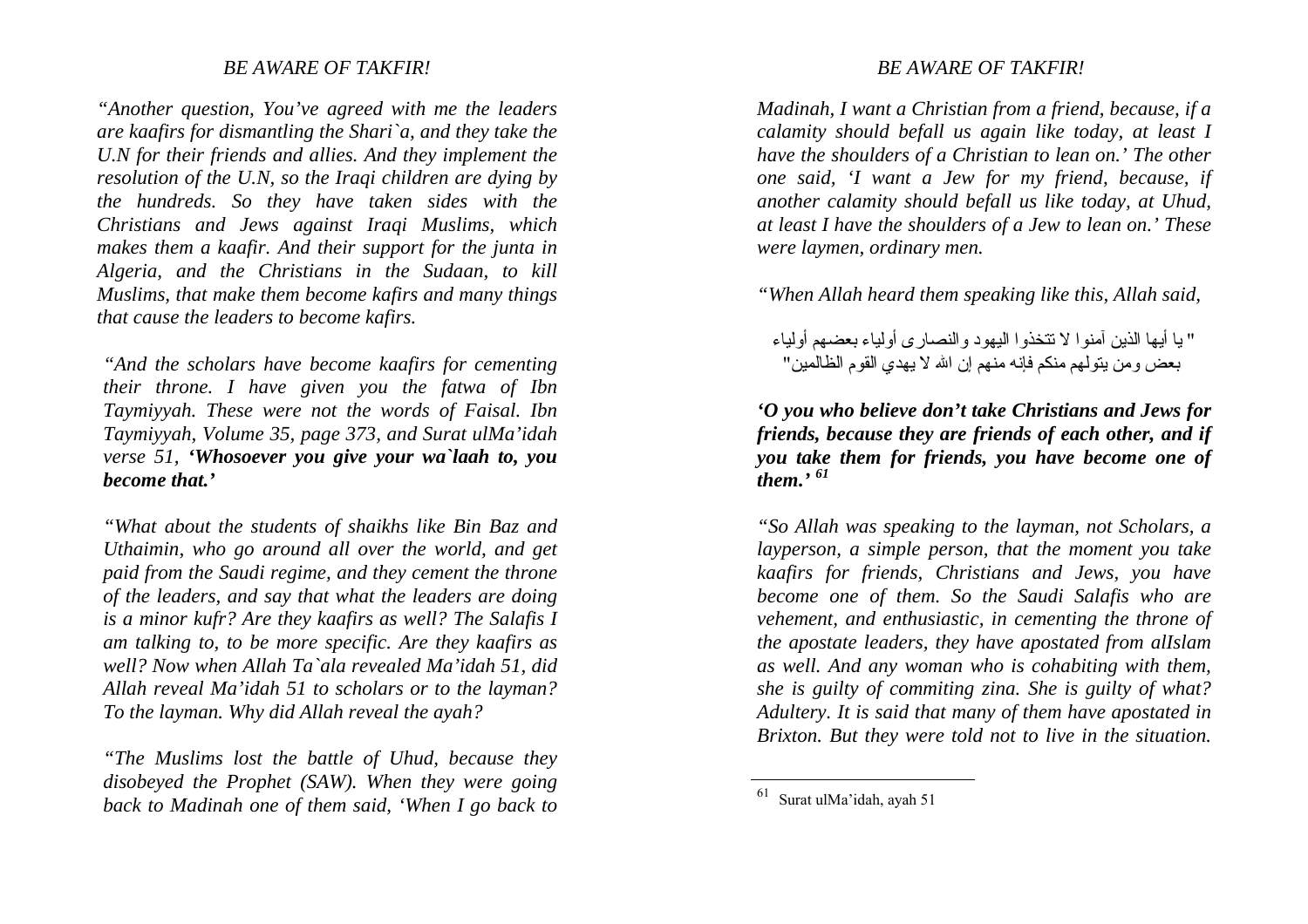*And these women are cursed, because they are cohabiting with men who are the enemies of Allah Ta`ala, His Messenger, and al Islam."<sup>62</sup>*

### 'Towards Liberating the Holy Lands,' Side B.

*"…As the Imaam of the Prophet's Mosque, but, Alhamdulillah, he spoke out. He is not like Bin Baz who support the regime. So he is sincere, we have to make du`aa for him. And I would like to re-iterate the point that the regime is a kaafir regime. And the army who supports the regime, is a kaafir army. And the scholars who support the regime, they are kaafirs. And the Salafis who support the scholars, they are also kaafirs. And if you waver in regards to one of these, you are a Murji'.* 

*"If you have doubts in your heart about the scholars. If you have doubts in your heart about the regime, the army who supports the regime, the scholars who support the regime and the Salafis who give their allegiance to the scholars, you are a Murji.' You are not of Ahl us-Sunnah WalJama`ah.63 And the* 

#### *BE AWARE OF TAKFIR!*

*evidence for this can be found in Baqarah 166, as well as Surah 33 verse 66. That all these four categories have apostated. The evidence is what? Baqarah 166, that's one evidence. Surah Ahzaab, Surah 33, verse 66. That's another evidence. Or Surah 5, Surah Ma'idah, verse 51.* 

*"If you give your walaa' to a Christian you become a Christian, walaa' means allegiance. If you give your walaa' to a Jew you become a Jew. If you give your walaa' to an apostate, you will become an apostate. If you give your walaa' to a hypocrite you become a hypocrite. Allah said in Surah 5 verse 51, 'Whosoever you give your walaa' to, you have become that.'* 

*"So there is absolutely no doubt that all these four people, 1) the regime, 2) the army, 3) the scholars as well as 4) the Salafis, all these four, they have apostated from Al Islam. And any woman who is living with one of these men, she is not a married woman. Her marraige is not accepted. She is commiting zina (adultery). Any woman who is living with one of these men, a Salafi, a wicked scholar, a soldier in the army, or a minister in the government, she is commiting zina (adultery). She has no marriage. She has to make baraa' from such a person."* 

'Kufr in Perspective;' Side B;

 $62$  And where has the proof come from such statements as these? Absolutely no regard is shown with the the chaste women who are chaste. When naming the seven most heinous sins, the Prophet (SAW) mentioned, *Slandering chaste women, collected in Sahih ulJaami`a and classified as sahih.*

 $63$  Again, claiming knowledge of the unseen is a kufr. It is very dangerous to make a blanket statement of kufr on people about an issue of ijtihaad in

certain matters of takfir. But this is just a simple manifestation of ignorance and crass indignation towards the common Muslim.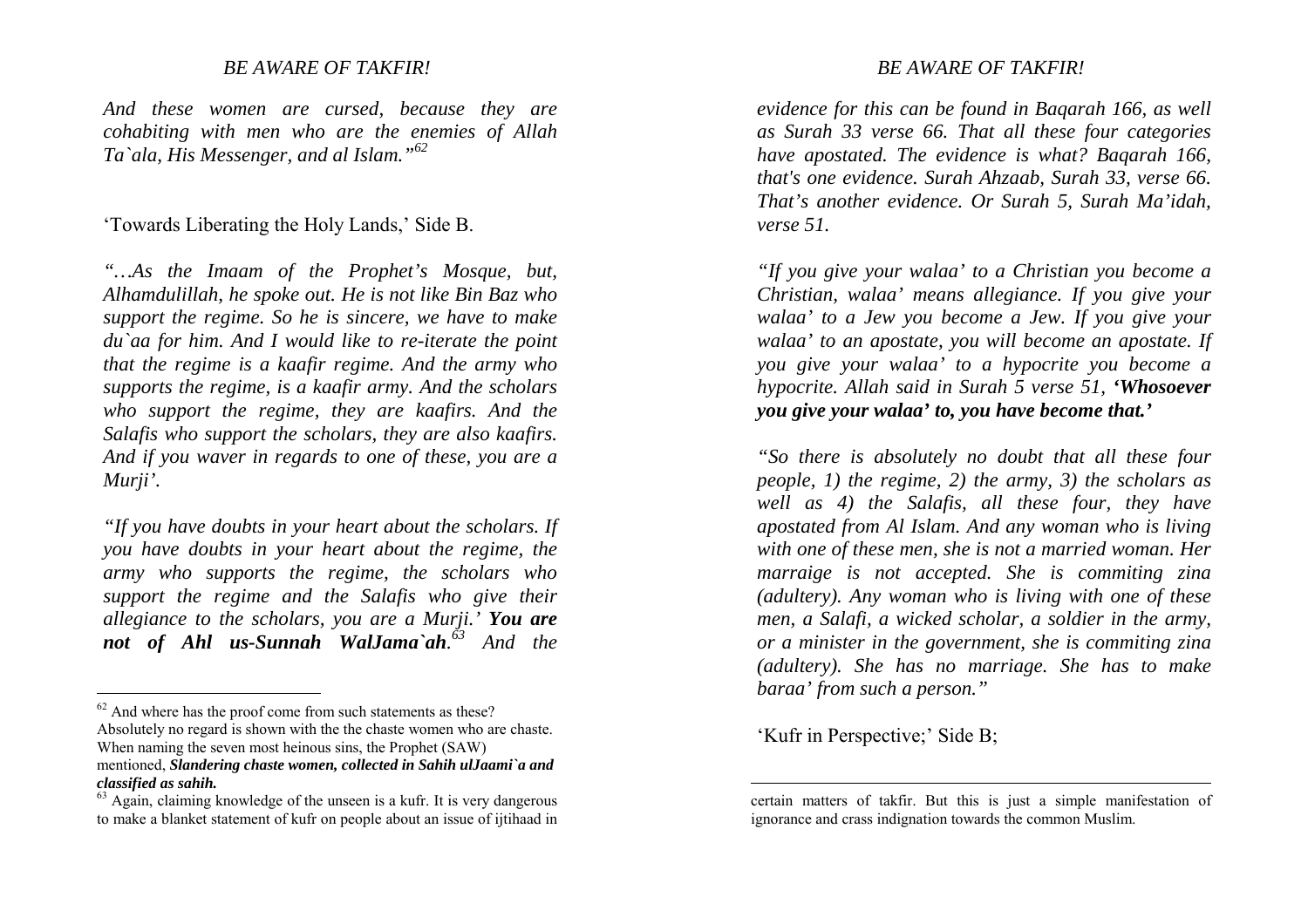*"So all the government scholars, who are cementing the throne of the apostate leaders, they have become apostate, ALL the government scholars. Because Abu Hanifa said, 'If you make a du`aa, and said the leader is just, and he is an oppressor, your shahaadah is nullified.'* 

*"So all the government scholars, I don't even have to call names, who cement the throne of the apostate leaders, and deceive the Muslims and tell the Muslims that there is Shari`a there and the leader is just, ALL of them, their shahaadah has been nullified!! Brothers and Sisters in Islam, these are the twenty one thing that makes you become a kaafir."*

### 'The Devil's Deception of the Murji;' Side B.

*"Another question for you, now, there is the brothers, unfortunately some brothers claim that they are of the jihaad fikra (idea), Ahl us-Sunnah walJama`ah. These brothers are to be found in Tuton and Finsbury Park. They don't believe that the Salafis who are cementing the throne of the apostate leaders, they don't believe they are kaafirs. Where are these brothers found? In Tuton and in Finsbury Park.* 

*"If you should attend a halaqah (study session) in Tuton, you will leave, you are confused. You don't know if these brothers who spoke, gave the halaqah, they are with Salafis or they are with us. All the brothers, all the brothers who have been for jihaad* 

#### *BE AWARE OF TAKFIR!*

*training, every single one of them, are Salafi inclined. The only ones who are not Salafi inclined are the ones who went for jihaad training from this halaqah. If I am lying, please correct me now!* 

*"ALL the brothers who have been for jihaad training, they are Salafi inclined. And some of them said they have lost their arms in jihaad and still they are Salafi inclined. Now if you were damaged, fighting jihaad, how comes you have in your heart love for the people who are cementing the throne of the apostate leaders? But I'm sure you know the hadith, 'Three men will be drop on their faces and dumped into the Hellfire. The scholar, he seek knowledge to be called a scholar. The spender, he spent his money not to help Muslims to be called a spender, a kind-hearted. The mujaahid, he went to jihaad not to spread Islam, but to be called the lion-heart, the brave-heart, the mujaahid.' These brothers they are in the third category. They are using the word jihaad for fame and fortune and to line their pockets. They are not sincere. This is why they are all Salafi inclined.* 

*"If they were sincere, they would hate even the shadow of a person who is cementing the throne of the apostate leader. A person who is cementing the throne of the apostate leader, if you were sincere, if you really love Allah, you'd hate even the shadow of that person. And you could never sit down in a room and eat from the same plate with that man who is cementing the throne of King Fahd, or Qaddaafi, Husni Mubarak or any*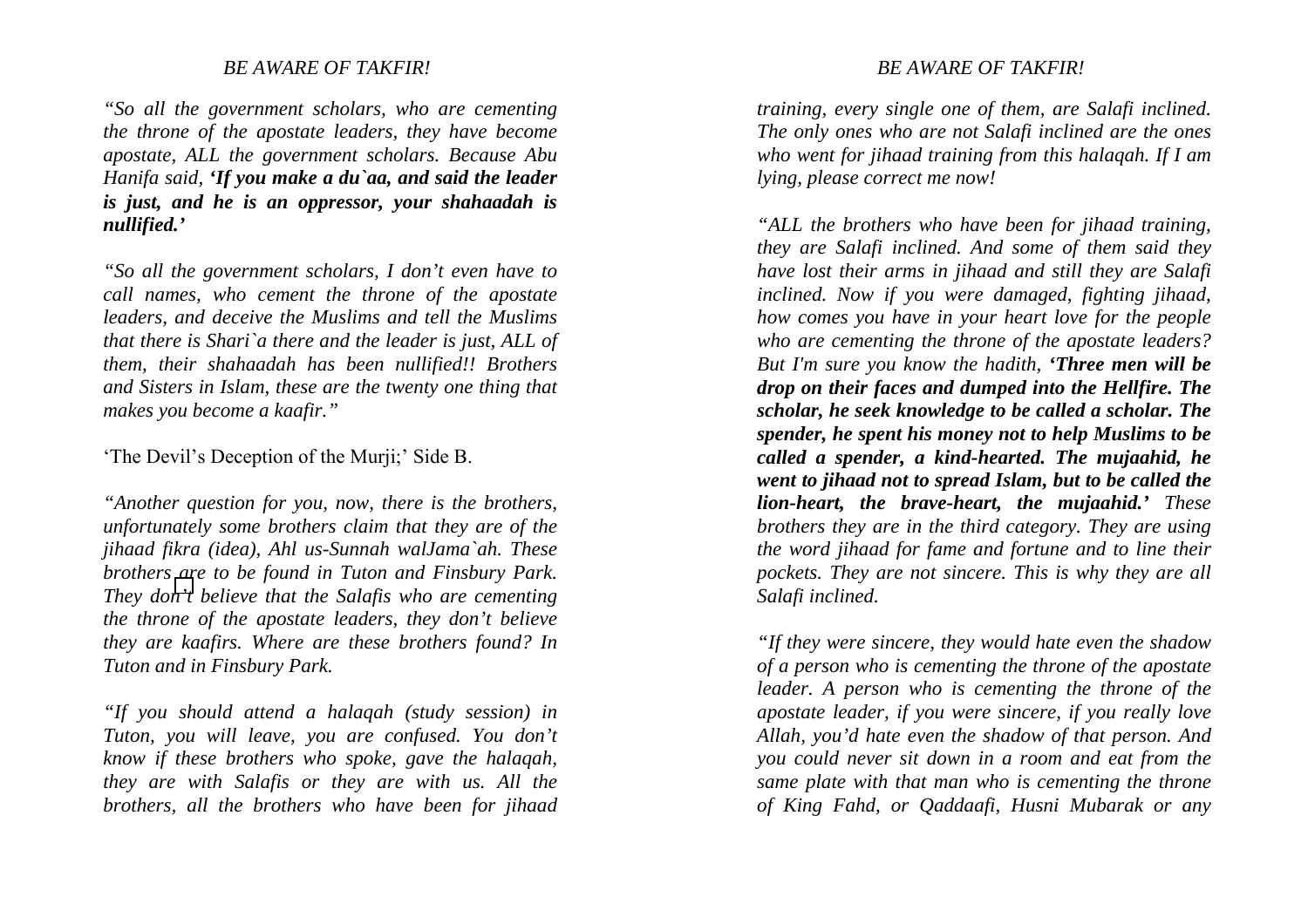*other of the apostate leaders. You can't! Your love for Allah will never allow you to do such a thing!* 

*"Another question for you. Will Allah let the layman off on Judgement Day? You are a layman following a shaikh, a scholar a moulaana. Will Allah let you off on Judgement Day, because Allah will say, 'Well you are a layman, you're not a scholar, so I let you off'? Will Allah let you off? No. What's our evidence? Baqarah 166. Baqarah 166. ALLAH TA`ALA SAID in Baqarah 166, 'I shall dump, the shaikh, the scholar and all of his followers in Hellfire together.' So that dodgy moulaana, that evil scholar, that wicked scholar. Allah shall dump the scholar, as well as his students, together in the Hellfire. So don't think you can come on Judgement Day and say, 'O Allah, I am a layperson. I didn't go to an Islamic University. Azhar, Madinah, or Riyaadh. I didn't go there, so let me off!'* 

*"ALLAH SAID in Baqarah 166 to Baqarah 167, 'I shall dump the scholars and their students together inside the Hell Fire.' So don't think you can be let off! This ayah, Baqarah 166, we use it to refute the people, who let the Salafi off, claiming that they are jaahil (ignorant). So if Allah (SAW) did not let them off in Baqarah 166, who gave YOU the authority to let them off? Answer that question."* 

'The Devil's Deception of the  $20<sup>th</sup>$  Century House Niggers,' Part 1, Side A

#### *BE AWARE OF TAKFIR!*

*"The students of these wicked scholars, who promote these wicked scholars and promote their books and promote their tapes, they are also kaafirs. And Baqarah 166 is clear evidence telling you that they are kaafirs. Because Allah said in Baqarah 166 that on Judgement Day that he will dump the wicked scholars and their students will follow them together into the Hell Fire… "* 

'The Devil's Deception of the  $20<sup>th</sup>$  Century House Niggers,' Part 1, Side A

*"Allah only let off three people. The madman, the sleeping man and the child. Only three people. Allah only let off three people. These soldiers are not mad, they are not children and they are not sleeping…"* 

'CIA Islam'; Side B

*"Are you claiming that Allah is over-reacting? And your claiming Allah is an oppressor because he changed the Jews into apes and swine for dismantling the Shari`a and dismantling the Shari`a is a minor issue? The way hypocrites and kaafirs like Abu Usaamah, Abu Muslimah and people like Shaikh Bin Baz, alAlbaani, `Uthaimin, Hamza Yusuf. They all promote the `aqidah that to dismantle the Shari`a is a minor issue. Don't think about Shari`a, think about yourself. This is called CIA Islam, they way the CIA would like you to understand Islam."*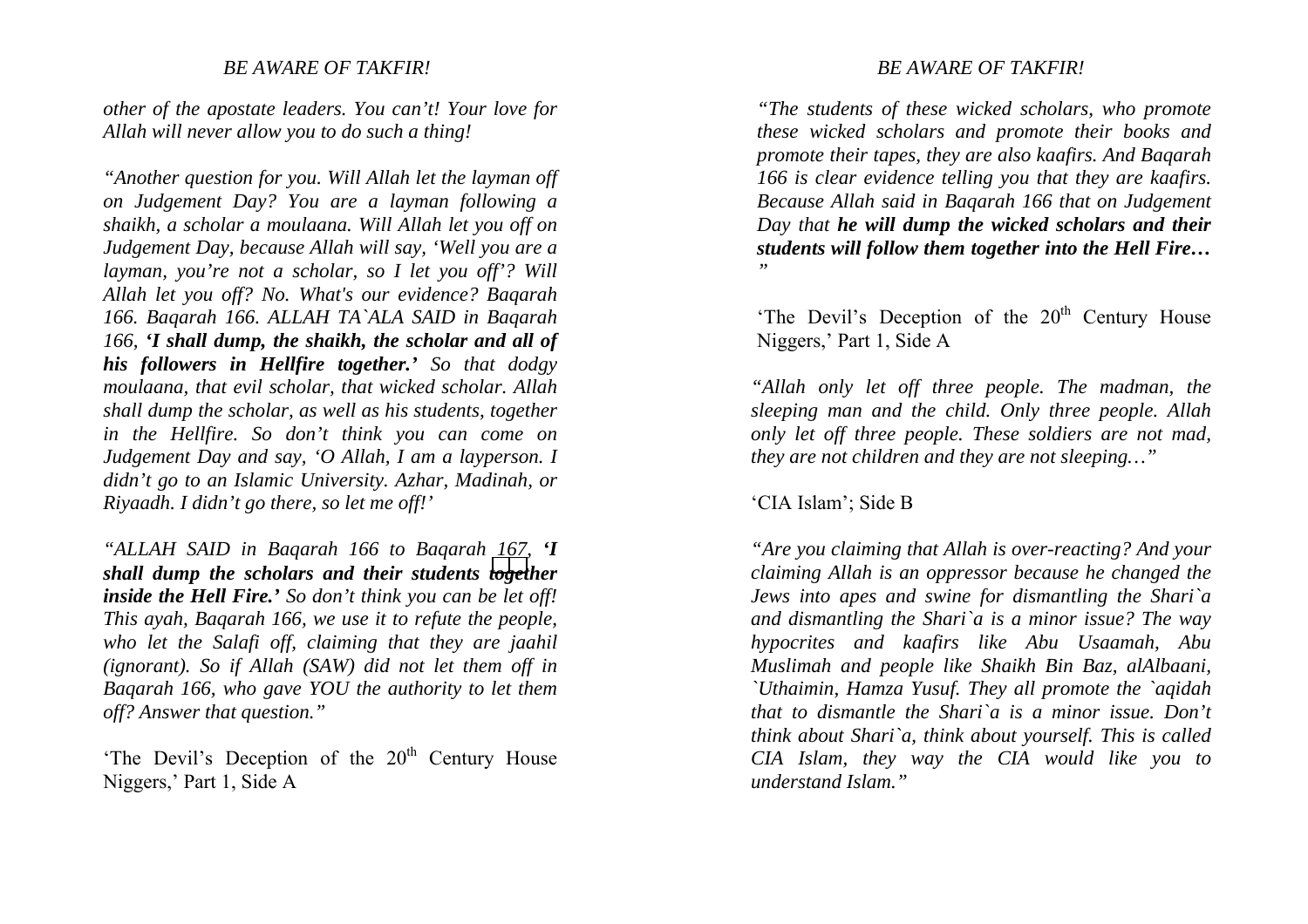## 'Devil's Deception of the Murji';' Side B

*"You may think that a man has your fikrah, your`aqidah, because he makes takfir on King Fahd. He can still be a murji. If he makes takfir on Bin Baz and he doesn't make takfir on the Salafis, who are the students of Bin Baz, he is still a murji'. Did you know that? So if you want to be of US, Ahl us-Sunna walJama`ah, the `aqidah of the Sahaabas, you have to make takfir on King Fahd, Bin Baz, Saudi Salafis and the army in Saudi Arabia, then you have the `AQIDAH OF THE SAHAABAS.* 

*"But if you make takfir on King Fahd and you didn't make takfir on Bin Baz, you have nifaaq in your heart. And you have gone against the ijmaa` of the Sahaaba and the fatwa of Ibn Taymiyyah, V. 35, p. 373. And if you make takfir on King Fahd, Bin Baz but not the Salafis, you have rejected faith on Baqarah 166. Your `aqidah is still dodgy! And if you make takfir on King Fahd, Bin Baz, Saudi Salafis and you didn't make takfr on the army in Saudi Arabia, still you're a Murji.' Your `aqidah is dodgy."* 

# **OUR REPLY: THE DIFFERENCE BETWEEN THE ACT OF KUFR AND THE ONE DOING THE ACT**

### *BE AWARE OF TAKFIR!*

It is well known from Ahl us-Sunna walJama`ah that there is a difference between the action and the one that is doing the action. And many of the statements quoted from Ahl us-Sunna walJama`ah have been used out of context. An example was when Shaikh ulIslam Ibn Taymiyyah رحمه الله gave strong words in his fataawa,

*"Whenever the `aalim follows the hukm (legislation) of the ruler, and leaves off his knowledge, in contradiction to the Book of Allah and the Sunna of His Messenger, he is a kaafir (an unbeliever) and a murtadd (an apostate), who deserves to be punished in this life and the Hereafter. This rule can also be applied with regard to the group of scholars who jumped and joined the Mongols due to fear of them and that they wanted to take benefit from them. These scholars made the excuse that some of the Mongols were speaking the Shahaada (bearing witness that Allah*  Ι *was one and that Muhammad*  ρ *was His Messenger) and that they were Muslims."<sup>64</sup> <sup>65</sup>*

This was taken by some to mean that there is absolute takfir without doubt when someone disagrees with you and your charge of takfir against someone. It is believed by those that misuse this fatwa that those who refuse to label someone kaafir based on someone's interpretation of this fatwa are themselves kuffar. But this is simplistic rationalisation. When we see

It is as if he is describing our present situation today to the letter.  $64$ 

<sup>65</sup> Majmu`a Fataawa, V. 35, page 373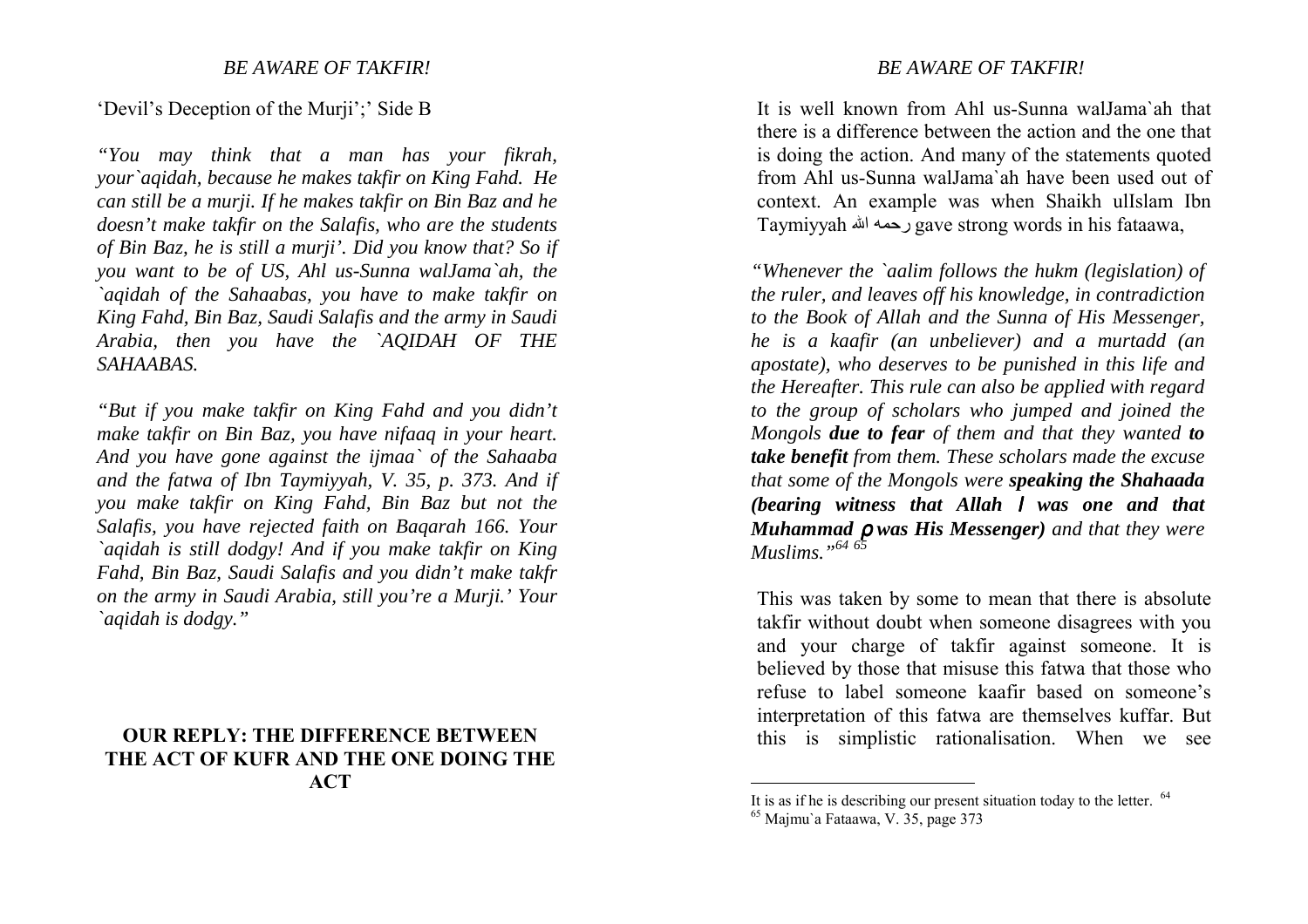statements from Imaam Ibn Taymiyyah out of context or with merely one paragraph quoted, this does not do him justices.

For in order to understand what Shaikh ulIslam Ibn Taymiyyah رحمه الله meant by these fataawa, it is at once best to consult him on the matter. Let us look at more of Imaam Ibn Taymiyyah's الله statements,

*'I have said many evidences that some actions are kufr. And because in some instances, certain groups do an action other than what he (SAW) did. But to call an individual as a kaafir who did this action or to rule that he will abide in the fire forever, this cannot be said without evidence that satisfies that statement. This is of course along with the conditions of takfir and the impediments that must be moved so that there is nothing to prevent the statements. And we generalise the statements of Allah about kufr, fisq and others. And it does not mean that the individual becomes part of that statement. We never judge the individual until the rules for that condition is met and we judge him for whatever caused him to commit that act. I have explained this rule.'<sup>66</sup>*

He also implemented this methodology in his lifetime, when many of the scholars went to the Mongols side due to the fact that the Mongols were saying La ilaha illallah and they were Muslims. There were many

### *BE AWARE OF TAKFIR!*

scholars who supported the Mongols and we challenge the one who is misusing the fataawa of Imaam Ibn Taymiyyah to bring one statement from him were he specifically made takfir one one individual from amongst the scholars that went to the Mongols.

And infact, such a statement could not be produced when it was demanded, let alone to call the students of that scholar who changed sides kuffar or calling those who did not label the students who do not call them kuffar as kuffar. **Please show us a statement where Imaam Ibn Taymiyyah called the scholars, the students of the scholar and those who doubts in their hearts that they are kuffar to be kuffar.**

The Sahaaba did not call every single person who did not call the people who did not pay the zakaah to be kuffar, but they said in general that the people who do not pay the zakaah are a group of kufr. But when they fought them, they fought them as kuffar.

Imaam Ibn Taymiyyah رحمه الله also explains this in his fataawa,

*"The commentary to this is that the Sahaaba have unanimously accepted and the Imaams after them to fight the people who stopped paying the Zakah, even if they pray five times and fast the month of Ramadaan. Those kinds of people had no acceptable explanation for their actions. This is why they were called apostates and fought, because they stopped paying the Zakah even if* 

<sup>66</sup> Ibid., V. 28, pgs. 500-50<sup>1</sup>.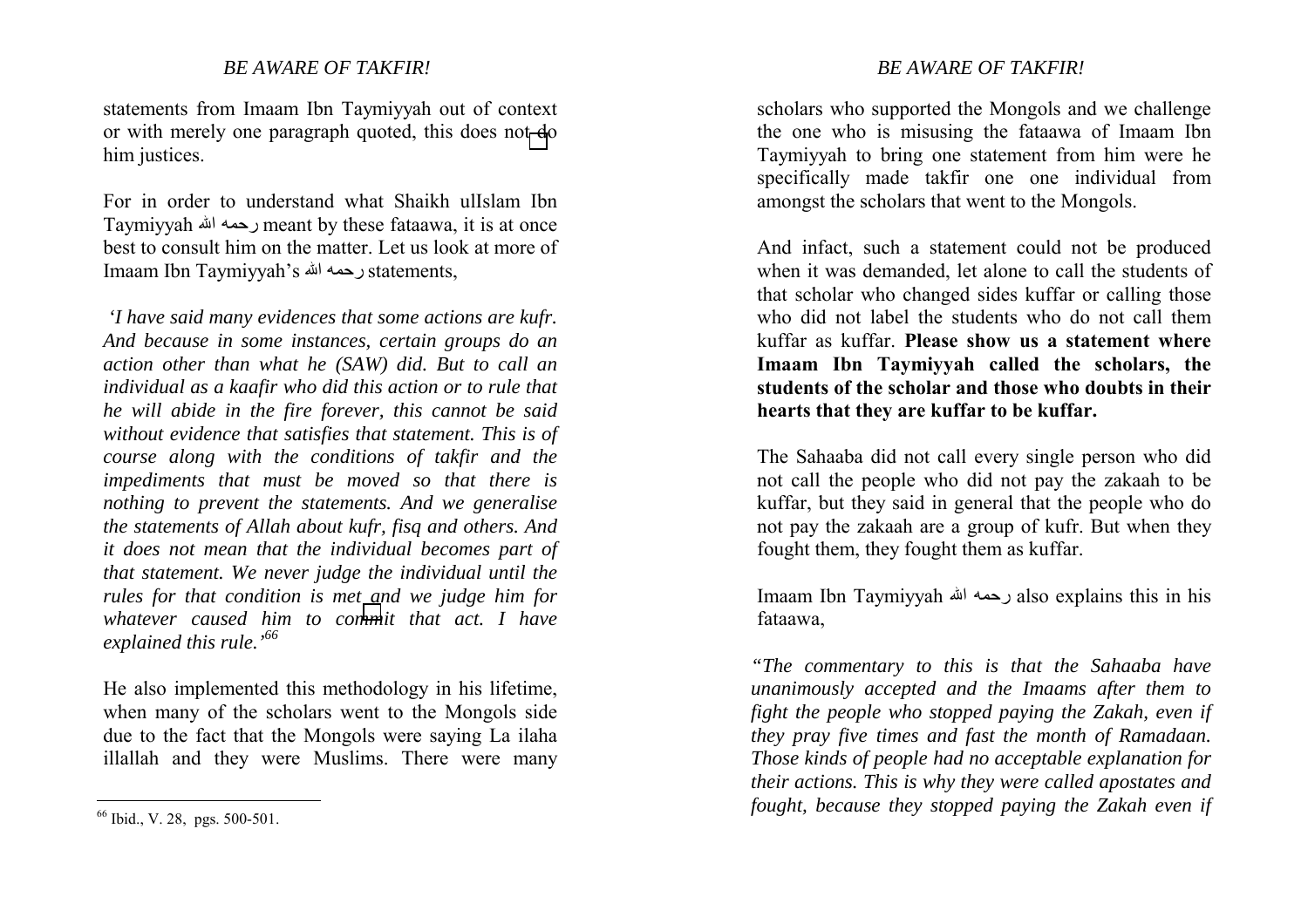*they admit that they should pay the Zakah as Allah ordered."<sup>67</sup>*

Ahl us-Sunna walJama`ah make a difference between someone who is a deviant living amongst the Muslims or one who has sepertated himself from the Muslims physically and is isolating himself from amongst them.

We will again go to the words of Shaikh ulIslam Ibn Taymiyyah االله رحمه regarding the generalised takfir yet again,

*"I am one of the most strongest amongst the people in forbidding that the individual should be named with the title due to takfir, being called a faasiq, or a disobedient one except when it is known that he has head the clear revealed hujjah (proof) established on him, in which case whoever opposes it then he becomes a kaafir, a faasiq or a disobedient one and that is made general for the sin in the issues that have been explained in word and the issues in action.* 

*"And the pious predecessors have always differed in much of these issues, but not one of them ever bore witness against the other, neither with kufr, with fisq, nor with disobedience. And I have made it clear that what has been related from the pious predecessors and the imaams is with generalisation of the statement of* 

### *BE AWARE OF TAKFIR!*

*takfir on the one who says this and that, so it is moreoever the truth. But it is compulsory to make a difference between the general and the one that has specifically been named and this is the first issue that is disputed in by the Ummah from the large issues of the pillars. And it is the issue of the threat (of punishment from Allah).* 

*"For indeed the texts in the Qur'an with regard to the threat (of punishment from Allah) are general in nature, like the words of His,* 

# إن الذين يأكلون أموال اليتامى ظلماً

## *'Those who take the wealth of the orphans in oppression and wrong doing…'***<sup>68</sup>**

*"And likewise it has been related that 'whoever does this, then he is this…' And indeed this (the statement) is general in nature and it is the place of the words said from the pious predecessors, 'Whoever said this, then he is this…' Thus it causes the individual to be scared of being in the judgment of the threat and to do repentance or good things, actions that eliminate (the previous sins) or the accepted intercession.* 

*"And the takfir, it is from the threats, so truly if the statement (of kufr) is a denial of what the Messenger (SAW) said, BUT THE MAN SPOKE IT IN THE* 

<sup>67</sup> Majmu` Fataawa vol.28 page 51<sup>8</sup>

<sup>68</sup> Surat un-Nisaa, ayah 10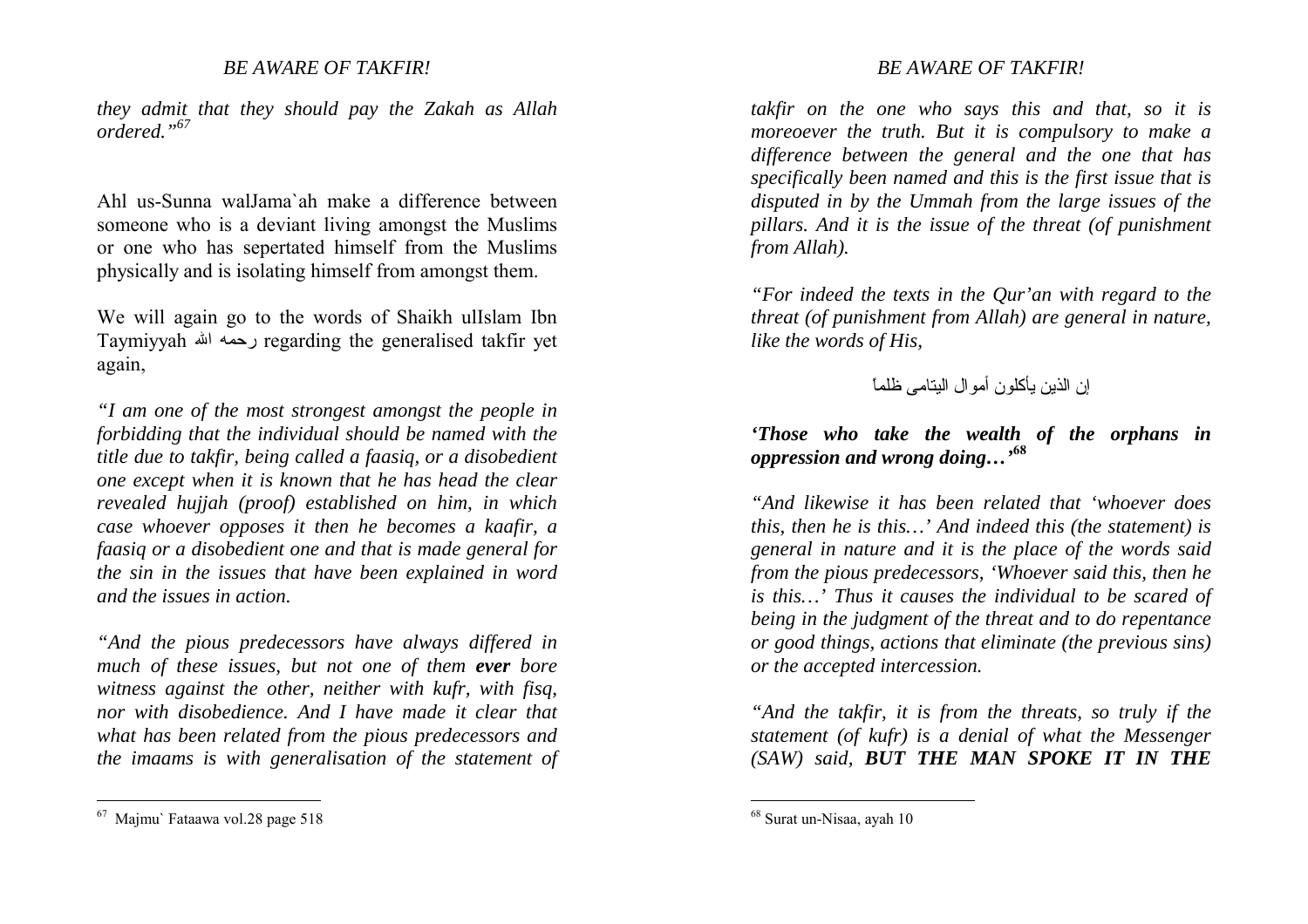*TIME OF ISLAM (WHEN HE WAS A MUSLIM) OR HE WAS IN THE FAR AWAY DESERT AND THINGS LIKE THIS, THEN HE DID NOT DISBELIEVE DUE TO THE DENIAL OF WHAT HE DENIED, UNTIL THE HUJJAH WAS ESTABLISHED UPON HIM. And if the man did not hear those texts, or he heard them and they were not established on him in his sight or he went away from them and he went away from what was compulsory DUE TO INTERPRETATION of it. And if he is sinful, then I always mention the hadith which is in the two sahih collections of the man who said,* 

*'When I die, burn me, grind me into powder, then throw my ashes in the sea. For by Allah, if Allah has the ability, He would punish me with a punishment that no one had ever been punished with before from humanity.'* 

*"So they did that to him, then Allah said, 'What caused you to do what you did?' He said, 'Fear of you!' Then He (Allah) forgave him. And this man doubted in the ability of Allah (to resurrect) and in his return when he was spread out. Quite the contrary, he had firm conviction that he would NOT return (from the dead), and this is kufr according to the consensus of the Muslims.* 

*"But he was jaahil (grossly ignorant) and he did not know that. And he was a believer, fearing Allah that He should punish him. So He (Allah) forgave him (the man)* 

*for that. And the one interpreting is from the people of ijtihaad and seeking to follow the Messenger (SAW), so it takes more precedence to have forgiveness from this example."<sup>69</sup>*

We can then see from the other statements from Imaam Ibn Taymiyyah رحمه الله that his fataawa have been misused to eliminate people from the following impediments of takfir

a. Ta'wil (Interpretation)

b. Juhl (gross ignorance)

And both of these impediments Ahl us-Sunna walJama`ah, including Imaam Ibn Taymiyyah المرحمه الله endorse. But what the person on the recorded segments is attempting to do is to eliminate the two largest components of takfir so that he may then begin to make takfir based on suspicion. This is primarily one of the worst diseases that the takfiri minded people possess.

And unfortunately, manyof the great names like the imaam above have been used as a proof to support the takfiri ideology. But these are just slanders. Another case in point is the grand imaam Shaikh Muhammad ibn `Abdul Wahhaab رحمه الله, who is hailed by the Khawaarij and takfiri minded to be one of their shaikhs. But the opposite will soon become apparent.

<sup>69</sup> Majmu`a Fataawa, V. 3, pgs. 219-231.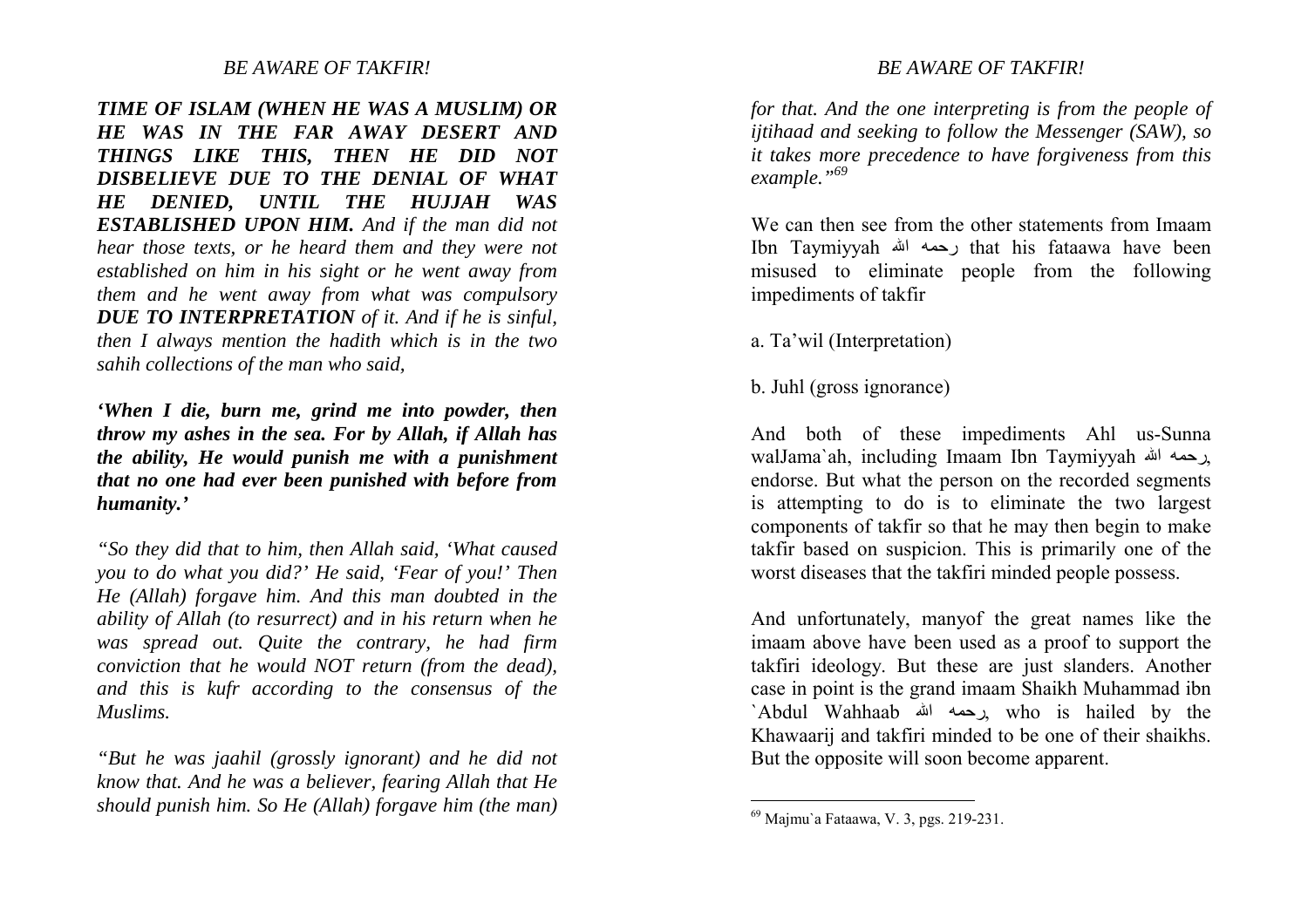Shaikh ulIslam Muhammad ibn `Abdul Wahhaab رحمه االله said about the issue to takfir with regard to ignorance and other things,

*"And as far as what has been mentioned by my enemies regarding myself, that I declare as kuffar with suspicion and undue charge or that I declare as kaafir the one who is ignorant who has not had the evidence established against him, this is a tremendous lie that is being used to keep the people away from the religion of Allah and His Messenger."* <sup>70</sup>

Thus from this fatwa of Shaikh ulIslam Muhammad ibn `Abdul Wahhaab الرحمه الله, we know that you do not have to call someone a kaafir to be a proper Muslim. This imaam did not call everyone who was going to the graves a kaafir due to the fact that he knew that there were some who were operating under the function of ta'wil (interpretation), thus they were excused from takfir.

It is not from the core of the religion for the common Muslim to make takfir in order to be a proper Muslim. The Prophet (SAW) did not mention it when he was speaking to any of the common Muslims that they had to do this act in order to be righteous servants of Allah. And example of this is the following hadith.

أن الأعرابي لما سأل النبي صلا االله عليه <sup>و</sup> سلم ما فرض االله علي في اليوم واليلة؟ قال خمس صلوات. قال هل علي غيرهن؟ قال لا إلا أن تتطوع. فقال الأعرابي والذي بعث بالحق! لا أزيد عليهن <sup>و</sup> لا أنقص منهن. فقال أقلح الرجل إن صدق .

A desert Arab came and asked the Prophet (SAW), 'What has Allah made compulsory on me in the night and the day?' He (SAW) said, *"Five prayers."* He (the desert Arab) said, 'Are there any more than those?' He (SAW) said*, "No, only that which you do as voluntary."* The desert Arab then said, 'By Him who sent you with the truth! I will not increase over them (the prayers) nor decrease anything from them (the prayers). He (SAW) said, *"The man is successful if he is remains truthful."<sup>71</sup>*

Nowhere in the text of the hadith did the Prophet (SAW) mention takfir as one of the compulsory acts that belong to the common Muslim. The desert Arab was a common Muslim that came seeking the most important compulsory acts of the religion. The answer that he was given was that which was necessary for him as a common Muslim.

To further reiterate the point that one does not need to make takfir to be a proper common Muslim is the statement of Allah,

<sup>و</sup> منَيكْفر بالطاغوت <sup>و</sup> يؤمن باالله فقد استمسك بالعروة الوثقى

<sup>70</sup> Majmu`a Mu'allafaat, p. 58.

 $71$  Related by Imaam alBukhaari in his sahih and related in alMughni, V. 1 and classified as sahih.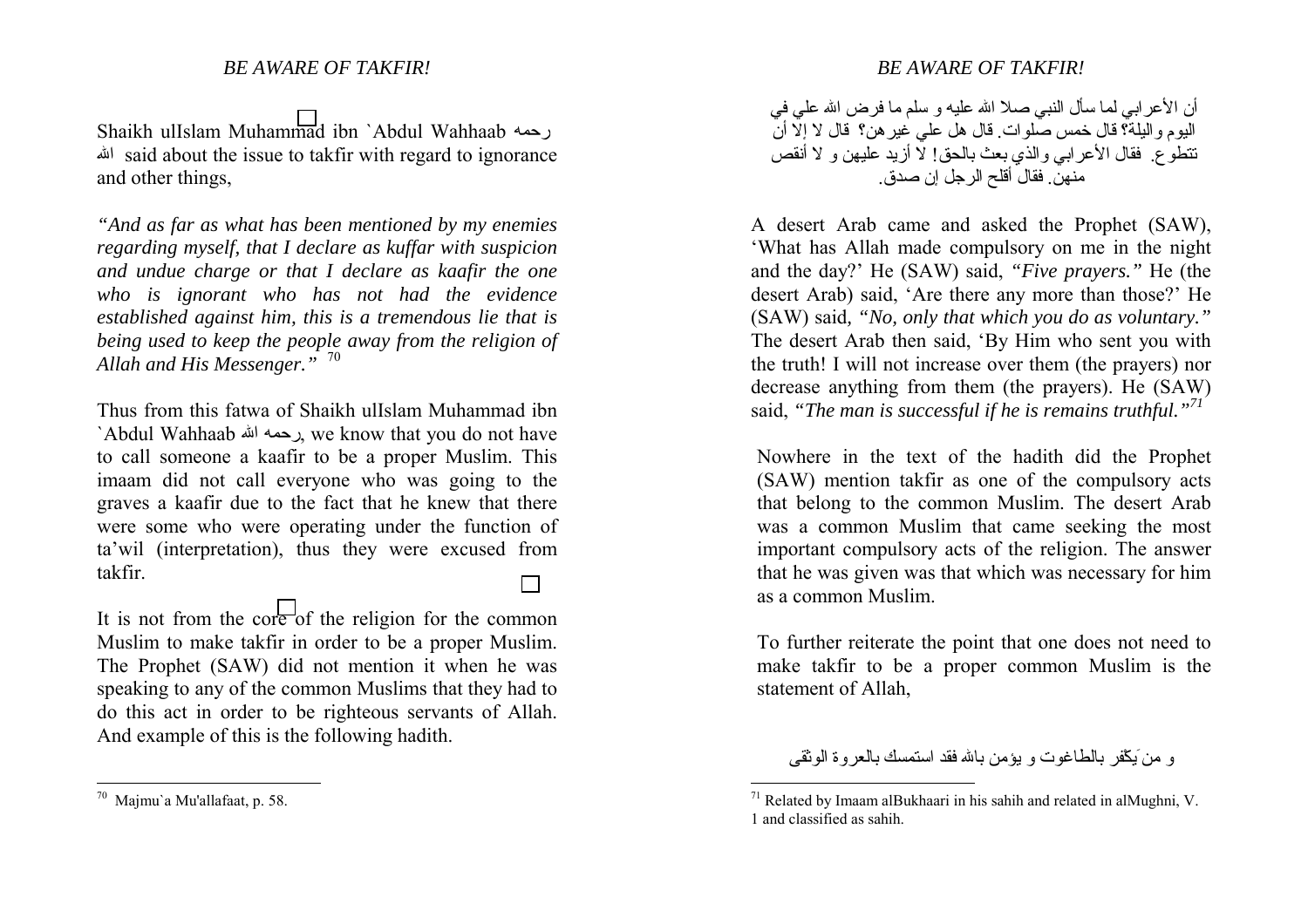# *"And whoever disbelieves in the Taghut and believes in Allah, then he has grasped the firm hand hold."* <sup>72</sup>

We should notice that in the Arabic text that the ayah reads,

 Taghut the in disbelieves Whoever"( <sup>و</sup> منَيكْفُر بالطاغوت" Whoever " (<sup>و</sup> منُيكَِفّر بالطاغوت " not ,) calls the Taghut a kaafir).

This is therefore showing us clearly that Allah has not ordered the common Muslim to make takfir on the Taghut. Allah ordered us to disbelieve in it and not to obey it. Allah will ask us why we did not disbelieve in the Taghut if we followed it, but Allah will not ask us, *'Why didn't you call the Taghut a kaafir?! Why didn't you make takfir on the Taghut?!'*

This cannot be found in any of the Qur'anic narratives. Allah has not commanded for the common Muslim at any time to level the charge of takfir almu`ayyin or takfir alIjtihaad. This is due to the fact that Allah will not ask you on the day of judgement why didn't you call him a kaafir. But Allah will ask you why **DID YOU** call him a kaafir.

## *BE AWARE OF TAKFIR!*

The forcefulness of takfir on the taped sections given is due to a lack of understanding of the proper conduct for when the SCHOLARS, not the common Muslims, come to the issue of takfir. Some important things have to be made clear before we can go further in the discussion. We would like to present to our brothers and sisters the proper conduct for when the people of knowledge come to the issue of takfir.

## *Proper conduct for the issue of takfir*

a. The judging of an individual with kufr or levelling the charge of takfir has nothing to do with the fundamentals of the religion.

Thus from this rule, when two people of knowledge differ over the issue of the kufr of a particular individual, this should not result in one individual levelling the charge of takfir at the other or both making takfir on eachother. This is due to the fact that the charge of takfir almu`ayyin or ijtihaad is not linked with the fundamentals of the religion of either participant.

Shaikh ulIslam Imaam Ibn Taymiyyah االله رحمه gives us the perfect example when he speaks of that rule,

*"And the pious predecessors have always differed in much of these issues, but not one of them ever bore* 

 $72$  Surat ulBaqarah, ayah 256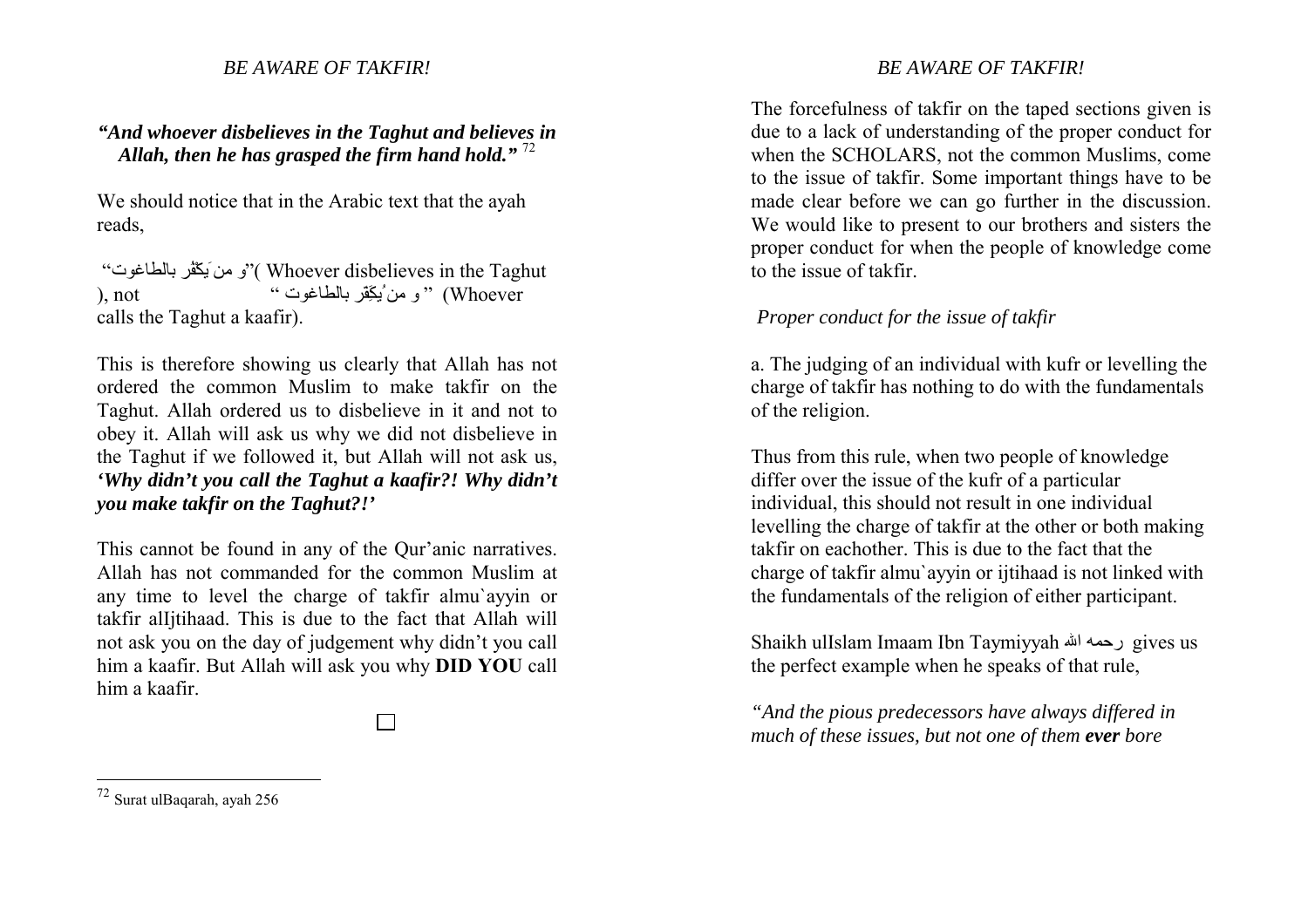*witness against the other, neither with kufr, with fisq, nor with disobedience. <sup>73</sup>*

b. To leave a munaafiq living \*\*\*amonst the Muslims without calling him a kaafir is safer than \*\*\*labeling a Muslim who is living amongst the believers a kaafir.

And for this reason, this is why when the Prophet (SAW) knew about the hypocrites that were living amongst him, he did not order them to divorce their wives nor for their wealth to be taken. This is due to the preservation of this rule.

It is also safer to leave the takfir when there is doubt rather than to proceed to it for if the person levelling the charge was right, then he will receive his reward in the Hereafter, but if the person levelling the charge was wrong, then he has labelled a Muslim to be a kaafir and is liable to be punished in the Hereafter or the charge of kufr may come back to him and he may be judged as a kaafir, as the Prophet (SAW) said,

*'Whenever a man says to his brother, O kaafir, then one of them is as one (a kaafir).'*<sup>74</sup>

# **THE ISSUE OF TAKING KAAFIR SOLDIERS FOR HELP OR THE ARMIES OF TODAY'S MUSLIM COUNTRIES**

What happens if some evil Muslims use some hired kaafir soldiers? According to him, they would all be kuffar, each and every one. But this is not the way of Ahl uS=Sunna. According to Imaam Ahmad, if you use the kuffar for help, then this is dangerous to do on a regular basis. Sometimes people use this as interpretation. And this is why 90% of the people who \*\*\*di kufr, we can not call them kaafir, this is why they arent' called kuffar. They have interpreted this statement. Imaam Ahmad said in another statement it is permissible to use the kuffar. If the wrong doers break from the statement, use the kuffar to fight the state, give bai`a to them and offer them wealth, this is not allowed (he did not say it was kufr). He said that the people of truth and the `ulama would not honour such a treaty. p. 210 in Index of alMughni.

<sup>73</sup> Majmu`a Fataawa, V. 3, pgs 219-231.

<sup>74</sup> Collected by the Imaams Ahmad, alBazzaar, at-Tabaraani, alBaihaqi and mentioned in the Majma` uz-Zawaa'id and Musnad Abu `Awaanah . رحمهم االله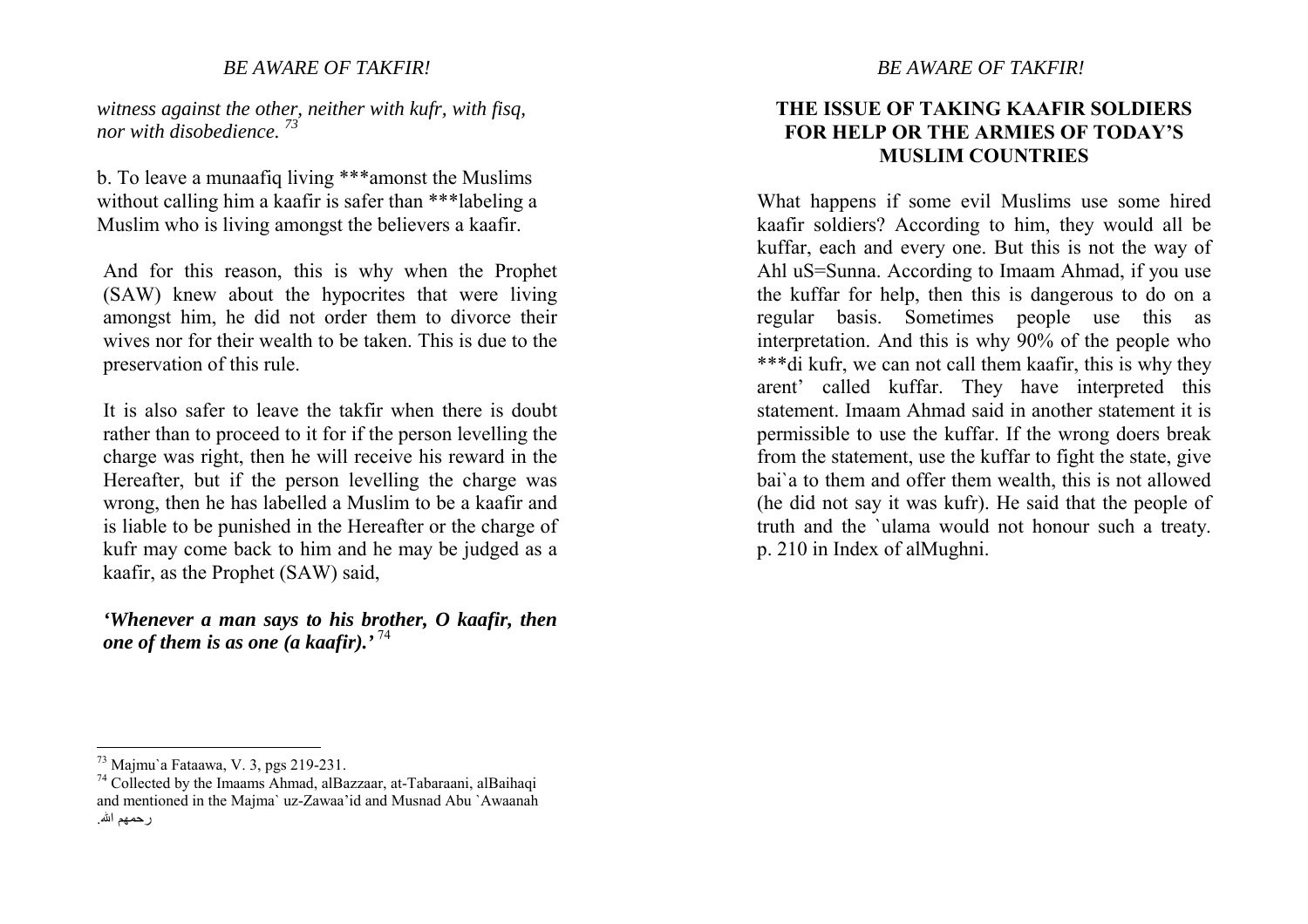# **THE ISSUE OF TA'WIL (INTERPRETATION) AND JUHL (IGNORANCE) AND THE FACT OF THEM BEING IMPEDIMENTS OF TAKFIR**

On the taped segments by the brother in question, the issue of ta'wil (interpretation) being from the impediments of takfir has been rejected time and time again. It has been refuted and explained by the speaker that there is no excuse for the one who makes takfir nor for the one that does certain crimes of kufr.

But this belief is wrong and without basis whatsoever. And we will give examples from the greatest imaams of Islam that ta'wil indeed is an impediment of takfir and that it is known by all of Ahl us-Sunna walJama`ah due to \*\*\*its' importance. This is an issue that has hindered many people from being labelled kuffar by Ahl us-Sunna walJama`ah. Some of the examples quoted below may surprise you.

Shaikh ulIslam Muwaffaq ud-Din Ibn Qudaamah ,says رحمه االله alMaqdisi

*"That which has been agreed upon as being haraam, and well known amongst muslims, (due to the clear verses in the qur'an and the sunnah), such as eating the flesh of the pig, adultery and similar indisputable matters, he then becomes a kaafir. As we have said about the person who leaves the prayer. And if he sees as halal killing those who are protected (by the Shariah) and confiscating their property without*  *interpretation(ta'wil), then most scholars did not rule that they were kaafirs. Even though they are killing muslims and confiscating their property thinking this will bring them closer to Allah* Ι*, and likewise, it was not ruled that ibn Maljam was a kaafir, even though he killed the best person in his time ( Imam 'Ali). Though he was seeking to become closer to Allaah* Ι*, nor were those (Khawaarij), who praised and wished they had carried out this action...and likewise this the rule in every haraam made halal, due to interpretation(ta'wil). It was narrated that a Sahaabi(Qudamah ibn Mazun), drunk alcohol(khamr), claiming it was halal, then 'Umar* <sup>ω</sup>*, implemented the punishment(hadd), on him, without calling him a kaafir. Also abu Jandal ibn Suhail,who amongst a group of muslims, drank alcohol in Shaam(Syria), again they claimed it was halal, using the following ayat as evidence:-* 

*(there is no harm or sin upon those who believed and did good actions in regards to whatever they consumed(ie food and drink).75 These people were not called kaafirs. When they knew it was haraam, they repented and the punishment was applied on them. Hence everyone, like them, should be judged in this manner, ie not be called a kaafir. Also every ignorant person, regarding a matter, which could be unknown to him, shoudn't be judged as a kaafir until he is made aware, and his doubts are cleared, if he insists (on the* 

 $75$  Surah 5 verse 93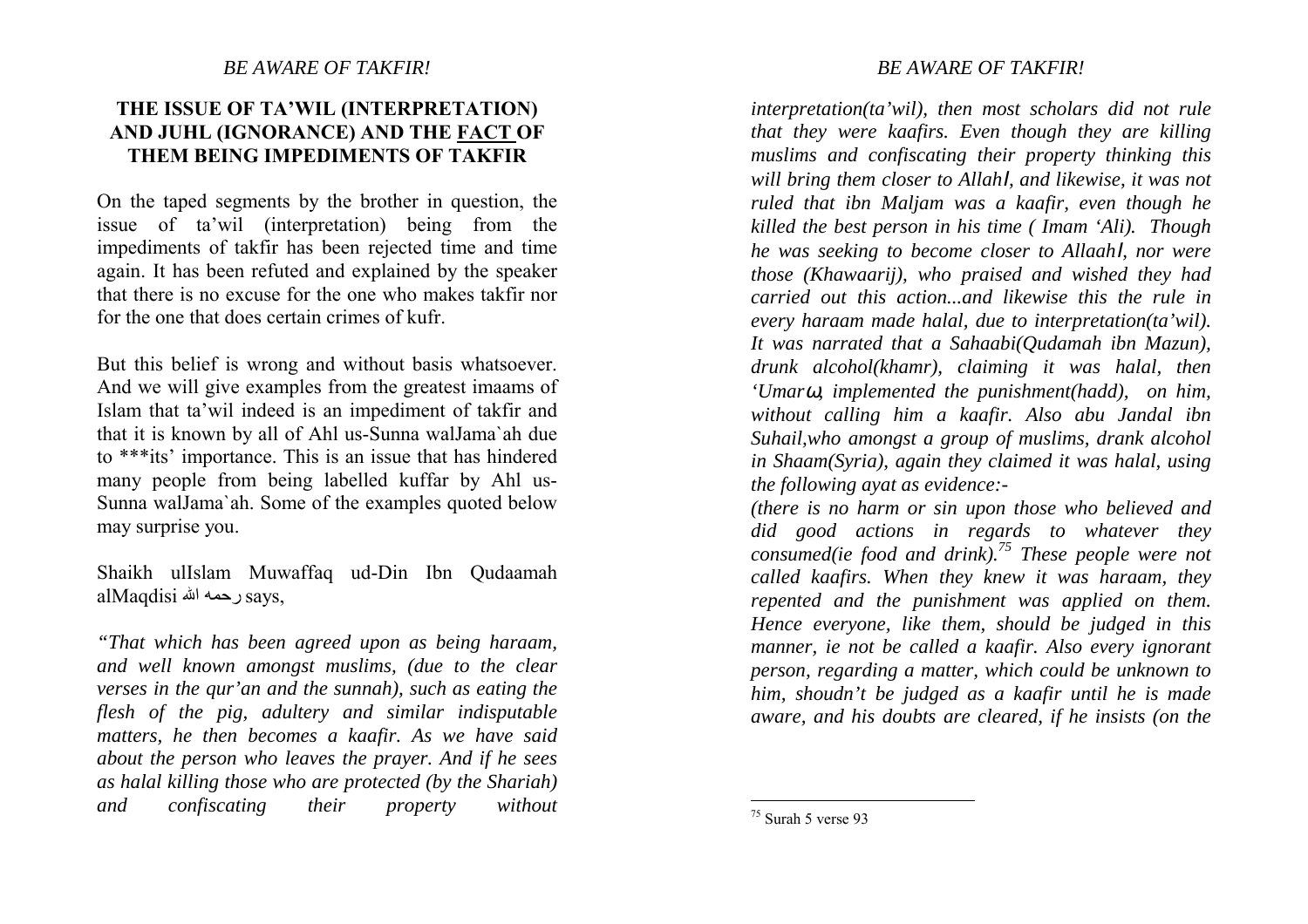*wrong), then he can be labelled a kaafir, but not before this.76 End.77*

Indeed, what could be more kufr than declaring the blood of Muslims to be halaal and killing them and taking their wealth? Indeed the Khawaarij did so, yet most of the Fuqahaa' did not always class them as kuffar outside of the religion, but instead it was agreed that the Khawaarij are to be fought as Khawaarij.

And the issue with Qudaamah and other people who had made alcohol halaal is well known. And they even had evidence to substantiate their position. However, `Umar did not judge them with kufr. They were asked why they did it, then they were given the hujjah (proof) that they were wrong from the Qur'an and the Sunna. In fact, `Umar said to them*, 'You have sinned in the* 

## *BE AWARE OF TAKFIR!*

*ta'wil(iterpretation). In fact if you truly, feared Allah* Υ*(as mentioned in the verse they had used, Surah 5, verse 93) then you would have abstained from alcohol.* Then THEY understood the proof, not that `Umar <sup>ω</sup> gave them the proof and then made takfir. No, they understood the proof, where there could be no doubt in their minds.

Then after they ACCEPTED the judgement of that, they had the penalty for drunkenness enacted on them. This is why the imaam said that they had to have the doubt lifted from THEM, not someone saying that I lifted the doubt from him. To someone not interpreting, it may seem clear, but to the person interpreting it is not the same as giving him clear, convincing and relevant evidence(hujjah), which to them could be understood as no more than anbaa' (news) or matter of opinion. Judging and dealing with them after this process should be in the hands of authority ie emir, judge(qadi) or panel of scholars, or the equivalent to this.

Shaikh ulIslam Ibn Taymiyyah البحمه الله رحمه الله رحمه الله الله الس the Sahaaba agreed to accept the opinion of imam 'Ali ibn abu Taalib which suggested that if they admitted that it is \*\*\*haeaam and a sin, they should be flogged, but if they isisted that it was halal, they should be killed.

 $76$  Explanation of the Shariah to these people should be made by a recognised panel, (respected by the immediate muslim community) of trustworthy and respected muslim scholars and/or imams. It will be left to them, due to their comprehensive, in-depth knowledge of Islam, to reach a valid conclusion or verdict with regard to the issue of takfir. An individual can only advise the person concerned, ie tell them that if they persist in a particular action it could lead to kufr, but no more than this, since they do not have the authority to do so, and the means to investigate the matter adequately. As we can see in this example, the matter was taken to the highest level possible, in authority and knowledge, and they were not called kaafirs by any individual.

Shaikh ulIslam Ibn Taymiyyah االله رحمه counsels us yet again on the issue of takfir and in particular the aspect of interpretation,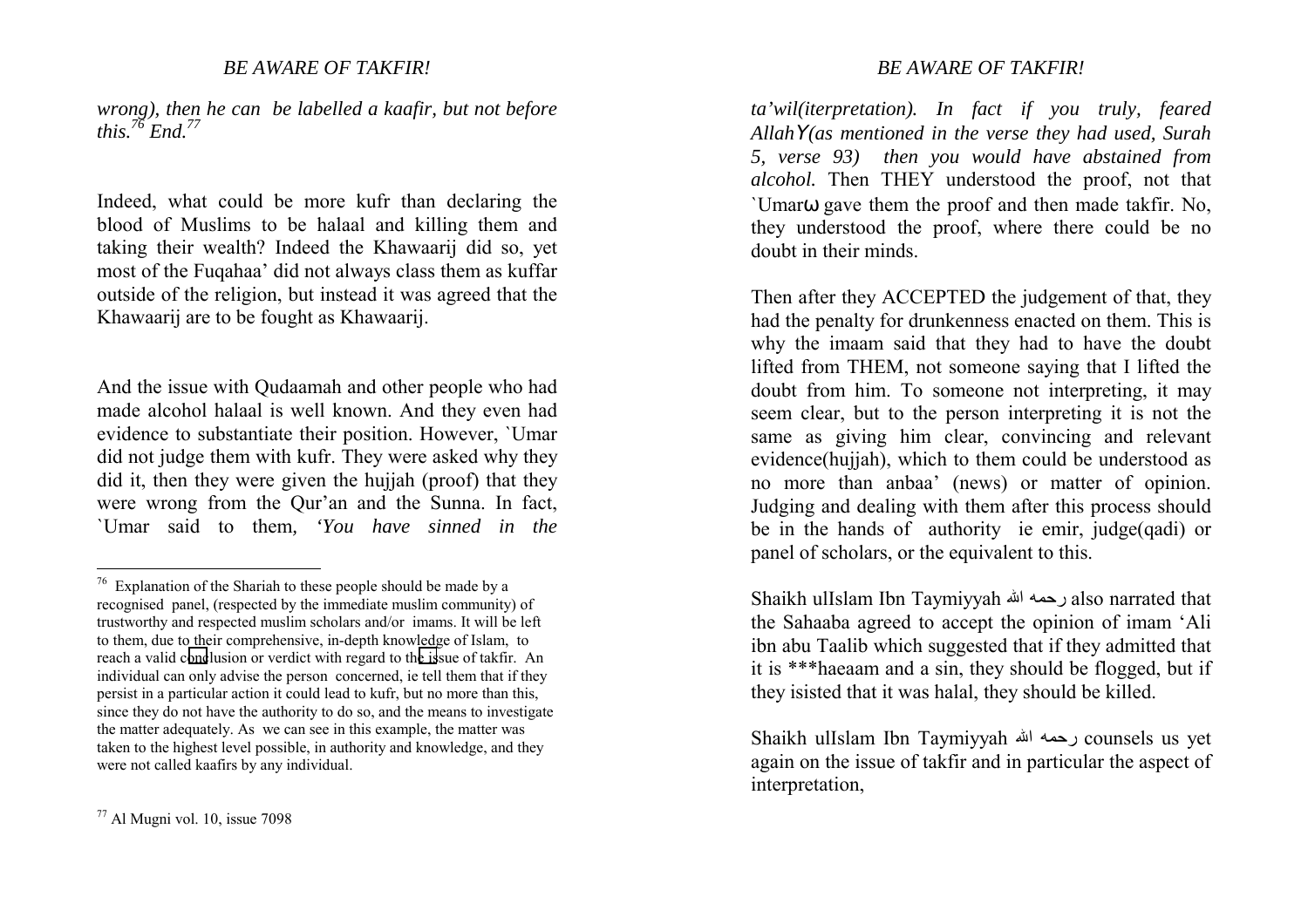*"And likewise it has been related that 'whoever does this,(certain actions such as ruling by other than the Shariah, spy for the kuffar, claiming khamr is halal etc.) then he is this…(judged as: fasiq, innovator, munafiq etc.)78 And indeed this (the statement) is general in nature and it is the place of the words said from the pious predecessors, 'Whoever said this, then he is this…' Thus it causes the individual to be scared of being in the judgment of the threat and to do repentance or good things, actions that eliminate (the previous sins) or the accepted intercession.* 

*"And the takfir, it is from the threats, so truly if the statement (of kufr) is a denial of what the Messenger (SAW) said, BUT THE MAN SPOKE IT IN THE TIME OF ISLAM (WHEN HE WAS A MUSLIM) OR HE WAS IN THE FAR AWAY DESERT AND THINGS LIKE THIS, THEN HE DID NOT DISBELIEVE DUE TO THE DENIAL OF WHAT HE DENIED, UNTIL THE HUJJAH WAS ESTABLISHED UPON HIM. And if the man did not hear those texts, or he heard them and they were not established on him in his sight or he went away from them and he went away from what was compulsory DUE TO INTERPRETATION of it. And if he is sinful, then I always mention the hadith which is in the two sahih collections of the man who said,* 

*'When I die, burn me, grind me into powder, then throw my ashes in the sea. For by Allah, if Allah has the ability, He would punish me with a punishment that no one had ever been punished with before from humanity.'* 

*"So they did that to him, then Allah said, 'What caused you to do what you did?' He said, 'Fear of you!' Then He (Allah) forgave him. And this man doubted in the ability of Allah (to resurrect) and in his return when he was spread out. Quite the contrary, he had firm conviction that he would NOT return (from the dead), and this is kufr according to the consensus of the Muslims.* 

*"But he was jaahil (grossly ignorant) and he did not know that. And he was a believer, fearing Allah that He should punish him. So He (Allah) forgave him (the man) for that. And the one interpreting is from the people of ijtihaad and seeking to follow the Messenger (SAW), so it takes more precedence to have forgiveness from this example."<sup>79</sup>*

Is not denying the resurrection of Allah or the raising of the dead kufr? That is what the man did in the hadith according to Imaam Ibn Taymiyyah الرحمه الله الله . What about the one \*\*\*that you give him a text and then he rejects it? Isn't he the biggest kaafir, if we follow the methodology of brother Faisal in this regard? To him

 $78$  Words inside the brackets are our contribution to remove ambiguity due to the difficulties of tranlation from the Arabic, to preserve the meaning.

<sup>79</sup> Majmu`a Fataawa, V. 3, pgs. 219-231.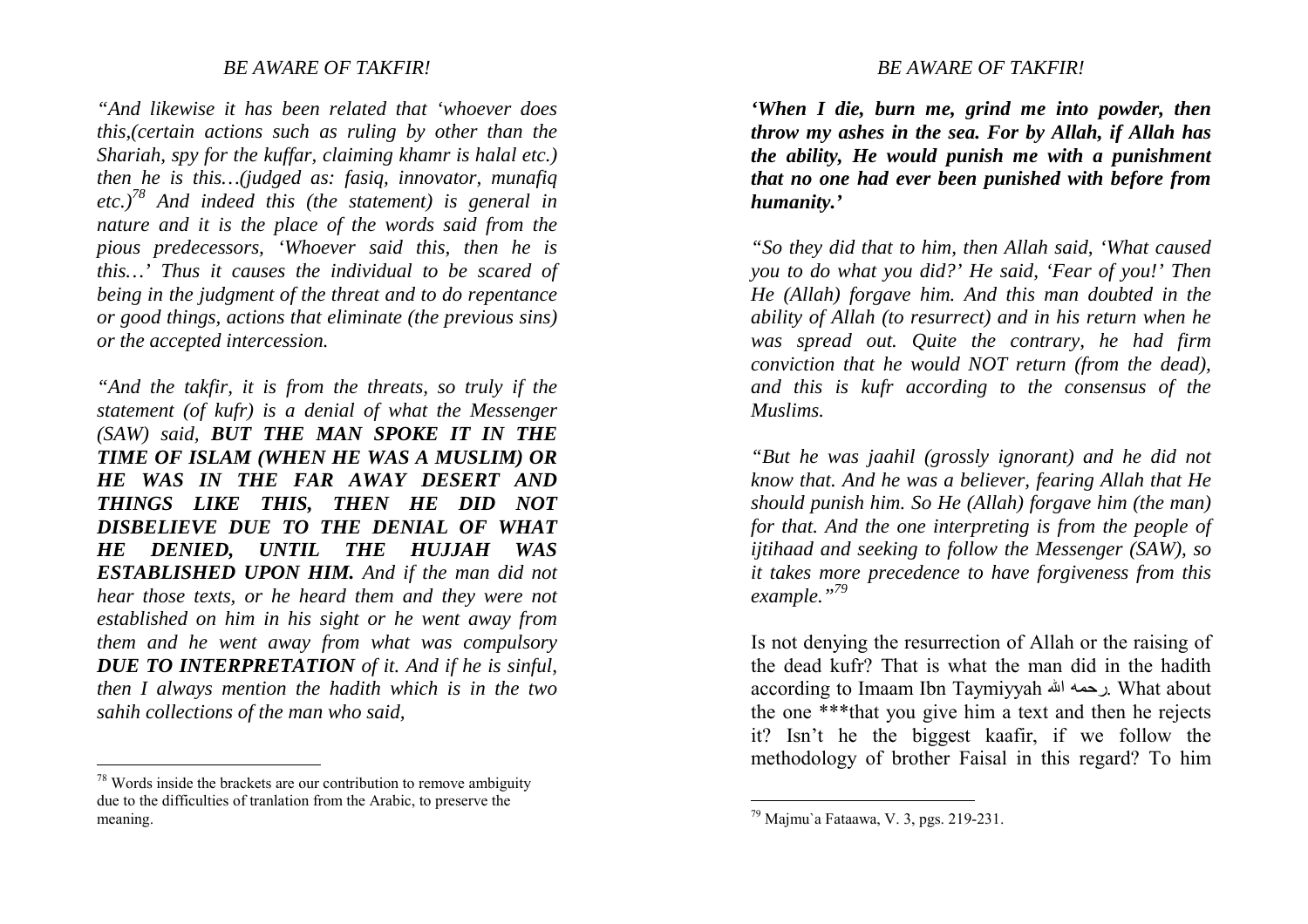that may be the case, but to Ahl us-Sunna it is not. Why? This is due to the fact that as Imaam Ibn Taymiyyah ,says رحمه االله

*And if the man did not hear those texts, or he heard them and they were not established on him IN HIS SIGHT or he went away from them and he went away from what was compulsory DUE TO INTERPRETATION of it.* 

Thus to the man interpreting, whatever texts you are bringing might not be decisive to him. The imaam did not say decisive to you, but decisive to HIM. He is the one that has to understand them and then act on them. Thus the mere presenting of some ayaat does not necessitate that he will act on them immediately, nor does it always mean that he must be labelled with kufr due to his inability due to interpretation that keeps him from acting on them.

Imaam Ibn Taymiyyah االله رحمه gives us yet more \*\*\*foods for thought,

*\*\*\*"As far as takfir, then the right and proper conduct*  is that whoever made ijtihaad<sup>80</sup> from the Ummah of *Muhammad*  ρ*, and his desire was the truth, but he made an error, he doesn't become a kaafir. Instead his error will be forgiven. However, whoever was clear about* 

### *BE AWARE OF TAKFIR!*

*what was revealed to the Messenger*ρ*, and then he opposes the Messenger*ρ *and follows other than the path of the believers, then he is a kaafir.* 

*"And whoever followed his whims, and he fell short in seeking the truth, and he spoke without knowledge, then he is disobedient and sinful, and he could be rebellious. Also he could have good deeds that will outweigh his bad ones.* 

*Therefore, takfir differs according to the differences in the circumstances of the person, ie not every mistaken person, neither an innovator, ignorant, nor misguided becomes a kaafir."*<sup>8</sup><sup>1</sup>

Imaam Ibn Taymiyyah ارحمه الله then finishes with one last statement on the issue of interpretation and takfir,

*"Indeed we, after knowledge of what the Messenger came with, know by necessity that he did not legislate for his Ummah that they call on anyone from the dead, nor the prophets, nor the pious people or other than them. Nor did he leave any word or statement of seeking help from them or other than that.* 

 *"Nor did he leave any statement of seeking refuge in them or other than that, just as the fact that he (SAW) did not legislate for his Ummah prostration to the dead,* 

<sup>80</sup> Ijtihaad is one's best effort to establish what AllahΥ wants to be understood and implemented from the verses, regarding any issue.

<sup>8</sup><sup>1</sup> Summary and quotations from Majmu`a Fataawa, V. 12, p. 180.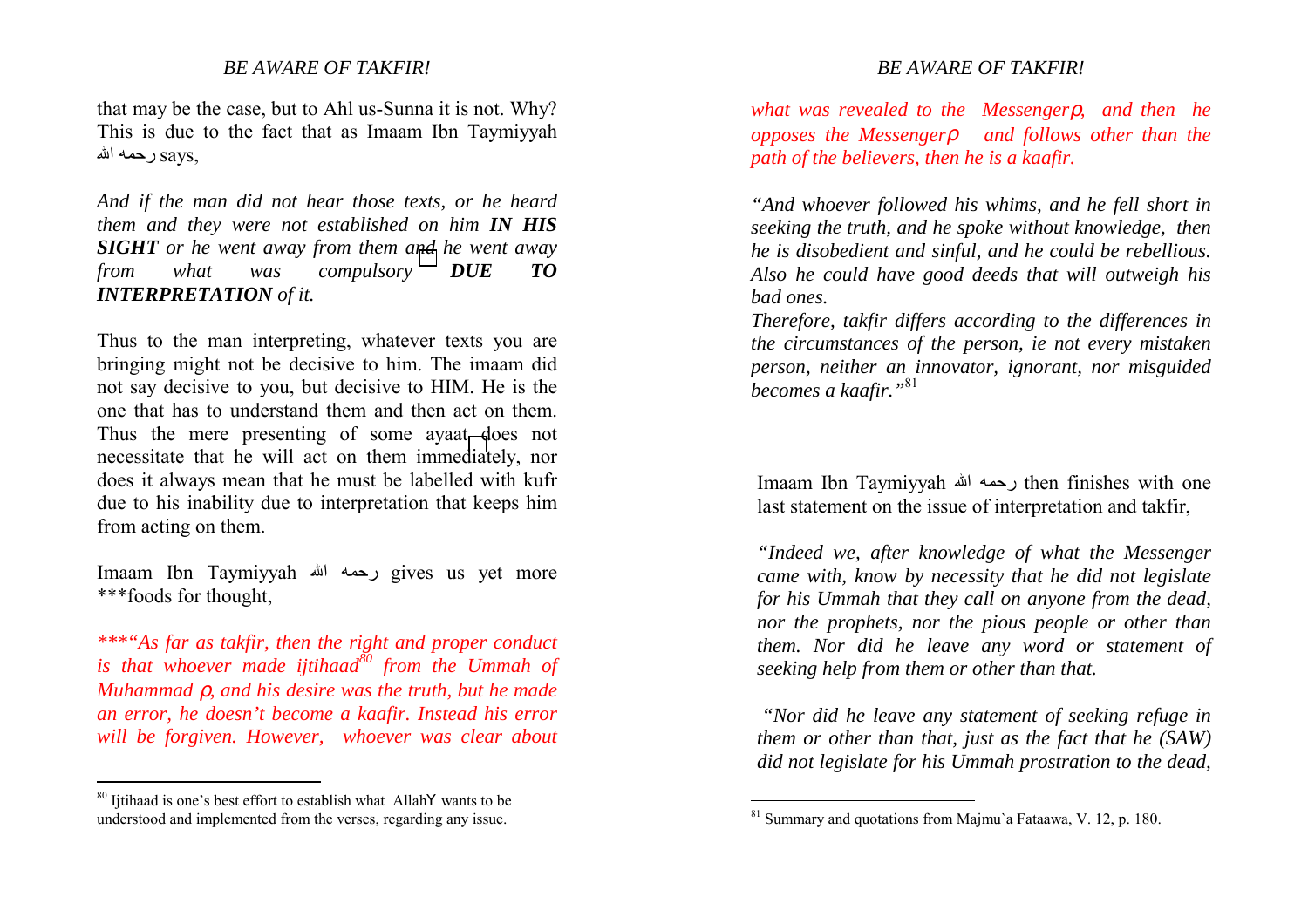*nor to other than the dead or anything like that. But we know that he (SAW) \*\*\*forbid from all of \*\*\*this matters and that that is from shirk which Allah Ta`alaa and His Messenger have made haraam.* 

*\*\*\*"But due to the presence of juhl (gross ignorance) and lack of knowledge of the statements of the message revealed amongst much of the latter generations, it is not possible to make takfir on them due to that, until it is made clear to them about that which the Messenger (SAW) came with, from that whicho opposes it."*<sup>82</sup>

Shaikh ulIslam Muhammad ibn `Abdul Wahhaab رحمه االلهwent through this same phenomenon with the grave worshippers of his time. It was said of him by his children and descendants,

*"Already he established this (the excuse of ignorance) and made it clear with the agreement of the `ulama of the Ummah and the counselling with them. And he did not make takfir except after the hujjah (proof) was established and the proof was made clear and manifest. He* االله رحمه *even ceased in the takfir on the ignorant one from amongst the grave worshippers when it was not easy for him to make him (the person) discern that (the act he was doing was haraam)."*<sup>83</sup>

We ask the Muslims who read of this, what could be a clearer kufr than to go to the graves and worship, or to bow down to other human beings? What of calling on the dead, asking them for help, seeking refuge in them or taking befit from calling on them or receiving payment for entrance into their shrine like graves? But what we are reading from Ahl us-Sunna walJama`ah is that at some points the people who do these acts can be excused due to the impediment of ignorance, or interpretation. SubhaanAllah! Imaam Ibn Taymiyyah االله رحمه at one point even said that it is **'not possible'** to make takfir on the person! Why? It was due to the impediment of juhl (ignorance) and ta'wil (interpretation), which as we have seen by now are both

How many times \*\*\*have their been in history where someone has said clear kufr has been excused due to the `ulama seeing his, her or their sincerity. A clear example is the story of alHallaaj ibn Yusuf. He was a scholar of his time and at the forefront of one of the Islamic spirituality movements. However, he was taking from some scholars who were teaching him very disparaging ideas.

from the way of Ahl us-Sunna in the matter of takfir.

At one point, due to what he had been taught, and according to some scholars they say he was insane, he came to the people and declared *'Anal Haqq [I am the Ultimate Truth (Allah)]!'* He was brought to a tribunal and then crucified for that statement. But the `ulama differ over the death. An example was Imaam Ibn Taymiyyah رحمه الله and what he said of him,

<sup>&</sup>lt;sup>82</sup> Ar-Radd `alaal Kubraa, p. 376.

<sup>&</sup>lt;sup>83</sup> Misbaah uz-Zullaam fir-Radd, pgs. 324-325.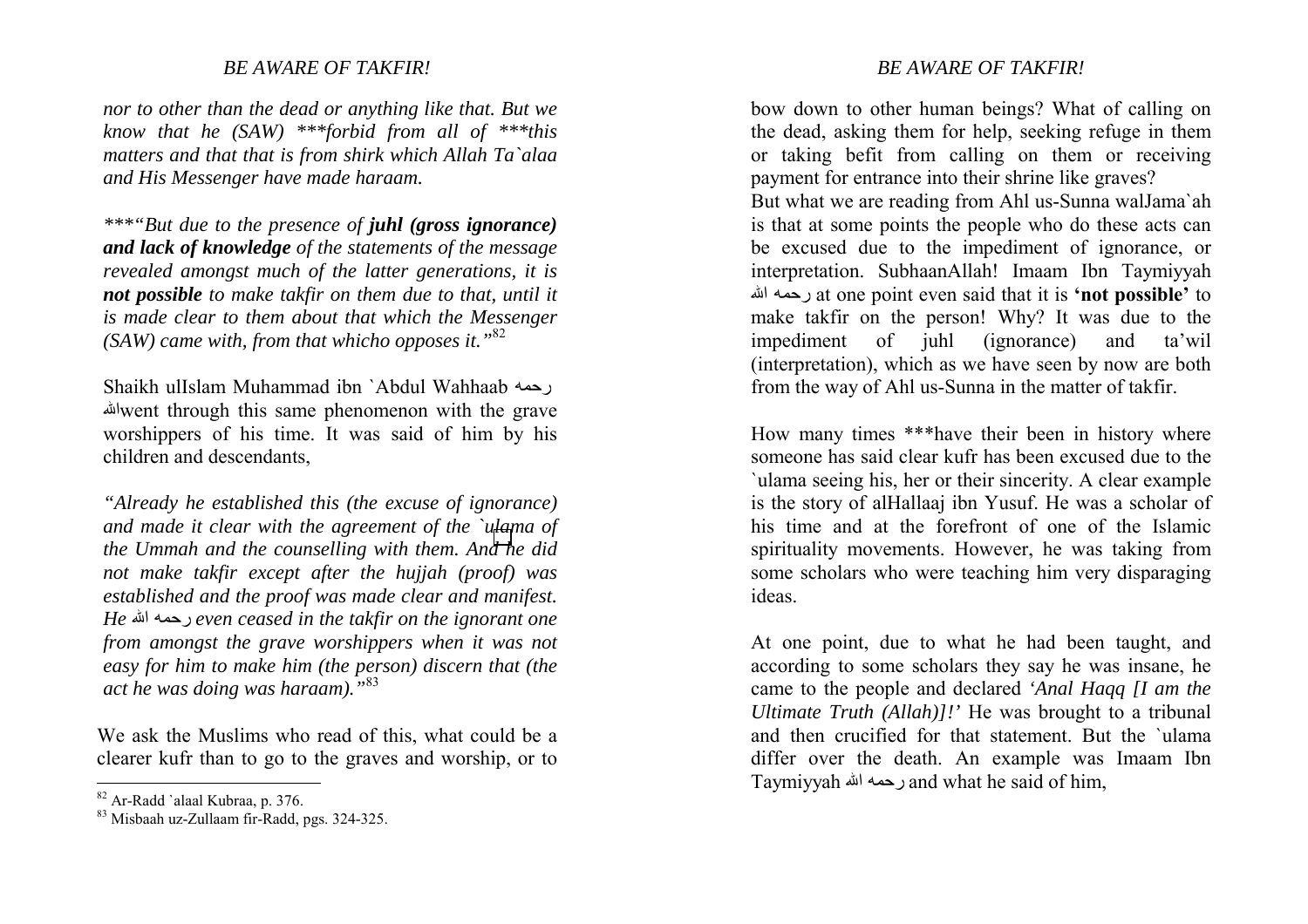*"And there has already been groups of the people of bid`a and heretical people that have claimed allegiance to them (the Sufiyyah), but those who investigate about the people of Tasawwuf find that they (the people of innovation) are not from them (the Sufiyyah), like alHallaaj for instance.* 

*"So indeed, most of the Shaikhs of the path (of Tasawwuf) repudiate him (alHallaaj) and eject him from the path, such as alJunaid, a master of the path (of Tasawwuf) and other than him just as that has been mentioned by Shaikh Abu `Abdur-Rahmaan as-Salami in Tabaqaat as-Sufiyyah and alHaafiz Abu Bakr alKhatib in his Taarikhu Baghdaad."<sup>84</sup>*

But Imaam Muwaffaq ud-Din, Imaam Ibn alJawzi, Imaam alHaraawi and Imaam Ibn `Aqil الجمهم الله excused him due to partial insanity and that he was interpreting. They decided to excuse him due to the fact that they saw him to be a sincere imaam that had been mistaken. This is how takfir can sometimes be. It is difficult to assess matters in the issue of an individual that has done kufr and sometimes the issue of ignorance or interpretation might be seen by some scholars to be valid and for others not to be.

The same is true for the case of the Imaams `Ali bin Hussain ibn Sina, Imaam Ibn Rushd, Imaam azZamakhshaari, Imaam az-Zarkaashi and many others. There are wide ranging lines on whether or not the above-mentioned are classed as kuffar or not due to some of their statements or actions that they committed during their lifetimes.

But all were upon the way to condemn what sins they had and to praise them for what good they did have. Thus in the issue of Takfir alMu`ayyin, as we mentioned in the previous chapter and in our work, *The Khawaarij and Jihaad*, there can be difference of opinion, for the conclusion comes about due to ijtihaad.

Perhaps people might be ignorant of the case of Imaam Salaah ud-Din al Ayyubi , who is famous as a االله رحمه war hero for the Muslims, but there are a few things that are not known. One of them is that at the time, he worked for the Faatimiyyah government when they were in power in Egypt. Those that do not know of the Faatimiyyah can come to know that they were a very extreme faction of the Twelver Shi`a. Infact, so fanatical were they, that out of respect for `Ali (RAA) and many of the other imaams that they venerate, they had all of their masaajid facing towards Karbala in Iraq and not Makkah.

If one goes to North Africa today and other parts of Syria, one can still see those masaajid. Imaam alAyyubi االله رحمه was however working for some of them, but he did not call all of them kuffar. And what is more important, no one called him a kaafir. This was due to the fact that his interpretation was that he could go into

<sup>&</sup>lt;sup>84</sup> Majmu`a Fataawa, V. 11, Kitaab ut-Tasawwuf.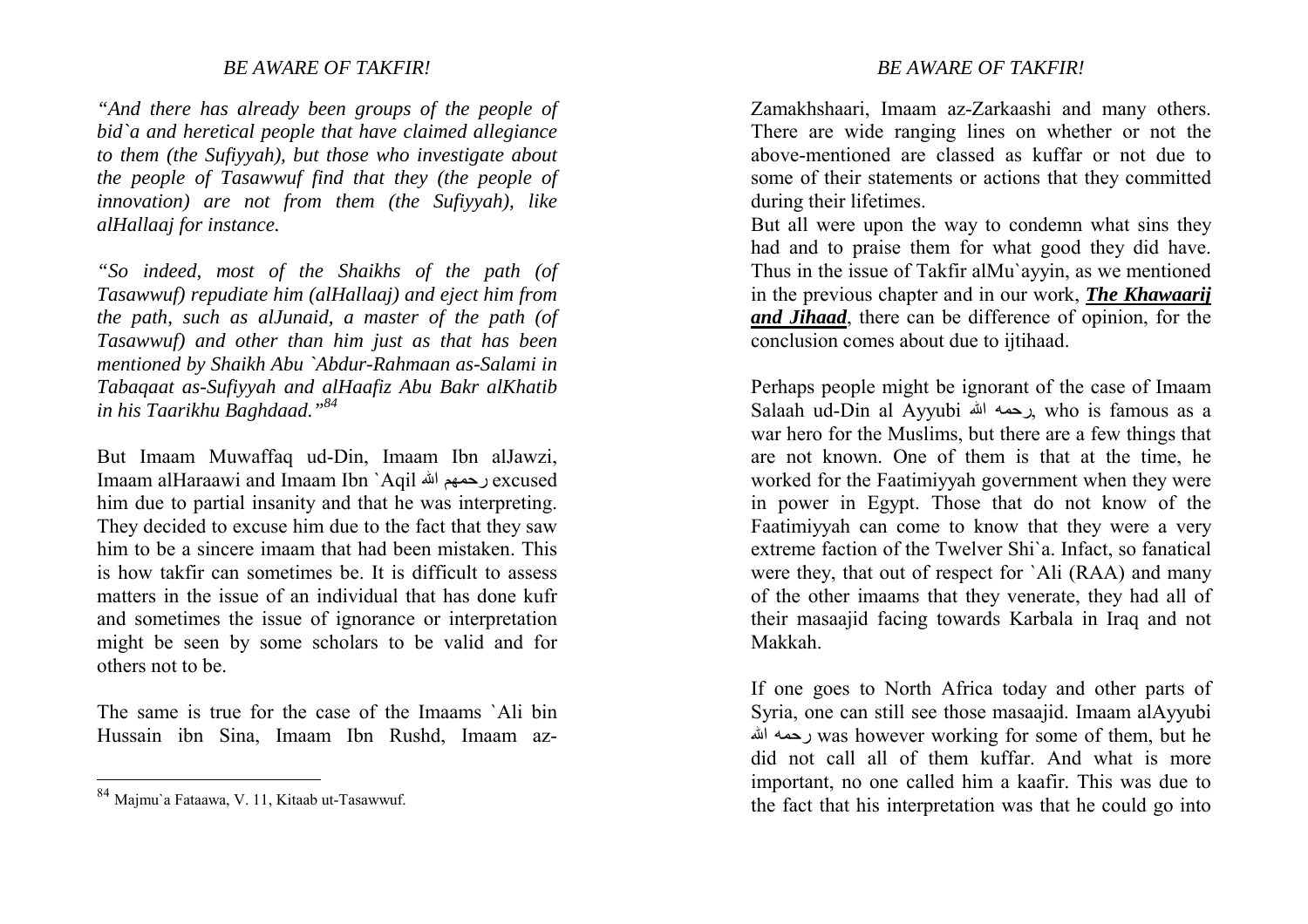the government and reform from the inside out. This was his interpretation, with which many of the `ulama took issue with, but he was never declared a kaafir.

Infact, there were even scholars in Morocco, Algeria and other areas in North Africa who pretended to be Faatimi supporters so that they might get into the government, curse the Faatimi people and rouse the populous to overthrow them. But no one called all of the scholars there kuffar, nor were they branded as traitors. For their interpretation was something that was known, not accepted, but known.

Imaam alAyyubi رحمه الله also had some errors in his creed, but this did not stop Shaikh ulIslam Muwaffaq ud-Din, Shaikh Abu `Umar and Shaikh Abu Muhammad االله رحمهم from fighting alongside him to liberate the Holy Land from the Christians. But he was still counselled behind closed doors in between battles. And the same is the case with Shaikh `Umar Mukhtaar of Libya, Shaikh `Abdul Qaadir as-Sufi of Algeria and Shaikh `Abdul Karim of the Riffiyyah movement in .رحمهم االله Morocco

These men had things in their creed that Ahl us-Sunna counselled them on, but they were largely excused due to interpretation. Likewise is the case of Imaam an-Nawawi, Imaam Ibn Hajr, Imaam Ibn Daqiq al`Eid and others الجمهم الله. But if we followed brother Faisal's advice with the machine gun takfir, there would be very few Muslims or `ulama left in the Ummah. There

### *BE AWARE OF TAKFIR!*

would only be the Ahl us-Sunna walJama`ah of the Devenant Centre in East London every weekend.

Suffice it to say, these statements and historical facts regarding ta'wil and juhl being from the impediments of takfir is a fact that is easily accessible and for the sake of brevity, we will end in the quotes and giving of examples.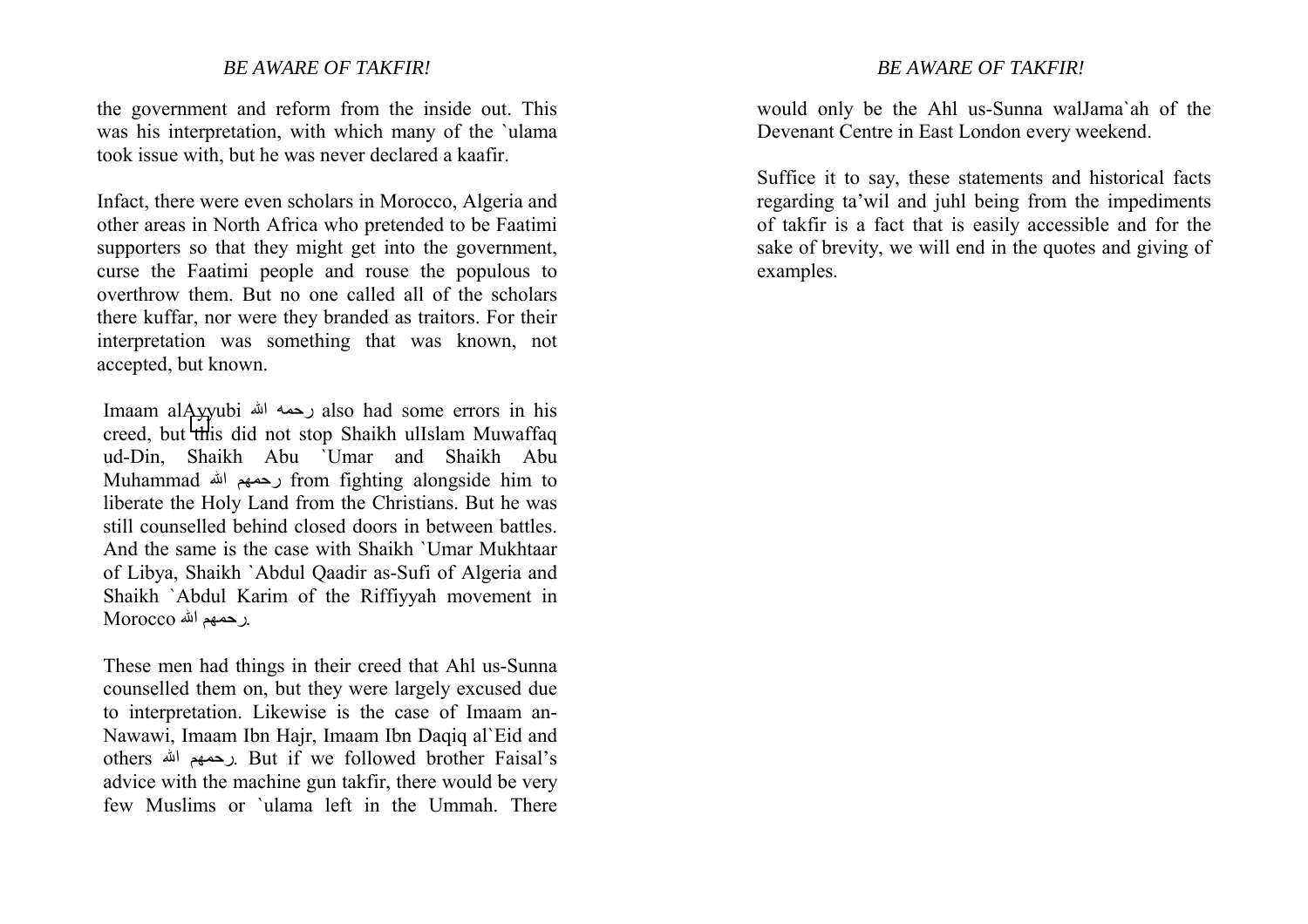## **THE MANNERS OF AHL US-SUNNA WALJAMA`AH WHEN DIFFERING IN TAKFIR**

In recent years, we have observed that there have been debates in which one side, who would not allow any disagreement, labelled the other side to be kuffar. Thus every time there was any talk on of the subject, debate either ended in takfir or in great fitnah. This same chronic disease is exactly what the Khawaarij suffered from. If any time of difference arose regarding a principle, rather than observing the proper manners, they immediately class that person as a kaafir. We would like to present the proper way of debate and disagreement according to the principles of Ahl us-Sunna walJama`ah. The disagreement that we have chosen shall be the debate that occurred between Imaam al`Allamah Muhammad ibn Idris ash-Shaafi`ii ارحمـه الله الله مع الله ه Imaam of Ahl us-Sunna walJama`ah, Ahmad ibn Hanbal رحمه االله

### *BE AWARE OF TAKFIR!*

totality is a kaafir. In answer to Ahmad ibn Hanbal (رحمه االله, Imaam Muhammad ibn Idris ash-Shaafi`ii االله هìرحم said that if he is a kaafir, how does he come back to Islam? Imaam Ahmad ارحمه الله said that he should retake his shahaadah (testimony of faith for a Muslim). Imaam ash-Shaafi`ii رحمه الله pointed out that the person already is pronouncing the shahaada and he never denied, which means that he is therefore still a Muslim. Once the debate ended, Imaam Ahmad المصله الله stayed convinced and steadfast on his opinion and Shaafi`ii د همه الله on his. <sup>85</sup> This debate has essential things that we can learn from it, such as

The debate centered around the judgement pending on the person that has left the prayer in one aspect (the person has neglected one of the prayers and has not returned to it). This is one of history's great debates. In the debate, Imaam Ahmad المسلم took the hadith narrated in his Musnad from the Prophet ρ that, *"Whoever leaves the prayer is a kaafir."* Imaam Ahmad رحمه الله also quoted a similar hadith in which The Prophet ρ stated, *"Whoever leaves the prayer, he is a mushrik (pagan)."* This is what led him to the conclusion that the person who leaves the prayer in

 $85$  The reality is that the truth was with Imaam Ahmad  $\mu$ رحمه الله  $\mu$ who used the clear evidence that whoever leaves the prayer in totality is a kaafir. But the mistake he did was that when he was asked how does the person come back to Islam, the right reply was not given, which should have been that he should repent and start praying as his way to come to Islam. It is a very common knowledge among the scholars of Islam that whoever leaves Islam, because of one or more reasons, he can only come back to Islam by removing each and every reason that made him a subject to be an apostate. For example, the one who does not rule by the Shari`a or legislates, it is shirk and kufr. So from this, the one who does such an act is clearly a mushrik and a kaafir. To come back to Islam, he doesn't have to go to hajj, umrah or build masaajid, for this was not the reason for him to go out of Islam. He must repent, remove the kufr that he did according to his ability and never do it again. And so on and so forth for a person who left Islam, for what he did or did not do. He must repair the door that he broke when he went out of Islam. The danger is that the rulers of today are tricking us. They do all types of kufr and shirk, then when they are suspected of kufr by the common folk, they go and make umrah and return, only to be lauded with praise by the people that suspected them of kufr. This act of hajj or umrah does not remove the kufr that they did for it is not the reason that they apostated. Until they repair the reason that they apostated, then they are still judged to be in a state of apostasy.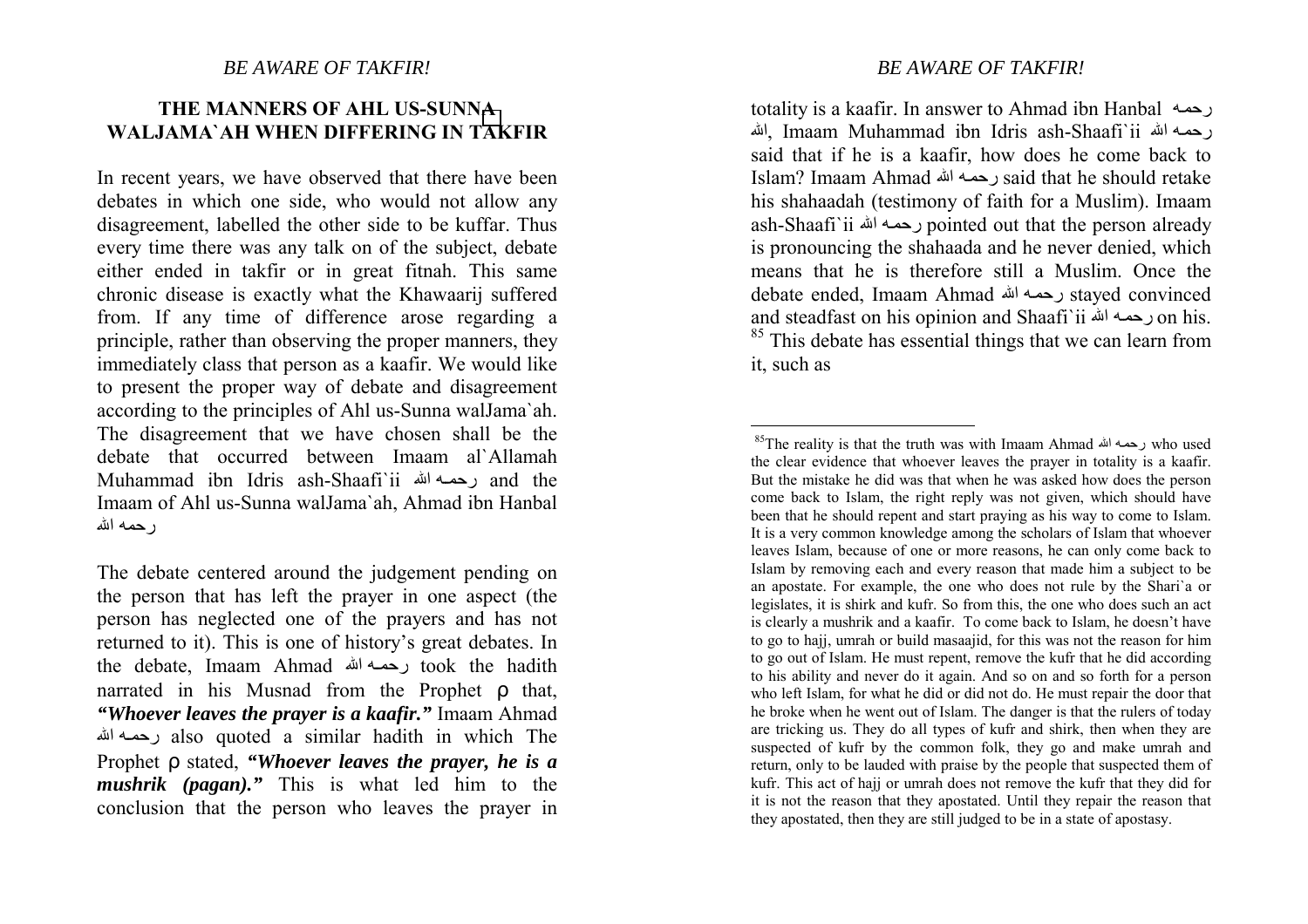- 1. The presentation of the strongest evidence is what takes precedence when it comes to matching the reality of the truth. The strongest evidence should always be followed, irrespective of the personality in question. Imaam Ahmad المجملة الله ها الله والم الله والمعام ب had the strongest evidence in this regard; therefore his ruling is the closest to the truth of the matter.
- 2. Even though they disagreed and their disagreement was in such a serious matter, never once did Imaam Ahmad الحمـه الله say that because Imaam ash-Shaafi`ii رحمه الله disagreed with his evidence that he was kaafir. Neither did Shaikh ash-Shaafi`ii رحمه الله say that Shaikh Ahmad ارحمــه الله له was a kaafir for disagreeing with the evidences that he put forward. Why is this so important? This is precisely the issue that we are faced with by some today, that when you disagree with them in a matter, they go to misusing verses from the Qur'an. It may be that they have some evidence, even though it is general. If you then disagree with the evidence that the person is quoting, they class you as kaafir.
- 3. Imaam ash-Shaafi`ii ارحمه الله didn't call Imaam Ibn Hanbal ارحمه الله Khawaarij because he insisted on his takfir. Neither did Imaam Ahmad المسلم للله لله لله العباد label Imaam ash-Shaafi`ii ارحمه الله Murji'a $^{86}$ , or say that

because you didn't call a kaafir a kaafir, then you're a kaafir. We can learn a great lesson from the wisdom exercised in this debate. This is because the takfir that was being applied was the takfir of ijtihaad of a person. The hukm is general but the conclusion and ijtihaad could vary from person to person due to the conditions and the evidence in front of the one applying the judgement.

4. The takfir of ijtihaad had been looked at by both of them. However, Imaam ash-Shaafi`ii حصه الله did not feel that the verdict listed in the Qur'an fit the person who left the prayer, where Imaam Ahmad الرحمه الله felt that it most certainly did. This here shows that two people may disagree in the takfir of ijtihaad, but that does not mean that some one must be Murji'a, Khawaarij, deviant or kaafir due to the disagreement. It simply means that someone either doesn't have enough evidence to come to the same ruling as the other. Or it may be the case that one person has more knowledge than the other in a particular matter, which causes him to insist on a particular ruling. This was the case with Imaam Ahmad الله, who had the most evidence and understood the reality more than Imaam ash-Shaafi`ii الله هه الله هها الله ويحمه الله وين even though Imaam Shaafi`ii االله هìرحم is the teacher of Imaam Ibn .رحمه الله Hanbal

<sup>&</sup>lt;sup>86</sup> These are people who exclude action from belief, and they will insist that there is only tasdiq, which is to believe in the news. However, they will disable some verses of the Qur'an which clearly state that those who change the Shari`a are kuffar and that some types of kufr in action can

take someone outside of the religion and many other matters which we will try to tackle in a special research we have entitled*, The Murji'a.*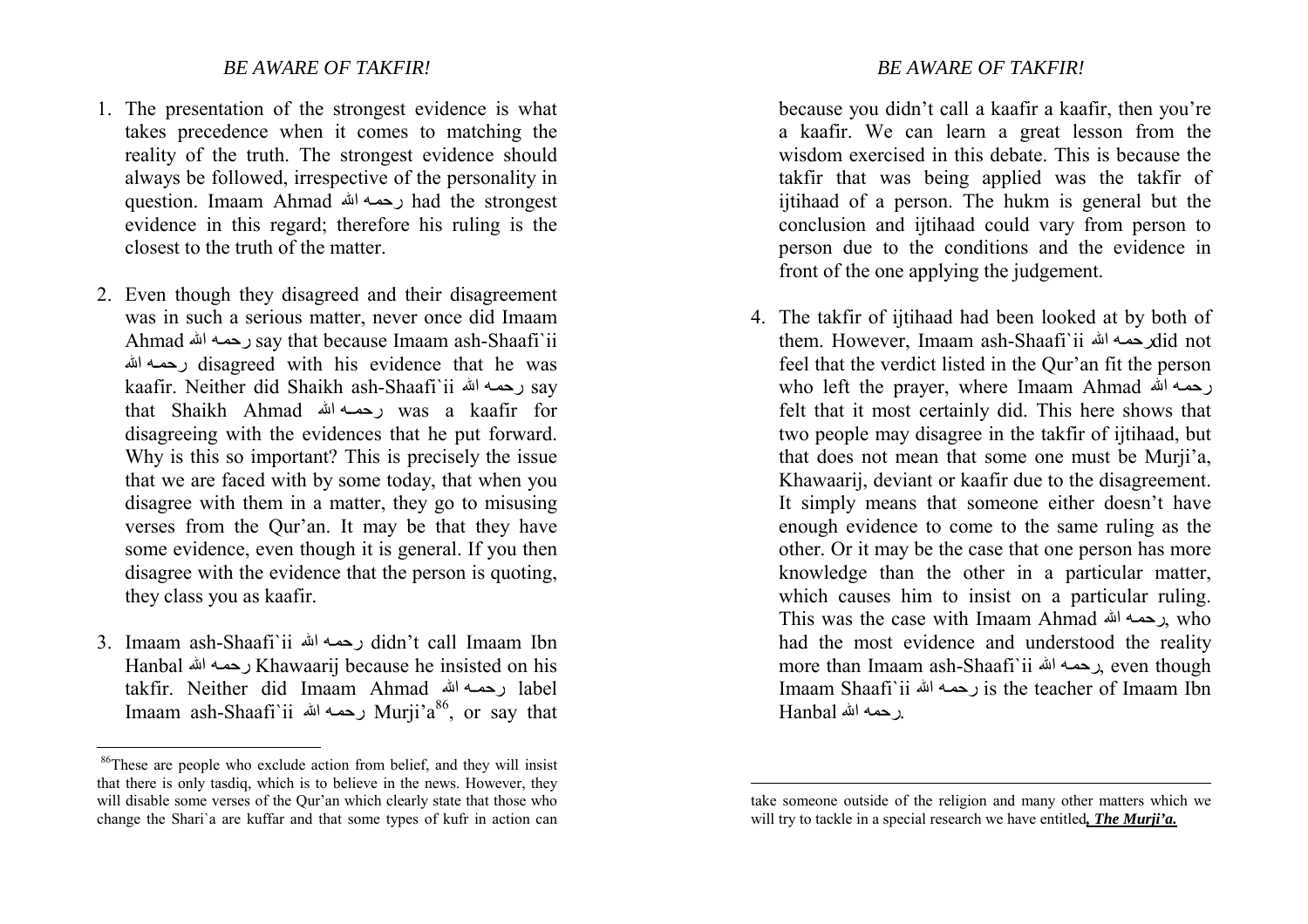5. Disagreement in an area under debate should not cause people to accuse others of being Murji'a, Khawaarij or kuffar, for the principles being executed are the way of Ahl us-Sunna when it comes to derivation of evidence. Thus someone who is using a general ayah has no right to exclude someone who disputes with him from the religion of Islam just because of what *he* **THINKS** is kufr. No! This is the way of the Khawaarij. Ahl us-Sunna walJama`ah, when it comes to the ways of takfir alMu`ayyin and the takfir of ijtihaad, looks at all evidence, and if there is a difference, then it is examined. That which is the most correct is implemented. However, in the takfir of an-Nass, they will never disagree, as the text is clear on that Jews and Christians are kuffar, Abu Lahab is a kaafir and so on. There is no ijtihaad in this area and difference of opinion is not allowed when Allah I has stated someone by name and explicitly in the Qur'an to be a kaafir. Ahl us-Sunna walJama`ah would never differ in this area.

Interpretation is one of the largest and greatest impediments of takfir. Thus we should give people the benefit of the doubt when they have interpretation. It does not mean that we don't fight kufr and oppose it. It means that we do not class every one who disagrees with us as a kaafir.

## **THE ISSUE OF THE TAKFIR AND THE SALAFI WOMEN.**

What if you don't call a kaafir a kaafir, then you become a kaafir? Can we say this about the Salafis? Can we say that the wives of the salafis are kuffar women based on the taped statements previously mentioned?

We cannot say this about the Salafi women, for we cannot even class all of the Salafi men as kuffar, let alone the women. These sisters are Muslim women living among the community. They see their husbands praying fasting, crying for Allah and believing in the Messenger (SAW), but they have now been made responsible to ask their husbands what they think about the rulers, what they think about the scholars and every other thing under the seven heavens. And why? Is it because of someone who wants to control people?

When Imaam ash-Shaafi`ii االله رحمه debated with Imaam Ahmad ibn Hanbal المحمه الله, as we mentioned in the previous chapter, Imaam Ahmad الجمه الله didn't say, 'Because you don't call the person that leaves off one prayer a kaafir, you become a kaafir.' This was not said. Nor did Imaam Ahmad االله رحمه declare that Imaam ash-Shaafi`ii's االله رحمه wife had to divorce him because her husband was 'cementing the throne of the people who don't pray.'

Imaam ash-Shaafi`ii االله رحمه never said of Imaam Ahmad ibn Hanbal االله رحمه that he was a Khawaarij and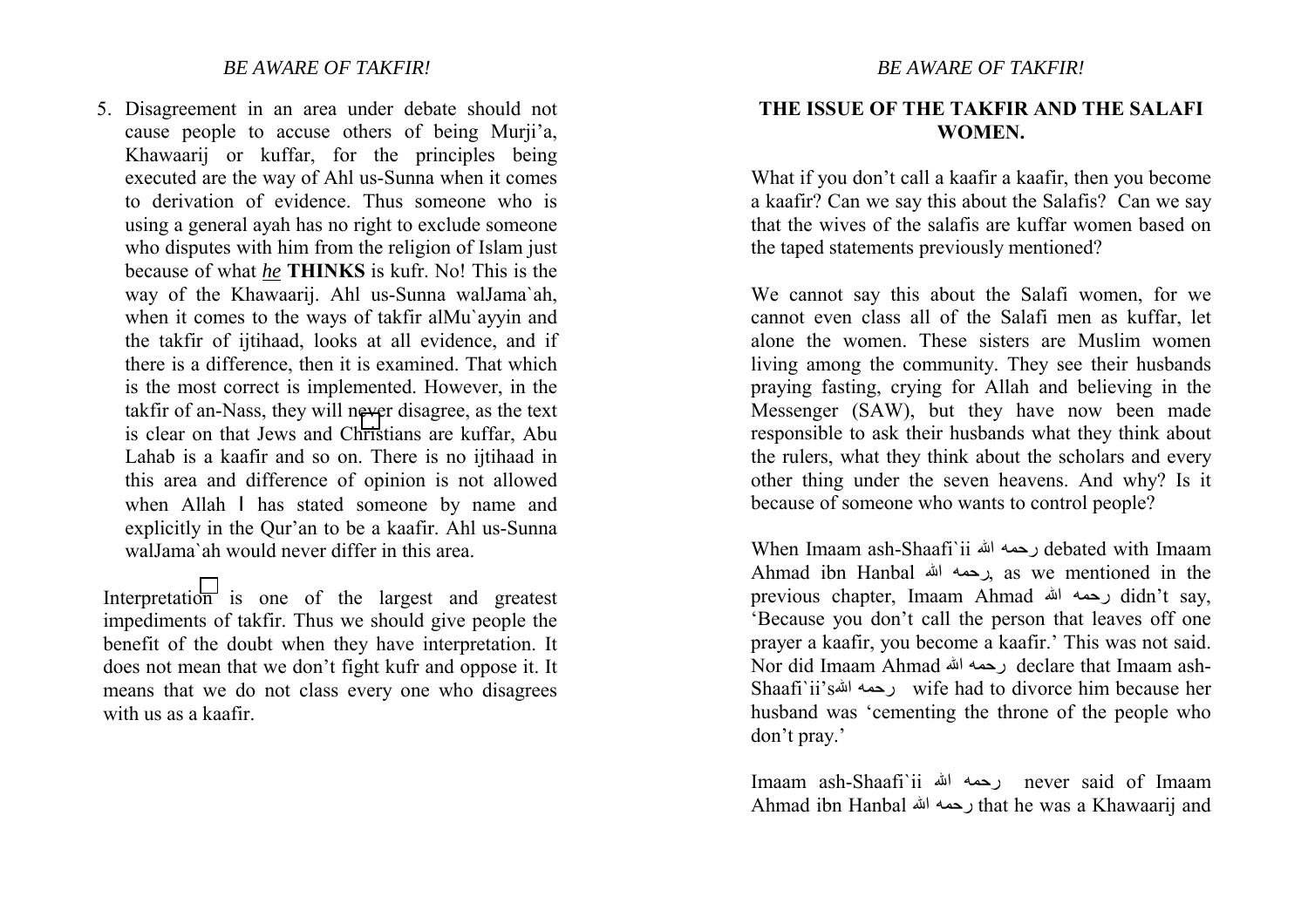that his wife had divorce herself from him or that their marriage 'wasn't accepted' because Imaam Ahmad رحمه االله was 'selling his religion for a miserable price.' These type of statements could never be found on the lips of these scholars, nor should they be found on the lips of anyone who wants to be taken seriously as a teacher to the people.

During the disagreement over whether or not to fight the people who didn't pay zakaah as apostates or not, Abu Bakr (RAA) did not call `Umar (RAA) a munaafiq and say that he had nifaaq in his heart and that his `aqidah was *'dodgy.'* Nor did Abu Bakr (RAA) say that `Umar's (RAA) wife was cursed for 'she was cohabiting with one of the enemies of Allah, His Messenger and alIslam.'

The issue of the people who abstained from paying the zakaah was a great debate, but in that debate, no one tookt to name calling to prove their point in any manner whatsoever. But whenever the people resort to tactics like these, it shows that they do not have a Shari`a position for their anger, rather it is a personal hatred that they have taken unto themselves.

In the end, the Sahaaba (RAA) then fought these men and took the women as war slaves. Some of the women were returned after the war. But this has to do with women living outside of the community. For women living in the community, this should never happen.

### *BE AWARE OF TAKFIR!*

This was not done by Ahl us-Sunna. Muslim sisters living in the community should not be treated in that matter. We want a statement from the Sahaaba where they called the wives kuffar for the person who did not leave the Muslim who he classed as a kaafir. The Sahaaba (RAA) never did this action.

These Muslims sisters that are being called cursed and adulterous are part of the Muslim community and are preserved from being taken as war captives. It does not matter if they even married an officer in a kaafir government. As long as they are living amongst the Muslims, they are preserved in the Muslim community.

Brothers in the Hamas kill spies who are married to Muslim women and then the Hamas group gives their wives maintenance, for it is not the fault of the wives that their husbands are kuffar or deviants. The Hamas feel sorry for these sisters and have mercy on them for the terrible tragedy that has befallen them. In many instances these sisters do not know, and this is why the Mujaahidin, such as Hamas, take these issues into consideration.

And this was the methodology of the Messenger (SAW) in his time when he knew who the hypocrites were and he did not tell them to divorce their wives. Infact, he did not tell their wives that they were adulterous, nor did he say that they were cursed for they were cohabiting with the 'enemies of Allah, His Messenger and al Islam.' Their blood was preserved.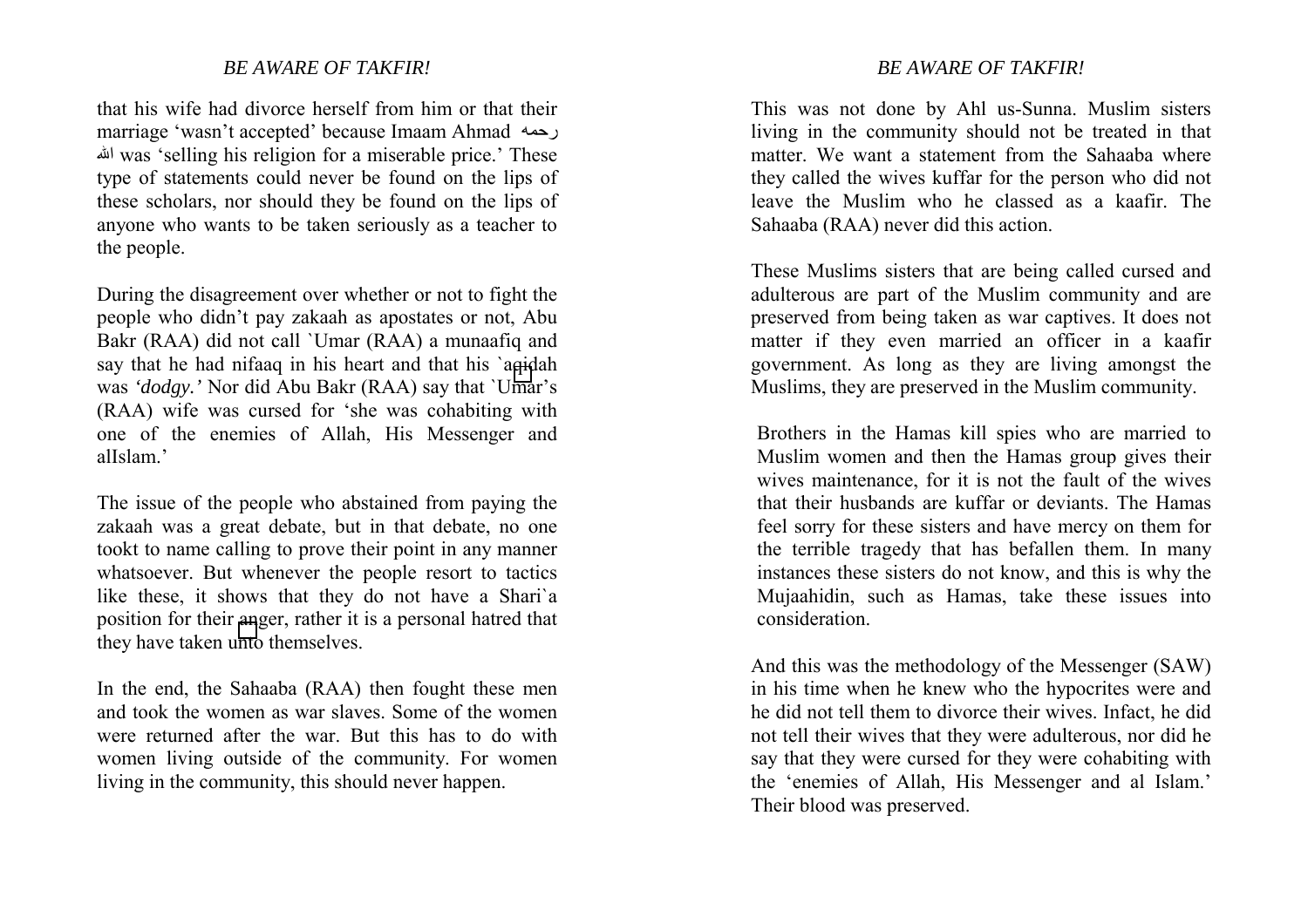But again, it seems that at times brother Faisal acts in a manner as if he knows more than the Messenger (SAW), as he has constantly been in the act of evolving more ways on how to deal with the 'hypocrites.' Before, the Messenger (SAW) was only worried about what they were doing on the battlefield or to the Muslims. But now, brother Faisal is being given information about them from some unseen source when they sleep, they walk about, when they go to their wives and children and even what's in their hearts.

All of these matters belong to the unseen, so then we must either believe that the brother making these charges has some link to the unseen, which would make him a Prophet. Or we would have to believe that he is a liar and he is not to be trusted making these evil remarks against our fair and pious Muslim sisters. We must of course opt for the latter choice.

And what's worse, the speaker has overstepped his bounds with regard to slandering the chaste and pious women, for indeed Allah (SWT) has spoken about the dangers of those who take this fatal step and leave their tongues loose against these women,

والذين يرمون المحصنات ثم لم يأتوا بأربعة شهداء فاجلدوهم ثمانين جلدة و لا نقبلوا لـهم شـهادة ابداً و أولَّنك هم الفاسقون

*"And those who accuse chaste women and they do not bring four witnesses, flog them with eighty lashes and* 

# *never accept their testimony again for they are the rebellious sinners."***<sup>87</sup>**

Thus these people are flogged due to their false testimony. And so serious is the punishment for their false testimony that Allah has promised great torment in the Hereafter for those who insist and persist on this path and do not repent,

إن الذين يرمون المحصنات الغافلات المؤمنات لعنوا في الدنيا و الآخر ة و لمهم عذاب عظيم يوم تشهد عليهم السنتهم و ايديهم و ارجلهم بما كانوا يعملون

*"Indeed, those who accuse chaste woman who never even think of anything touching their chastity and are good believers, they are cursed in this life and in the Hearafter, and for them will be a great torment on the Day when their tongues, their hands, and their feet will bear witness against them as to what they used to do. "* **88**

Then without doubt, it is the fact that those who slander these sisters who are chaste without due reason, and when they are asked to produce witnesses, they do not they are very well eligible for those ayaat and their implications. And this means that they may be eligible for punishment in the Hereafter from the Lord of Creation, unless they fall under the following category,

<sup>87</sup> Surat un-Nur, ayah 4

 $88$  Surat un-Nur, ayah 23-24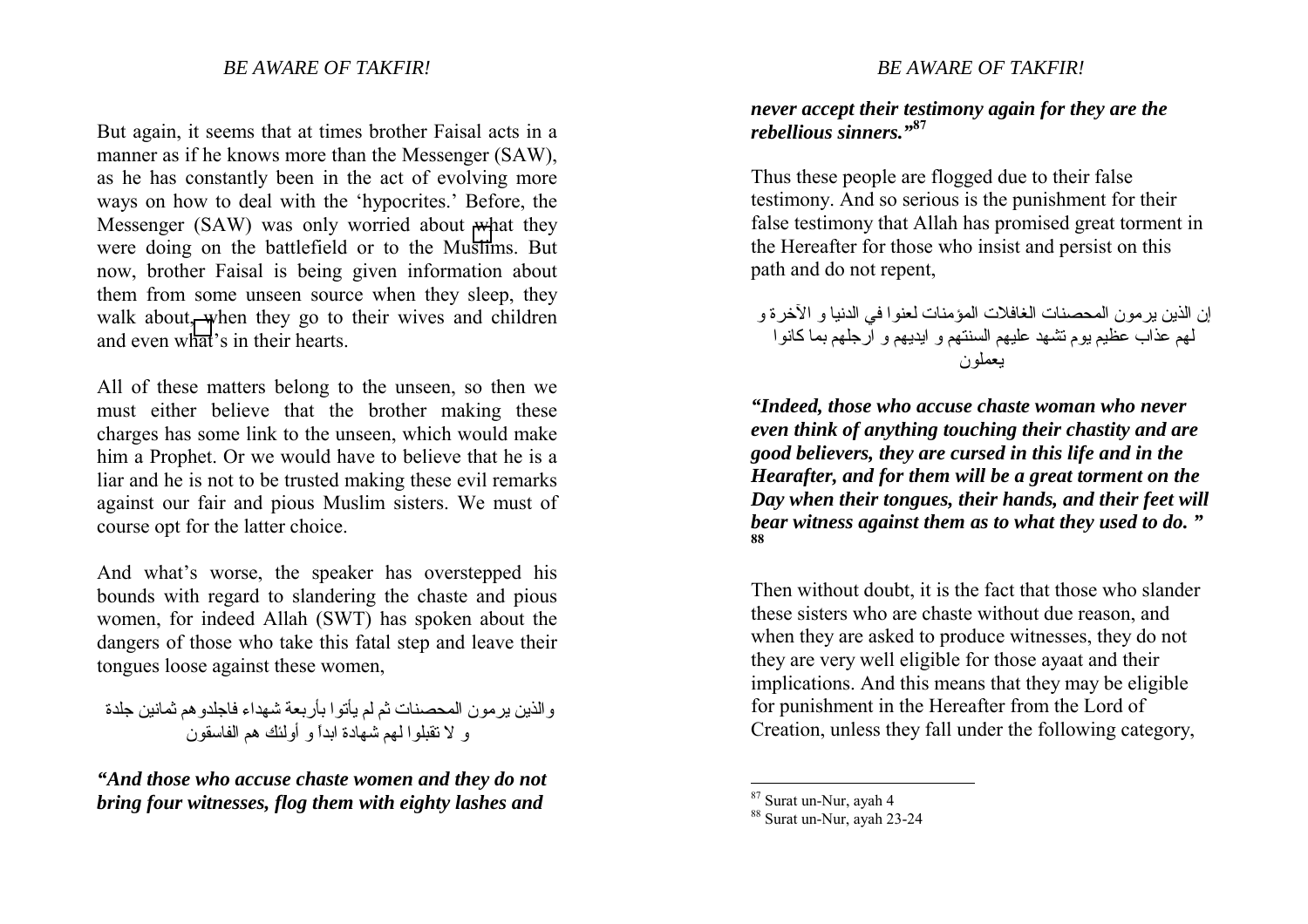الا الذين تابوا من بعد ذلك <sup>و</sup> أصلحوا فإن االله غفور رحيم

# *"Except those who repent from after that and they reform themselves. Then Allah is Forgiving, Merciful."89*

And may the brother rectify his behaviour before it is too late. Amin.

### *BE AWARE OF TAKFIR!*

# **THE ISSUE OF THE PEOPLE OF TOOTING AND FINSBURY PARK AND THAT THEY ARE GOING TO THE FIRE AND THEY ARE ONLY MAKING JIHAAD FOR FAME AND FORTUNE.**

'The Devil's Deception of the Murji;' Side B.

*"Another question for you, now, there is the brothers, unfortunately some brothers claim that they are of the jihaad fikra (idea), Ahl us-Sunnah walJama`ah. These brothers are to be found in Tooting and Finsbury Park. They don't believe that the Salafis who are cementing the throne of the apostate leaders, they don't believe they are kaafirs. Where are these brothers found? In Tooting and in Finsbury Park.* 

*"If you should attend a halaqah (study session) in Tooting, you will leave, you are confused. You don't know if these brothers who spoke, gave the halaqah, they are with Salafis or they are with us. All the brothers, all the brothers who have been for jihaad training, every single one of them, are Salafi inclined. The only ones who are not Salafi inclined are the ones who went for jihaad training from this halaqah. If I am lying, please correct me now!* 

*"ALL the brothers who have been for jihaad training, they are Salafi inclined. And some of them said they have lost their arms in jihaad and still they are Salafi inclined. Now if you were damaged, fighting jihaad, how comes you have in your heart love for the people* 

<sup>89</sup> Surat un-Nur, ayah 5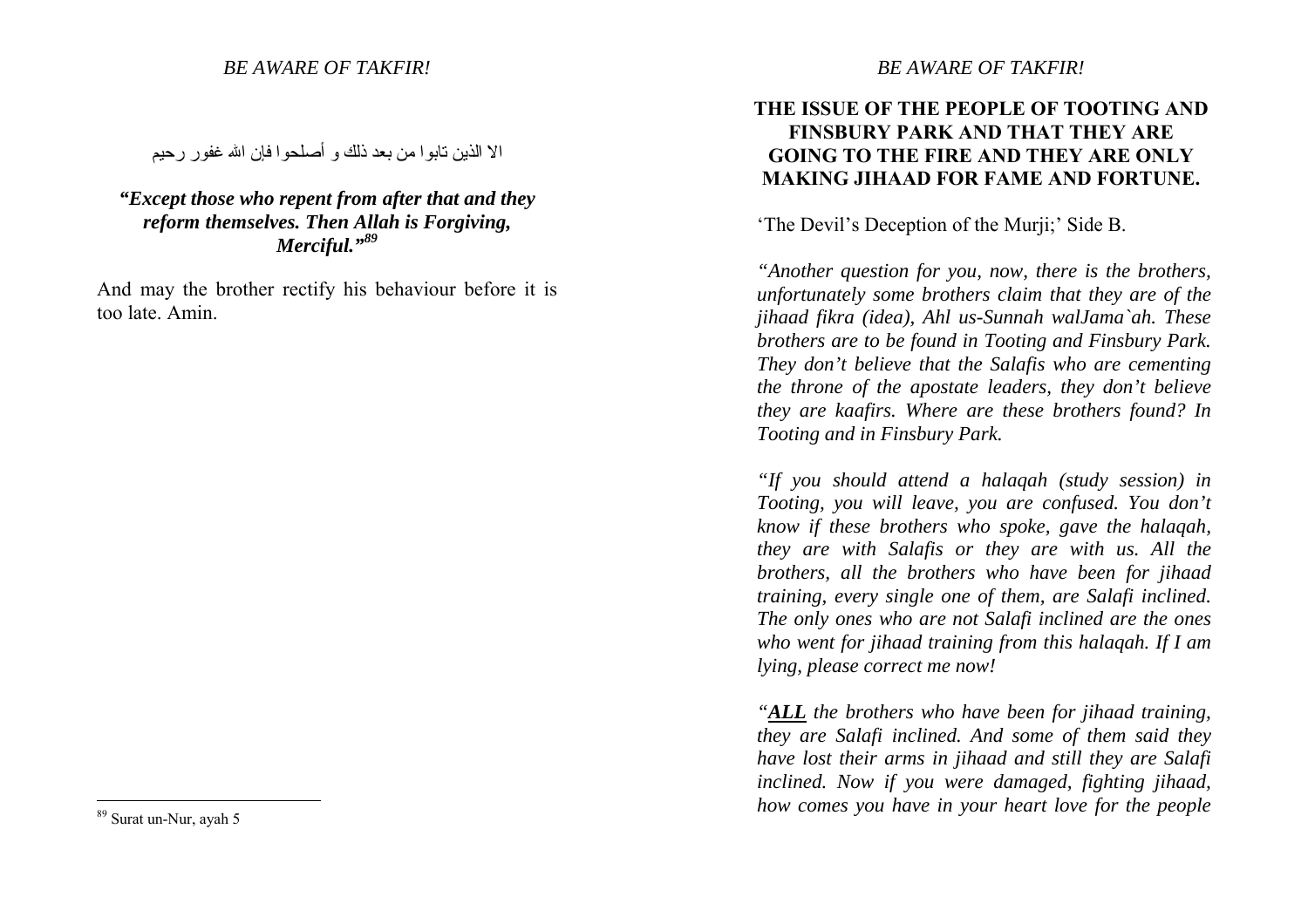*who are cementing the throne of the apostate leaders? But I'm sure you know the hadith, 'Three men will be drop on their faces and dumped into the Hellfire. The scholar, he wanted knowledge to be called a scholar. The spender, he spent his money not to help Muslims but to be called a spender, a kind-hearted. The mujaahid, he went to jihaad not to spread Islam, but to be called the lion-heart, the brave-heart, the mujaahid.' These brothers they are in the third category. They are using the word jihaad for fame and fortune and to line their pockets. THEY ARE NOT SINCERE, THIS IS WHY THEY ARE ALL SALAFI INCLINED.* 

*"If they were sincere, they would hate even the shadow of a person who is cementing the throne of the apostate leader. A person who is cementing the throne of the apostate leader, if you were sincere, if you really love Allah, you'd hate even the shadow of that person. And you could never sit down in a room and eat from the same plate with that man who is cementing the throne of King Fahd, or Qaddaafi, Husni Mubarak or any other of the apostate leaders. You can't! Your love for Allah will never allow you to do such a thing!* 

*"Another problem with the so called Jihaadies, the fake Jihaadies found in Tooting and Finsbury Park. Where are these brothers found? In Tooting and in Finsbury Park."* 

How can he know the unseen and that they are doing this for any reason? When you begin to class people with things based on the unseen, then this is wrong, for you are claiming knowledge of the unseen. And the unseen is something that is known only to Allah, especially when it comes to the sincerity or insincerity of people, which is a matter of the heart. The scholars have stated unequivocally that whoever claims knowledge of the unseen is a Taghut. Here is a listing of how Imaam Ibn ulQayyim االله رحمه classifies the Tawaaghit (plural of Taghut)

- 1. Shaitan
- 2. The one who is worshipped and is pleased with it
- 3. The one who calls others to worship him

# **4. THE ONE WHO CLAIMS KNOWLEDGE OF THE UNSEEN**

5. The one who rules by other than what Allah sent  $down<sup>90</sup>$ 

Shaikh ulIslam Muhammad ibn `Abdul Wahhaab رحمه االله made five categories, but there was a different classification of the fifth aspect,

1. Shaitan

<sup>90</sup> Please see his work, Madaarij as-Saalikin for further details.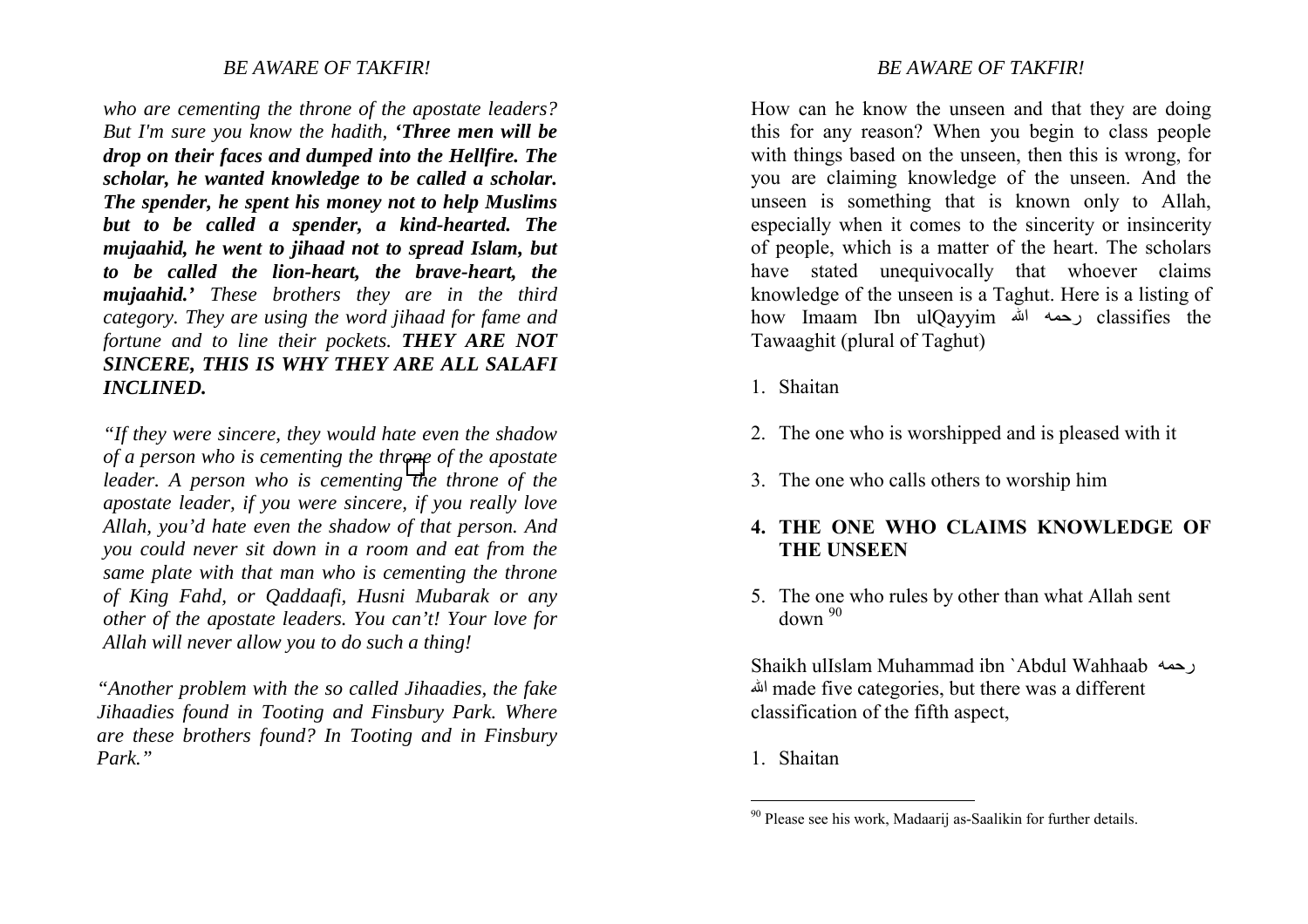2. The one who judges by other than what Allah sent down

# 3. **THE ONE WHO CLAIMS TO HAVE KNOWLEDGE OF THE UNSEEN BESIDES ALLAH**

- 4. The one who is worshipped and is pleased with being worshipped
- 5. The tyrannical judge who makes changes to the judgements of  $\text{Allah}^{91}$

But what exactly is a Taghut? We will allow Imaam Ibn ulQayyim الباله to answer that question for us,

*"The Taghut is all of what the slave goes past his boundaries in from being worshipped, followed or obeyed."* 

Imaam Maalik ibn Anas proclaimed, *"The Taghut is all of what is worshipped besides Allah."* 

`Umar ibn alKhattaab (RAA) said, *"The Taghut is the Shaitan."<sup>92</sup>*

Thus to claim knowledge of the unseen is the case that the person could be claiming to be a prophet and if not, then they are a Shaitan, a liar or a Taghut, which means that they have overstepped their bounds as the creation of Allah.

At any rate, any of the above categories is a disaster for the believer to fall into, which is why it should never be the case that a believer claims knowledge of the unseen. And the believer should only speak if he is sure, but how can a believer be sure with people in the Ummah such as this fielding false information?

And to slander your brothers in Islam, then what are we to do about the situation? One who takes such an attitude with the Ummah, what can we say of them? Indeed the Prophet (SAW) spoke the truth when he said,

# *"The highest form of riba is for a person to leave his tongue loose for the honour of his brother."93*

And what more dishonour is there for a believer than when his own brother levels the charge of kufr at him and casts doubt and insinuations on his Islam?!

Please see ad-Darar us-Sunniyyah, V. 1, page 109-110

 $92$  The quotes from these scholars is taken from `Ilaam ulMuwaqqi`in, V. 1, p. 85

<sup>&</sup>lt;sup>93</sup> Collected by the Imaams Ibn Maajah, alHaakim and at-Tabaraani in his alAwsat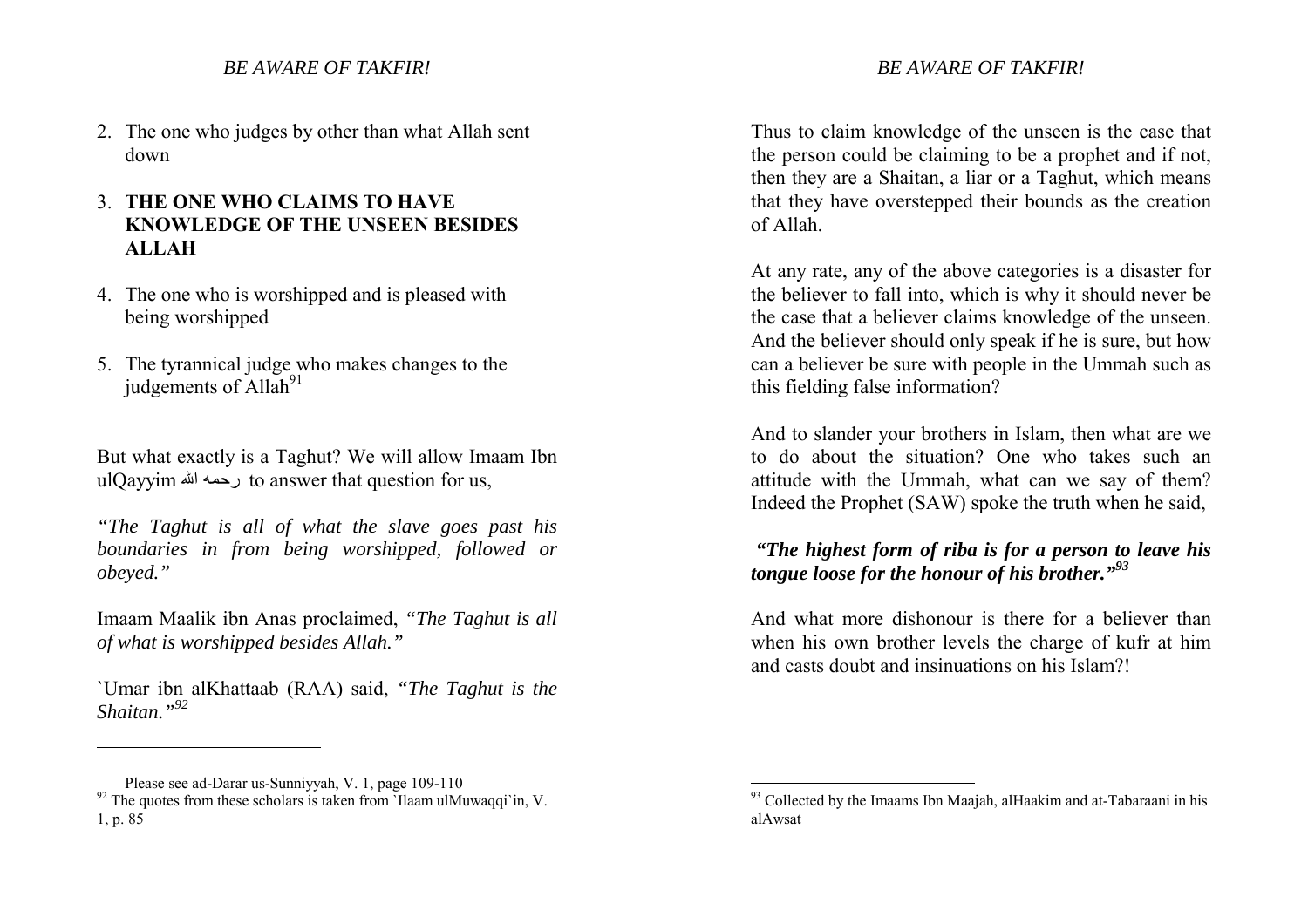#### *BE AWARE OF TAKFIR!*

## **LYING ON ALLAH FOR THE LOVE OF TAKFIR**

Indeed on the taped segments that have been shown, it has been claimed that Allad divided people into three categories, the Muslim, the hypocrite and the kaafir. But is this thinking sound? No. This is due to the fact that it comes from a misunderstanding of the Qur'an, which is being read by a man who is very angry with the Ummah and very angry inside. Allah did not divide people into Muslims, kuffar and hypocrites. This is not what Allah did. Allah divided people into believers, kuffar and hypocrites.

And we will give the proof on how this came to be the case. Allah begins by saying,

ألم ذلك الكتاب لا ريب فيه هدى للمتقين الذين يؤمنون بالغيب <sup>و</sup> يقيمون الصلاة <sup>و</sup> مما رزفناهم ينفقون والذين يؤمنون بما أنزل إليك <sup>و</sup> ما أنزل من قبلك <sup>و</sup> بالآخرة هم يوقنون أولئك على هدى من ربهم <sup>و</sup> أولئك هم المفلحون

*"Alif, Laam, Mim. That is the Book, there is no doubt in it. It is a guidance for those who have piety. Those, who they believe in the unseen and they establish the prayer and from what they have been sustained with they spend, and those who believe in what was sent down to you and what was sent down from before you and they are certain of the Hereafter, these are on the guidance from their Lord. And these are the successful ones."***<sup>94</sup>**

Allah in these ayaat is speaking about the believers. The words Muslimun and Muslimin have yet to appear. These ayaat are speaking about the believers only. This is all that has been mentioned, the mu'minun (believers).

Now we will look at our next set of ayaat,

إن الذين كفروا سواء عليهم <sup>أ</sup> أنذرتهم ام لم تنذرهم لا يؤمنون. ختم االله على قلوبهم <sup>و</sup> على سمعهم <sup>و</sup> على أبصارهم غشاوة <sup>و</sup> لهم عذاب عظيم

*"And those who are kuffar, it is the same for them whether you warn them or you do not warn them. They will not believe. Allah has put a seal on their hearts and on their hearing and on their sight is a covering and they have a great and severe punishment."95*

Thus Allah (SWT) here is speaking of the kuffar without doubt. And again there has been no mention of the word Muslimun or Muslimin. These ayaat are speaking exclusively about the kuffar. And there is no doubt that can be made from that at all.

Then Allah (SWT) mentions the next category,

<sup>و</sup> من الناس من يقول امنا باالله <sup>و</sup> باليوم الآخر <sup>و</sup> ما هم بمؤمنين. يخادعون االله <sup>و</sup> الذين امنوا. <sup>و</sup> ما يخادعون إلا انفسهم <sup>و</sup> ما يشعرون

<sup>94</sup> Surat ulBaqarah, ayaat <sup>1</sup>-5

<sup>95</sup> Surat ulBaqarah, ayaat 6-7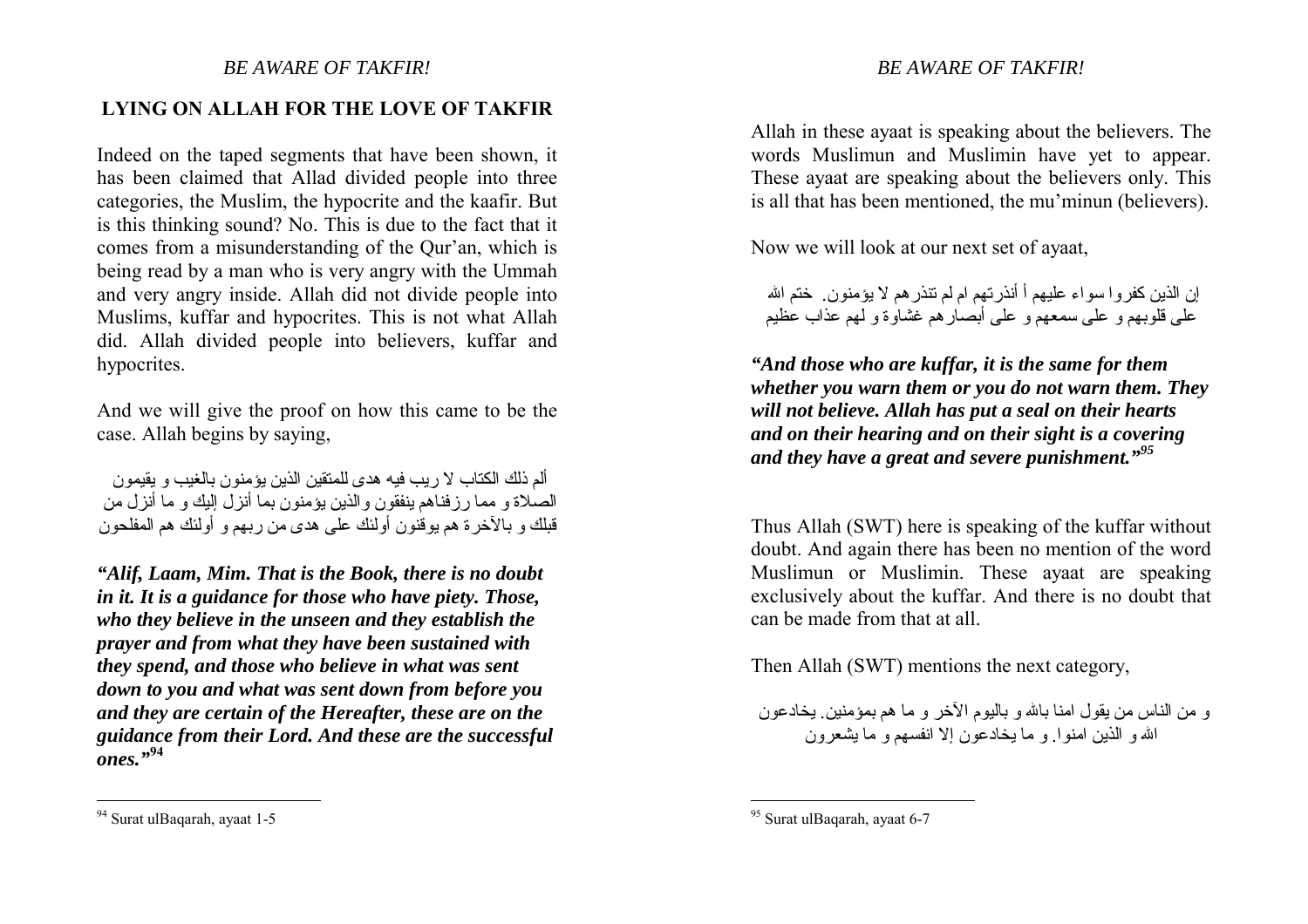*"And from humanity are those who say, 'We believer in Allah and in the Hereafter' and they are not believers. They seek to deceive Allah and those who believe. But they deceive no one but themselves and they do not perceive it."***<sup>96</sup>**

In these ayaat we have the attributes of the munaafiqun (hypocrites) being given. And these descriptions carry on until ayah 20 of the surah we are quoting. But not one place in the first 20 lines of the surah are the words Muslimun and Muslimin mentioned.

This is an important issue, for the brother in the segments insists that Allah has divided people into Muslims, kuffar and hypocrites, but this has not materialised. Allah has actually divided people into mu'minun (believers), kuffar (non-believers) and munaafiqun (hypocrites).

Infact, the word Muslim does not appear in Surat ulBaqarah except in ayaat 128, 132, 133 and 136, but these narratives are speaking of Ibrahim (AS) and Isma`il (AS), so they are unrelated to the first and second page of Surat ulBaqarah, which is being taken to mean that Allah separated humanity into Muslims, kuffar and hypocrites.

One may ask, why is this so important? But indeed this is a valid point. The reason why there is a difference

## *BE AWARE OF TAKFIR!*

between what brother Faisal said and what Allah said is due to the fact that Allah is the One that sees in the unseen, so to Him are the believers, hypocrites and kuffar laid bare. But in this life, due to the fact that we are not Allah, the hypocrites have intermingled amongst the believers, so they both have the judgement as one, Muslims.

This is why the Prophet (SAW) did not ask the women to divorce their husbands and he knew who the hypocrites were, for in this life, the hypocrites are classed as Muslims, but not believers. Thus in this life, there are only two judgements, Muslim or kaafir. But the Hereafter, which is for Allah, is the time where the three categories become present. And this has been pointed out by Imaam Ibn ulQayyim, in his work, *Siffaat ulMunaafiqin* and many other scholars already.

<sup>96</sup> Surat ulBaqarah, ayaat 8-9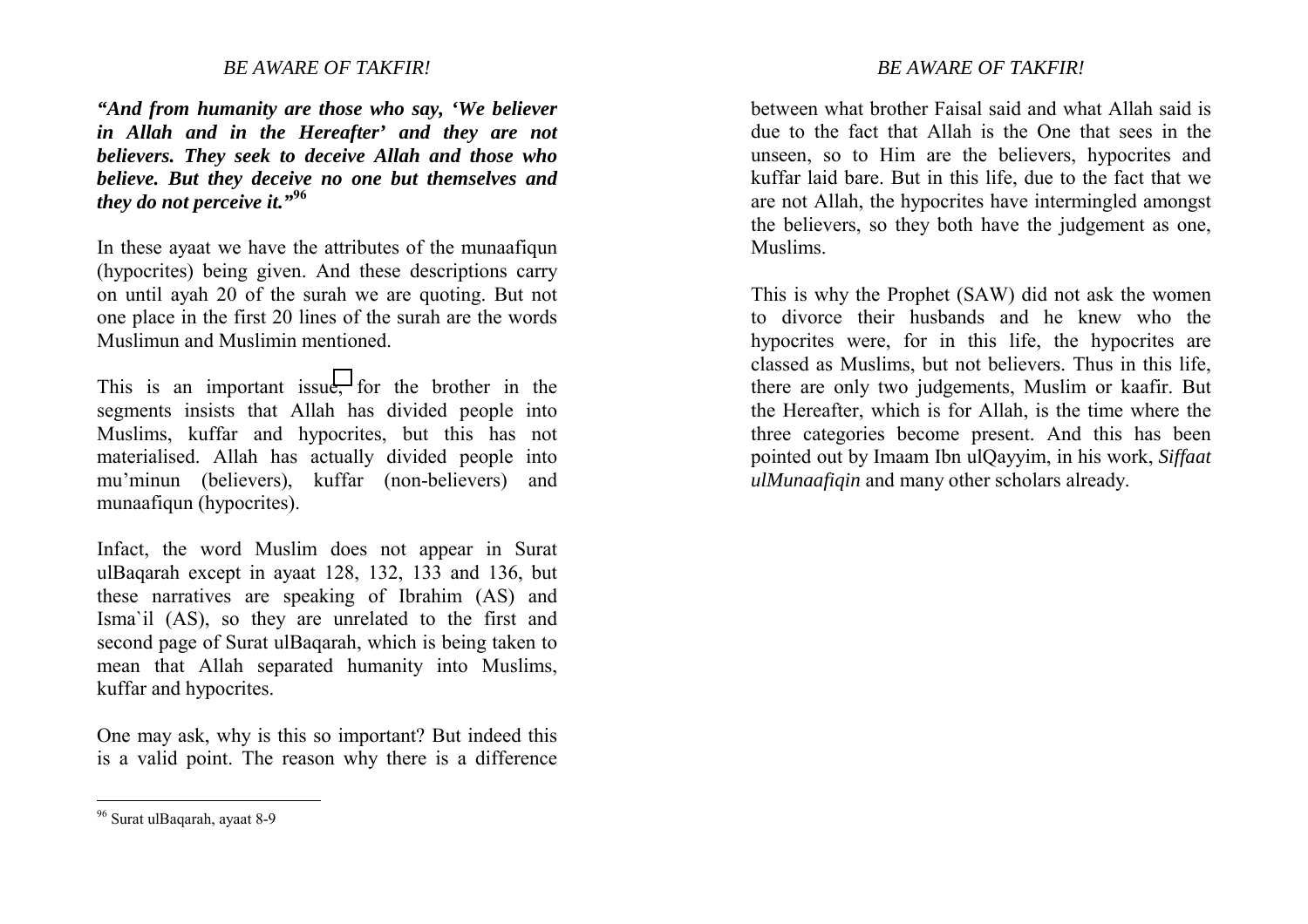# **MOST OF THE MUSLIMS TODAY ARE KUFFAR. 95% ARE KUFFAR AND ONLY A LITTLE IS PRACTISING**

'The Devil's Deception of The Murji'; Side B.

*"...To leave the din than for you to come inside the din. Because when you want to come inside the din you waver. 'I have to give up Jennifer. I have to give up Heineken. I have to give up the National Lottery.' You waver to come in the din. But to leave the din it's quick, because you leave the din for desires, for evil desires! SO IT'S EASIER TO LEAVE THE DIN THAN FOR YOU TO COME INSIDE THE DIN. This is why you have more Muslims OUTSIDE the deen than you have INSIDE the din. More Muslims are not practicing. A little is practicing. Very few are practicing."* 

'The Devil's Deception of the Murji'; Side A.

*"It was requested of me, approximately two years ago to produce this topic which we are about to hear. And the reason why the brothers and sisters, have made request of me to produce this topic is because we are about to expose a disease, a fatal disease. This disease is worse than cancer, worse than aids, worse than any disease you can think of. And unfortunately 95% of the Muslims are suffering from this disease, 95% OF THE UMMAH! So if you should go to Africa, Asia, North America, South America, the Carribbean, anywhere* 

### *BE AWARE OF TAKFIR!*

*you find Muslims, you'll find that that Muslim community, 95% of them are suffering from this chronic decease.* 

*"And this decease is called irjaa', liberalism. So today's topic is, The Devil's Deception of the Murji."* 

How can we take people such as these even remotely serious when they lie so much and show so much hatred towards the Ummah? Takfir is used for such dirty business nowadays, that the whole of the Ummah is made to bear the brunt of the blame, as if somehow they are ALL without any faith. But how can we say this about the Ummah that Allah has had mercy on.

How can we make such bold statements against an Ummah that was the last to come, but is to be the most prominent on the Day of Resurrection? Perhaps we need to remember what our beloved Messenger said of the Ummah when he proclaimed,

إن االله تعلى قد أجاز أمتي أن تجمع على ضلالة

It is narrated from Anas ibn Maalik that the Prophet (SAW) said,

*'Indeed, Allah has kept my Ummah from uniting upon error.' 97*

<sup>&</sup>lt;sup>97</sup> Collected by Imaam Ibn Abi `Aasim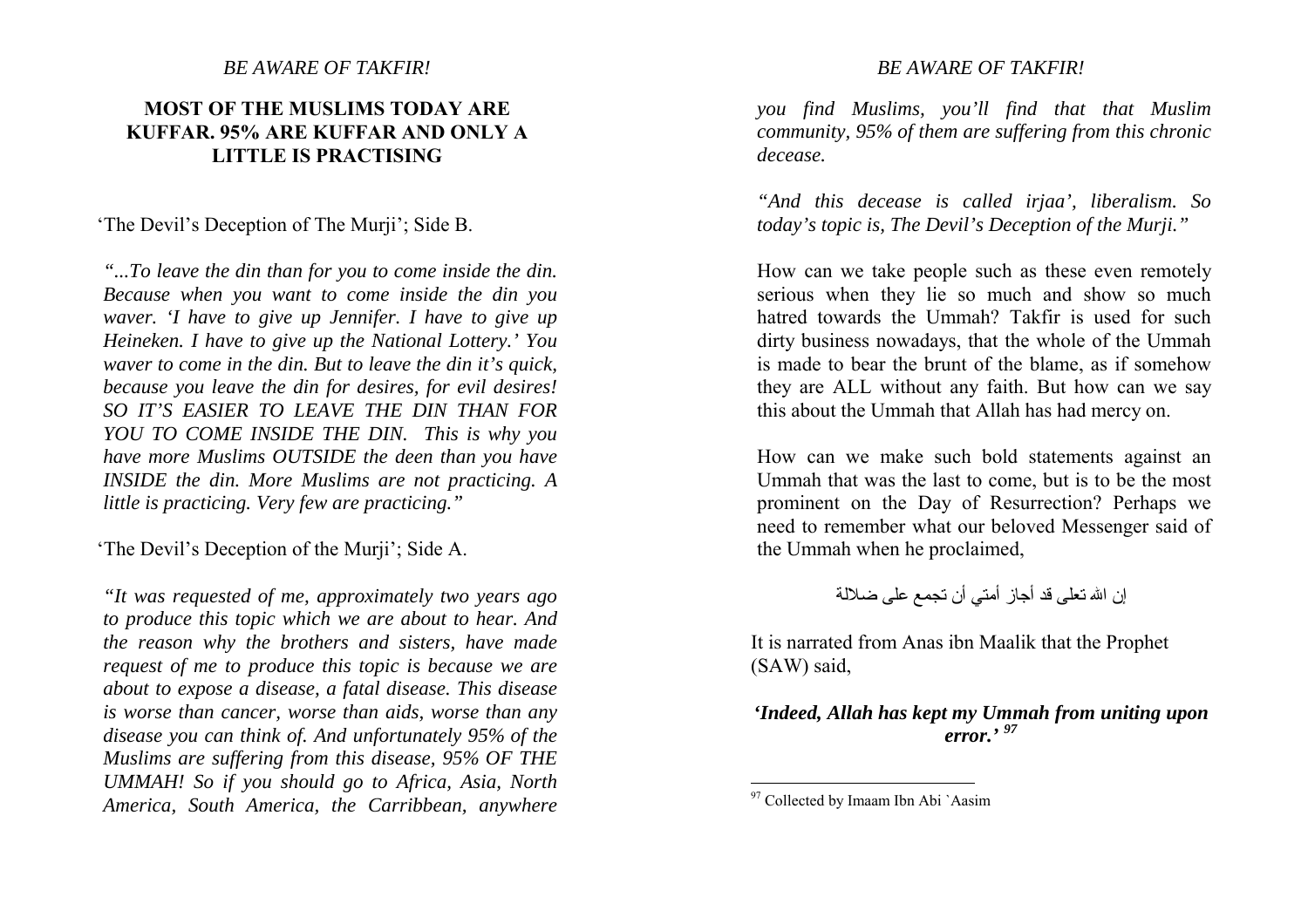إن االله تعلى لا يجمع أمتي على ضلالة <sup>و</sup> يد االله على الجماعة

It is narrated from Ibn `Umar that the Prophet (SAW) said,

*'Indeed, Allah would not unite my Ummah upon misguidance. And the hand of Allah is over the Jama`ah.' 98*

أن اهل الجنة عشرون <sup>و</sup> مائة صف هذه الأمة منها ثمانون صفا

It was explained by Imaam an-Nawawi االله رحمه in his sharh of Sahih Muslim that the Prophet (SAW) said that *'he saw that Jannah had 120 rows of people and that 80 of them were from this Ummah (the Muslims).'<sup>99</sup>*

عن عبدالله قال قال لنا ر سول الله صلى الله عليه و سلم أما تر ضون أن تكونوا ربع أهل الجنة قال فكبرنا ثم قال أما ترضون أن تكونوا ثلث أهل الجنة قال فكبرنا ثم قال إني لأرجو أن تكونوا شطر أهل الجنة

`Abdullah ibn Mas`ud narrated that the Prophet (SAW) said,

*"Would you be pleased that you are one fourth of the people of the Jannah?"* He (Ibn Mas`ud) said, 'We

### *BE AWARE OF TAKFIR!*

said, Allahu Akbar!' He (SAW) said, *"Would you pleased that you are one third of the people of the*  Jannah?" He said, 'We said, Allahu Akbar!' He said, *"Truly, my hope is that you will be half of the people of the Jannah!" <sup>100</sup>*

It is so amazing to see how Allah has blessed this Ummah with being from amongst the majority of the Jannah, yet there are people who want to destroy that and make the common Muslims responsible for takfir and every other action that is the responsibility of the scholars and people of rank in the Islamic Ummah.

But some of those who want to destroy the joy that Allah has promised most of the Ummah of the Muhammad (SAW) is a well narrated hadith that reads the following,

Abu Hurairah narrated that the Messenger of Allah (SAW) said,

# *"This religion will split into 73 sects, 72 in the Fire and one in the Jannah and that is the Jama`ah."101*

It is taken by some of the people of takfir that this means most of the Ummah is going to the Fire and that only a small band of people will 'make it' to the Jannah. And usually, these groups always find a way to force the hadith to point to them.

<sup>98</sup> Collected by Imaam at-Tirmidhi

<sup>99</sup> Sharh Sahih Muslim, V. 4. Hadith classified as sahih.

<sup>&</sup>lt;sup>100</sup> Collected by Imaam Muslim in his sahih.

 $101$  Collected by Imaam at-Tirmidhi and classified.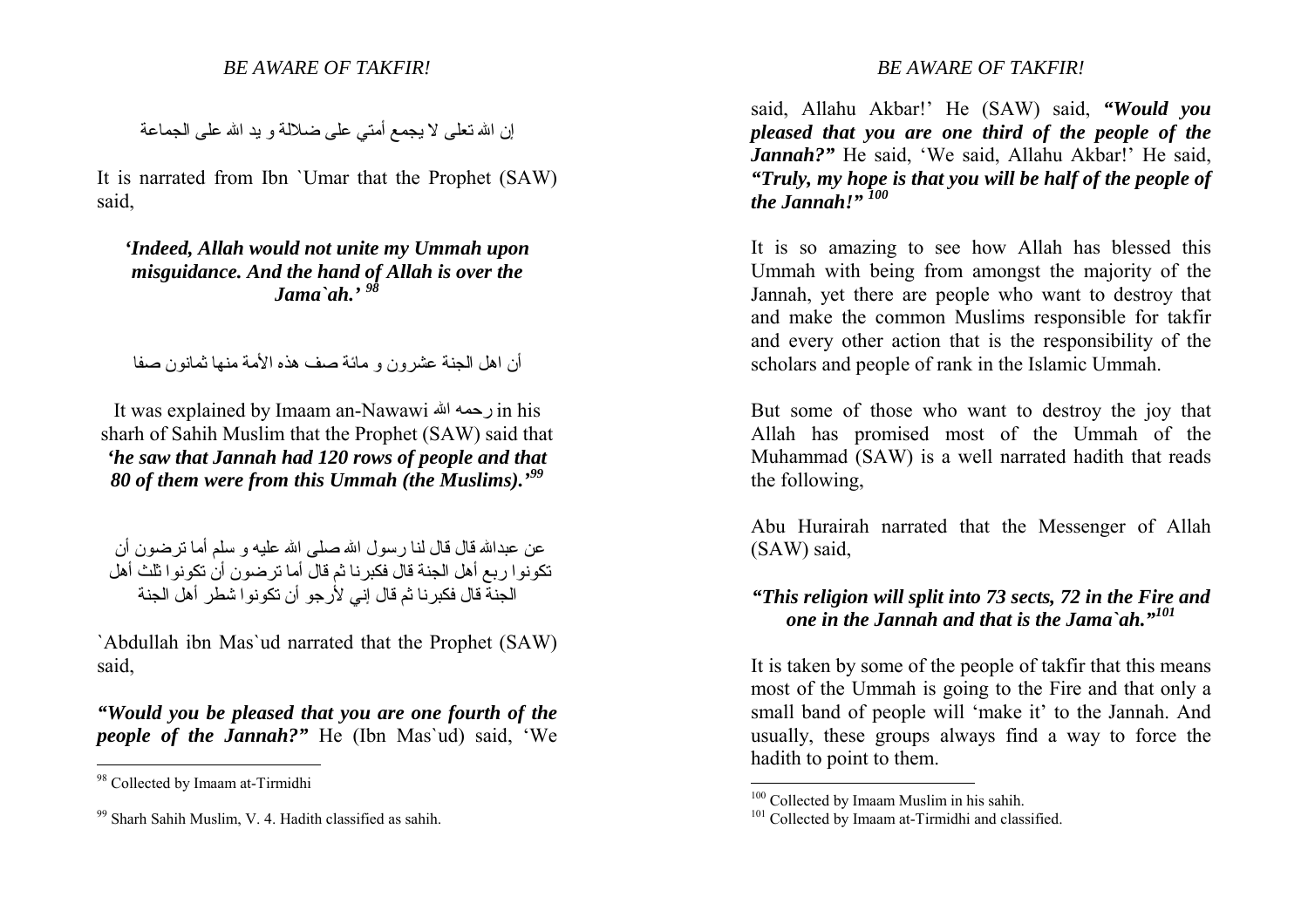The end result is that some small bands of men become Ahl us-Sunna and the vast majority of Muslims become either apostates or complete kuffar. This is not only unbelieveable but also without any basis.

For those looking for the proper sharh (understanding) of this hadith, one should turn to the words of al `Allamah Abu Ishaaq ash-Shaatibi رحمه الله,

*"It (the Jama`ah) is the as-Sawaad ul`Azam (multitude and vase majority of the Muslims) from the people of Islam. And a proof on that is the words of Abu Ghaalib when he said, 'Truly the great multitudinous majority, they are those who are safe from divisions and they are on that from the order of their religion, which is the truth.'"<sup>102</sup>*

Thus this is the living proof of the understanding that the hadith above does not mean that most of the Ummah is going to be on deviation and in the Fire. This is ludicrous also according to another hadith,

Ibn `Abbas narrated, When the Prophet was taken up to heaven he passed by Prophets followed by their nations and he passed by Prophets followed by their groups and he passed by Prophets followed by no one until he saw a tremendous throng of people (sawad `azim) so he said: *"Who are these?"* and the answer was: *"These are* 

## *BE AWARE OF TAKFIR!*

*Musa and his nation, but raise your head and look up,"* whereupon the Prophet said: *"(I raised my head and saw) a tremendous throng (sawad `azim) that had blocked up the entire firmament from this side and that!"* And it was said: *"These are your Nation..."<sup>103</sup>*

And in another hadith it was stated,

*"The Bani Isra'il split into 71 sects and this Ummah split into one more than them, all of them in the Fire except as-Sawaad ulA`adam (the Largest Multitude)." 104*

Shaikh ulIslam Ibn Taymiyyah ارحمه الله رحمه الله رحمه والله الله رحمه الله رحمه الله روس also said of this matter,

*"The statement of all of them being in the Fire except one does not mean that the most of the Ummah would not be on guidance. It is the fact that there are many sects, but all of them together cannot outnumber Ahl us-Sunna walJama`ah altogether."* 

So when we hear these statements being made on the taped statements in contradiction with the understanding and statement of the Messenger (SAW), who do we take into our confidence, one who is so angry with the Ummah of Muhammad (SAW), that he has declared

<sup>1</sup>02 Al`Itisaam, V. 2, Baab us-Sabab illadhi Li Ajlihi

<sup>&</sup>lt;sup>103</sup> Collected by Imaam at-Tirmidhi and classified as sahih.

<sup>&</sup>lt;sup>104</sup> Narrated by Ibn Abi Ghaalib and collected by Imaam alHaakim, alKhatib alBaghdaadi and alBaihaqi.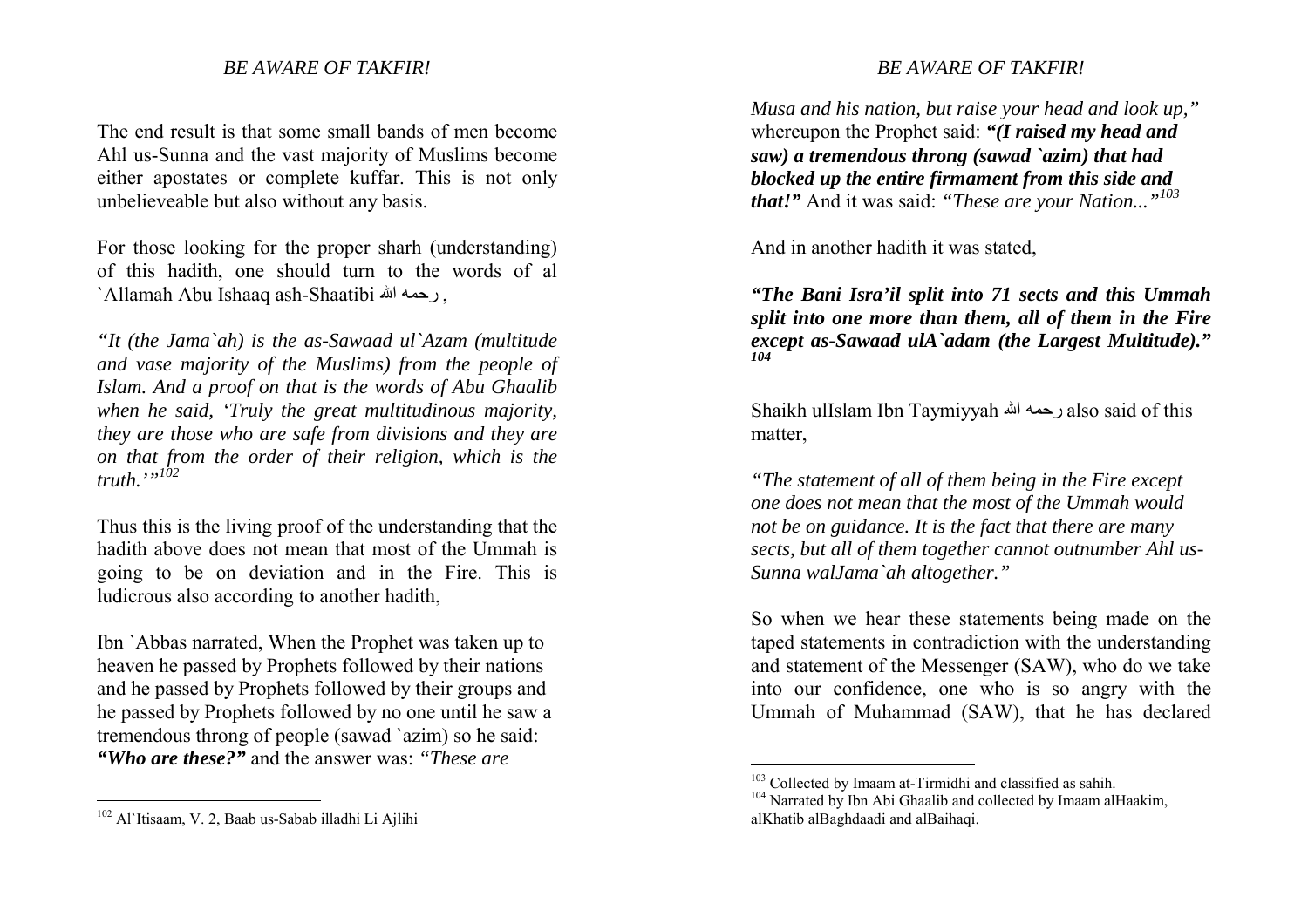them kuffar, or the guided Messenger (SAW) who has been sent to humanity and his revelation sent to him?

# **IF YOU GIVE YOUR MONEY TO THE IMF, YOU'RE A KAAFIR.**

'Kufr in Perspective,' Side B.

*"If you give your money to the I.M.F., YOU'RE A KAAFIR."* 

What can we say of this? From 5-10% of the wealth that is taken from our paychecks in Britain in the United States goes to the UN and the IMF. Do we say that the refugees in Ruwanda, Somalia and Ethiopia are kuffar for they ate from the food of UNICEF and other UN organisations during the great famines and warfares that happened in that land?

Are we saying the Muslims that suffered in Rwanda, Somalia, and Ethiopia, of starvation are kuffar? Are we saying that the moment they put a morsel in their mouth, of food, that was given to them from the I.M.F charitable fund they become kuffar? Are we saying that they are kuffar? Does this individual know that 5% of the money that is taken from the U.S, and British taxes, from everyones taxes, is given to the I.M.F? So when people go to buy produce from the store, they become kaafir without knowing it, according to his methodology. Muslims when they buy fruit, they become kaafir without knowing it according to this man and Muslims when they go to put petroleum in their car,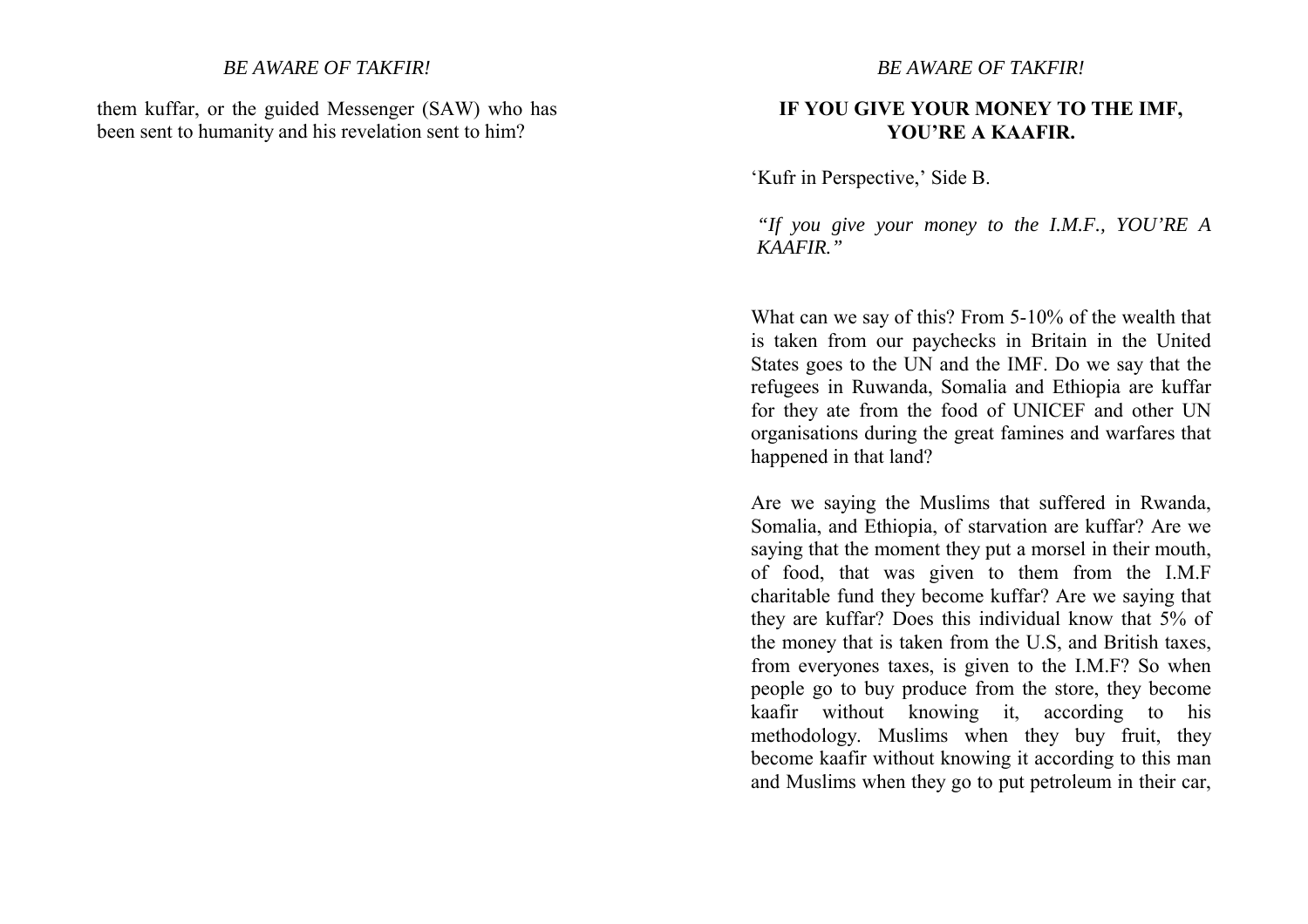they become kaafir without knowing it according to this judgement.

This is not only ludicrous, but non-sensical at any rate. The Shari`a is not all one thing. People who are lazy and do not want to learn give crude rulings, for they don't want to think. Likewise, there must be a difference between what is an emergency for the person and what is not for the person. We have to get out of the habit of acting as if we know everything and acting as if we are better than everyone else.

And this seems to be the problem with the brother in question. And it is the same issue of takfir. Is he said, that anybody who gives money to the I.M.F is a kafir.

# **THERE IS NO SUCH THING AS A MINOR KAAFIR AND A MAJOR KAAFIR**

# CIA ISLAM; SIDE B

*"A person is either a Muslim, a kaafir or a hypocrite. Can you say to a man, you're a kaafir, but your not really a kaafir. You're a kaafir of a lesser degree. Does that make sense (laughter from the audience)?"* 

Hypocrites are kuffar in the Hereafter, not in this life. He is using his own ruling to hurt people. The prophet (SAW) knew about the hypocrites but he did not ask them to divorce their wives. Why should we then try to do so in this situation? He said on another tape that if a man cohabits with his wife in the anus that he is a kaafir. This is due to his understanding of the hadith is literal from the Arabic.

Imaam Bukhaari has a chapter in his Sahih called a chapter of a Kufr duna kufr (a kufr of a lesser degree). The prophet (SAW) said that a man who cohabits with his wife during her menstruation must pay half a dinar and he said in another hadith that whoever cohabits with his wife during menstruation is a kaafir. But what is meant is a kufr of a lesser kufr.

Imaam Ibn Taymiyyah said,

*'Takfir has conditions and impediments. And it cannot be applied for a certain person or individual. And when*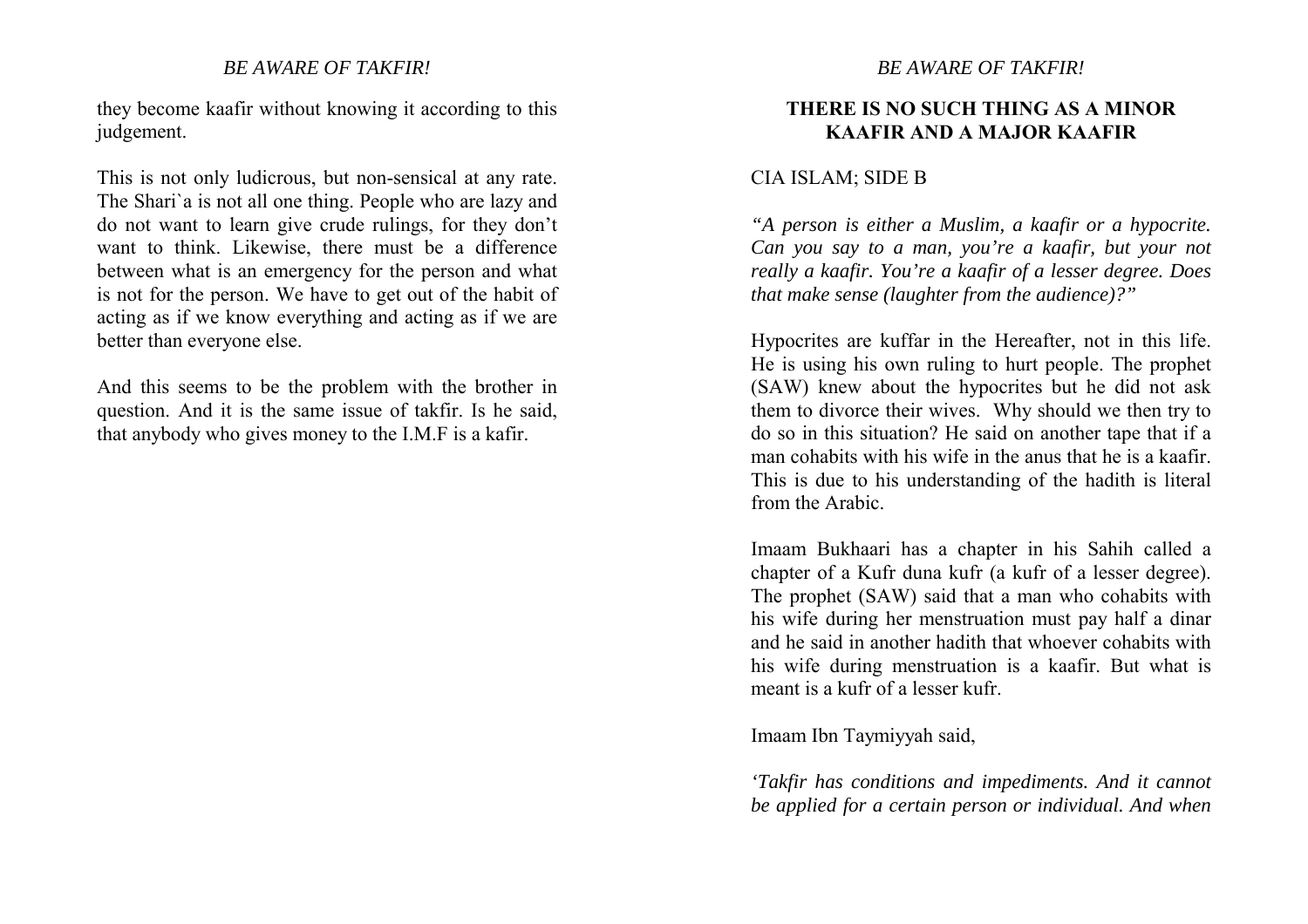*we say that a certain thing is kufr that does not mean that we call an individual person a kaafir, unless these impediments are no longer there.' <sup>105</sup>*

Devil's Deception of the  $20<sup>th</sup>$  Century House Niggers, Part 1, Side B

*"Anyone who listens to this tape of this man and doubt in his heart that he is a kaafir, you become a kaafir. If you listen to this person, Abu Usaamah, trying to put Islam down and Muslims down and jihaad down, and you have an atom's weight of doubt in your heart that he is a kaafir, you yourself become a kaafir."* 

# **FAISAL BEFORE TAKFIR**

In all fairness, something must be said about the previous demeanour of the brother that we have made mention of as our prototype takfiri. Although now he has evolved into someone really quite different, with a great deal of hatred in his heart for others that differ with him in most issues, he did at one time have a calm side. When beginning with the issue of da`awa upon his

#### *BE AWARE OF TAKFIR!*

first arrival in London in 1991, he was indeed a man that had left Riyaad and was concerned with the issue of da`awa and helping the Ummah. He was teaching people at some different locations about Islam, prayer, fasting and other useful topics.

His humility could be seen on the Way of the Sahaaba videotape and most of his own videotaped lectures more than three years back. He was comfortable with himself as a common Muslim helping other common Muslims. He was very tolerant and merciful with other Muslims. We should even mention what he said of the Salafis up until not too long ago,

'The Way of the Sahaaba;' Tape 2; Side A

*"Many of them do not know any better and they just blind follow their shaikhs. But we don't call them kuffar."* 

This was the type of brother that we knew. He was humble, composed and well adjusted. But then the winds of change began to blow. It had begun to circulate around that this brother was involved in some bad situations that required correction for his own wellbeing and the well being of others.

The brother, who at the time had met brother Abu Hamza as well as studying from brother Abu Qataadah, was taken into a quiet counsel and quietly warned to be careful of his behaviour and the things that he was

<sup>1</sup>05 Majmu`a Fataawa, V. 12, pgs. 487-489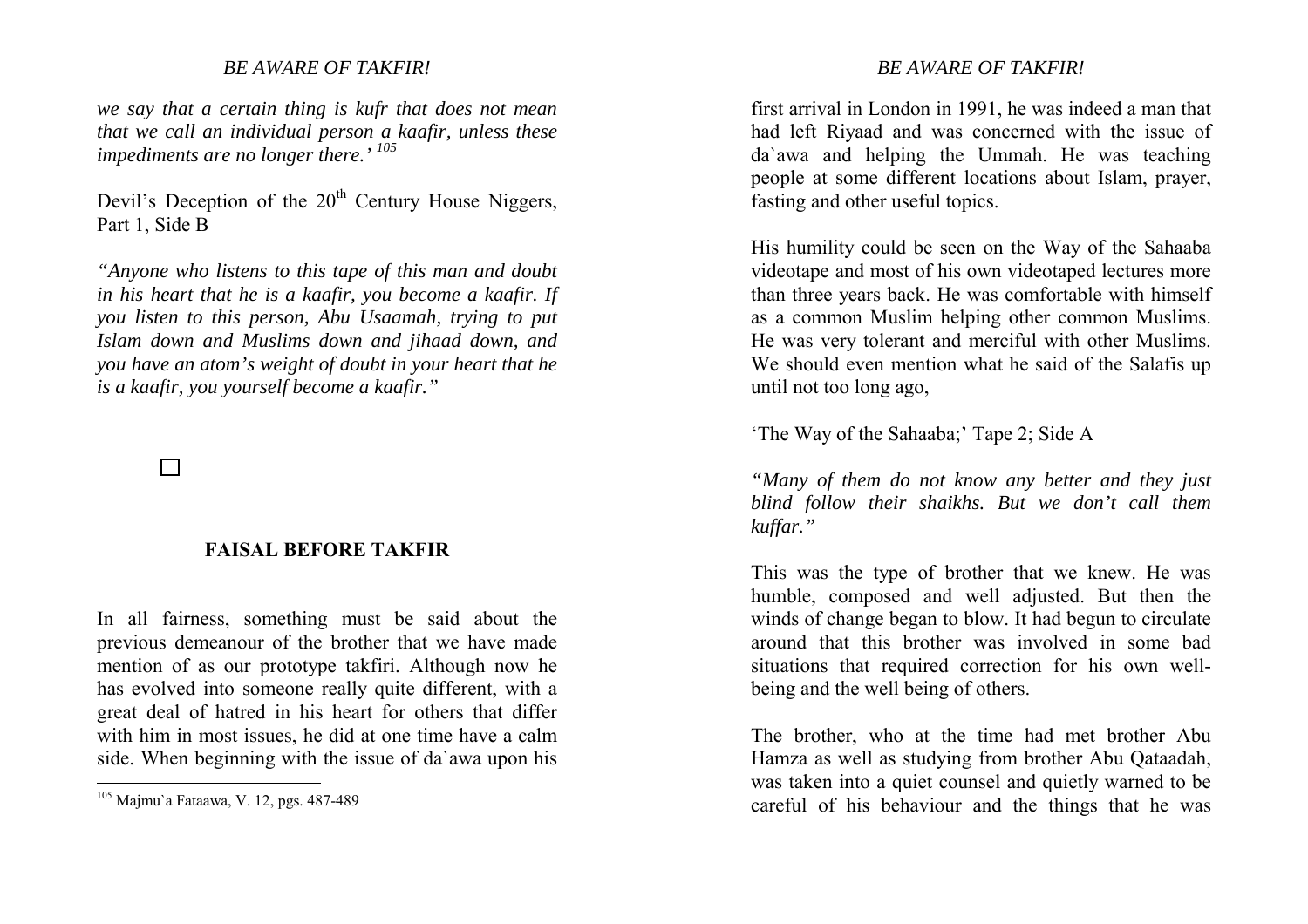doing. He took the advice and stride and was thankful. However, this would not be the last incident. As the issue with the rulers became more and more publicised, many people outwardly just labelled them kuffar without any doubt in their heart.

But there were others that said that they were doing a minor kufr and that obedience was still due to them since they were the leaders of the Ummah. Brother Faisal was confused by these differing viewpoints. He then became more confused, which caused him to issue the statement,

The Way of the Sahaaba, Part 2, Side A

*'And this is why there is no Shari`a there (Saudi Arabia). And the reason why the leader is a kaafir… And I will not make specific takfir I make general takfir.'* 

Thus he did not want to make takfir on King Fahd or any of the others just because of someone pushing him. He was concerned about the issue of takfir and the damage that it could do to the lives of people.

There were some from amongst those in his camp who were hungry to make takfir and they were pushing the brother to do the same thing. This resulted in his first move, where he labelled the rulers to be kuffar not long

### *BE AWARE OF TAKFIR!*

after this statement. But the same forces that had pushed him to do that were now pushing him to call the Salafis and the scholars kuffar.

But brother Faisal relented on this, preferring not to do so. This was due to the fact that he himself was a Salafi who had trained in Riyaad as well as the fact that he used to teach and listen to lectures in the Brixton Masjid in London. But he was still being pushed, which resulted in the Salafis being labelled kuffar not long afte the release of his *'Ideological Warfare'* cassette.

On this cassette, he had mentioned the Salafis without naming them, for he had not yet reached a conclusion. Nor did he label them kuffar. He merely cursed the Sa`ud regime and chided the Salafis for their softness on the Sa`ud regime.

But then not long after would come the tape, *'The Devil's Deception of the Saudi Salafis,'* on side B, in which the following vitriolic statement was delivered,

*"...And the verdict on the Salafis, I have given you their descriptions, I have given you their `aqidah. I will now give you the verdict. Salafis are major hypocrites (kuffar). There is no difference between a Salafi and a disciple of Musailimah. Musailimah exchanged the Shari`a, and he had people who helped him, supported him, fought for him. Salafis they will fight and kill for King Fahd who dismantled the Shariah. There is*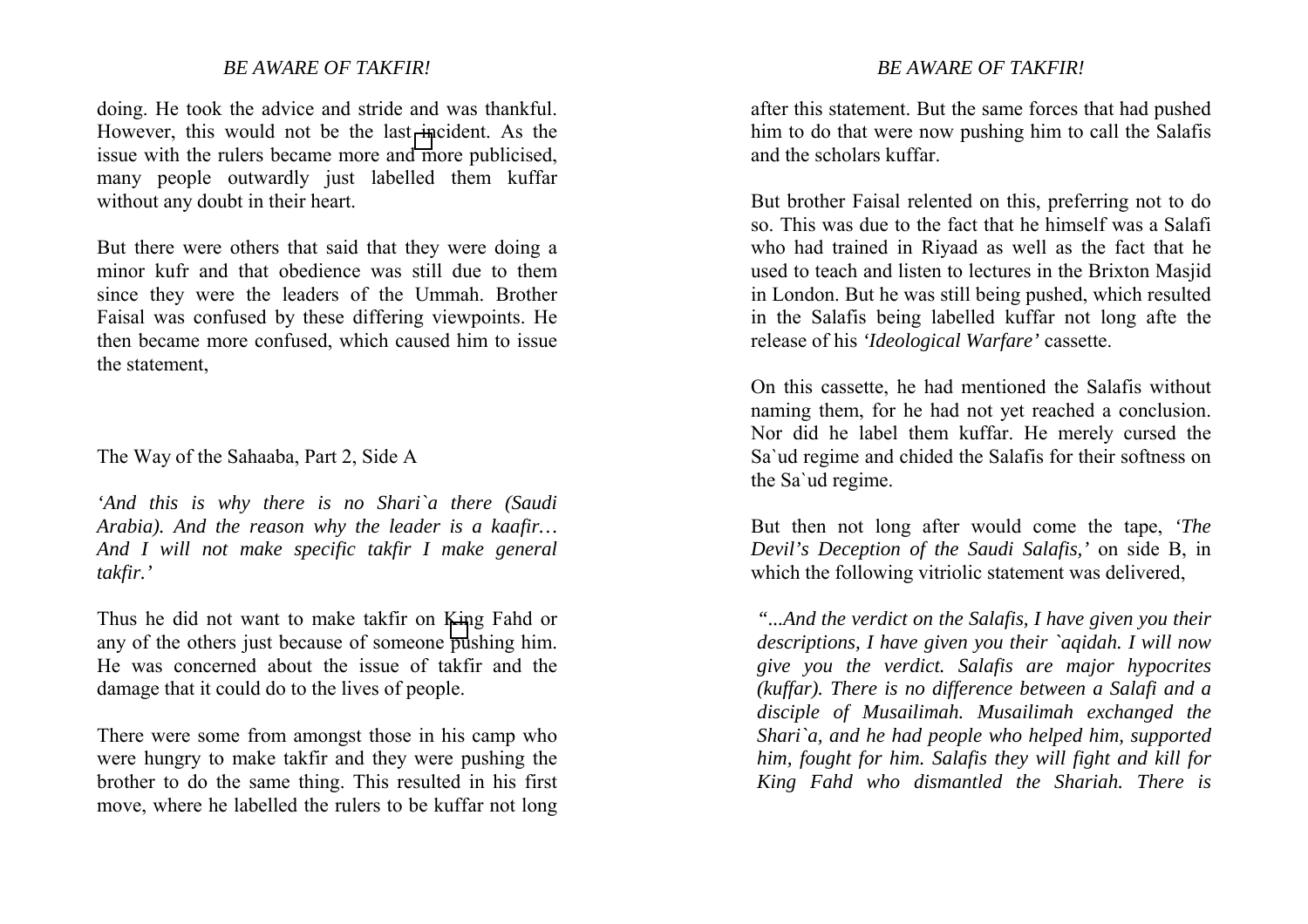*absolutely no difference between a Salafi and a disciple of Musailimah.* 

*"Therefore you are not allowed to pray behind a Salafi. Your salaah behind them is baatil (nullified), because they are major hypocrites. They are mega hypocrites. And, now you know why I delayed this speech for four years because I make sure you can handle the verdict when I deliver the verdict on you.* 

*"They are major hypocrites. You are not allowed to pray behind them. How can they be true believers when they take sides with people who dismantle the Shari`a, and they sell their religion, they exchange their religion, for money, pomp and glitter of the life of this world?* 

*"And any woman who is married to a Salafi, she has to disassociate herself from him, and make baraa' (disassociation with hate) from him. How can she cohabit with a man who betrays Allah Ta`ala, His Messenger, Al Islam, and the Muslims? She should abhor such a man! Just to look in his face should make her feel upset and sick! So how can she cohabit with a man, marry that man and cohabit with him? This is the verdict on the Saudi Salafis."* 

This came due to the fact that he had also suffered a great deal from questioning the Salafi establishment. Upon playing the tapes of Abu Hamza in the Brixton

*BE AWARE OF TAKFIR!* 

upbraided for playing the tapes.

alone.

When he contested to their objections, the Salafis of the masjid set him upon and his nose was broken. Some of his anger towards the Salafis comes clear on Side A of the tape where he mentions that the Salafis of Brixton break noses. It was not noses, just one, which was his

Also, before the release of the tape, he had gone about with Shaikh Abu Qataada debating with the Salafis of Brixton about the issue of Tawhid alHaakimiyyah and other matters. And when asked by Abu Bilaal Phillips why he rejected the brothers of the Brixton community after being with them, brother Faisal stared out at the crowd and declared, *'You are Jews!'* Shaikh Abu Qataada was incredulous that one of his students would do such a thing.

He was asked to explain himself, in which he said that he did not really mean that they were Jews, but rather that they had Jewish qualities as the Children of Israel had before. But Shaikh Abu Qataada warned him about using general speech, as those present had thought that brother Faisal had make takfir upon the Salafis present.

The situation was rectified but relations became strained when discussing the topic that they came to debate. This was some of the beginning of some of the trouble that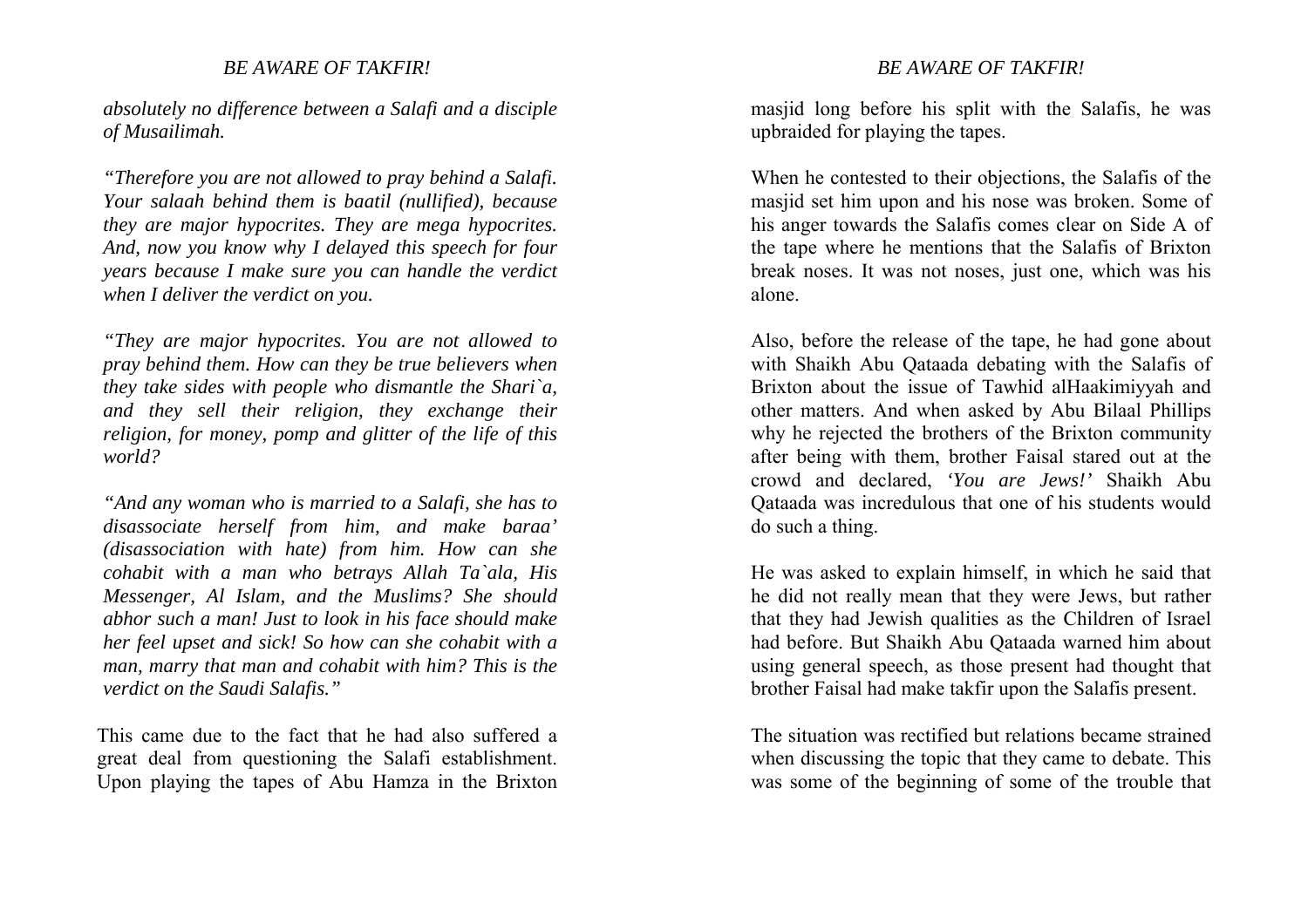had been seen in brother Faisal and general statements when others anger him.  $106$ 

After the release of the tape, 'The Devil's Deception of the Saudi Salafis,' he had been labelled by many Salafis as Khaariji (upon the way of the Khawaarij) and other terrible things. Shaikh Abu Hamza alMasri had heard the tape but remained silent.

But then things would worsen when one of his teachers in Britain, Shaikh Abu Qataada, would have segments of the tape translated from English into Arabic by his other students. The segments that he heard outraged him. He then decided that brother Faisal had to be corrected immediately. He then put together a contigent of people, including Shaikh Abul Walid, himself and Shaikh Abu Hamza alMasri as the translator due to the Shaikh Abu Qataada's inability to speak English.

The debate was set, but Abu Hamza declined due to the fact that he believed Faisal was not yet ready for a debate of this type and that he could still be corrected privately. But the debate went on, and upon arrival, brother Faisal was strongly rebuked by Shaikh Abu Qataada and told to repent from the ideas that he had and stop being so general about the Salafis and be careful when speaking in takfir.

### *BE AWARE OF TAKFIR!*

But by this time, brother Faisal was insistent upon his takfir on the rulers and all of the Salafis as well. At a few points during the lecture, brother Faisal was not translating all of what Abu Qataada was saying for much of it was contradicting and demolishing the ideas that brother Faisal was teaching his students.

But due to his takfir upon all of the Salafis as well as the rulers, Shaikh Abu Qataada asked why he did not make takfir on the Mufti of Saudi Arabia, Shaikh Bin Baz as well for his involvement in what brother Faisal called treachery. But brother Faisal refused at the time, due to the fact of his love and respect for Shaikh Bin Baz, which he showed on many occasions,

Let the Scholars Beware, Side B

*'We were quoting from the sayings of the respected scholars. Shaikh Ibn Baz of Saudi Arabia…'* 

But Shaikh Abu Qataada pressed on. He asked why Faisal rejected the ruling of Ta'wil and Juhl (ignorance) for the Salafis and not for Shaikh Bin Baz. But when feeling cornered, brother Faisal replied in a worried tone,

'Are the Salafis Muslims or not?' Debate with Shaikh Abu Qataadah; Tape 2, Side A or the Video Cassette

*"Brothers, the reason why I refuse to pronounce Bin Baz a kaafir is because it is not my policy to say that* 

<sup>&</sup>lt;sup>106</sup> For a full explanation of this as done by brother Faisal himself, please see the video cassette *Are the Salafis Muslims or Not* distributed by brother Faisal himself.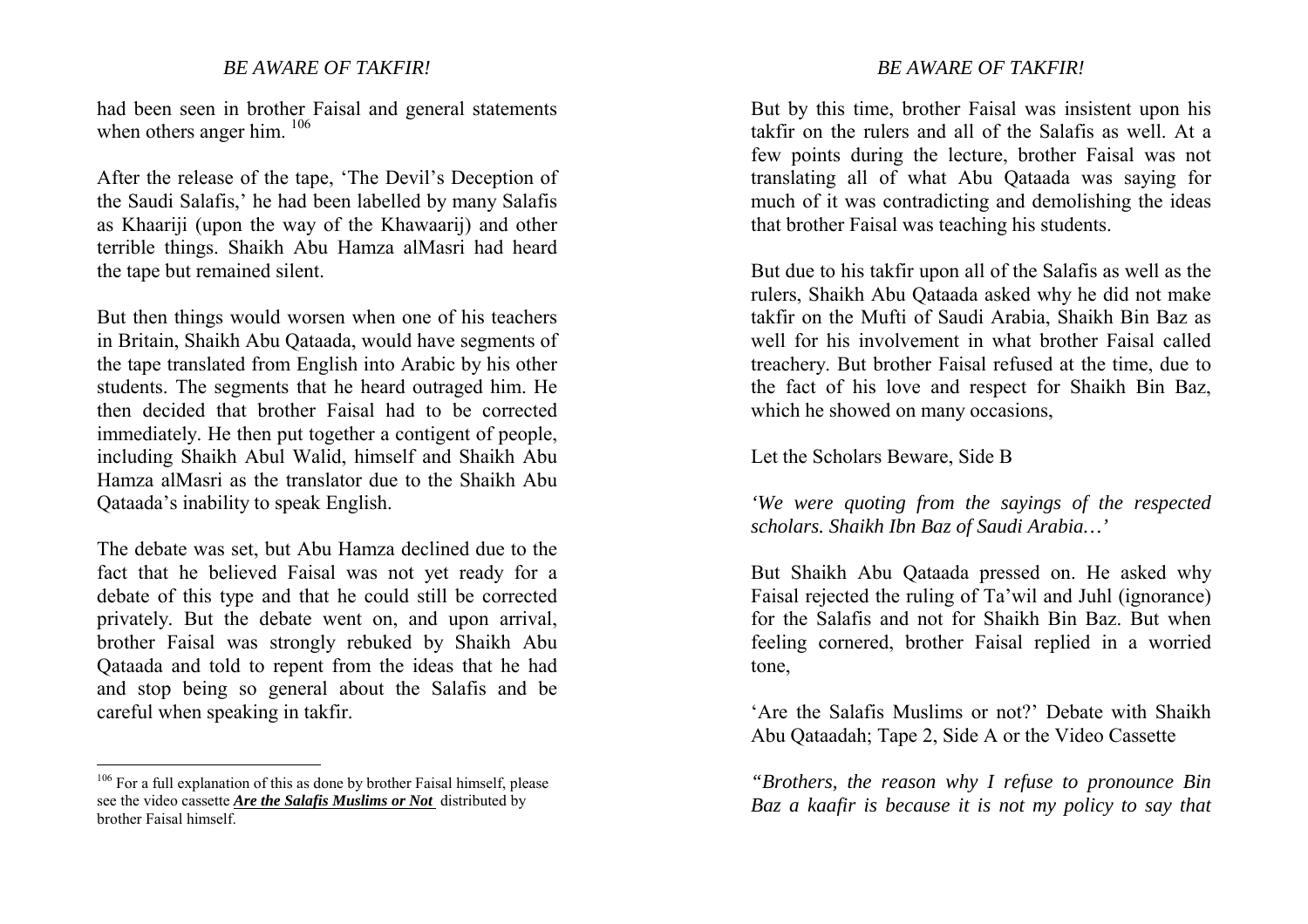*specifically this shaikh, this shaikh is a kaafir. I will pronounce the leaders kaafir, King Fahd no problem, Qaddaaffi no problem, but for me to pronounce a shaikh kaafir, I prefer not to do so. I prefer to say that the leaders are kaafir and no one can force me to pronounce Bin Baz a kaafir. I prefer not to do so."* 

The end of the debate left brother Faisal a broken man in some respects, with his former teacher distancing himself from him, the Salafis sneering at him due to his terrible encounter with Abu Qataada and many other things. But Faisal was far from being finished. Those that did not understand the Arabic of the debate (his students) went away feeling the same about Faisal.

The next cassettes that came were more and more radical, each and every one coming closer and closer to takfir on the general populous of the Ummah until finally the thing most feared occurred on the cassette, 'The Devil's Deception of the Murji,' Side A, where he said,

*"It was requested of me, approximately two years ago to produce this topic which we are about to hear. And the reason why the brothers and sisters, have made request of me to produce this topic is because we are about to expose a disease, a fatal disease. This disease is worse than cancer, worse than aids, worse than any disease you can think of. And unfortunately 95% of the Muslims are suffering from this disease, 95% OF THE UMMAH! So if you should go to Africa, Asia, North*  *America, South America, the Carribbean, anywhere you find Muslims, you'll find that that Muslim community, 95% of them are suffering from this chronic decease.* 

*"And this decease is called irjaa', liberalism. So today's topic is, The Devil's Deception of the Murji."* 

And he also mentioned on Side B,

*"...To leave the din than for you to come inside the din. Because when you want to come inside the din you waver. 'I have to give up Jennifer. I have to give up Heineken. I have to give up the National Lottery.' You waver to come in the din. But to leave the din it's quick, because you leave the din for desires, for evil desires! SO IT'S EASIER TO LEAVE THE DIN THAN FOR YOU TO COME INSIDE THE DIN. This is why you have more Muslims OUTSIDE the deen than you have INSIDE the din. More Muslims are not practicing. A little is practicing. Very few are practicing."* 

Qaadi Abu Bakr al `Arabi says,

*'The ignorant and the one that does a misktake, even if he does kufr and shirk, the person that does this does not*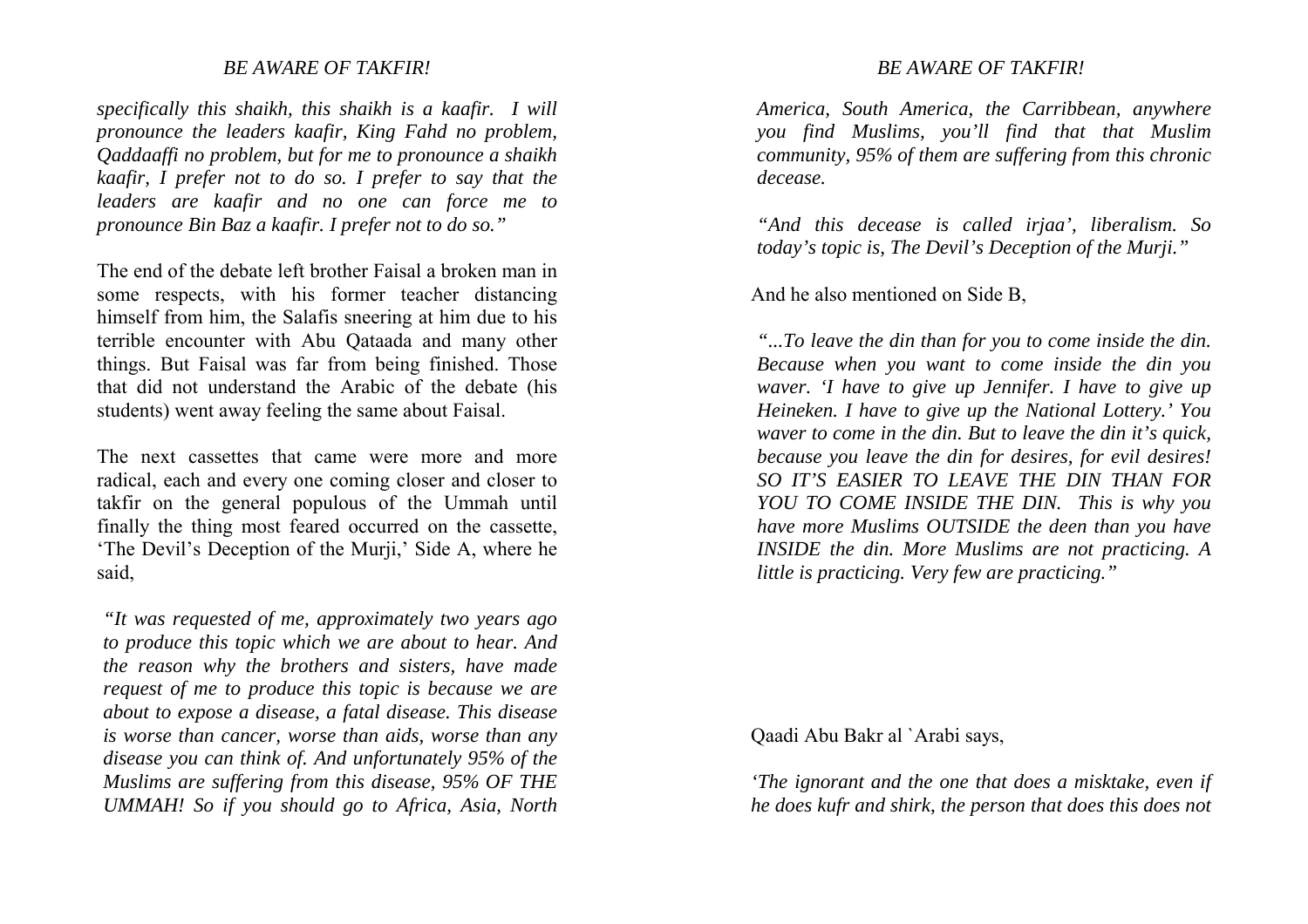*become a kaafir or a mushrik. He will be pardoned due to his ignorance and his mistake, until clear evidence comes to him. The hujjah, which the person gets when he becomes a kaafir, is still with a good explanation that can never be disputed.'<sup>107</sup>*

He has said in a tape, kufr in perspective, regarding Ibn Kathir's statement, It is incumbent on all Muslims to fight him by any means necessary…' this is the tafsir of ayah 51 of Surat ulMa'idah.

Explain the insertion and what has been put into the insertion. If you say that all Muslims must, then you are saying that if they do not, then you are prepared to give those Muslims titles. If you say that all Muslims must fight him, then it is preparing people who differ with you to be called kuffar by you.

 $107$  Muhaasin at-Tawil alQaasimi, V. 5, page 1307.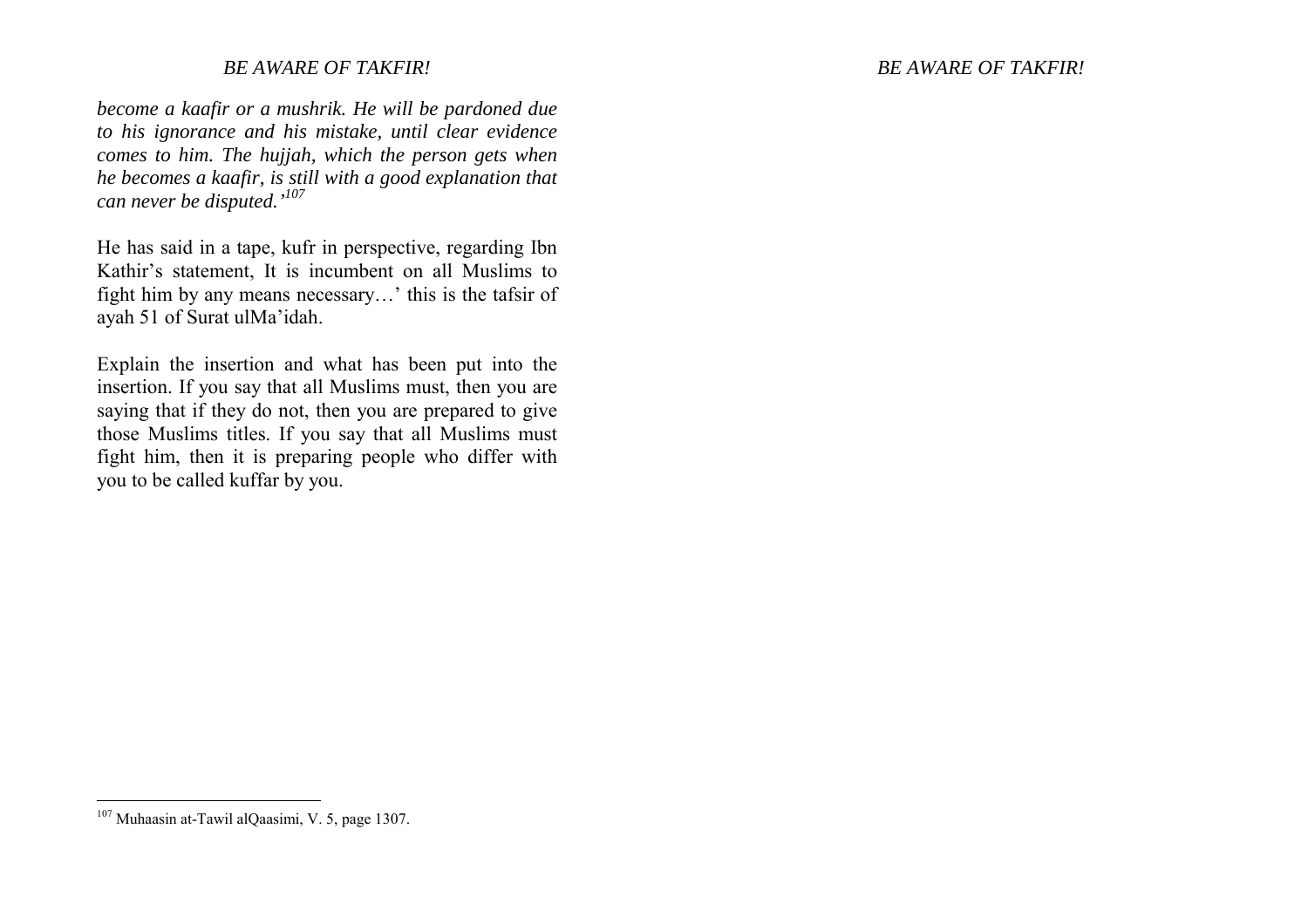## **LYING ON ALLAH AND THE CONTENTS OF THE QUR'AN**

Indeed, there have been a great many lies attributed in the taped segments to Islam, but one of the worst that has ever been actually attributed from this man is the great lie that has been inflicted against Allah. This lie came in the form of the brother proclaiming,

The Devil's Deception of the Murji'; Side B

*"Another question for you. Will Allah let the layman off on Judgement Day? You are a layman following a shaikh, a scholar a moulaana. Will Allah let you off on Judgement Day, because Allah will say, 'Well you are a layman, you're not a scholar, so I let you off'? Will Allah let you off? No. What's our evidence? Baqarah 166. Baqarah 166. ALLAH TA`ALA SAID in Baqarah 166, 'I shall dump, the shaikh, the scholar and all of his followers in Hellfire together.' So that dodgy moulaana, that evil scholar, that wicked scholar. Allah shall dump the scholar, as well as his students, together in the Hellfire. So don't think you can come on Judgement Day and say, 'O Allah, I am a layperson. I didn't go to an Islamic University. Azhar, Madinah, or Riyaadh. I didn't go there, so let me off!'* 

*"ALLAH SAID in Baqarah 166 to Baqarah 167, 'I shall dump the scholars and their students together inside the Hell Fire.' So don't think you can be let off! This ayah, Baqarah 166, we use it to refute the people,* 

### *BE AWARE OF TAKFIR!*

*who let the Salafi off, claiming that they are jaahil (ignorant). So if Allah (SAW) did not let them off in Baqarah 166, who gave YOU the authority to let them off? Answer that question."* 

This is a gross lie! Allah said no such thing in the Arabic text of the Qur'an. Let the believer read for himself,

اتبعوا من الذين اتبعوا ورأوا العذاب وتقطعت بهم " إذ تبرأ الذين الأسباب\* وقال الذين اتبعوا لو أن لنا كرة فنتبرأ منهم كما تبرأوا منا كذلك ير يهم الله أغمالهم حسر ات عليهم و ما هم بخار جين من النار "

*"When those who were followed, disown (declare themselves innocent of) those who followed (them), and they see the torment, then all their relations will be cut off from them. And those who followed will say: "If only we had one more chance to return (to the worldly life), we would disown (declare ourselves as innocent from) them as they have disowned (declared themselves as innocent from) us" Thus Allâh will show them their deeds as regrets for them And they will never get out of the Fire."<sup>108</sup>* 

How serious is this sin, for someone that actually lies against Allah?! Who would do such a thing, when Allah (SWT) has clearly proclaimed without any doubt whatsoever,

<sup>1</sup>08 Surat ulBaqarah, ayah 166.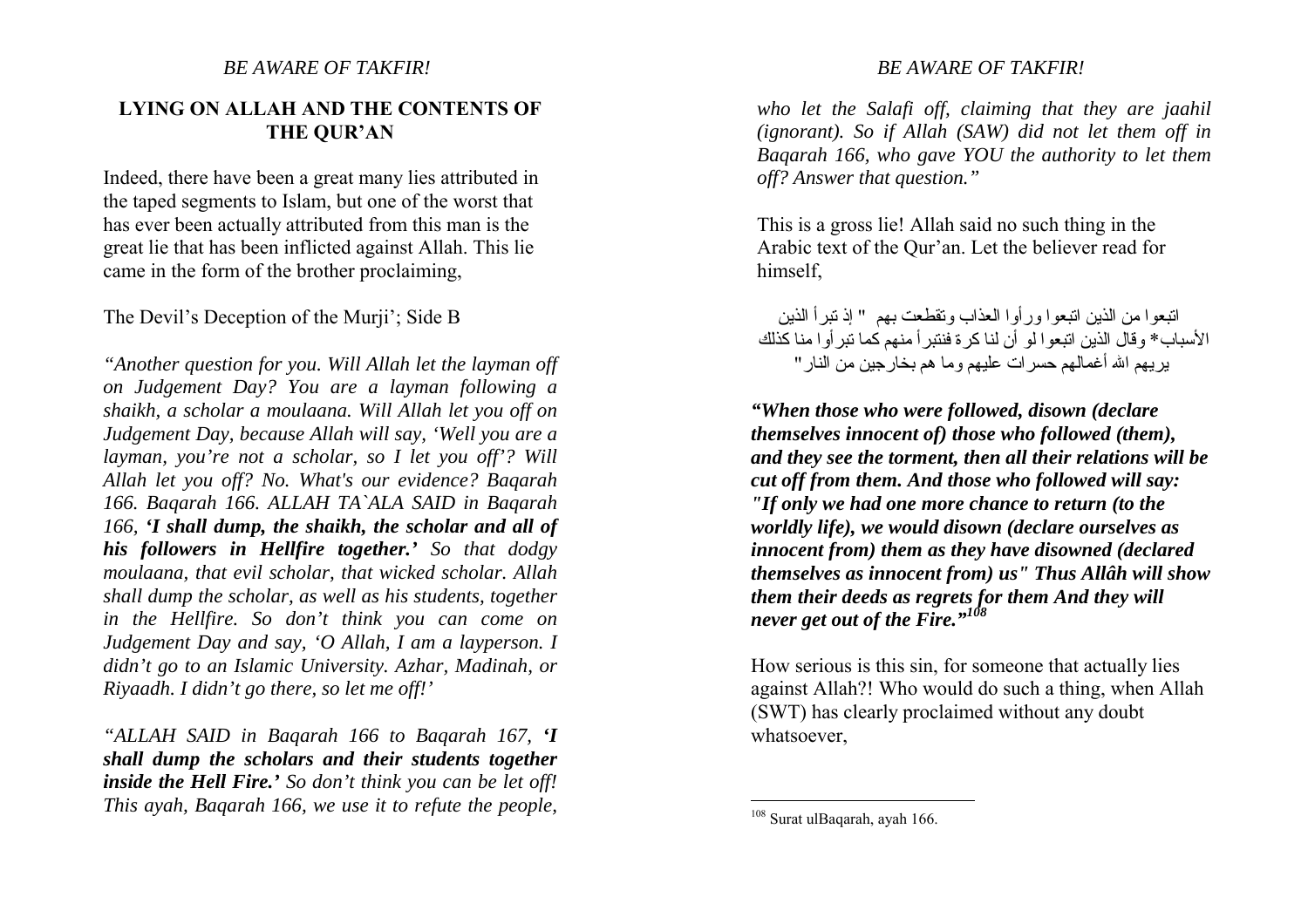توبة 31 " اتخذوا أحبارهم ورهبانهم أرباباً من دون االله والمسيح ابن مريم وما أمروا إلا ليعبدوا إلها واحداً لا إله إلا هو سبحانه عما يشركون "

They (Jews and Christians) took their rabbis and their monks to be their lords besides Allâh (by obeying them in things which they made lawful or unlawful according to their own desires without being ordered by Allâh), and (they also took as their Lord) Messiah, son of Maryam (Mary), while they (Jews and Christians) were commanded, None has the right to be worshipped but He. Praise and glory be to Him from having the partners they associate (with Him)"

#### *BE AWARE OF TAKFIR!*

### **CALLING IBN `ABBAS A KAAFIR AND LYING ON THE MESSENGER**

'The Devil's Deception of the  $20<sup>th</sup>$  Century House Niggers,' Part 1, Side A

*"The Prophet's uncle, Al `Abbas came to fight at the battle of Badr and he was held captive. He said, 'O Muhammad, I did not want to fight you. I was forced. I did not want to fight you. I was forced.' The Prophet said to his uncle Abbas, 'We found you with the Mushrikin, the pagans, we find you among the kaafirs, so we treat you as a kaafir.' So we will take from you the ransom money. And we shall treat you like the other kaafirs. Even though you are my uncle, I shall treat you like the other kaafirs. No favouritism, no special treatment.'* 

*"So are you saying that the Prophet did wrong? He found his uncle with the kaafirs coming to fight at the battle of Badr. And his uncle said, 'O Muhammad, I didn't want to fight, I was forced.' And the Prophet said, 'We found you among a kaafir army, the army of the pagans, so we shall treat you today as a kaaafir.'* 

*"And this is our evidence and it is impossible for any deviant to refute any one of the evidences that we have put forward. "*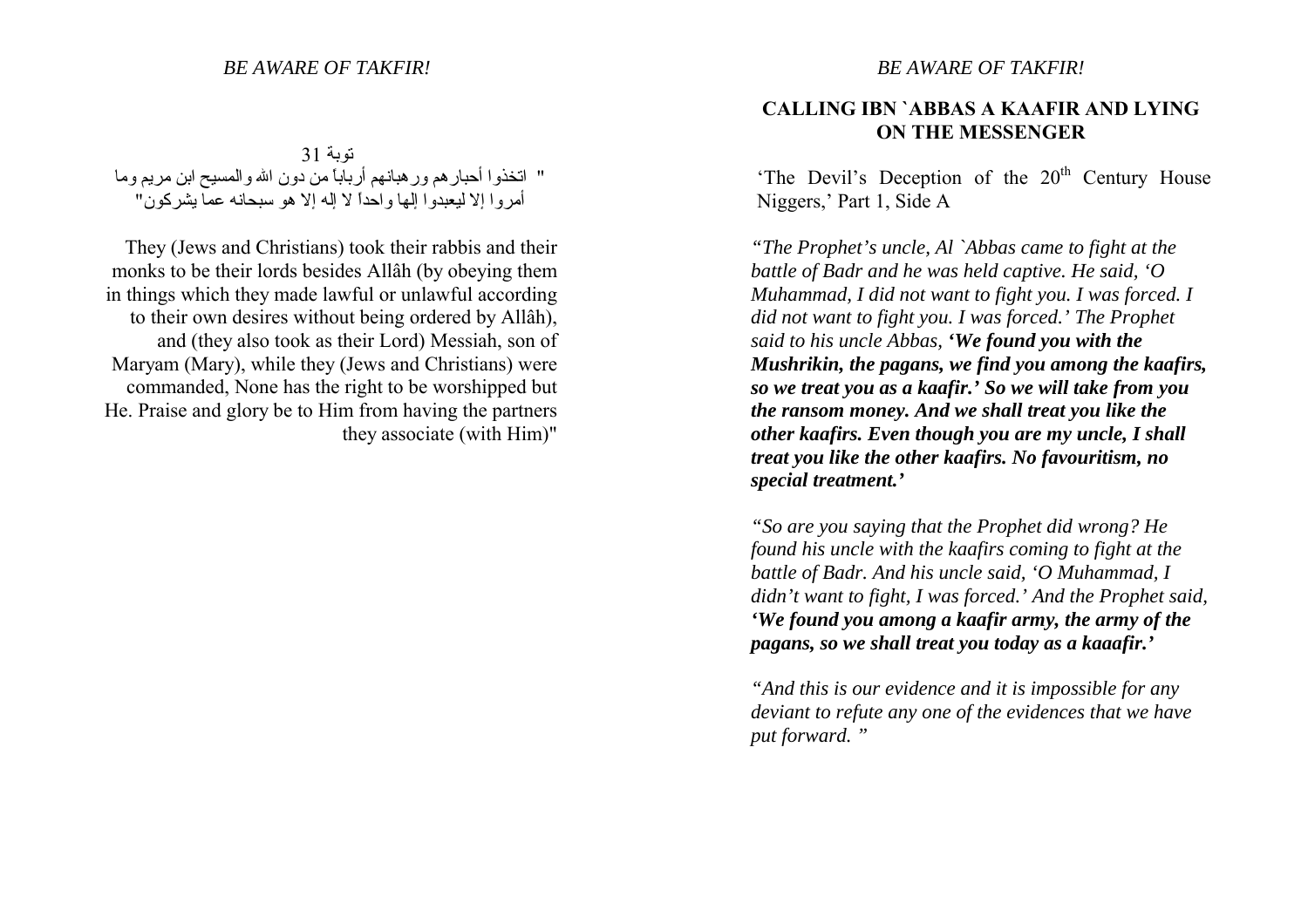Imaam Abu Muhammad alQurtubi has mentioned this situation at length in his tafsir on the subject. What we do know of the tafsir and the tafsir of Imaam Ibn Kathir, Imaam at-Tabari and many others is that the Prophet did not say that al`Abbas was a kaafir. He did not say this at all in any way in any mannter. Insertion and distortion has been inserted into the statements of the Messenger with regard to this issue.

The strong words of the Messenger ρ to his uncle al `Abbas τ, when he was insisting to the Messenger ρ that he was Muslim to exempt him from paying the ransom for himself and his nephew were exactly,

*"Leave that argument aside. You came with a group fighting and you are going to be dealt with as a group that fought. You must pay for yourself and your nephew."* 

In another hadith, he ρ said,

*"Your apparent is what we judge you about, and your internal is to Allah."109*

He then ordered al `Abbas τ to pay the ransom for him and his nephew. Then Allah Υ revealed with regard to that,

#### *BE AWARE OF TAKFIR!*

يا ايها النبي قل لمن في ايديكم من الاسرى إن يعلم االله في قلوبهم خيراً يؤتكم خيراً مما أخذ منكم <sup>و</sup> يغفر لكم <sup>و</sup> االله غفور رحيم

*"O Prophet! Say to whoever is in your hands, 'If Allah knows any good in your hearts, He will give you something better than what was taken from you and He will forgive you. And Allah is Most Forgiving, Most Merciful.*"<sup>110</sup>

There is no such mention of al `Abbas being labelled a kaafir. There is absolutely none mentioned whatsoever. Thus the person saying this is lying against the Messenger and is a liar in this regard.

So let us contrast what the Messenger actually said to Abbas, which is,

*"Leave that argument aside. You came with a group fighting and you are going to be dealt with as a group that fought. You must pay for yourself and your nephew."* 

In another hadith, he ρ said,

*"Your apparent is what we judge you about, and your internal is to Allah,"111*

 $109$  Please see Sahih alBukhaari in the tafsir of this verse and Kitaab alGhazwa.

<sup>&</sup>lt;sup>110</sup> Surat ulAnfaal, ayah 70

 $111$  Please see Sahih alBukhaari in the tafsir of this verse and Kitaab alGhazwa.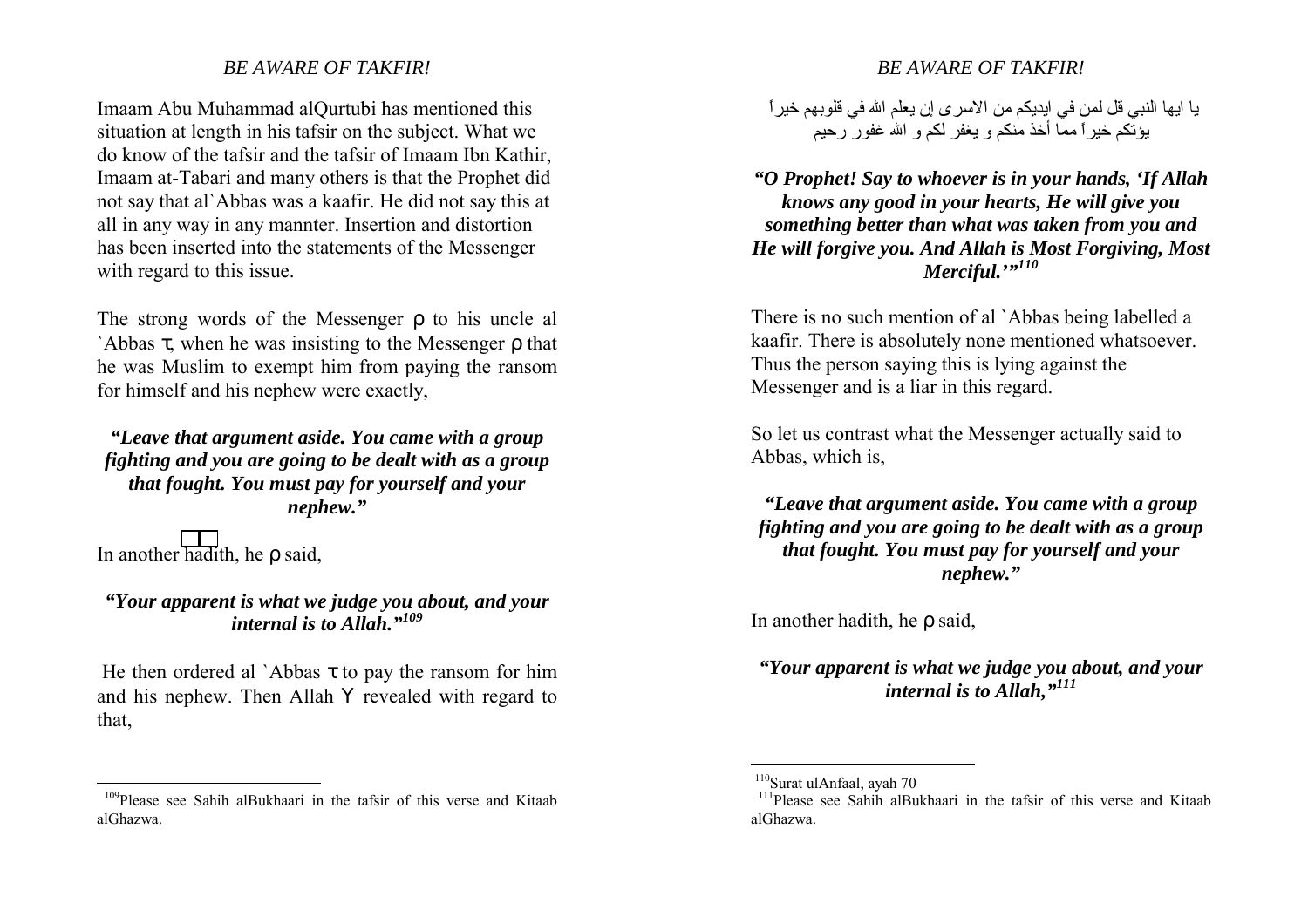and this is that which is in contradiction to the words put into his mouth by the speaker on the cassette,

*'We found you with the Mushrikin, the pagans, we find you among the kaafirs, so we treat you as a kaafir.' So we will take from you the ransom money. And we shall treat you like the other kaafirs. Even though you are my uncle, I shall treat you like the other kaafirs. No favouritism, no special treatment.'* 

*'We found you among a kaafir army, the army of the pagans, so we shall treat you today as a kaaafir.'* 

 To lie about tafsir is a serious matter. And if it is not a major sin, then it is kufr to do this type of thing. This is due to the fact that the Messenger (SAW) said,

من كذب علي متعمداً فليتبوأ مقعده من النار

*"Whoever says a lie against me intentionally, then let him take his place in the Fire."***<sup>112</sup>**

What do we call him? We say, May Allah guide you.

Surat ulBaqarah, ayah 143,

"We have made you a middle, balanced nation, so you should become a witness against the people. And the Messenger be a witness against you."

### *BE AWARE OF TAKFIR!*

# **FORCING THE COMMON MUSLIM TO MAKE TAKFIR AND PLAYING WITH THE WORDS OF THE AYAAT**

'CIA Islam'; Side A.

*"The hypocrites, they try to refute the ayah. Did you know the hypocrites try to refute it? Did you know that? They try to refute Baqarah 143, quote it. Do you know* 

<sup>&</sup>lt;sup>112</sup> Collected by Imaam Muslim in his sahih and mutawaatir from 65 Sahaaba with the same wording.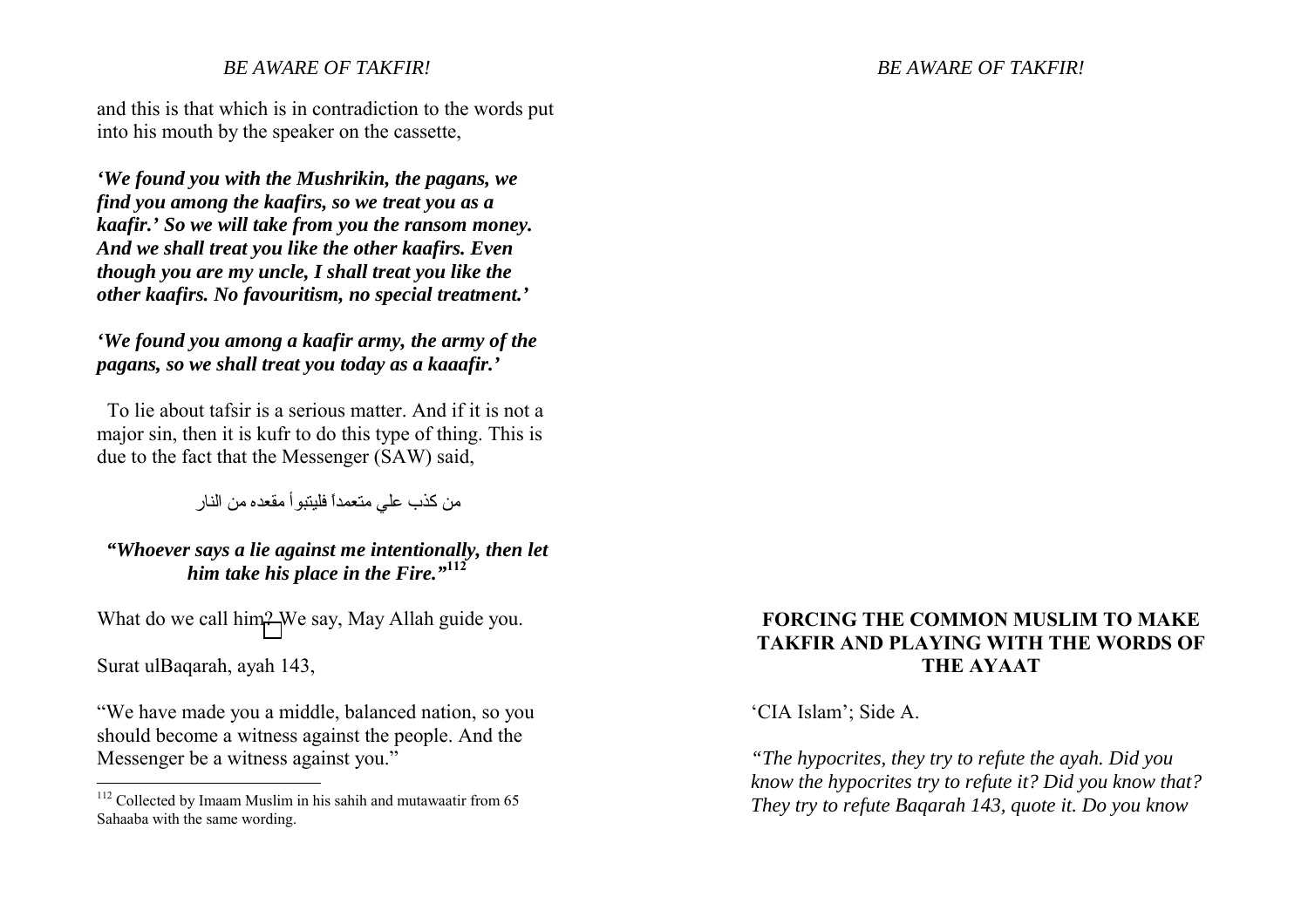*how the hypocrites refute the ayah? They said, Allah said we are witnesses, and in the courthouse the judge and the witness are two separate people. Do you see how they use logic to refute the Qur'an? So how do you refute them now? Because if you can't refute them, you are going to begin to doubt your din. On the day of Judgement, who will judge the people of Nuh? The Muslims."* 

He is playing with the tafsir and the words that are mentioned in the ayah. What should we call him? May Allah give him guidance. How can we trust this man when he is playing with the tafaasir of the ayaat and changing things from their meaning.

### **ANSWERING SOME DOUBTS REGARDING THE KHAWAARIJ AND JIHAAD**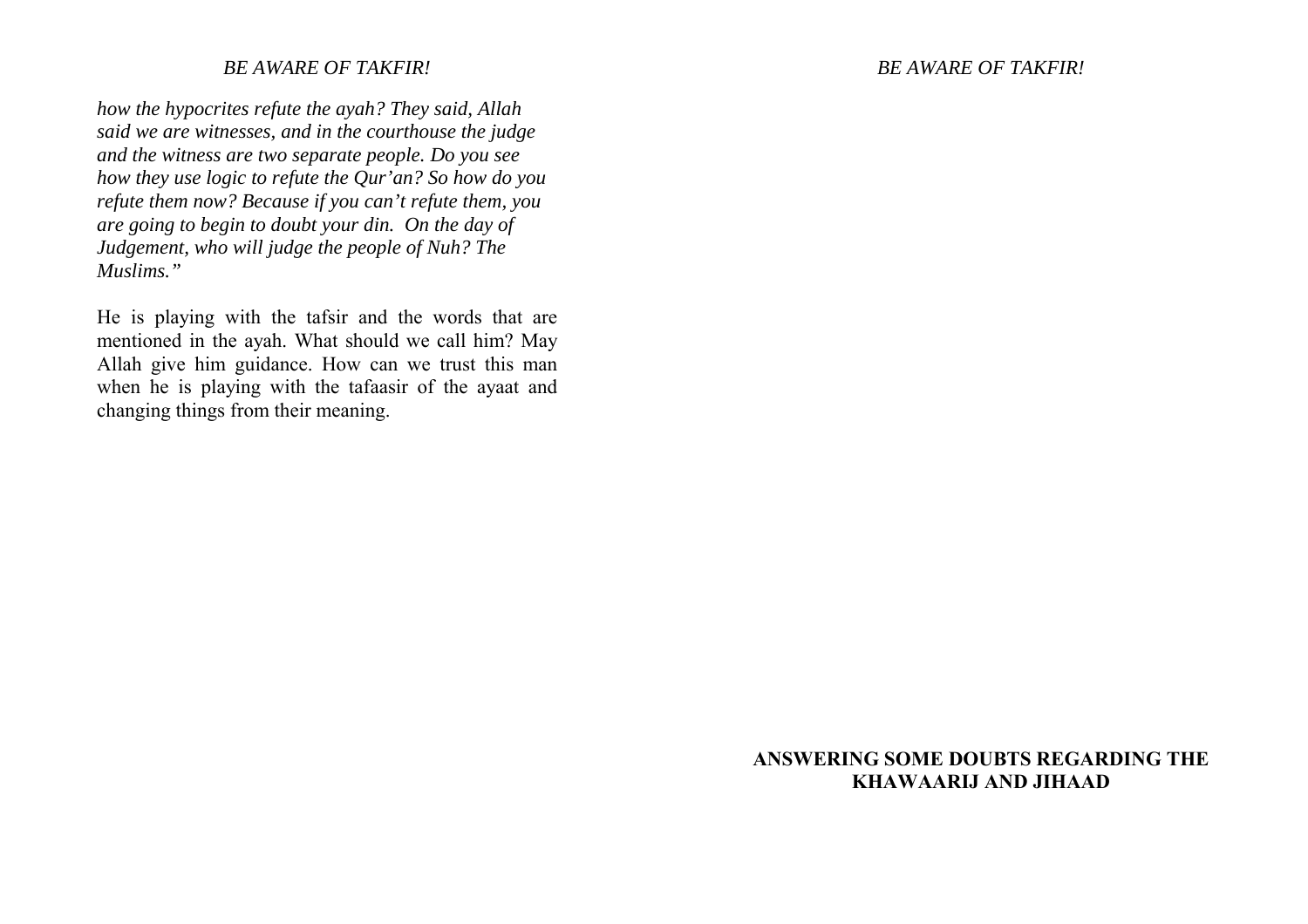Upon the release of our work, *The Khawaarij and Jihaad*, there was quite a bit of positive feedback. However, there was unfortunately also some personal hatred that was directed towards us due to some of the evidences and proofs put forward in the book. This hatred had two manifestations and reasons for it. The first reason was due to ignorance of the basic tenets and fiqh of Islam, thus when the creed and fiqh of Islam was presented, it was seen as wrong, or as if we were somehow ignorant or lacking in knowledge of some Islamic principles.

This type of unsettling ignorance is what Imaam alKhatib alBaghdaadi (RH) explained, where he said,

*'To the `aalim, ignorance is seen as ignorance and to the jaahil (grossly ignorant), knowledge is seen as ignorance.'*<sup>11</sup><sup>3</sup>

This is due to the fact that the person who is grossly ignorant does not know the proofs of the evidences behind the knowledge, so when knowledge is presented and it disagrees with his intellect, it is concluded that the knowledge must be wrong, not his own understanding. This phenomenon is what has taken place with regard to the book that was written. The explanations put forward in the book were not even reviewed or even considered in the light of the relevant evidences. Rather, due to the fact that it was seen to be colliding with the intellect, or what others had been led to believe, it was classed as ignorance or blameworthy knowledge.

The second issue that led to the hatred was the harbouring of pride, a trait that can destroy the imaan of any believer. Any type of pride or arrogance shown in the face of other Muslims is not just a character flaw or a part of someone, it is a disease that will have tragic consequences not just for the person who holds that attitude, but for those who follow him and for both in this life and the Hereafter. Those who genuinely did want some type of closure to all of this controversy requested that we put the points of difference into writing and then answer them, this way the controversies could be answered without argument and the people could weigh the proofs for themselves.

The points raised were two in number and we will attempt to explain them as best we can, so that, insha'allah, the doubts may be cleared and people might come to a better understanding. We will then begin with our first controversy.

<sup>11</sup>3 Kitaab alFaqih walMutafaqqih, V. <sup>1</sup>, Ch. 3.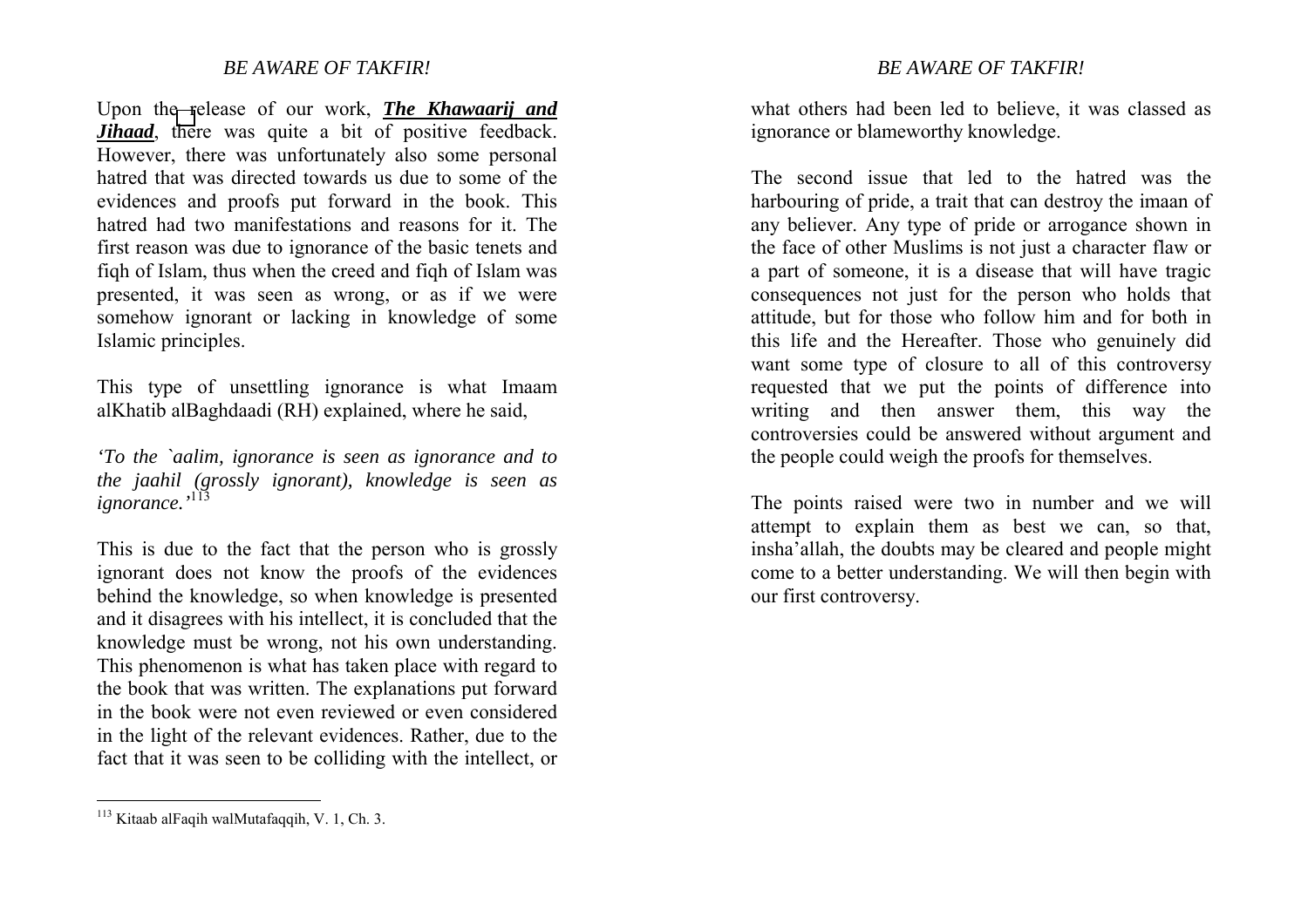# **The First Point of Controversy**

The first point that we shall cover shall be that of a fiqh nature. In our work, from pages 42-43 in the footnote at the bottom of the page, we had the following quote,

**It is important here to explain that fighting the Khawaarij is different than `Ali**  <sup>τ</sup> **fighting Mu`awiya**  τ **but `Ali**  <sup>τ</sup> **fighting the Khawaarij was Ahl us-Sunna wal Jama'ah fighting the deviants. There are four differences in this matter:** 

**1. Fighting Kuffar or deviants allows the Muslims to take as ghanima (treasure taken from war) the private property of the deviants or the Kuffar. An example of taking the private property of the Kuffar is the Prophet's**  ρ **very attaining of two of his female companions, Safiyya and Rayhana**  τ**. All of these women, who were originally Jewish tribeswomen, were taken after victory over the Jews had been established and their husbands, who were combatants, were killed. It is not allowed for Muslims to take Muslim women as treasure in battle as we saw from the case of the Battle of the Camel in which `A'isha** τ **was involved.** 

**2. It allows fighters to run after the person who fled the battlefield from the deviants or the Kuffar to kill them. This is not allowed with regard to one group of Muslims fighting another group of Muslims,** 

**as those Muslims who are being fought is to stop them from fighting any more. They are not to be fought so we may kill them.** 

**3. The Muslims can finish off the wounded deviants if possible, which is not allowed when fighting Muslims who have transgressed certain limits. The evidence for this is where Allah** Ι **says,** 

**فإذا لقيتم الذين كفروا فضرب الرقاب حتى إذا أثخنتموهم فشدوا الوثاق إما فداء حتى تضع الحرب أوزارها فإما منا بعد <sup>و</sup>**

*"So, when you meet those who disbelieve, strike their necks till when you have killed and wounded many of them, then bind a bond firmly on them. After that there will either be generosity or ransom, until the war lays down its burden,"* **Surah Muhammad, ayah** 

**4. It is waajib (compulsory) for Muslims when they fight evil doers to respect their bodies, pray over them and to respect them as Muslims, whereas deviants or Kuffar don't have these considerations or benefits. The evidence for this is the events that took place immediately after the battle of Badr. This was when Abu Jahl ibn Hishaam, `Utba ibn Rabi`a, Shaiba bin Rabi`a, `Uqba ibn Abi Mu`ait, Umaiya ibn Khalaf had been killed. All of their bodies were thrown into a well except the body of Umaiya, because he was so fat. The body was pulled apart and then thrown into a well, as reported in Sahih alBukhari, V. 6. This would obviously be wrong to**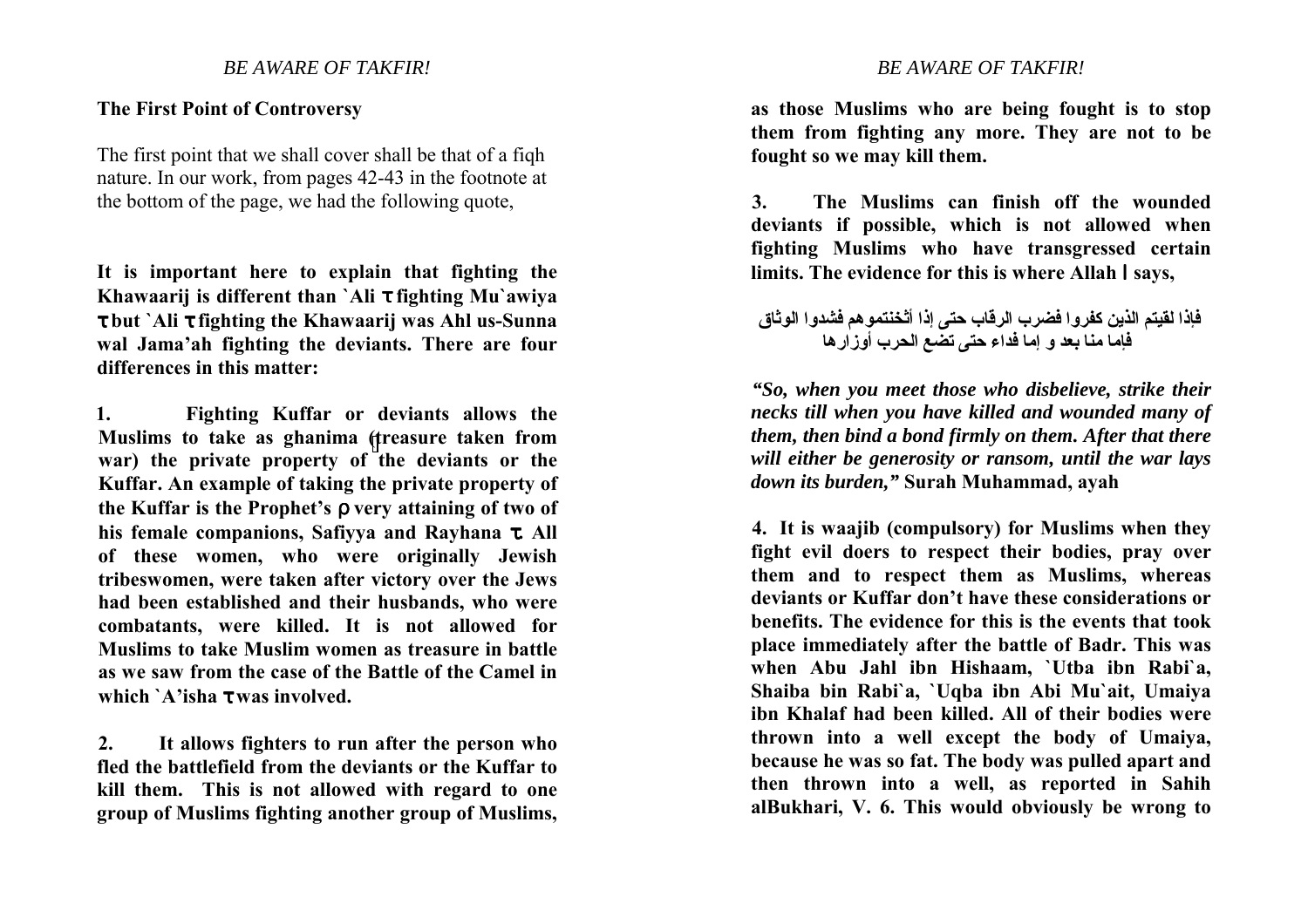**perpetrate on a Muslim, but the Kuffar and deviants are open game for this type of action. This part was not part of the first edition footnote, For more information on this evidence, please see Majmu`a Fataawa, V. 28, pgs. 476-479 by Shaikh ulIslam Ibn Taymiyyah االله رحمه, who said,** 

*"It is narrated on the authority of `Ali*  τ *and `Umar*  τ *as well as the consensus of the scholars of Islam that these two individuals should also be killed. Some scholars argue about the individual who is not fighting. However, they all agree that to kill them in a group as a group protecting themselves with the sword is allowed. This is because fighting is more general than killing."* **Infact, it is ijmaa` and mentioned in all the books of fiqh.** 

In the first printing of this book, some doubts were raised by unknowledgeable people about this issue. But anyone who goes through a book of fiqh will find this ruling. It is only the people posing as shaikhs who hide this information from their students, who are unable to access the knowledge. Upon reading this footnote, someone telephoned us explaining that this footnote must be some mistake. The original footnote from the first edition did not have the quote from Imaam Ibn Taymiyyah رحمه الله or the last paragraph. We were told that indeed we had made an error in `aqidah (creed) by putting in this footnote. However, the author explained to the questioner on the phone that this was only a fiqh

issue, which was why it was mentioned in the footnote and not the main text of the work.

But the one in question was not to be stirred. Thus what happened next is that phone calls began to be circulated all over Britain, as well as to the United States that the author and editor of the book had 'made the private parts of property of Muslim women halaal for the taking' and other crude remarks. Some began to believe them while others were unsure, so we were flooded with a plethora of phone calls. Some brothers were actually so concerned that they actually came to see the editor on a personal level and question him on what exactly was written in the book.

Most of the people that had been told of this 'error in creed' had not even read the book all the way through nor the footnote. Thus it was absolutely necessary that we correct this error and make sense what has taken place. Unfortunately, there has been so much arrogance and so much immaturity in this matter; it has to be addressed properly.

The issues that were raised can fall under three categories:

1. Whether or not the Khawaarij are to be classed as kuffar as a part, a group or altogether and what the Sunna and the Book of Allah say in this regard.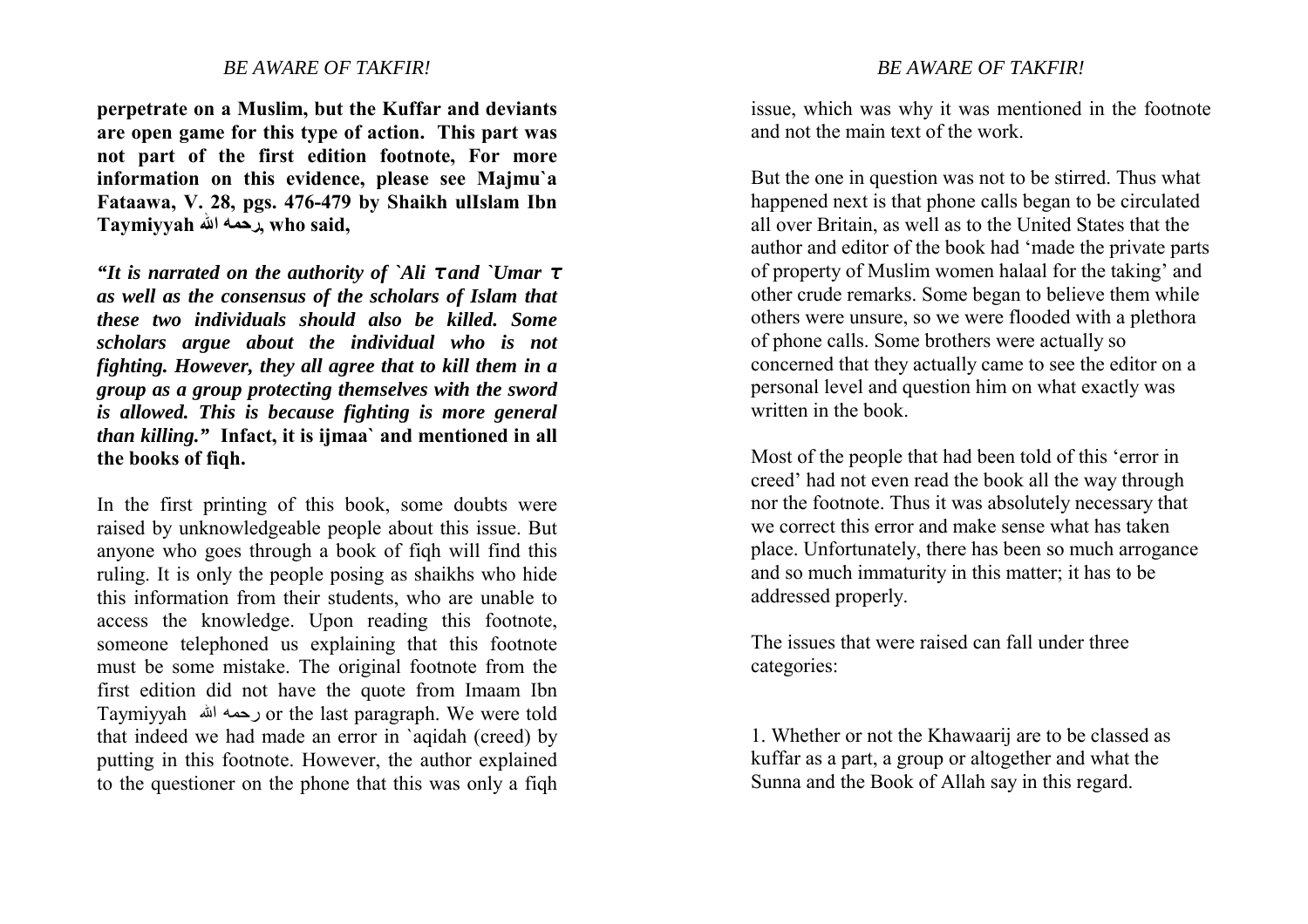2. Whether or not the Khawaarij and or the deviants can be fought and killed as we fight and kill the kuffar as listed in the footnote mentioned above.

3. If it is lawful for the Muslims to finish off the bodies of the wounded deviants fighting in a group or the Khawaarij who have taken to the sword.

# **1. ARE THE KHAWAARIJ CLASSED AS KUFFAR OR JUST DEVIANT MUSLIMS?**

The Prophet (SAW) has mentioned in a number of ahaadith prophecies regarding the Khawaarij. At times, he has said that they will exit from the religion, and then at other times, he mentioned that he would kill them just as the people of `Aad and Thamud were killed. We will now narrate all of the ahaadith in this regard,

إنه يخرج من ضئضئ هذا قوم؛ يتلون كتاب االله رطبا،ً لا يجاوز حناجرهم، يمرقون من الدين كما يمرق السهم من الرمية، لئن أدركتهم لأقتلنهم قتل ثمود .

*"Truly, there will come out from the offspring of this man a people, they will recite the book of Allah greatly and it will not go past their throats and they will leave out of the religion just as the arrow leaves* 

#### *BE AWARE OF TAKFIR!*

*out of the game. If I was able to, I would kill them like the killing of Thamud."* 

سيخرج في آخر الزمان قوم أحداث الأسنان، سفهاء الأحلام، يقولون من خير قول البرية، يقرؤون القرآن، لا يجاوز حناجرهم، يمرقون من الدين كما يمرق السهم من الرمية، فإذا لقيمتموهم فاقتلوهم ، فإن في قتلهم أجراً لمن قتلهم عند االله يوم القيامة .

*"There shall come in another time foolish and simple minded youth. They will say the best words of creation. They will recite the Qur'an and it will not go past their throats. They will go out of the religion, just as the arrow goes out of the game. Then, when you establish the proof on them, then kill them. Then if you kill them, in killing them is a reward in the sight of Allah on the Day of Resurrection."* 

سيقرأ القرآن رجال لا يجاوز حناجرهم، يمرقون من الدين كما يمرق السهم من الرمية .

*"Men will recite the Qur'an and it will not go past their throats. They will leave out of the religion just as the arrow goes out of the game."* 

سيكون بعدي من أمتي قوم يقرؤون القرآن لا يجاوز حلا قيمهم،-- يخرجون من الدين كما يخرج السهم من الرمية، ثم لا يعودون فيه، هم شر الخلق <sup>و</sup> الخليقة، سيما هم التحليق .

*"After me, there will be from my Ummah people who will recite the Qur'an, and it will not go past their*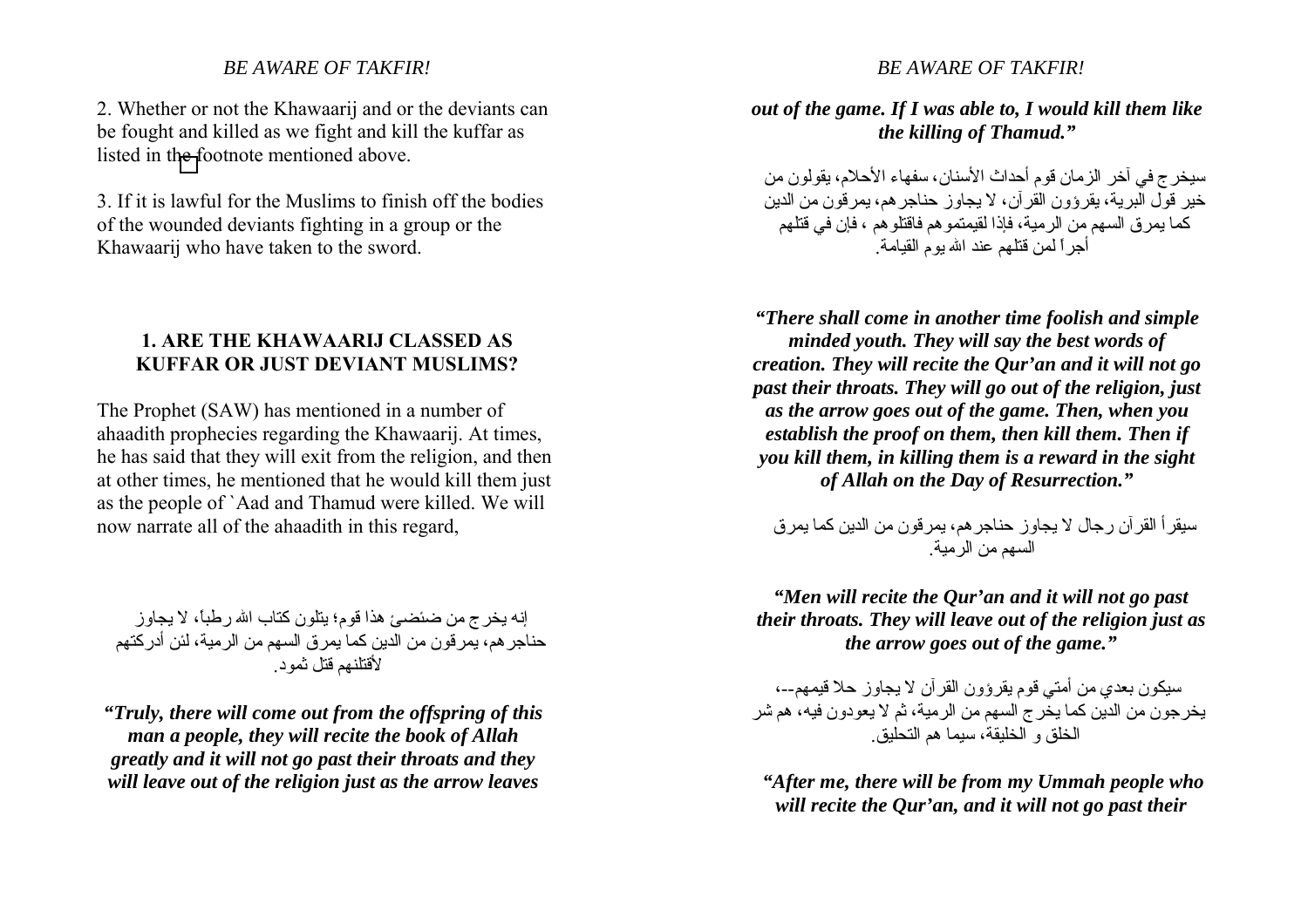#### *BE AWARE OF TAKFIR!*

*throats. They will leave from the religion just as an arrow goes out of the prey. Then, they will not return to it. They are the worst of creation and the creatures."* 

سيكون في أمتي اختلف و فرقة، قوم يحسنون القيل، و يسيئون الفعل، يقرؤون القرأن لا يجاوز تر اقيهم، يمرقون من الدين مروق السهم من الرمية، لا يرجعون حتى يرتد على فوقه، هم شرار الخلق و الخليقة، طوبي لمن قتلهم و قتلوه، يدعون إلى كتاب الله و ليسوا منه في شيء، من قاتلهم كان أولى باالله منهم سيما هم التحليق .

*"There will be in my Ummah differences and division. A people will speak goodly and they will do sinful acts. They will recite the Qur'an and it will not go past their throats. They will leave out of the religion as an arrow leaves out of the game. They will not return until a part of it apostates. They are the worst of creation and creatures. So blessings and good tidings be to the one*  who kills them and they kill him."<sup>114</sup>

There was a second generation of Khawaarij in Dimashq (Damascus), and Abu Amaamah <sup>τ</sup> explains their story in the following hadith,

حدثنا أبو كريب، حدثنا وكيع بن ربيع بن صبيح و حماد بن سلمة، عن أبي غالب، قال: رأى أبو أمامة رؤؤسا منصوبة على درج مسجد دمشق، أبو أمامة، كلاب النار شر قتلى تحت أديم السماء، خير القتلى من <sup>Υ</sup>فقال قتلوه .

In a hadith chain from Abu Kuraib τ in a chain from Waki`a bin Rabi`a bin Sabih τ and Hammad bin Salamah τ from Abu Ghaalib <sup>τ</sup>, who said that, *"Abu Amaamah*  <sup>τ</sup> *saw severed heads on the steps of the masjid in Dimashq (Damascus) and he was weeping.* Abu Amaamah <sup>τ</sup> then said, *'The dogs of the hellfire (the Khawaarij) are the worst to be killed under the heaven and the one they killed is the best of people to be killed.'115 Then he recited,* 

يوم نبيض وجوه و نسود وجوه فأما الذين اسودت وجوههم اكفرنم بعد إيمانكم فذوقوا العذاب بما كنتم تكفرون و أما الذين ابيضت وجوههم ففي رحمة االله هم فيها خالدون .

*"On the day when faces will be whitened and faces will be blackened. Then to those whose faces are blacked, did you become kuffar after your Imaan? Then taste the punishment of what you disbelieved in. And as far as those whose faces were whitened, then they shall be forever in the mercy of Allah.*"<sup>116</sup>

"Then I said to Abu Amaamah <sup>τ</sup>*, 'You heard it from the Messenger of Allah*  ρ*?'* He said, *'If I did not hear it except once, twice, three, four or ever seven times, I would not have spoken it.*

The Prophet (SAW) said,

<sup>11</sup>4 Taken from Sahih Muslim, Tirmidhi, Sahih alBukhari and the Sharh of An-Nawawi

 $115$  Tafsir ulQur'an al`Azim, pages 517-519 <sup>11</sup>6 Surah Ali `Imraan, ayah 106,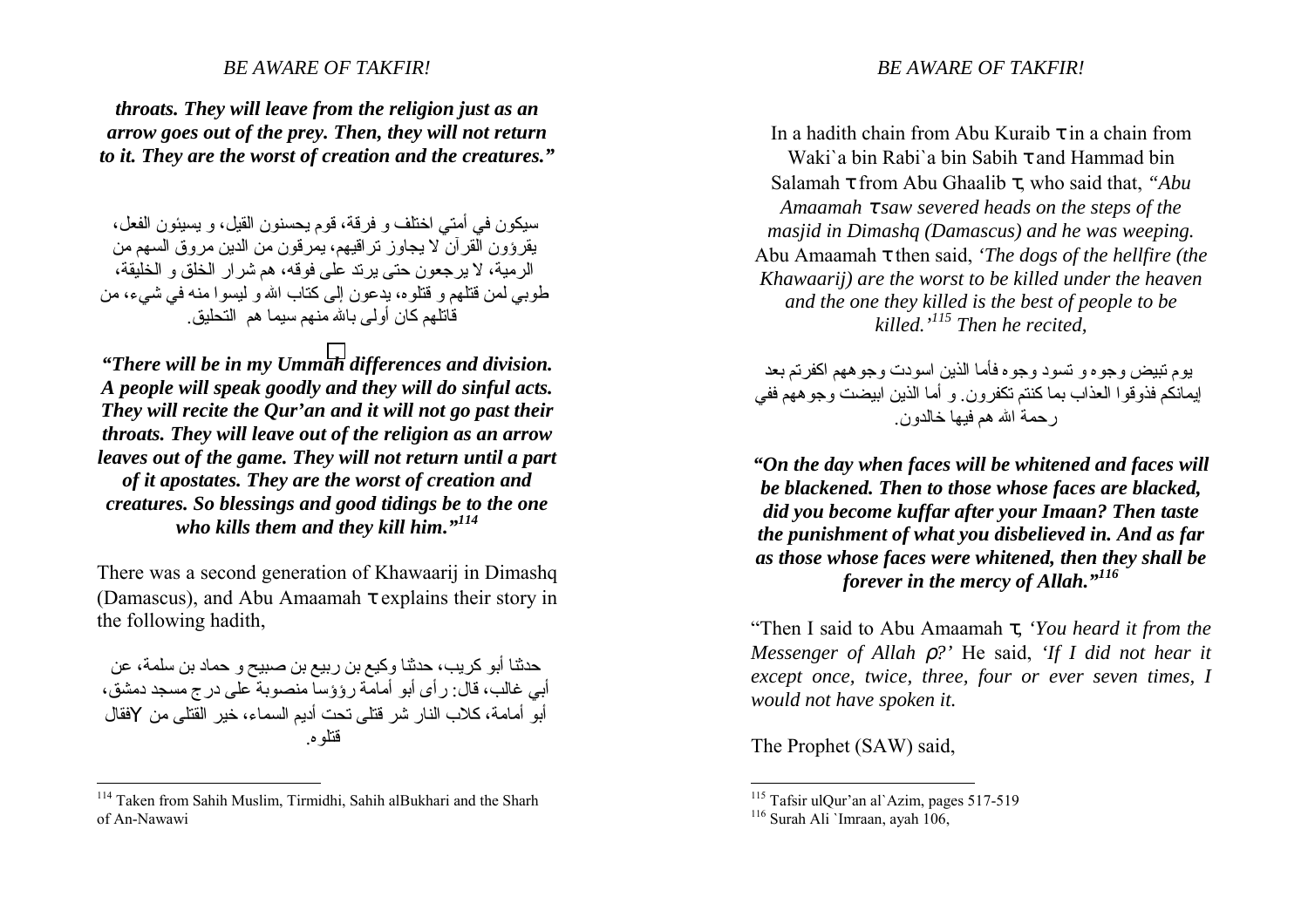*'They will kill the Muslims and leave the pagans. If I were to be present when they appear, I would kill them as the killing of the nation of `Ad.'<sup>117</sup>*

# **2. SPILLING THE BLOOD AND TAKING THE WEALTH OF THE KHAWAARIJ AND THE DEVIANTS FIGHTING IN A GROUP**

From all of the ahaadith mentioned above, there were indeed some times when the Sahaaba as well as the Prophet (SAW) referred to the Khawaarij as kuffar. There is an ayah from the Qur'an and numerous ahaadith that give credence to this fact. But however, there were more doubts raised by those who wanted to do nothing more than divide Muslims.

The line of reasoning presented was that the ahaadith above are authentic and true, but our understanding of the ahaadith is completely erred and that we have made an 'error in creed'. It was also put forward that 'no classical scholar has ever issued such a ruling about the Khawaarij, whether some or all, were kuffar.'

Therefore, it was held by those raising these doubts that the writer and editor had deviated from the way of Ahl us-Sunna walJama`ah. But is this thinking sound?

It was due to the statement of Allah that was mentioned above as well as the ahaadith of the Prophet (SAW) describing the Khawaarij as going out of the religion and `Ad and Thamud that it can be understood why some came to the conclusion that the Khawaarij were kuffar. But those who sought to argue would not accept the outward of the ahaadith and said that what the author and editor of the book had stated had made the blood of

 $^{117}$ Sahih al Bukhaari, V. 9, hadith 527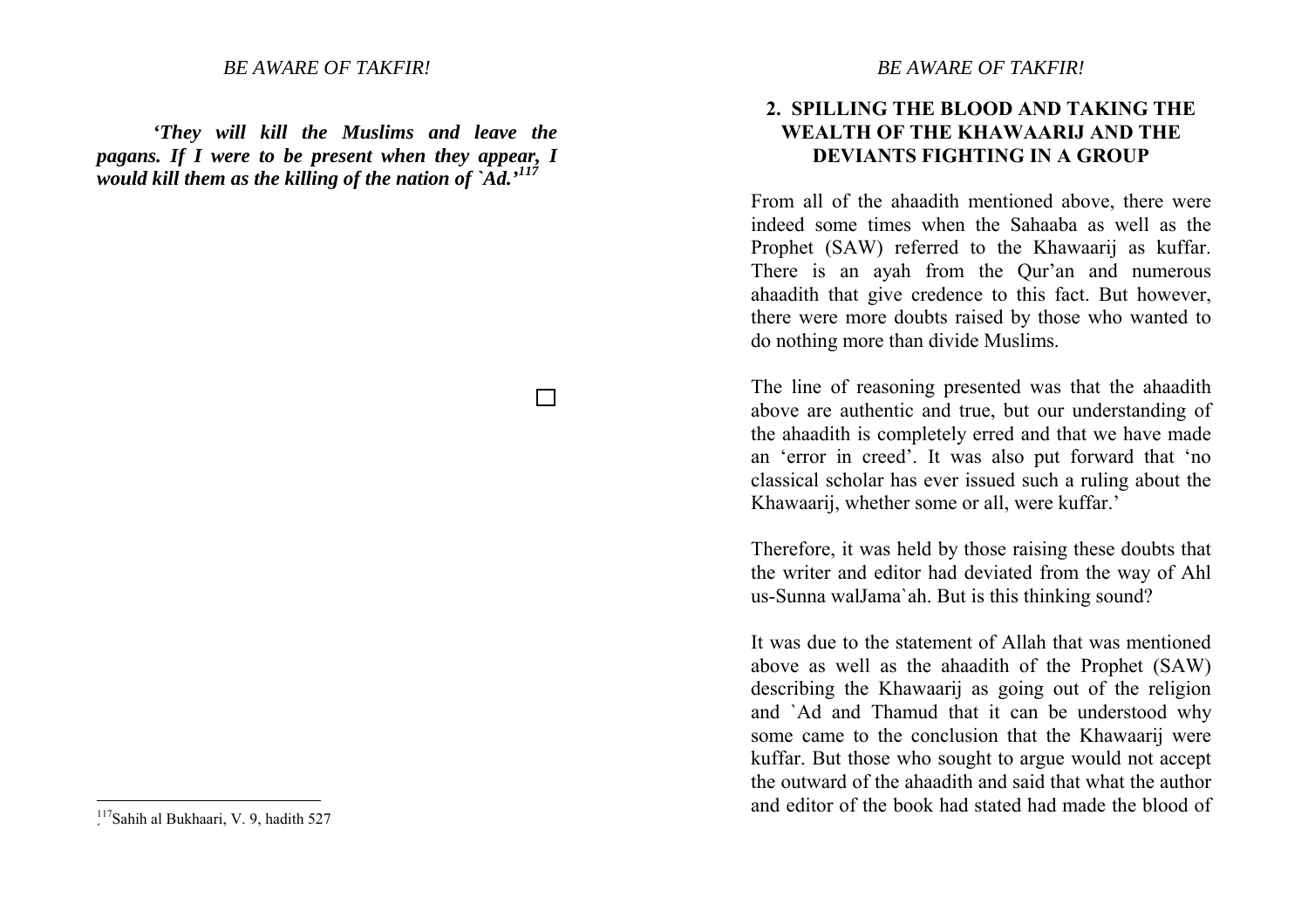the deviant Khawaarij as well as the Muslims who deviate halaal.

However, this opinion is not correct, for indeed some scholars did hold that the Khawaarij were kuffar based on the ahaadith above as well as the ayah from the Qur'an. We will quote Shaikh ulIslam Muwaffaq ud-Din alMaqdisi (RH) who will explain,

*"A group from the people of hadith believe that they (the Khawaarij) are kuffar and apostates and that their judgement is the judgement of kuffar and that their blood and their wealth is mubaah (permissible to take).* 

*"And if they take themselves away to a place and they have and power, then they should be moved against just as the kuffar are moved against. And if they are in rebellion of the imaam, they should be made to repent, just as the apostates repent. And if they do, fine. If they do not, their necks are struck (they are killed). Their wealth becomes fai', and it is not inherited from by the Muslims, nor do they inherit from it." <sup>118</sup>*

A similar incident regarding leaving and joining a group happened in the time of Abu Bakr As-Saddiq <sup>τ</sup>, in the time known as Hurub ur-Ridda, when a segment of the Arabian Peninsula refused to pay the zakah and apostated from Islam. Abu Bakr τ in this time was offered help by a man called Fujaa'a, who said he would

#### *BE AWARE OF TAKFIR!*

support the Sahaaba <sup>τ</sup> against the apostates. Abu Bakr τand the Sahaaba <sup>τ</sup> accepted him and gave him men and equipment to fight the apostates. The problem was that instead of following orders, Fujaa'a and his men went on a rampage, killing Muslims as well as apostates. The news spread in the Peninsula that Abu Bakr τ and his Sahaaba <sup>τ</sup> sent an army to kill everyone.

This gave them a bad name in Madina. Abu Bakr τ and the Sahaaba <sup>τ</sup> then decided to put together an army and go and catch Fujaa'a. When they caught him, they brought him to Madina. He was tied up in the masjid and Abu Bakr ordered that he be burned alive.<sup>119</sup>

<sup>11</sup>8 alMughni, V. 10, Kitaabu Qitaali Ahl ilBughaa.

**<sup>119</sup>** For more information on this, please see Al Bidaayah wan-Nihaayah, al Kaamil and Taarikh at-Tabari. You may also refer to our work, the Khawaarij and Jihaad, p. 176. Thus the lesson to be gained from this narrative is that the Sahaaba τ and Abu Bakr τ did not stop fighting jihaad just because some group went deviant.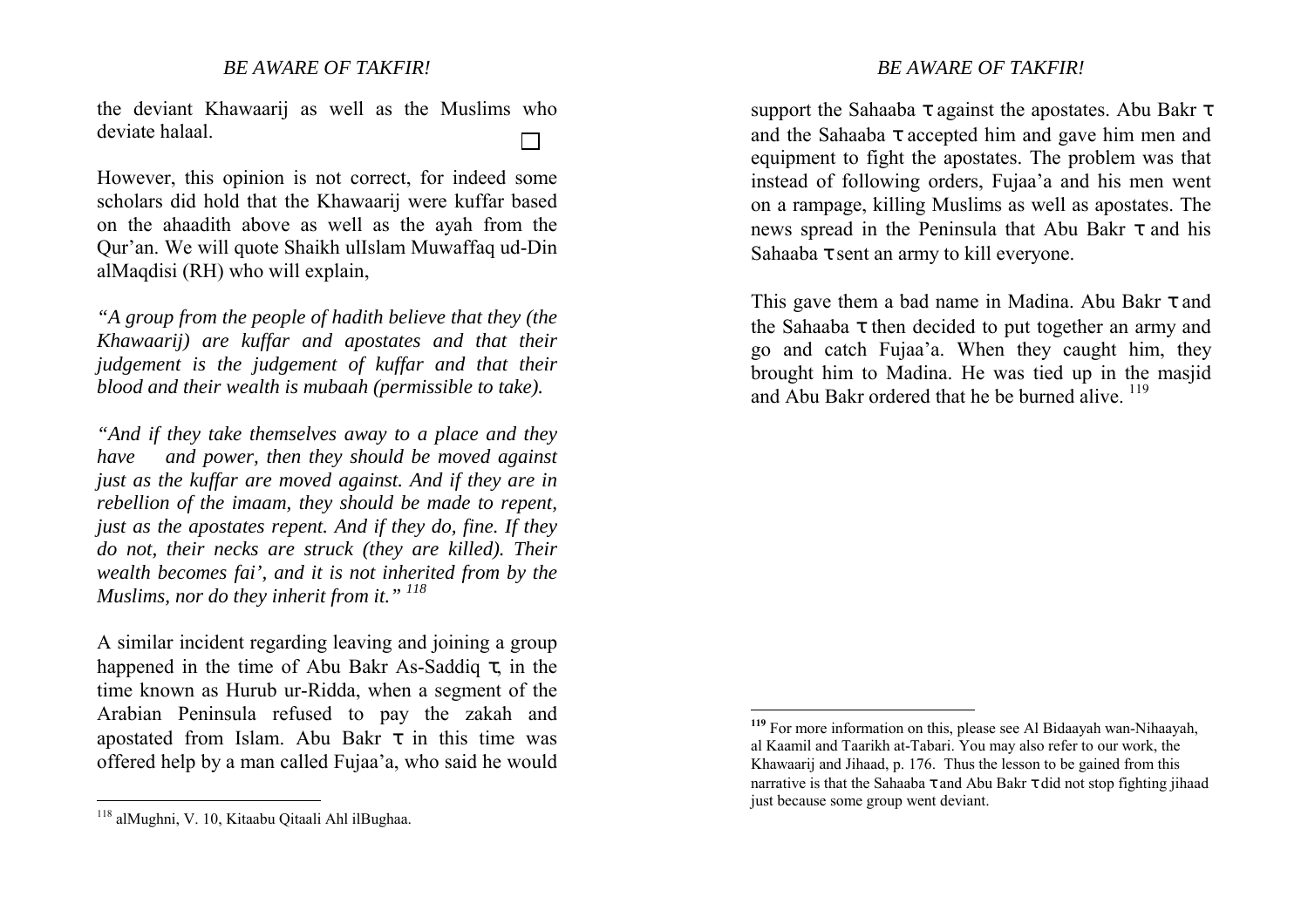# **3. FINISHING OFF THE DEVIANTS AND THE SANCTITY OF THE BODIES OF THE KHAWAARIJ AND THE DEVIANTS**

The next issue that was brought to the attention of the editor and the author of the Khawaarij and Jihaad book was that no classical scholar had ever allowed the finishing off of the bodies of the deviants nor anything of the like. It was then repeated again that 'no classical scholar had ever said this statement.<sup>'</sup> But this accusation was just as baseless as the one made in the previous subchapter. There are plenty of examples from the `ulama of finishing off the deviants. We will give just a few examples for those who are interested.

Imaam Abu Hanifa Nu`maan ibn Thaabit alKufi (RH) said about the Khawaarij and other groups of wrong that are fighting on the battlefield protecting themselves with the sword,

*"The prisoner is to be killed and the injured one is to be finished off." <sup>120</sup>*

In fact, so famous has this ruling of his become that subsequently many of the great Hanafi `ulama after him also subscribed to this view. We will give just one example of one of those stellar `ulama from Ahl us-Sunna walJama`ah.

**Shaikh ulIslam of his time,** Badr ud-Din Mahmud al `Ayni االله هìرحم, the great Hanafi `aalim, gives us advice to learn from this issue,

*"Whoever made war to defend himself in stopping one of the obligations of Islam or stopping the right of someone, he must be fought and killed. If he defends himself and insists on not doing the obligation of Islam or stops the right of someone, his blood is nothing (Halaal)." <sup>121</sup>*

From here, Imaam al`Aini has declared the blood of those who make war to defend themselves to be halaal. He didn't say kuffar, he said, whoever. This is clear proof that there is a difference between when the deviants are from the Ummah and when they are fighting in a group with the sword outside of the Muslim Ummah.

**Another example will be from one of the personalities of the Hanbali madhhab.** The Shaikh Ibn Taymiyyah رحمه الله commanded us,

*"Whoever is calling for a bid`a or an astrayness and his evil won't stop unless he is killed, he should be killed, even if he pretended that he repented and he wasn't a kaafir. This is like the leaders of the Shi`a, who misguide* 

<sup>1</sup>20 Irshaad ulMustarshid, Baabu Kitaabi Ahl ilBughaa.

<sup>&</sup>lt;sup>121</sup> Imaam al`Ayni, `Umdat ulQaari fi Sharhi Sahih al Bukhaari, Chapter on Denouncing, Denying or Refusing a fard, V. 24, page 81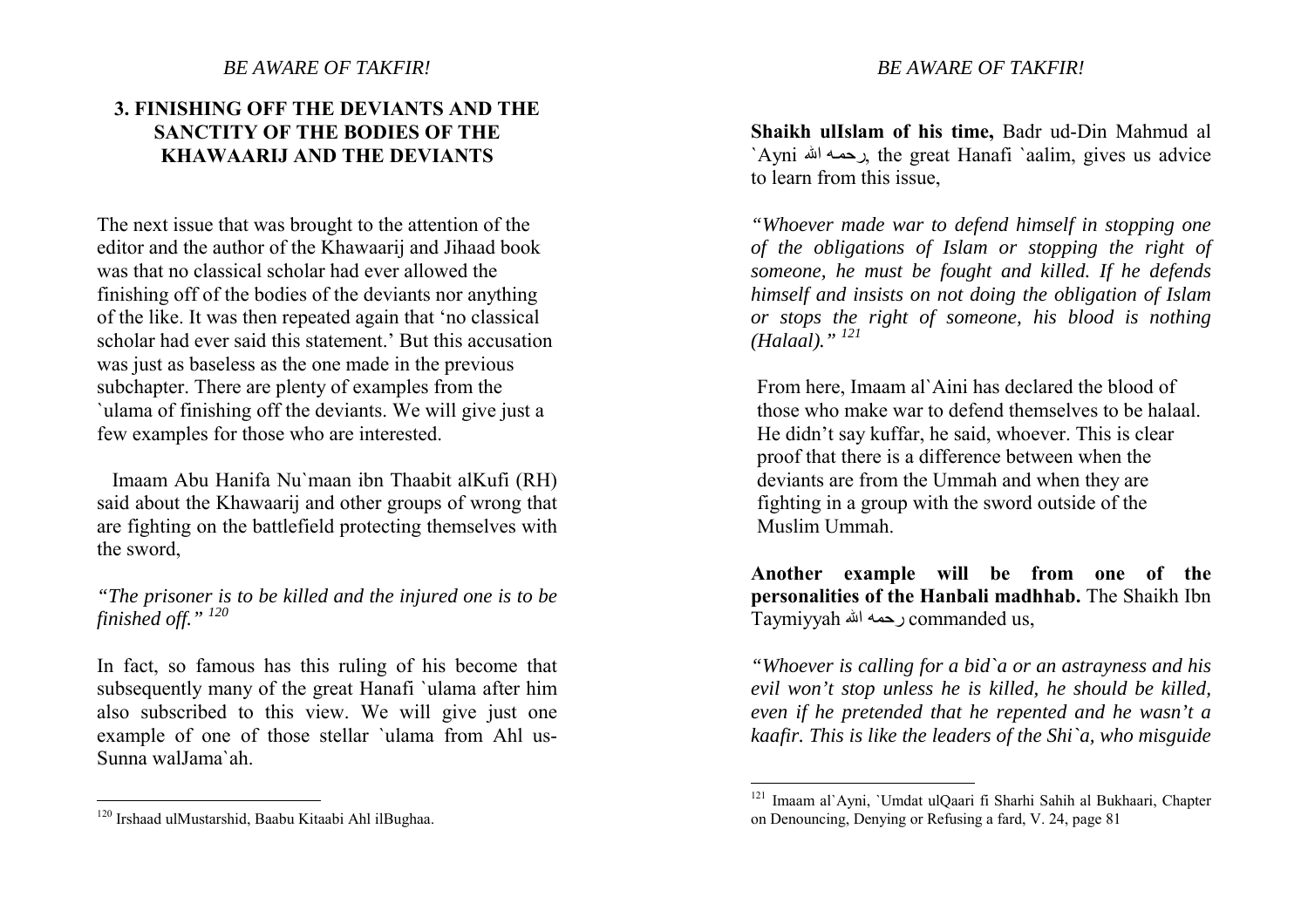*people and likewise Muslims have killed Ghaiylaan alQadari, alJa`ad ibn Dirhim and their likes. <sup>122</sup> <sup>123</sup>*

*"The bid`ii person which went out of some of the Shari`a of the Messenger of Allah* ρ *and his Sunna, then he kills Muslims and confiscates their properties, it has more priority to fight him than the faasiq, even if he thinks that this is permissible in the religion to do." <sup>124</sup>*

*"Any party that refrains from following a single order from the apparent Shari`a of Islam, he should be fought until they are disciplined with the Shari`a, even if they were announcing the two shahaadas (the two statements of 'I bear witness that there is No god but Allah' and 'Muhammad is His Messenger') and practising some of the Shari`a." <sup>125</sup>*

The shaikh has then made it clear hear that it does not matter if he is a Muslim and he is under interpretation. This is not to stop the Muslims from fighting him in any manner whatsoever. The person must be fought and he must be killed. This is therefore yet another proof showing that indeed the Khawaarij and other deviants

that have taken to the sword can also be killed when they are in a group and they have gone outside of the Ummah.

Shaikh ulIslam Ibn Taymiyyah االله رحمه**,** said,

*"It is narrated on the authority of `Ali* τ *and `Umar* τ *as well as the consensus of the scholars of Islam that these two individuals should also be killed. Some scholars argue about the individual who is not fighting. However, they all agree that to kill them in a group as a group protecting themselves with the sword is allowed. This is because fighting is more general than killing."*<sup>1</sup><sup>26</sup>

Imaam Ibn Taymiyyah, in clarifying the way of fighting the people of bid`a yet again gives us words to benefit from in this regard,

*'The second way of fighting the Khawaarij as well as fighting the people who did not pay the zakaah, the Khawaarij and those of their like are not like fighting the people of the Jamal and Siffin.127 And this is what the majority of the scholars, the previous ones and the* 

 $122$  The two aforementioned characters went on to form their own movements, with alQadari founding the Qadariyyah movement, those who deny the power of Qadr in Islam, and Dirhem denying the names and attributes of Allah Ι and doing corruption and distortion with the names.

 $123$  Majmu'a Fataawa, V. 28, p. 528  $124$  Ibid., V. 28, p. 471

 $125$  Ibid., V. 28

*BE AWARE OF TAKFIR!* 

<sup>1</sup>26 Majmu`a Fataawa, V. 28, pgs. 476-479

 $127$  The people of the Jamal is making reference to Ghazwat ulJamal, in which the wife of the Prophet (SAW), Umm ulMuminin `Aisha (RAA) was involved. And Ghazwat us-Siffin, the war of Siffin, was the warfare that took place between `Ali (RAA) and Mu`awiyah (RAA). This statement of Imaam Ibn Taymiyyah (RH) is a clear proof that Ahl us-Sunna do make a difference between the wrong doers (Ahl ulBughaa) and the bid`ii people (Ahl ulBid`a), who are either fighting for a new bid`a or are protecting themselves with the sword.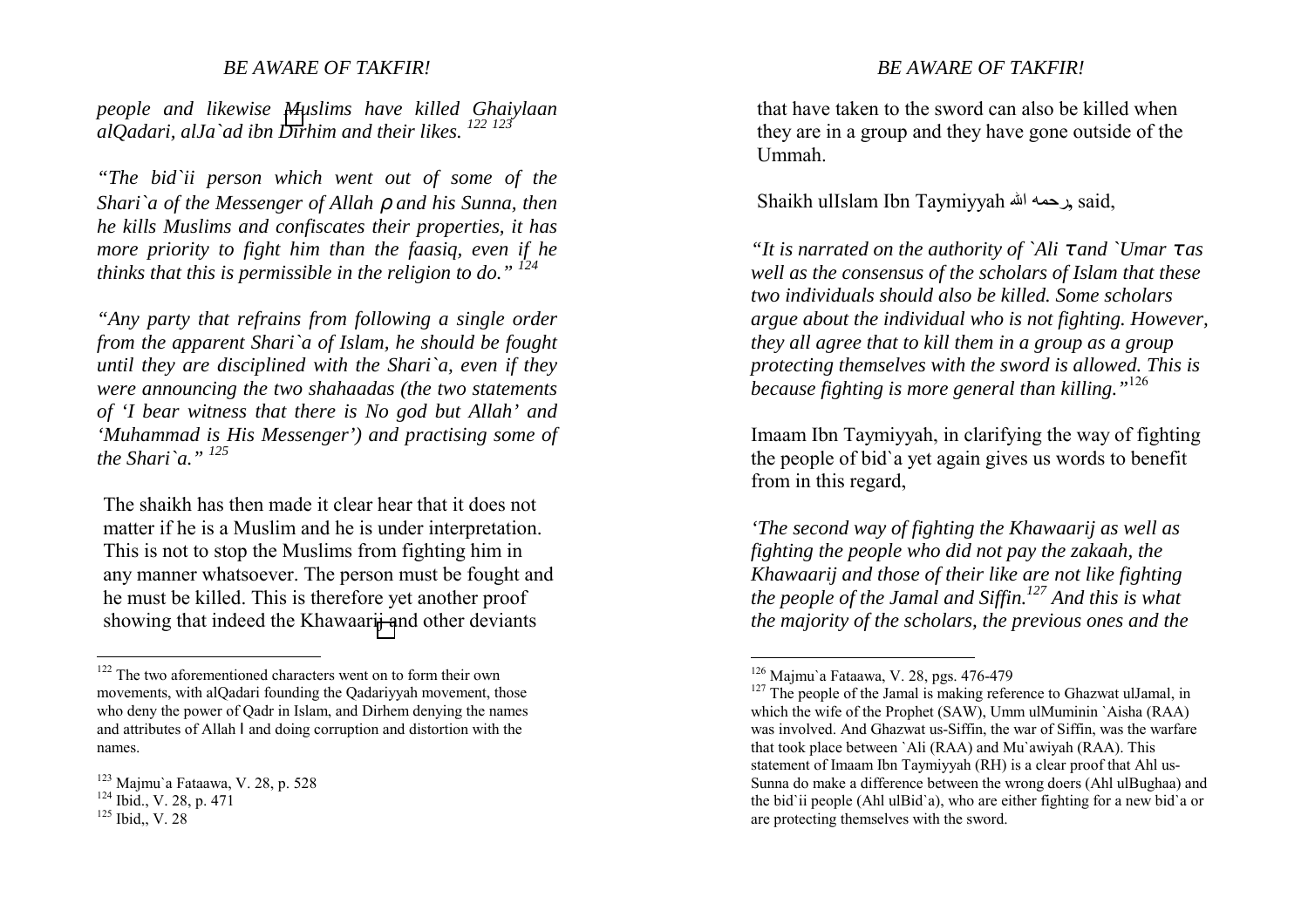*imams have stated and this is the `aqidah of Ahl us-Sunna. And this is the madhhab of Ahl ulMadina, like Maalik and other people and the Madhhab of the imams of hadith, like Ahmad and others.* 

*'And they have stated this in more than one place. Even in their money, some of them said that it is allowed to take the wealth and ghanima of the Khawaarij. In one statement, Ahmad said according to Abu Taalib in Harawiyyah, they (the Khawaarij) had a piece of land in the village, and they started to go out and kill Muslims and fight Muslims. But the Muslims killed them and their land was given to Muslims. Then the land was divided into fifths (like what you do with the land of the kuffar) and 4/5 of which goes to the fighters than fought them or the amir of the battle can divide it and make it into an endowment for all of the Muslims.* 

*'And it should not be divided for only the fighters, like what `Umar did when he took the land of Egypt in Sawaa and made it an endowment for the Muslims. And Ahmad said that the land that is taken as booty, it is exactly as the money that has been taken from the kuffar. And in general this is the way that is the correct and decisive way (in fighting the Khawaarij).* 

*'The verses and the ijmaa` have differentiated between this type of fighting (the fighting of the evil doers) and* 

#### *BE AWARE OF TAKFIR!*

*this (the fighting of the Khawaarij as mentioned above).'<sup>128</sup>*

Imaam Ibn Taymiyyah ارحمه الله made the following analysis,

*"According to the madhhab of Ahmad ibn Hanbal, what about those who stopped paying the Zakah if they fight the Imaam for it, are they kuffar even if they admit they should do it? He says two opinions on the matter. On one occasion he said that they were kuffar and another occasion he said that they were not.* 

*"The commentary to this is that the Sahaaba have unanimously accepted and the Imaams after them to fight the people who stopped paying the Zakah, even if they pray five times and fast the month of Ramadaan. Those kinds of people had no acceptable explanation for their actions. This is why they were called apostates and fought, because they stopped paying the Zakah even if they admit that they should pay the Zakah as Allah ordered."<sup>129</sup>*

*"And the Mongols and their likes are more worse in having left Islam and the Shari`a of Islam than the people who stopped paying the zakah, the Khawaarij and the people of Ta'if who stopped making Riba (usury) Haraam.* 

<sup>1</sup>29 Majmu` Fataawa vol.28 page 518

<sup>1</sup>28 Majmu`a Fataawa, V. 28, pgs. 480-485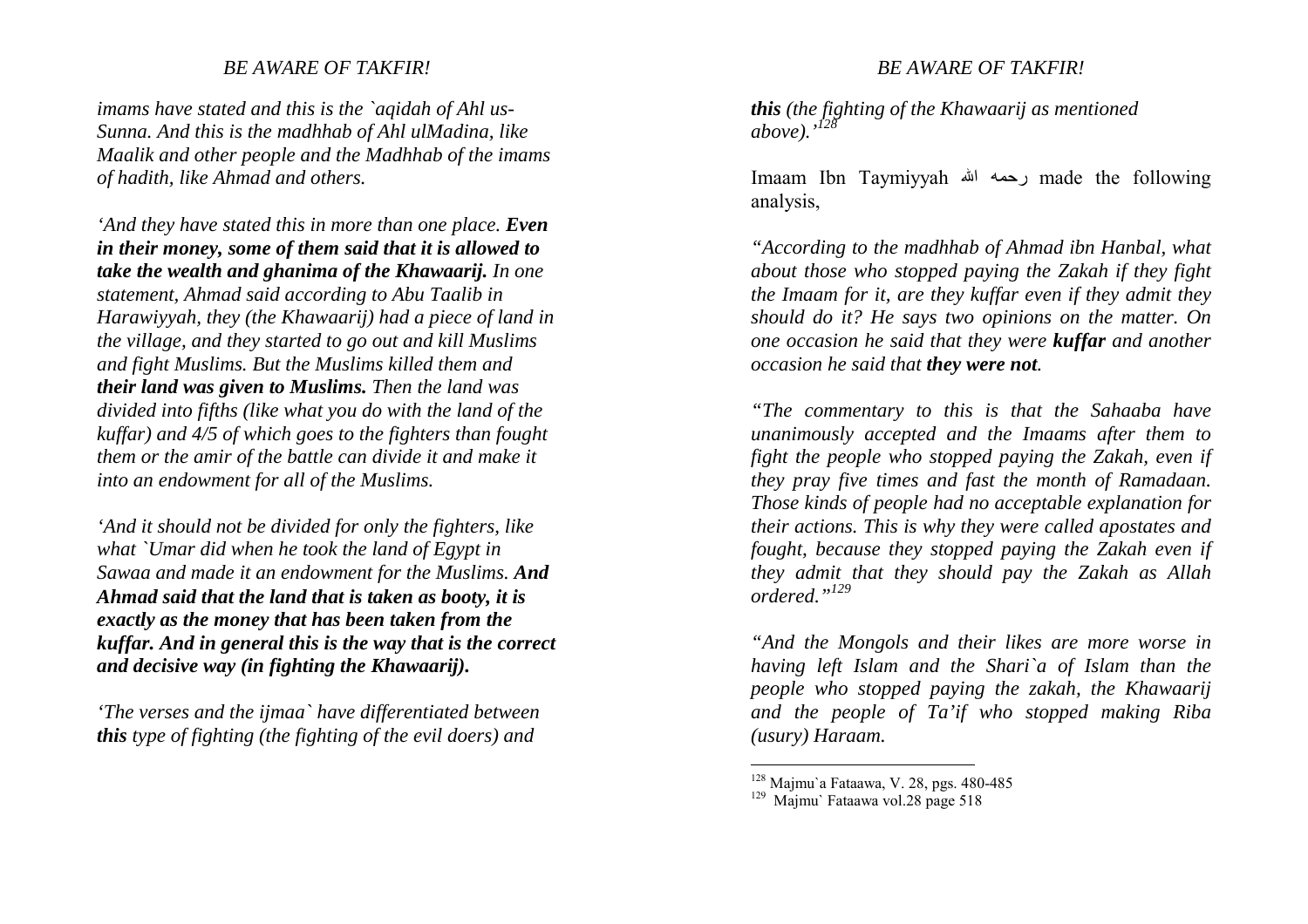*"And whoever has doubts to fight the likes of these Mongols, he is one of the most ignorant people about Islam.* **<sup>130</sup>** *And whenever you see them (the Mongols), you should kill them. Even if amongst them there are those that don't want to fight by unanimity of the Muslims. Like the Uncle of the Messenger*  ρ *at the battle of Badr, when he said, 'I was forced to go with them'. Then the Messenger*  ρ *said,* 

#### *'From your apparent you are against us and your intention is between you and Allah.'<sup>131</sup>*

*"And we do not know who is forced and not forced, we cannot distinguish between them. If we fight them according the order of Allah*  Ι *we will have the ajar (reward) from Allah*  Ι *and Allah*  Ι *will burden us if we* 

#### *BE AWARE OF TAKFIR!*

*make any mistakes after that. And they (i.e. those killed) will be resurrected according to their niyyah (intention). Those who are forced to go with the enemies of Allah to fight the believers will come on the Day of Judgement according to their niyyah. If he is killed because that (i.e. the religion of Allah) is to prevail, his killing is not much worse to the Muslims than the Muslims who are killed fighting for the Shari`a of Allah*  Υ*." <sup>132</sup>*

*"It is known from the religion by necessity, and unanimously by the Muslims to fight any group that stopped one Shari`a of Islamic Shari`a which is apparent and no body can dispute about it." <sup>133</sup>*

*"The apostates, they must be killed until they go back from whatever makes them apostates and whoever fights from them he should be killed. 134 Even those that do not fight from (amongst) them should be killed like the old man, the blind, the very weak and their women according to the majority (jamhur)." <sup>135</sup>*

In quoting from the Maaliki imams, we will quote from the best of them. The great Maaliki scholar and the great Qaadi, Imaam `Iyaad ibn Musa ibn `Iyaad ibn `Amru

<sup>&</sup>lt;sup>130</sup> Notice that Taqi ud-Din Ahmad ibn Taymiyyah رحمه الله didn't say, *'Whoever has doubts to fight the likes of these Mongols, he is a kaafir.'* This is precisely due to the fact that the people of Ahl us-Sunna walJama'ah, when they see the reality, they don't accuse other people who don't think like them. There were many 'Ulama in the time of the Shaikh االله رحمه who didn't think that the jihaad against the Mongols (also called Tatars) was valid, yet Shaikh ulIslam رحمه الله didn't call them kuffar. This is clearly from the manners of Ahl us-Sunna that when you differ with someone, even if you are right, you maintain the proper manners. This statement of the Shaikh ارحمه الله comes as a stab in the heart to the takfiri, who wants to label anyone who disagrees with him as a kaafir, and the member of the Khawaarij, who wants to kill anyone who disagrees with him as a kaafir. For more detailed information, please see our research, *The Khawaarij and Jihaad*

<sup>1</sup>3<sup>1</sup> Ibid., V. 28, page 546

<sup>&</sup>lt;sup>132</sup> Ibid., V. 28, page 547

 $133$  ibid., V. 28, p. 556

<sup>&</sup>lt;sup>134</sup> What can anyone say to Allah I when he reads these words and he remembers the Mujaahidin all over the Earth fighting for the Shari`a.? How can any one of us accuse them, and they are doing the work for Islam?

<sup>&</sup>lt;sup>135</sup> Majmu` Fataawa vol.28 page 414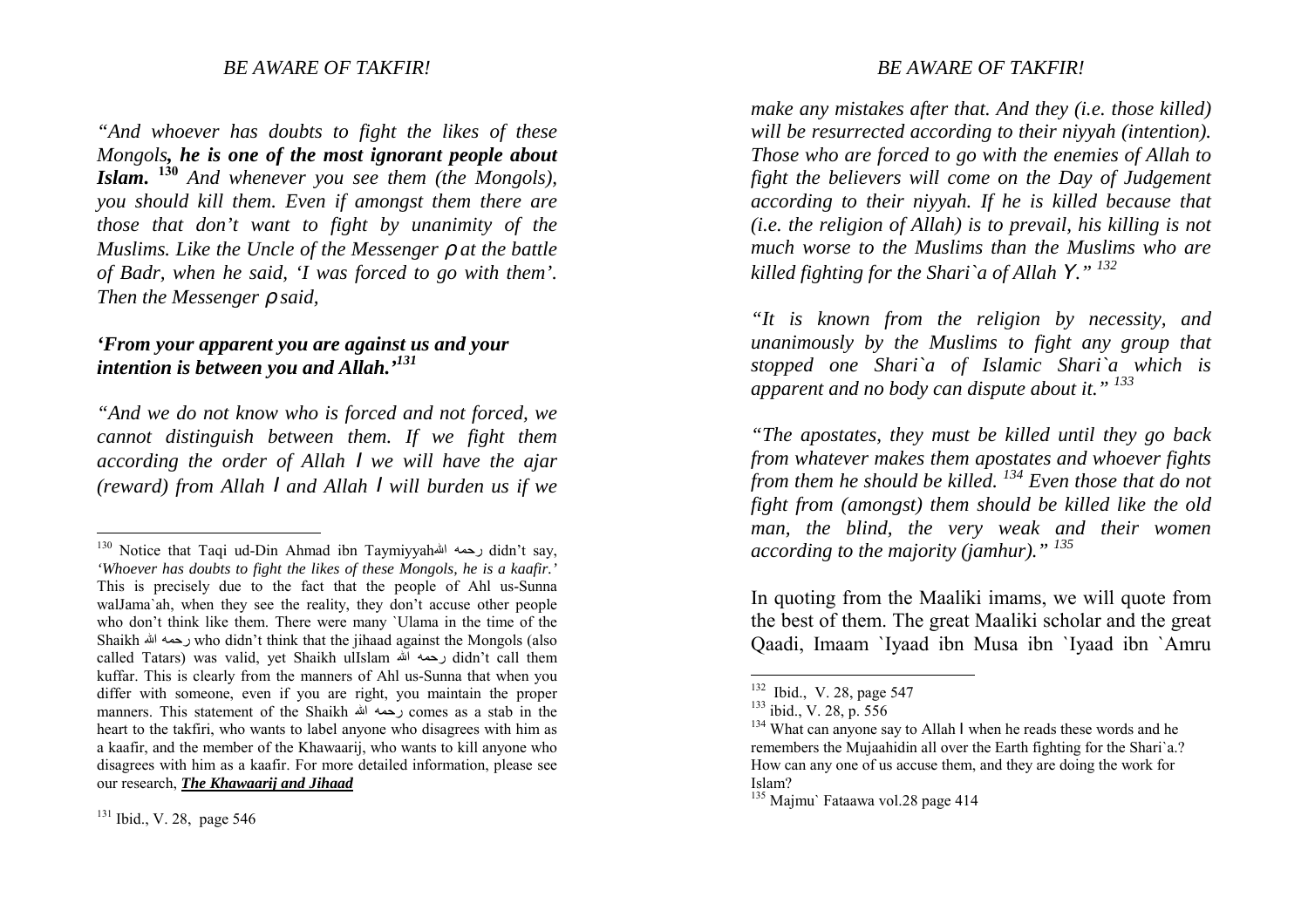alYahsabi al Andalusi الحمه الله 136 الله  $\,$ gave us a statement of great importance,

*"For someone to say La ilaha illallah it is a sign that he has responded to imaan, it is only accepted alone from the people who used to be Mushrikun (pagans) before. But those who are already saying La ilaha illallah, it is not enough for them to be protected (i.e. blood and wealth) by saying La ilaha illallah and doing other kinds of kufr." <sup>137</sup>*

Thus if a group is doing kufr, minor or major and taking to the sword with it and defending itself, it is not enough to claim immunity by saying, La ilaha illallah. For they are already indeed saying the testimony of faith but they are violating it. And the Khawaarij and other deviants are no exception, just as we have heard narrated by the other great scholars that we have quoted from before this one.

The grand imaam, Shaikh ulIslam Ibn Qudaamah رحمه االله spoke further,

*"Then as far as the Banu Hanifa, then it is not established by any that had monitored them that they had preceded to Islam. All of the Banu Hanifa had not* 

#### *BE AWARE OF TAKFIR!*

*become Muslim. Only some of them had become Muslim. And the most correct opinion is that the men had become Muslim. So from amongst those who established the Islam, among them is Thumaamah ibn Uthal and from those who have apostated are those who have among them ad-Dajjaal alHanafi."<sup>138</sup>*

Thus every single on of them was not classed as a kaafir. But due to the fact that they took their women and their belongings with them, they were then fought as the kuffar are to be fought and their wealth was taken. There were Muslims among them, and as the imaam said, the men were Muslim, but that did not matter. When someone defends a bid`a, they are fought. This is just a further proof that when the Sahaaba gave them the title of apostates, it was a general title and it did not mean each and every one.

Thus from what the imaam stated above, if the title apostate was all encompassing, the apostate women would have been killed just as some of the men. They would not have been taken as captives. They would have been killed immediately as kaafir women. How do we know that? Shaikh ulIslam Muwaffaq ud-Din Ibn Qudaamah االله رحمه cautions us,

<sup>&</sup>lt;sup>136</sup> This is a famous Maaliki scholar of origin from Morocco but based in al Andalus, known for his works such as ash-Shifa' and many other books to his credit.

<sup>1</sup>37 Ash-Shifaa', V. 2, pgs. 230-250

<sup>1</sup>38 AlMughni, V. 10, issue 7084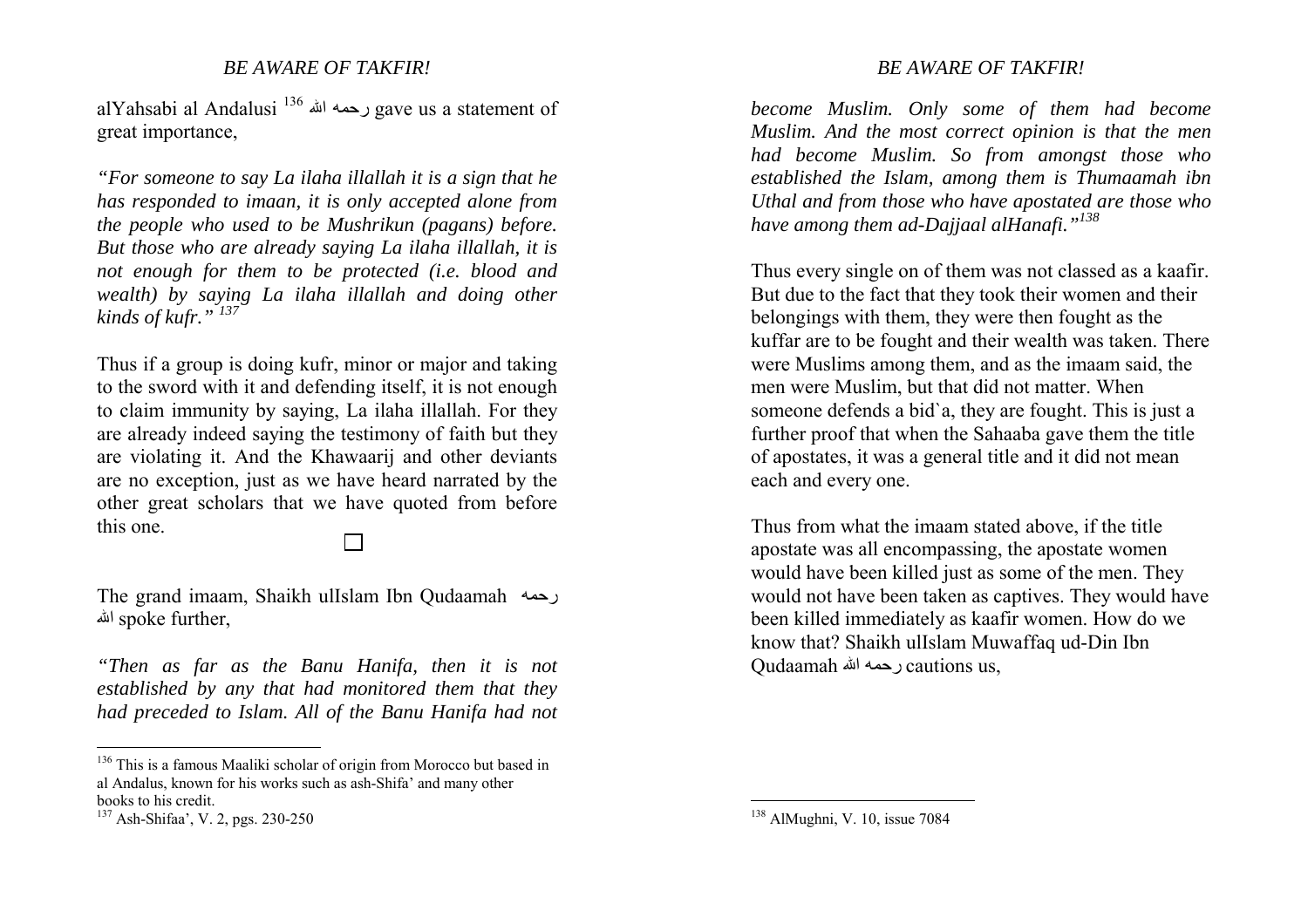*"And whoever apostates from Islam from the men or the women, it is compulsory to KILL them according to the words of the Prophet (SAW),* 

### من بدل دينه فاقتلوه

# *'Whoever changes their religion, then kill him.*"<sup>139</sup><sup>140</sup>

Let us go to the statement of al`Allamah Abu Muhammad alMaqdisi رحمه الله

*"And the people of knowledge have made ijmaa` on killing the apostates. And that is related from Abu Bakr, `Umar, `Uthmaan, `Ali, Mu`aadh, Abu Musa, Ibn `Abbas and not one denied it, therefore it is ijmaa`"* <sup>1</sup>4<sup>1</sup>

Thus we know very clearly that this is indeed the way that apostate women are treated. But the women in the Banu Hanifa were not killed but quite the contrary, they were taken hostage. So what does this mean? It means that they were not apostates, but treated generally as a group of kufr. But all of what the accusations against us show is that the person is not balanced in fiqh to even a minor degree.

### *BE AWARE OF TAKFIR!*

In summary, those who had the difference had no right to become so rigid about the difference, for the difference was not a difference in creed, but one in fiqh. This is why all of the books that have been quoted in regard to the topic have been books of fiqh. Not one book of creed has been quoted, for the issue is not one of creed, but of fiqh. And we challenge any one that is arguing to find this issue in one of the books of creed.

And if they don't, as indeed they will not, then let them come to the conclusion that the issue is not one of creed, but one of fiqh, this is why there is difference of opinion in that regard. But as we had stated on previous occasions, either the man that is spurring people into these arguments is intentionally deceiving people, or he is ignorant of the difference between a fiqh and creed issue and is floored with regard to his knowledge. And this can mean nothing but disaster for those who follow him in his madness.

<sup>&</sup>lt;sup>139</sup> Collected by the Imaams alBukhaari, at-Tirmidhi, Abu Dawud, an-Nisaai, alBaihaqi, ad-Daara Qutni, Ibn Maajah, Ahmad and classified as sahih.

<sup>&</sup>lt;sup>140</sup> Al `Uddah, Baabu Hukm ulMurtadd.

<sup>&</sup>lt;sup>141</sup> Al `Uddah, Baabu Hukm ulMurtadd.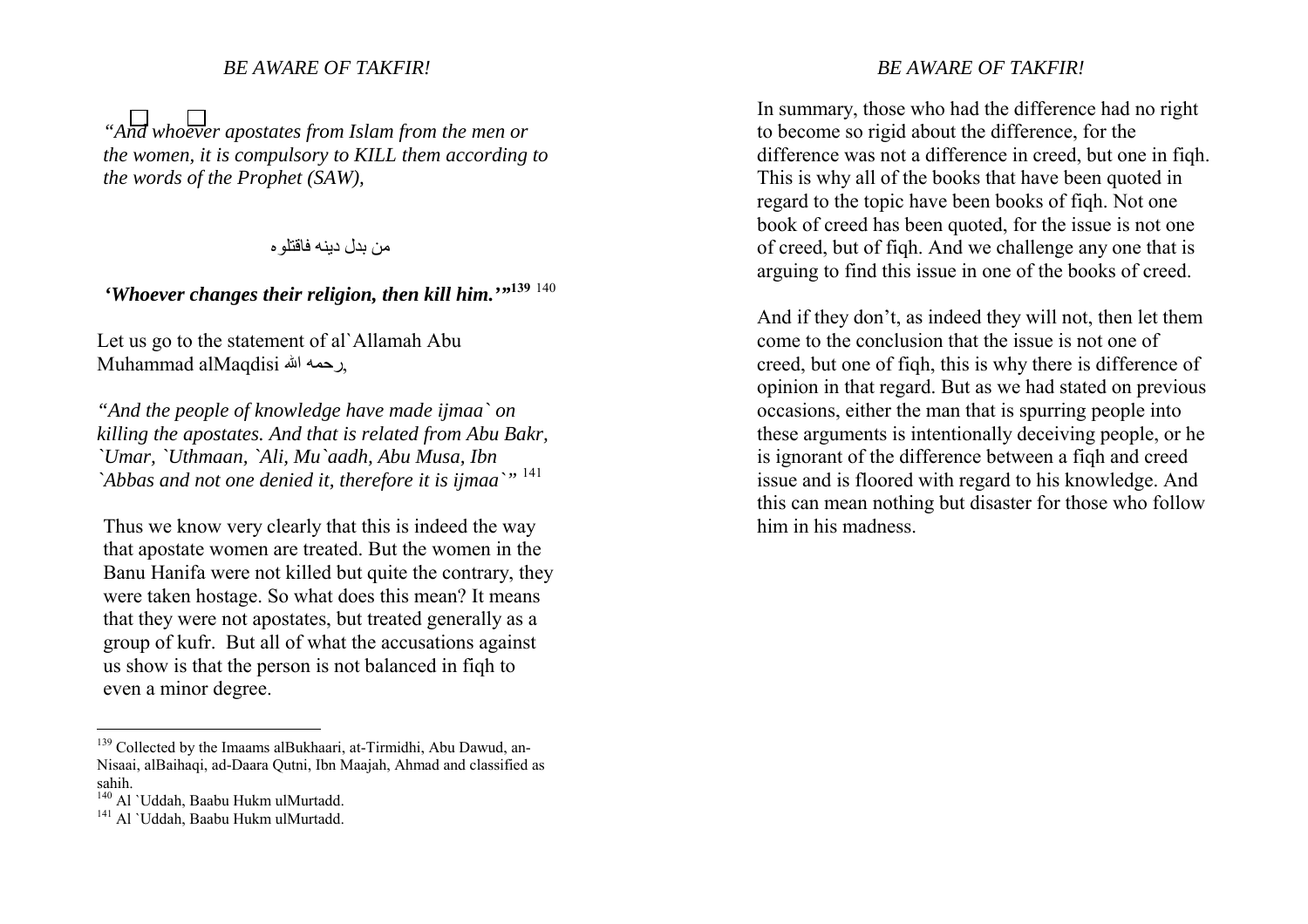### **The Second Point of Controversy**

There was a great controversy regarding the release of our book, entitled The Khawaarij and Jihad, and in on page 131, it mentions the Khawaarij in the West.

The chapter reads, 'The Khawaarij in the West,'

**As of yet, there has been no appearance of the Khawaarij in the West. There has been however, an alarming rise in the takfiri thinking in recent years. These people who are takfiri in idea have not graduated to full Khawaarij yet, because they have not begun to kill for their idea, as of yet. All that is happening now is just talk. This is what separates those who are takfiri from the authentic Khawaarij. We should also note that every Khawaarij is takfiri, but not every takfiri is Khawaarij.** 

**We should bear in mind the statement of the Prophet (SAW) in which he said,** *'They will kill Muslims and leave alone the pagans..."* **Sahih Muslim and Sahih ulBukhaari. This hadith is classified Sahih. The Prophet (SAW) never said,** *'They will just make takfir on the Muslims and leave the pagans.'* 

**The pseudo-Khawaarij in the West are just takfiris as of yet and have not yet began to spill Muslim blood for their beliefs. Thus the Khawaarij and their takfiri counterparts can be filed into four categories,** 

**1. The Khawaarij that are in power, who must be fought and never be allowed to take any part in authority over Muslims in matters of honour, blood or wealth. These will be explained further in the book in the chapter entitled,** *The Ruling Khawaarij.*

**2. The Khawaarij fighting apostate and bid`ii regimes like the Shi`ii and so on. These Khawaarij we leave to fight these regimes and hope that they will destroy each other. But the moment they go for Muslim blood, they should be fought without doubt. The Muslims should also be warned of the Khawaarij activities and prepare themselves in the event that they (will) have to battle with them. These people will be covered in more detail in the chapter, 'What about the Khawaarij of Algeria?'** 

**3. The Khawaarij who are actually fighting the Muslims, who should be fought relentlessly until they come to the truth or they are eliminated.** 

**4. Next are the takfiris, who haven't graduated fully to the class of Khawaarij. They are just referring to others as kuffar, with incorrect ideas and understanding of Qur`anic ayaat and in some cases giving out secret teachings.**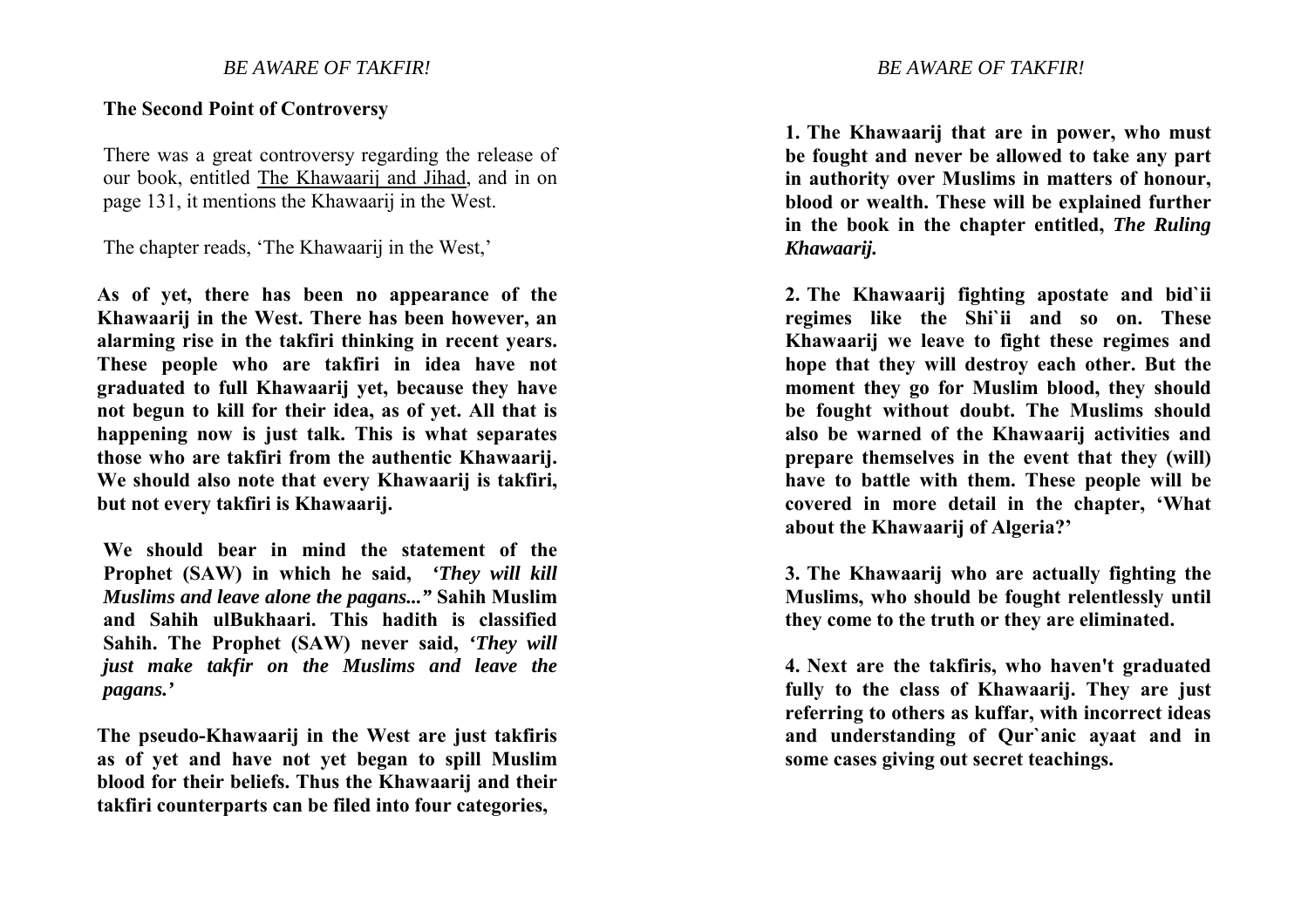**Unfortunately, we have people of category four above today, who are using this same ideology (today), with regard to takfir to build their own empire. Those that become part of the empire initially are greeted with good cheer and welcome. But as time goes on, their absolute loyalty is demanded, and any attempt to leave the group is seen as going into apostasy or at the very least hypocrisy.** 

**Sometimes the takfiris start dirty wars against dissenters or deserters of their group by asking their wife/husband to leave their spouse because they refuse to listen to the new holy shaikh. In some cases the takfiri leadership does the separation without even the consent of the person whom they classed as a dissident. The major sign of the leaders of such groups is that they are not people of action. So while they declare rulers by other than Allah,** *Azza wa Jall (Mighty and Majestic) kuffar***, or grave worshippers kuffar, they are not willing to change that evil with their hand.** 

**Those among them that speak of Tawhid alHaakimiyyah will not do what it takes to at least try to implement the Haakimiyyah, i.e training, going for jihaad, giving the benefit of doubt to those that do jihaad, etc. Most often, they accuse the people doing jihaad of deviancy, so people don't follow their action, as well as fostering jealousy towards the people of jihaad. They defame the** 

**character of the mujaahidin, so that people will not follow them or ask them for advice. It is very clear for a Muslim with a clear conscience that if you believe in something, you should do something about it, not just say something about it. Instead of becoming the Islamic armed group they become the Islamic-slandering group.** 

**These takfiri leaders have become machine guns of takfir. The followers of these groups like the social aspect more than (the) learning (of) the religion of**  *Allah Azza wa Jall (Mighty and Majestic)***.** 

This quote that we have given from our book is from pages 131 to 133.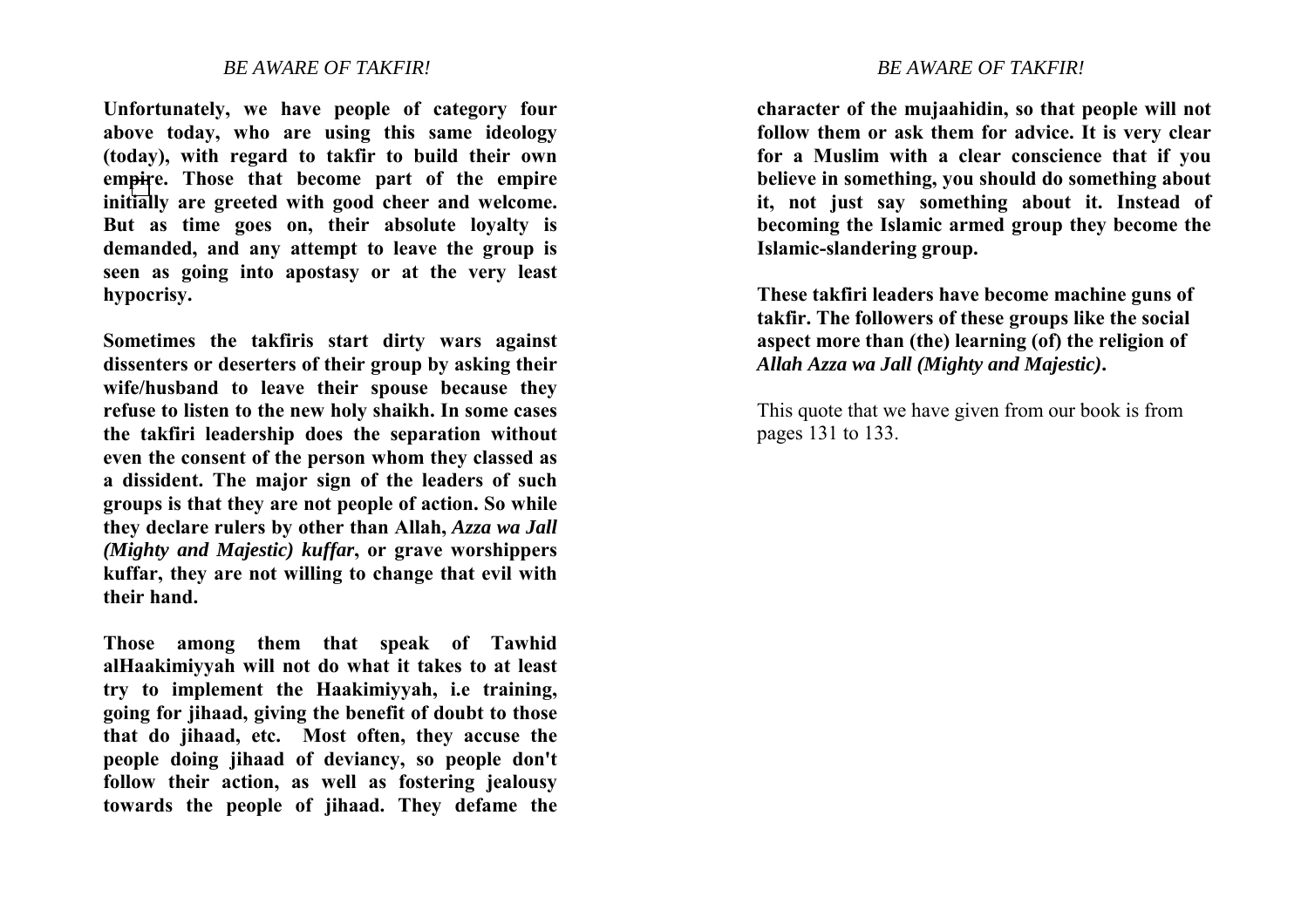# **CONCLUSION**

There are a few points that need to be kept in mind at the conclusion of this work:

1. The excessive and unfounded (without evidence or method of Ahl us-Sunna) takfir is actually a state of ill will or an unhealthy mind or sick mind which are in a state of rebellion against their surrounding or the people who are around them. And this sick mentality contains a desire for retaliation against those who oppose them in opinion and action. Therefore, we must warn people against this type of mentality and attitude, for it is a definite harm hidden under the cloak of religion and discipline. Hence the statement of the Messenger against the Takfiri and Khawaarij are stern and decisive indeed. He said, that they will fly out of the religion. That is their description and when it comes to the verdict against them, 'I will kill them as the killing of Aad and Thamud,' which means to be killed as the worst of the kuffar. This is why some scholars call the Khawaarij kuffar in one moment and sometimes they do not due to this clear statement of the Messenger. However, they all agree in the end that if they group together and cause physical harm to Muslims, they should be fought harshly.

2. To understand that the unfounded takfir is a kind of false allegation, which it's penalty in the Hereafter is equal to murder. This is why in the hadith of Bukhaari, it was expressed as throwing ramaa takfir at a believer,

as if it is a sharp weapon against his sanctity. In another word, he projected with projectiles qadhafa, both words meaning throwing something to kill, as if he has killed the believers. Killing a believer without right is one of the major sins, let alone that Allah said that whoever calls a person with something that he does not deserve, on the day of judgment, Allah will make that person to hold that title, along with the angels and others and this will be stamped on his forehead.

3. Unfounded takfir is not the whole story, but the beginning of the serious harm, with the conclusion being what we expressed in our work, The Khawaarij and Jihaad and it is a harm to the individual who have been called kuffar. As expected, many of the people in dawa have had their money taken by the takfiris or had their belly split by them and their extremism and it is only the door to further terror. Also, the wives of the people in dawa have been taken from them if the takfiris have influence on the wives of a wronged believer through blood relation or even sometimes they send the wives of brothers to intoxicate the believers wives so they can ask for divorce from their husbands.

4. Some takfiris are blaming other Muslims for the proapostate governments using their statements to protect the people who do not rule by the Shari`a from being given the title of kufr and to advance their legitimacy to hurt the Ummah even more. But this is not new. On the other hand, the Murji' people sometimes call them Khawaawij when we apply the methodology for the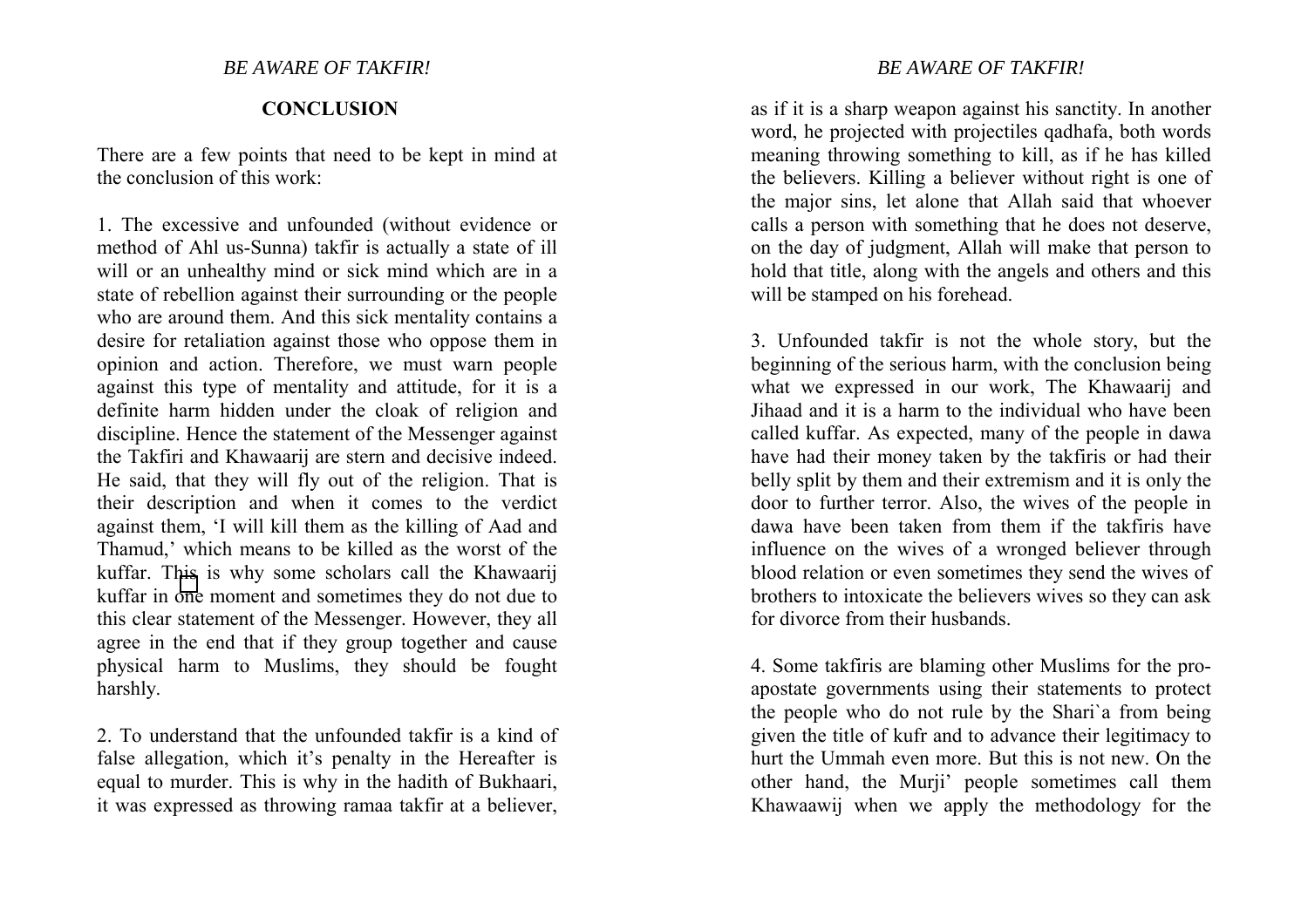enemies of Islam and they are dealt with according to what they deserve. Ahl us-Sunna are the people of wisdom and wisdom is the balance between the two extremes, those being negligence and exaggeration. Muslims should not exaggerate as the Khawaarij and Takfiri, but they should not be negligent as the Murji'a are in that sense. And due to the fact that it is not possible to please everyone, we must please Allah and follow in the footsteps of the Prophet and those who followed him from the previous generations.

5. Some people call the Muslims that are striving as different from the groups and they are trying to link them to the nearest group that they hate. Other sincere Muslims suggest that those people should be called Khawaarij, Murji'a and other things merely due to the fact that they have been slandered. Again, this is not the way of Ahl us-Sunna when they deal with people that oppose them in debates and discussions for as long as there is no physical abuse or harm. And let us remember one thing, and that is that we do not deal with people according to their opinion about us, but we deal with people according to Allah's opinion about them and His instruction to the believers on how to deal with them. This should be the method for anyone who is working in da`awa, for there is always disagreement on a certain level.

6. Usually the takfirs or the Khawaarij use the same verses that Ahl us-Sunna use, but with their own interpretation, without misquoting. But from the

example given in this book, we are coming to a serious development of these takfiris, which is a combination of misquoting and misunderstanding as well. There is also deliberate hiding of the relevant ayaat and statements concerning the matters.

7. The students are indeed a captive audience. And so they cannot go directly to the sources. So while they might not be takfiris in belief, those who have taught them want to divide the Ummah and take a large portion of the Ummah away from Islam, away from the truth and salvation of Allah and away from learning the things that Allah will surely ask them about on the Day of Resurrection.

And with that, we have concluded our investigation. And to the students of this man, after listening to the tape, and understanding the principles on this tape, and the other tapes that will be put together [insha `Allah], they should look for the evidence, and should understand the evidence. And if it is found that what we are saying is right, they should stop listening to the 'shaikh' under investigation, and they should correct the 'shaikh'. And if he refuses to be corrected as he has for several years, he should be ostracised.

For indeed, they need the most help. And there are two manifestations that we can observe with the takfiris. The first one is the confused takfiri, the one that is part of the captive audience.